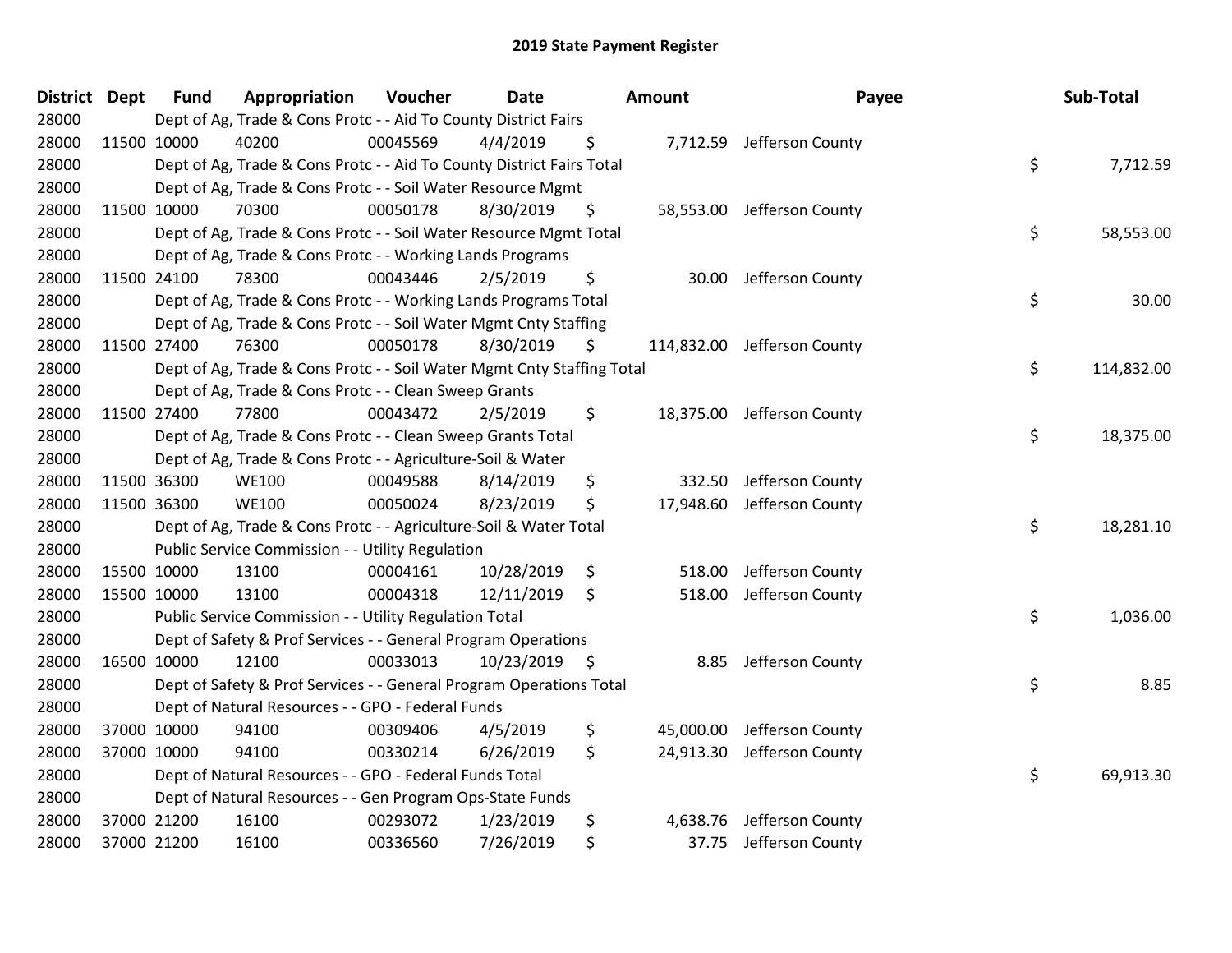| District Dept | <b>Fund</b> | Appropriation                                                      | Voucher  | <b>Date</b> | Amount         | Payee                      | Sub-Total       |
|---------------|-------------|--------------------------------------------------------------------|----------|-------------|----------------|----------------------------|-----------------|
| 28000         | 37000 21200 | 16100                                                              | 00336565 | 7/26/2019   | \$             | 1,736.14 Jefferson County  |                 |
| 28000         | 37000 21200 | 16100                                                              | 00375588 | 12/20/2019  | \$             | 1,147.25 Jefferson County  |                 |
| 28000         |             | Dept of Natural Resources - - Gen Program Ops-State Funds Total    |          |             |                |                            | \$<br>7,559.90  |
| 28000         |             | Dept of Natural Resources - - General Program Operations --        |          |             |                |                            |                 |
| 28000         | 37000 21200 | 25400                                                              | 00352617 | 8/22/2019   | \$<br>300.00   | Jefferson County           |                 |
| 28000         |             | Dept of Natural Resources - - General Program Operations -- Total  |          |             |                |                            | \$<br>300.00    |
| 28000         |             | Dept of Natural Resources - - GPO -Federal Funds                   |          |             |                |                            |                 |
| 28000         | 37000 21200 | 38100                                                              | 00307351 | 3/27/2019   | \$             | 3,605.01 Jefferson County  |                 |
| 28000         |             | Dept of Natural Resources - - GPO -Federal Funds Total             |          |             |                |                            | \$<br>3,605.01  |
| 28000         |             | Dept of Natural Resources - - Venison Processing                   |          |             |                |                            |                 |
| 28000         | 37000 21200 | 54900                                                              | 00311312 | 5/10/2019   | \$             | 750.00 Jefferson County    |                 |
| 28000         |             | Dept of Natural Resources - - Venison Processing Total             |          |             |                |                            | \$<br>750.00    |
| 28000         |             | Dept of Natural Resources - - Enf A - Boating Enforcement          |          |             |                |                            |                 |
| 28000         | 37000 21200 | 55000                                                              | 00307351 | 3/27/2019   | \$<br>6,788.79 | Jefferson County           |                 |
| 28000         |             | Dept of Natural Resources - - Enf A - Boating Enforcement Total    |          |             |                |                            | \$<br>6,788.79  |
| 28000         |             | Dept of Natural Resources - - Enf A - Snow Enforcement             |          |             |                |                            |                 |
| 28000         | 37000 21200 | 55200                                                              | 00359317 | 9/20/2019   | \$             | 5,560.60 Jefferson County  |                 |
| 28000         |             | Dept of Natural Resources - - Enf A - Snow Enforcement Total       |          |             |                |                            | \$<br>5,560.60  |
| 28000         |             | Dept of Natural Resources - - Wildlife Damage Claims & Abat        |          |             |                |                            |                 |
| 28000         | 37000 21200 | 55300                                                              | 00306511 | 4/5/2019    | \$<br>925.57   | Jefferson County           |                 |
| 28000         | 37000 21200 | 55300                                                              | 00330595 | 6/18/2019   | \$<br>2,544.57 | Jefferson County           |                 |
| 28000         | 37000 21200 | 55300                                                              | 00353330 | 9/6/2019    | \$<br>5,697.48 | Jefferson County           |                 |
| 28000         | 37000 21200 | 55300                                                              | 00374996 | 12/4/2019   | \$<br>6,435.47 | Jefferson County           |                 |
| 28000         |             | Dept of Natural Resources - - Wildlife Damage Claims & Abat Total  |          |             |                |                            | \$<br>15,603.09 |
| 28000         |             | Dept of Natural Resources - - Resaids - County Cons Aids           |          |             |                |                            |                 |
| 28000         | 37000 21200 | 56300                                                              | 00304185 | 3/12/2019   | \$<br>2,350.00 | Jefferson County           |                 |
| 28000         | 37000 21200 | 56300                                                              | 00304200 | 3/19/2019   | \$             | 2,350.00 Jefferson County  |                 |
| 28000         |             | Dept of Natural Resources - - Resaids - County Cons Aids Total     |          |             |                |                            | \$<br>4,700.00  |
| 28000         |             | Dept of Natural Resources - - Ra- Cnty Snow Trail & Area Aid       |          |             |                |                            |                 |
| 28000         | 37000 21200 | 57400                                                              | 00297031 | 2/7/2019    | \$             | 18,704.52 Jefferson County |                 |
| 28000         | 37000 21200 | 57400                                                              | 00373729 | 11/25/2019  | \$             | 18,946.67 Jefferson County |                 |
| 28000         |             | Dept of Natural Resources - - Ra- Cnty Snow Trail & Area Aid Total |          |             |                |                            | \$<br>37,651.19 |
| 28000         |             | Dept of Natural Resources - - Ea - Lake Protection                 |          |             |                |                            |                 |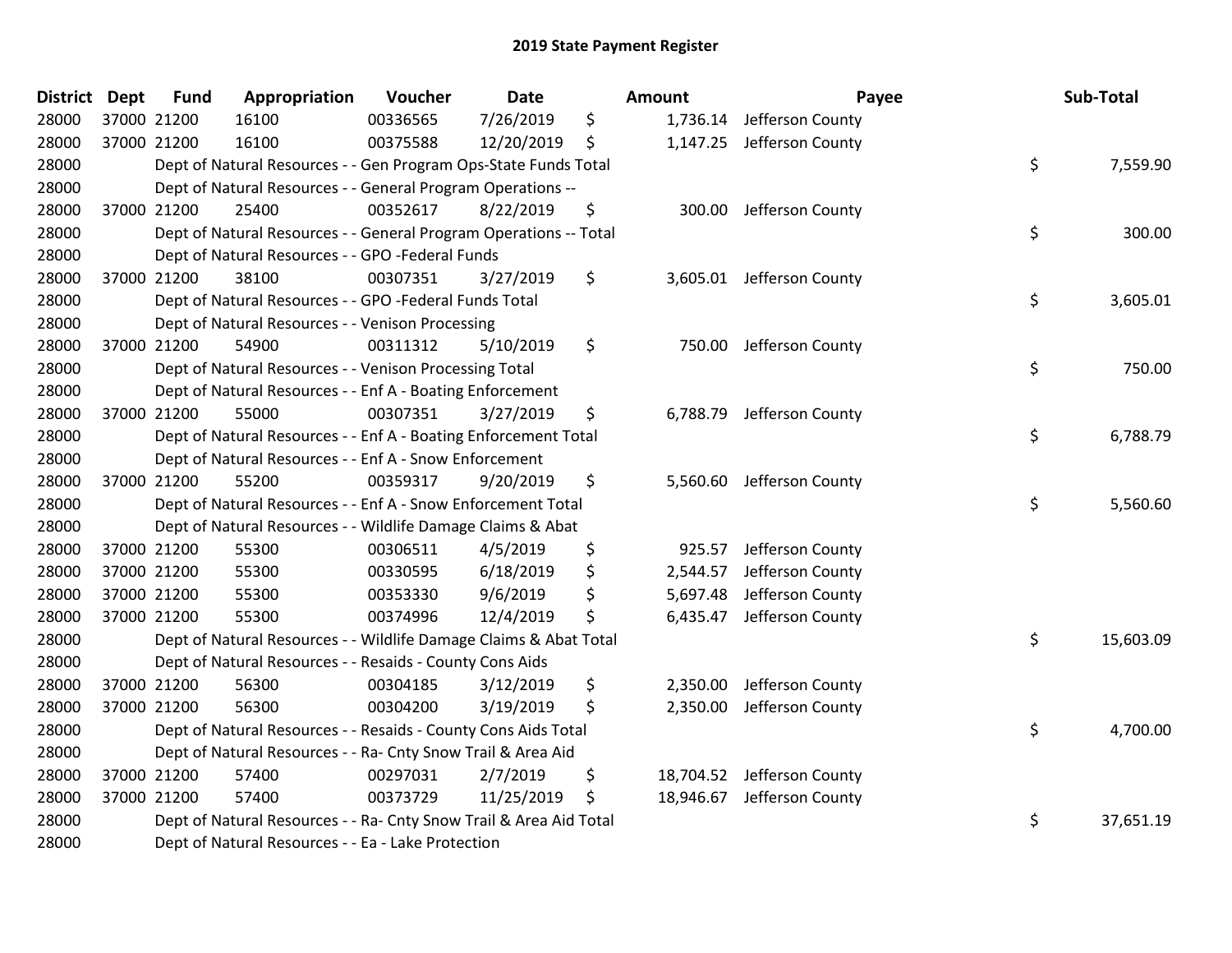| District Dept | <b>Fund</b> | Appropriation                                            | Voucher  | <b>Date</b> | <b>Amount</b>    | Payee            | Sub-Total        |
|---------------|-------------|----------------------------------------------------------|----------|-------------|------------------|------------------|------------------|
| 28000         | 37000 21200 | 66300                                                    | 00289916 | 1/10/2019   | \$<br>3,300.00   | Jefferson County |                  |
| 28000         | 37000 21200 | 66300                                                    | 00289917 | 1/10/2019   | \$<br>1,000.00   | Jefferson County |                  |
| 28000         |             | Dept of Natural Resources - - Ea - Lake Protection Total |          |             |                  |                  | \$<br>4,300.00   |
| 28000         |             | Dept of Natural Resources - - Gifts And Donations        |          |             |                  |                  |                  |
| 28000         | 37000 21200 | 89000                                                    | 00375588 | 12/20/2019  | \$<br>902.01     | Jefferson County |                  |
| 28000         |             | Dept of Natural Resources - - Gifts And Donations Total  |          |             |                  |                  | \$<br>902.01     |
| 28000         |             | Dept of Natural Resources - - Land Acquisition           |          |             |                  |                  |                  |
| 28000         | 37000 36300 | <b>TA100</b>                                             | 00287703 | 1/3/2019    | \$<br>5.00       | Jefferson County |                  |
| 28000         | 37000 36300 | TA100                                                    | 00306535 | 3/21/2019   | \$<br>89,403.00  | Jefferson County |                  |
| 28000         | 37000 36300 | <b>TA100</b>                                             | 00307685 | 4/2/2019    | \$<br>30.00      | Jefferson County |                  |
| 28000         | 37000 36300 | <b>TA100</b>                                             | 00346306 | 8/6/2019    | \$<br>5.00       | Jefferson County |                  |
| 28000         | 37000 36300 | <b>TA100</b>                                             | 00348199 | 8/12/2019   | \$<br>3.00       | Jefferson County |                  |
| 28000         |             | Dept of Natural Resources - - Land Acquisition Total     |          |             |                  |                  | \$<br>89,446.00  |
| 28000         |             | WI Dept of Transportation - - Eldly&Disa Co/Aid Sf       |          |             |                  |                  |                  |
| 28000         | 39500 21100 | 16800                                                    | 00356666 | 2/28/2019   | \$<br>196,444.00 | Jefferson County |                  |
| 28000         |             | WI Dept of Transportation - - Eldly&Disa Co/Aid Sf Total |          |             |                  |                  | \$<br>196,444.00 |
| 28000         |             | WI Dept of Transportation - - Eldly&Disa Aid Fd Fd       |          |             |                  |                  |                  |
| 28000         | 39500 21100 | 18300                                                    | 00418874 | 8/2/2019    | \$<br>6,090.40   | Jefferson County |                  |
| 28000         | 39500 21100 | 18300                                                    | 00425596 | 8/20/2019   | \$<br>21,248.80  | Jefferson County |                  |
| 28000         | 39500 21100 | 18300                                                    | 00461559 | 11/14/2019  | \$<br>20,558.54  | Jefferson County |                  |
| 28000         |             | WI Dept of Transportation - - Eldly&Disa Aid Fd Fd Total |          |             |                  |                  | \$<br>47,897.74  |
| 28000         |             | WI Dept of Transportation - - Hwy Sfty Loc Aid Ffd       |          |             |                  |                  |                  |
| 28000         | 39500 21100 | 18500                                                    | 00342895 | 1/16/2019   | \$<br>667.80     | Jefferson County |                  |
| 28000         | 39500 21100 | 18500                                                    | 00360638 | 3/15/2019   | \$<br>330.00     | Jefferson County |                  |
| 28000         | 39500 21100 | 18500                                                    | 00395413 | 7/3/2019    | \$<br>719.90     | Jefferson County |                  |
| 28000         | 39500 21100 | 18500                                                    | 00424468 | 8/16/2019   | \$<br>844.50     | Jefferson County |                  |
| 28000         | 39500 21100 | 18500                                                    | 00436551 | 9/23/2019   | \$<br>15,015.41  | Jefferson County |                  |
| 28000         | 39500 21100 | 18500                                                    | 00436552 | 9/23/2019   | \$<br>11,070.29  | Jefferson County |                  |
| 28000         | 39500 21100 | 18500                                                    | 00436553 | 9/23/2019   | \$<br>8,854.43   | Jefferson County |                  |
| 28000         | 39500 21100 | 18500                                                    | 00439156 | 9/27/2019   | \$<br>4,000.00   | Jefferson County |                  |
| 28000         | 39500 21100 | 18500                                                    | 00462324 | 11/15/2019  | \$<br>62.80      | Jefferson County |                  |
| 28000         | 39500 21100 | 18500                                                    | 00470412 | 12/12/2019  | \$<br>2,816.92   | Jefferson County |                  |
| 28000         |             | WI Dept of Transportation - - Hwy Sfty Loc Aid Ffd Total |          |             |                  |                  | \$<br>44,382.05  |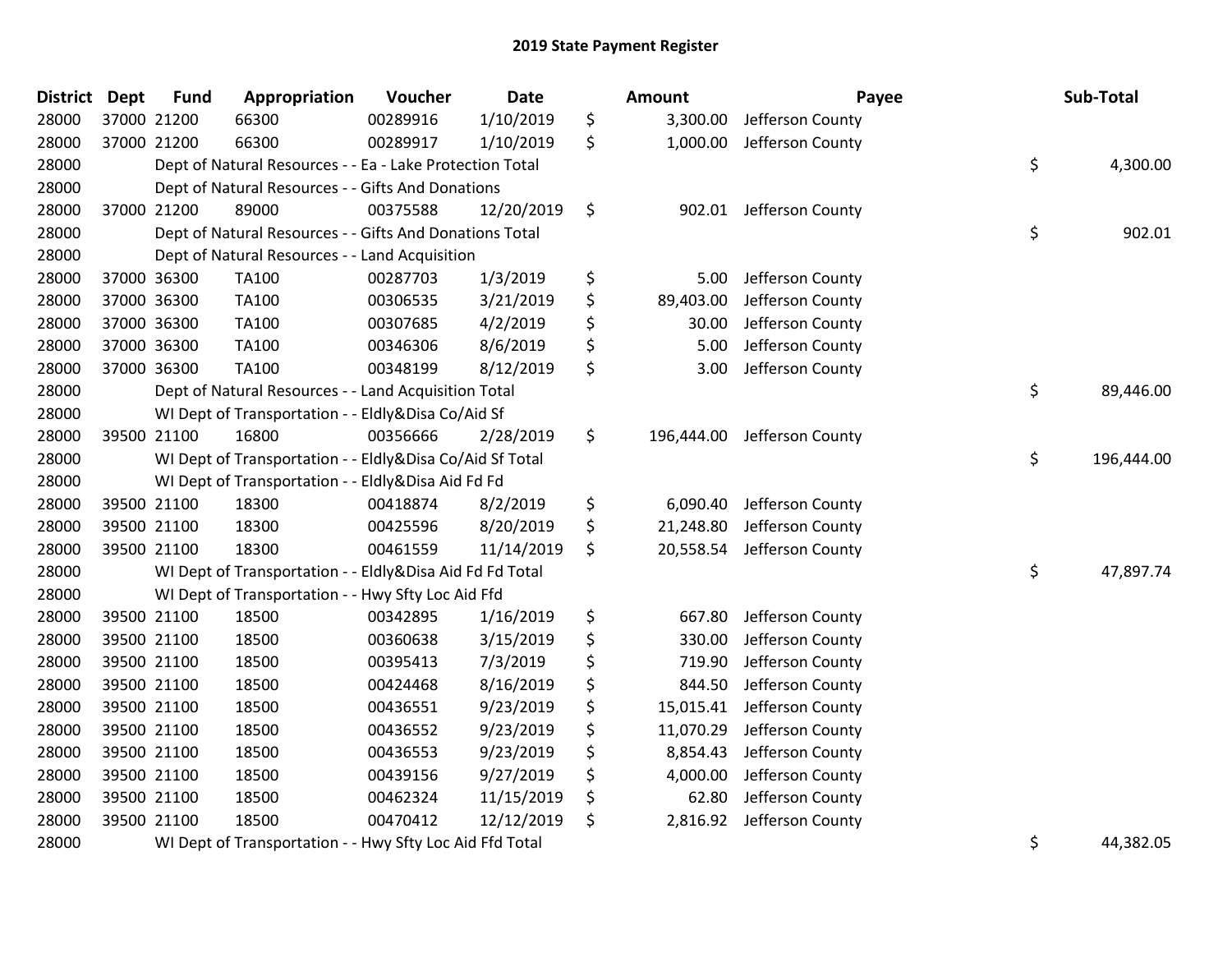| <b>District</b> | <b>Dept</b> | <b>Fund</b> | Appropriation                                            | Voucher  | <b>Date</b> | Amount           | Payee                       | Sub-Total          |
|-----------------|-------------|-------------|----------------------------------------------------------|----------|-------------|------------------|-----------------------------|--------------------|
| 28000           |             |             | WI Dept of Transportation - - Trans Aids To Co.-Sf       |          |             |                  |                             |                    |
| 28000           |             | 39500 21100 | 19000                                                    | 00335800 | 1/7/2019    | \$               | 498,683.68 Jefferson County |                    |
| 28000           |             | 39500 21100 | 19000                                                    | 00401125 | 7/1/2019    | \$<br>997,367.36 | Jefferson County            |                    |
| 28000           |             | 39500 21100 | 19000                                                    | 00443943 | 10/7/2019   | \$<br>498,683.71 | Jefferson County            |                    |
| 28000           |             |             | WI Dept of Transportation - - Trans Aids To Co.-Sf Total |          |             |                  |                             | \$<br>1,994,734.75 |
| 28000           |             |             | WI Dept of Transportation - - Local Rds, Grants Sf       |          |             |                  |                             |                    |
| 28000           |             | 39500 21100 | 27000                                                    | 00438677 | 9/27/2019   | \$               | 222,642.61 Jefferson County |                    |
| 28000           |             |             | WI Dept of Transportation - - Local Rds, Grants Sf Total |          |             |                  |                             | \$<br>222,642.61   |
| 28000           |             |             | WI Dept of Transportation - - Loc Trns Facl Implfd       |          |             |                  |                             |                    |
| 28000           |             | 39500 21100 | 27600                                                    | 00340787 | 1/10/2019   | \$<br>2,997.57   | Jefferson County            |                    |
| 28000           |             | 39500 21100 | 27600                                                    | 00418314 | 7/31/2019   | \$<br>103.84     | Jefferson County            |                    |
| 28000           |             | 39500 21100 | 27600                                                    | 00422928 | 8/12/2019   | \$<br>4,144.11   | Jefferson County            |                    |
| 28000           |             | 39500 21100 | 27600                                                    | 00466592 | 11/29/2019  | \$<br>3,388.37   | Jefferson County            |                    |
| 28000           |             |             | WI Dept of Transportation - - Loc Trns Facl Implfd Total |          |             |                  |                             | \$<br>10,633.89    |
| 28000           |             |             | WI Dept of Transportation - - Loc Rd Imp Prg St Fd       |          |             |                  |                             |                    |
| 28000           |             | 39500 21100 | 27800                                                    | 00349706 | 2/6/2019    | \$<br>194,675.73 | Jefferson County            |                    |
| 28000           |             | 39500 21100 | 27800                                                    | 00465118 | 11/29/2019  | \$<br>5,216.25   | Jefferson County            |                    |
| 28000           |             |             | WI Dept of Transportation - - Loc Rd Imp Prg St Fd Total |          |             |                  |                             | \$<br>199,891.98   |
| 28000           |             |             | WI Dept of Transportation - - St Hwy Rehab, Sf           |          |             |                  |                             |                    |
| 28000           |             | 39500 21100 | 36300                                                    | 00447483 | 10/10/2019  | \$<br>1,226.26   | Jefferson County            |                    |
| 28000           |             | 39500 21100 | 36300                                                    | 00466592 | 11/29/2019  | \$               | 1,575.85 Jefferson County   |                    |
| 28000           |             |             | WI Dept of Transportation - - St Hwy Rehab, Sf Total     |          |             |                  |                             | \$<br>2,802.11     |
| 28000           |             |             | WI Dept of Transportation - - Hwy Mgmt & Opers Sf        |          |             |                  |                             |                    |
| 28000           |             | 39500 21100 | 36500                                                    | 00340787 | 1/10/2019   | \$<br>1,117.68   | Jefferson County            |                    |
| 28000           |             | 39500 21100 | 36500                                                    | 00343572 | 1/18/2019   | \$<br>540.00     | Jefferson County            |                    |
| 28000           |             | 39500 21100 | 36500                                                    | 00351294 | 2/15/2019   | \$<br>540.00     | Jefferson County            |                    |
| 28000           |             | 39500 21100 | 36500                                                    | 00352774 | 2/19/2019   | \$<br>652.97     | Jefferson County            |                    |
| 28000           |             | 39500 21100 | 36500                                                    | 00372580 | 5/9/2019    | \$<br>1,248.75   | Jefferson County            |                    |
| 28000           |             | 39500 21100 | 36500                                                    | 00372941 | 5/9/2019    | \$<br>540.00     | Jefferson County            |                    |
| 28000           |             | 39500 21100 | 36500                                                    | 00382500 | 5/31/2019   | \$<br>540.00     | Jefferson County            |                    |
| 28000           |             | 39500 21100 | 36500                                                    | 00397736 | 6/25/2019   | \$<br>540.00     | Jefferson County            |                    |
| 28000           |             | 39500 21100 | 36500                                                    | 00418314 | 7/31/2019   | \$<br>540.00     | Jefferson County            |                    |
| 28000           |             | 39500 21100 | 36500                                                    | 00422928 | 8/12/2019   | \$<br>540.00     | Jefferson County            |                    |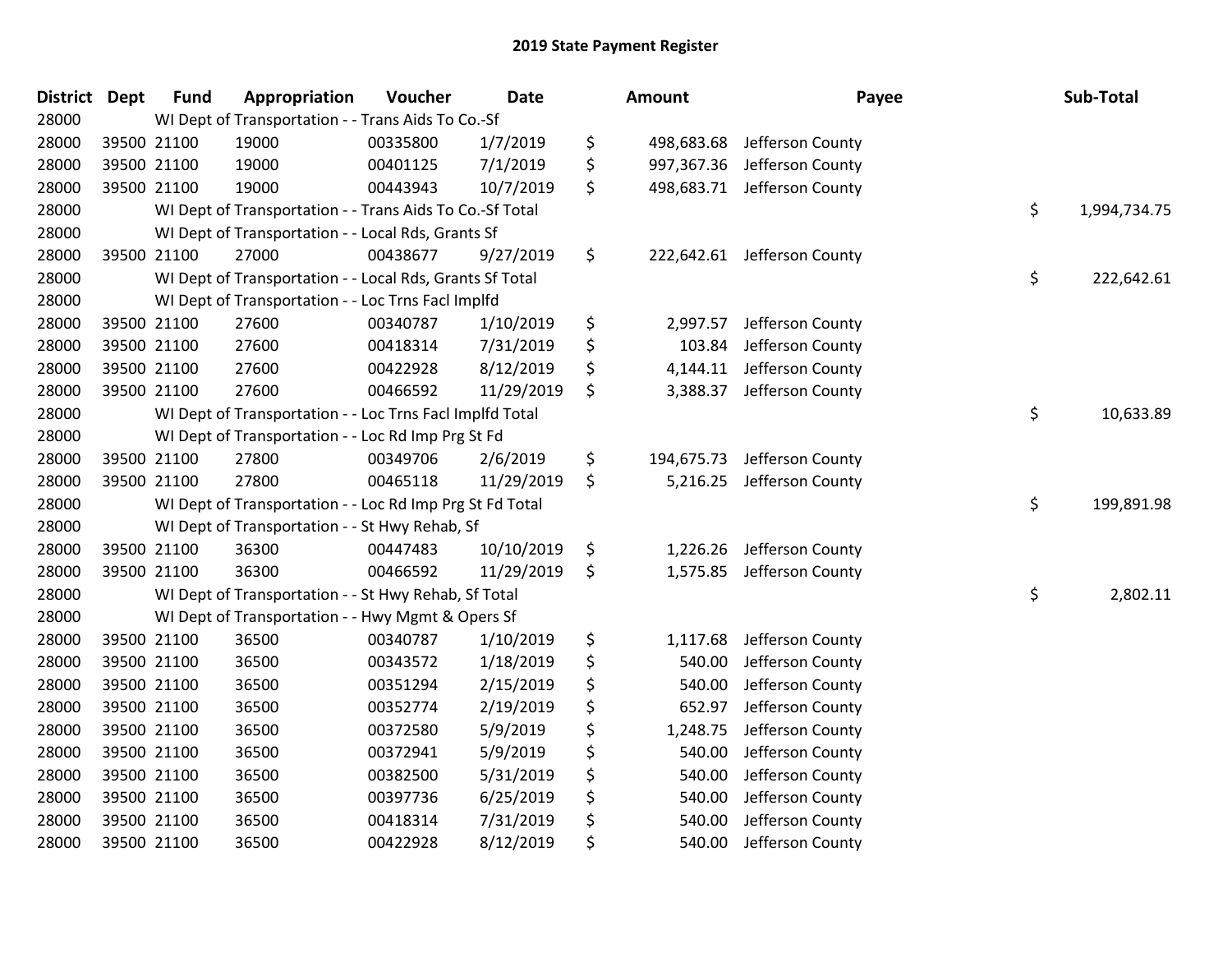| <b>District</b> | <b>Dept</b> | <b>Fund</b> | Appropriation                                           | Voucher  | <b>Date</b> | Amount           | Payee            | Sub-Total          |
|-----------------|-------------|-------------|---------------------------------------------------------|----------|-------------|------------------|------------------|--------------------|
| 28000           |             | 39500 21100 | 36500                                                   | 00447483 | 10/10/2019  | \$<br>540.00     | Jefferson County |                    |
| 28000           |             | 39500 21100 | 36500                                                   | 00453527 | 10/25/2019  | \$<br>764.38     | Jefferson County |                    |
| 28000           |             | 39500 21100 | 36500                                                   | 00466592 | 11/29/2019  | \$<br>1,503.87   | Jefferson County |                    |
| 28000           |             | 39500 21100 | 36500                                                   | 00475054 | 12/30/2019  | \$<br>515.06     | Jefferson County |                    |
| 28000           |             |             | WI Dept of Transportation - - Hwy Mgmt & Opers Sf Total |          |             |                  |                  | \$<br>10,122.71    |
| 28000           |             |             | WI Dept of Transportation - - Routine Maint Sf          |          |             |                  |                  |                    |
| 28000           |             | 39500 21100 | 36800                                                   | 00340787 | 1/10/2019   | \$<br>133,106.84 | Jefferson County |                    |
| 28000           |             | 39500 21100 | 36800                                                   | 00343572 | 1/18/2019   | \$<br>178,805.49 | Jefferson County |                    |
| 28000           |             | 39500 21100 | 36800                                                   | 00351294 | 2/15/2019   | \$<br>210,853.01 | Jefferson County |                    |
| 28000           |             | 39500 21100 | 36800                                                   | 00352774 | 2/19/2019   | \$<br>12,747.14  | Jefferson County |                    |
| 28000           |             | 39500 21100 | 36800                                                   | 00361594 | 3/19/2019   | \$<br>271,777.13 | Jefferson County |                    |
| 28000           |             | 39500 21100 | 36800                                                   | 00372580 | 5/9/2019    | \$<br>491,249.52 | Jefferson County |                    |
| 28000           |             | 39500 21100 | 36800                                                   | 00372941 | 5/9/2019    | \$<br>424,848.94 | Jefferson County |                    |
| 28000           |             | 39500 21100 | 36800                                                   | 00382500 | 5/31/2019   | \$<br>232,482.87 | Jefferson County |                    |
| 28000           |             | 39500 21100 | 36800                                                   | 00397736 | 6/25/2019   | \$<br>239,563.30 | Jefferson County |                    |
| 28000           |             | 39500 21100 | 36800                                                   | 00418314 | 7/31/2019   | \$<br>43,436.74  | Jefferson County |                    |
| 28000           |             | 39500 21100 | 36800                                                   | 00422928 | 8/12/2019   | \$<br>232,649.48 | Jefferson County |                    |
| 28000           |             | 39500 21100 | 36800                                                   | 00435039 | 9/18/2019   | \$<br>67,346.96  | Jefferson County |                    |
| 28000           |             | 39500 21100 | 36800                                                   | 00438635 | 9/26/2019   | \$<br>1,064.84   | Jefferson County |                    |
| 28000           |             | 39500 21100 | 36800                                                   | 00447483 | 10/10/2019  | \$<br>179,793.52 | Jefferson County |                    |
| 28000           |             | 39500 21100 | 36800                                                   | 00453527 | 10/25/2019  | \$<br>117,712.37 | Jefferson County |                    |
| 28000           |             | 39500 21100 | 36800                                                   | 00466592 | 11/29/2019  | \$<br>75,719.05  | Jefferson County |                    |
| 28000           |             | 39500 21100 | 36800                                                   | 00475054 | 12/30/2019  | \$<br>178,931.26 | Jefferson County |                    |
| 28000           |             |             | WI Dept of Transportation - - Routine Maint Sf Total    |          |             |                  |                  | \$<br>3,092,088.46 |
| 28000           |             |             | WI Dept of Transportation - - Adm & Planning Sfd        |          |             |                  |                  |                    |
| 28000           |             | 39500 21100 | 36900                                                   | 00447483 | 10/10/2019  | \$<br>280.73     | Jefferson County |                    |
| 28000           |             | 39500 21100 | 36900                                                   | 00453527 | 10/25/2019  | \$<br>585.18     | Jefferson County |                    |
| 28000           |             | 39500 21100 | 36900                                                   | 00466592 | 11/29/2019  | \$<br>11.35      | Jefferson County |                    |
| 28000           |             | 39500 21100 | 36900                                                   | 00475054 | 12/30/2019  | \$<br>4.19       | Jefferson County |                    |
| 28000           |             |             | WI Dept of Transportation - - Adm & Planning Sfd Total  |          |             |                  |                  | \$<br>881.44       |
| 28000           |             |             | WI Dept of Transportation - - Adm & Planning Fd Fd      |          |             |                  |                  |                    |
| 28000           |             | 39500 21100 | 38900                                                   | 00447483 | 10/10/2019  | \$<br>1,122.90   | Jefferson County |                    |
| 28000           |             | 39500 21100 | 38900                                                   | 00453527 | 10/25/2019  | \$<br>2,340.71   | Jefferson County |                    |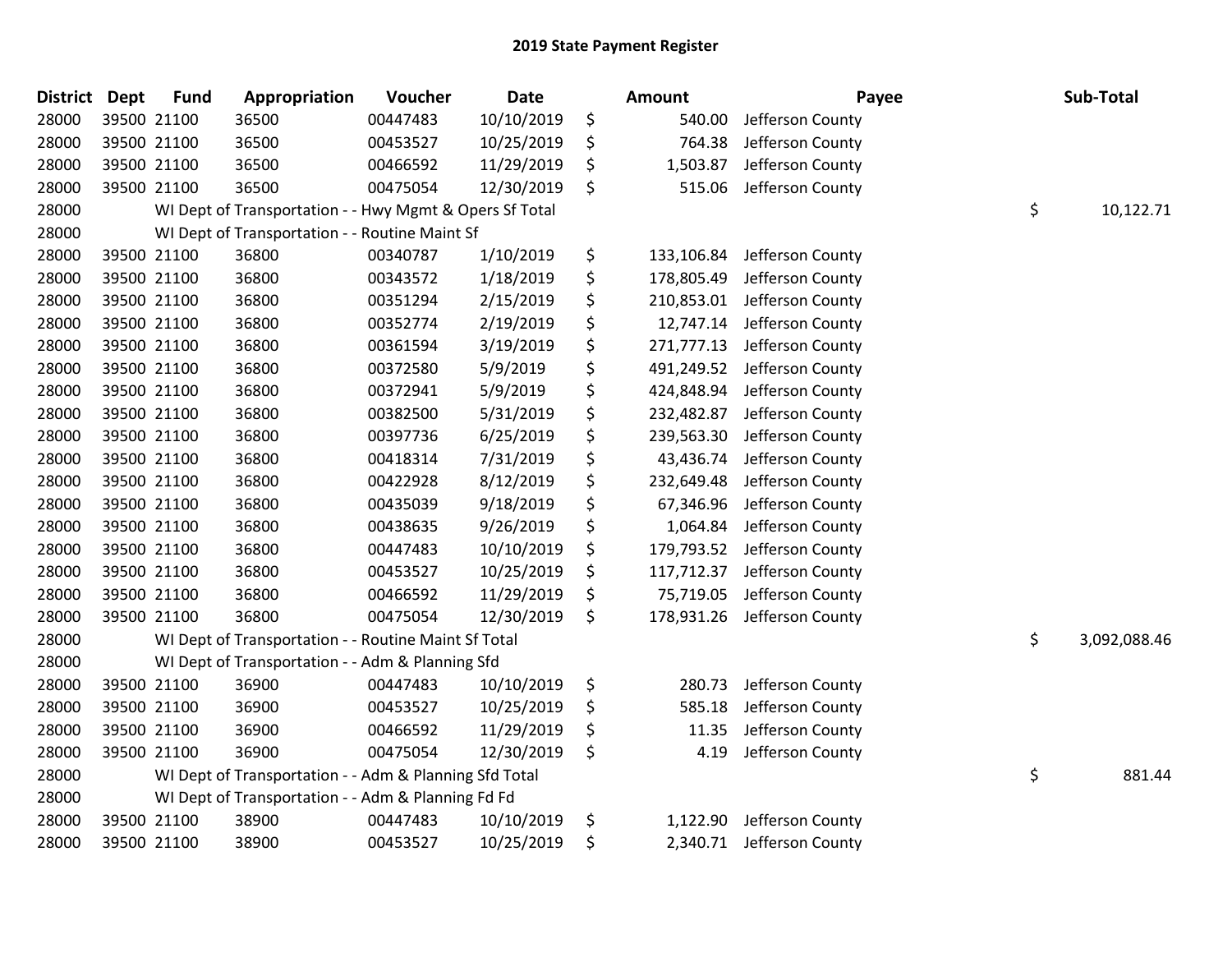| District | <b>Dept</b> | <b>Fund</b> | Appropriation                                                | Voucher  | <b>Date</b> | Amount          | Payee            | Sub-Total      |
|----------|-------------|-------------|--------------------------------------------------------------|----------|-------------|-----------------|------------------|----------------|
| 28000    |             | 39500 21100 | 38900                                                        | 00466592 | 11/29/2019  | \$<br>45.41     | Jefferson County |                |
| 28000    |             | 39500 21100 | 38900                                                        | 00475054 | 12/30/2019  | \$<br>16.74     | Jefferson County |                |
| 28000    |             |             | WI Dept of Transportation - - Adm & Planning Fd Fd Total     |          |             |                 |                  | \$<br>3,525.77 |
| 28000    |             |             | WI Dept of Transportation - - Dept Mgt & Oper St Fd          |          |             |                 |                  |                |
| 28000    |             | 39500 21100 | 46100                                                        | 00353500 | 3/8/2019    | \$<br>75.00     | Jefferson County |                |
| 28000    |             |             | WI Dept of Transportation - - Dept Mgt & Oper St Fd Total    |          |             |                 |                  | \$<br>75.00    |
| 28000    |             |             | Department of Corrections - - Corrections Contracts And Agre |          |             |                 |                  |                |
| 28000    |             | 41000 10000 | 11400                                                        | 00255338 | 1/4/2019    | \$<br>34,735.50 | Jefferson County |                |
| 28000    |             | 41000 10000 | 11400                                                        | 00261598 | 1/23/2019   | \$<br>14,627.55 | Jefferson County |                |
| 28000    |             | 41000 10000 | 11400                                                        | 00263773 | 2/8/2019    | \$<br>40,190.26 | Jefferson County |                |
| 28000    | 41000 10000 |             | 11400                                                        | 00267976 | 2/20/2019   | \$<br>18,873.28 | Jefferson County |                |
| 28000    | 41000 10000 |             | 11400                                                        | 00268803 | 3/13/2019   | \$<br>44,204.14 | Jefferson County |                |
| 28000    | 41000 10000 |             | 11400                                                        | 00275085 | 3/28/2019   | \$<br>14,622.46 | Jefferson County |                |
| 28000    | 41000 10000 |             | 11400                                                        | 00275545 | 4/10/2019   | \$<br>40,344.64 | Jefferson County |                |
| 28000    | 41000 10000 |             | 11400                                                        | 00279203 | 4/16/2019   | \$<br>16,642.87 | Jefferson County |                |
| 28000    | 41000 10000 |             | 11400                                                        | 00281757 | 5/15/2019   | \$<br>43,638.08 | Jefferson County |                |
| 28000    | 41000 10000 |             | 11400                                                        | 00285009 | 5/10/2019   | \$<br>16,561.18 | Jefferson County |                |
| 28000    | 41000 10000 |             | 11400                                                        | 00289300 | 6/20/2019   | \$<br>51.46     | Jefferson County |                |
| 28000    | 41000 10000 |             | 11400                                                        | 00289303 | 6/7/2019    | \$<br>43,174.94 | Jefferson County |                |
| 28000    | 41000 10000 |             | 11400                                                        | 00293059 | 6/19/2019   | \$<br>22,723.84 | Jefferson County |                |
| 28000    |             | 41000 10000 | 11400                                                        | 00295906 | 7/8/2019    | \$<br>44,564.36 | Jefferson County |                |
| 28000    | 41000 10000 |             | 11400                                                        | 00298250 | 7/19/2019   | \$<br>15,390.76 | Jefferson County |                |
| 28000    | 41000 10000 |             | 11400                                                        | 00298575 | 7/18/2019   | \$<br>43,174.94 | Jefferson County |                |
| 28000    | 41000 10000 |             | 11400                                                        | 00303641 | 8/14/2019   | \$<br>24,861.82 | Jefferson County |                |
| 28000    | 41000 10000 |             | 11400                                                        | 00307173 | 9/11/2019   | \$<br>44,204.14 | Jefferson County |                |
| 28000    | 41000 10000 |             | 11400                                                        | 00309382 | 9/13/2019   | \$<br>19,736.18 | Jefferson County |                |
| 28000    | 41000 10000 |             | 11400                                                        | 00311664 | 10/2/2019   | \$<br>43,843.92 | Jefferson County |                |
| 28000    | 41000 10000 |             | 11400                                                        | 00316238 | 10/15/2019  | \$<br>13,295.55 | Jefferson County |                |
| 28000    | 41000 10000 |             | 11400                                                        | 00318702 | 11/1/2019   | \$<br>42,403.04 | Jefferson County |                |
| 28000    | 41000 10000 |             | 11400                                                        | 00322955 | 11/14/2019  | \$<br>20,047.30 | Jefferson County |                |
| 28000    | 41000 10000 |             | 11400                                                        | 00326302 | 11/29/2019  | \$<br>44,409.98 | Jefferson County |                |
| 28000    | 41000 10000 |             | 11400                                                        | 00329314 | 12/16/2019  | \$<br>14,505.76 | Jefferson County |                |
|          |             |             |                                                              |          |             |                 |                  |                |

28000 Department of Corrections - - Corrections Contracts And Agre Total 5 720,827.95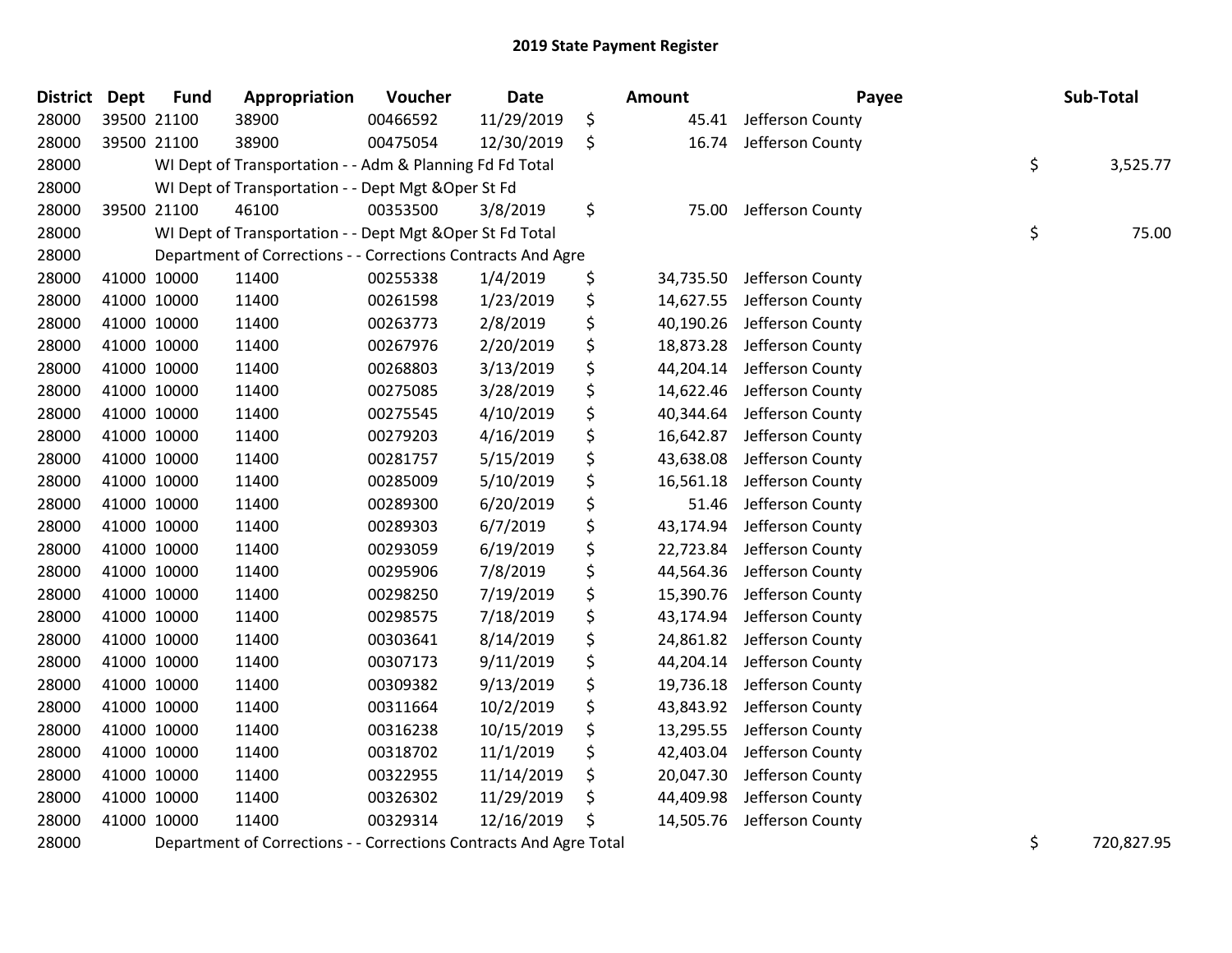| <b>District Dept</b> |             | <b>Fund</b> | Appropriation                                                          | Voucher  | <b>Date</b> | Amount             | Payee                                                                                                         | Sub-Total          |
|----------------------|-------------|-------------|------------------------------------------------------------------------|----------|-------------|--------------------|---------------------------------------------------------------------------------------------------------------|--------------------|
| 28000                |             |             |                                                                        |          |             |                    | Department of Corrections - - Reimbursing Counties For Probation, Extended Supervision And Parole Holds       |                    |
| 28000                | 41000 10000 |             | 11600                                                                  | 00320899 | 11/4/2019   | \$                 | 66,251.18 Jefferson County                                                                                    |                    |
| 28000                |             |             |                                                                        |          |             |                    | Department of Corrections - - Reimbursing Counties For Probation, Extended Supervision And Parole Holds Total | \$<br>66,251.18    |
| 28000                |             |             | Department of Corrections - - Probation, Parole And Extended           |          |             |                    |                                                                                                               |                    |
| 28000                | 41000 10000 |             | 18700                                                                  | 00320899 | 11/4/2019   | \$                 | 27,788.82 Jefferson County                                                                                    |                    |
| 28000                |             |             | Department of Corrections - - Probation, Parole And Extended Total     |          |             |                    |                                                                                                               | \$<br>27,788.82    |
| 28000                |             |             | Department of Health Services - - State/Federal Aids                   |          |             |                    |                                                                                                               |                    |
| 28000                |             | 43500 10000 | 00000                                                                  | 90906    | 1/2/2019    | \$<br>174,610.00   | Jefferson County                                                                                              |                    |
| 28000                | 43500 10000 |             | 00000                                                                  | 90907    | 2/1/2019    | \$<br>20,174.00    | Jefferson County                                                                                              |                    |
| 28000                | 43500 10000 |             | 00000                                                                  | 90909    | 3/1/2019    | \$<br>154,050.00   | Jefferson County                                                                                              |                    |
| 28000                | 43500 10000 |             | 00000                                                                  | 90910    | 4/1/2019    | \$<br>1,122,096.00 | Jefferson County                                                                                              |                    |
| 28000                | 43500 10000 |             | 00000                                                                  | 90911    | 5/1/2019    | \$<br>170,464.00   | Jefferson County                                                                                              |                    |
| 28000                | 43500 10000 |             | 00000                                                                  | 90913    | 6/3/2019    | \$<br>626,174.00   | Jefferson County                                                                                              |                    |
| 28000                | 43500 10000 |             | 00000                                                                  | 90914    | 6/17/2019   | \$<br>553,443.00   | Jefferson County                                                                                              |                    |
| 28000                | 43500 10000 |             | 00000                                                                  | 92000    | 7/1/2019    | \$<br>2,894,243.00 | Jefferson County                                                                                              |                    |
| 28000                | 43500 10000 |             | 00000                                                                  | 92001    | 8/1/2019    | \$<br>359,077.00   | Jefferson County                                                                                              |                    |
| 28000                | 43500 10000 |             | 00000                                                                  | 92002    | 9/3/2019    | \$<br>85,486.00    | Jefferson County                                                                                              |                    |
| 28000                | 43500 10000 |             | 00000                                                                  | 92003    | 10/1/2019   | \$<br>90,675.00    | Jefferson County                                                                                              |                    |
| 28000                | 43500 10000 |             | 00000                                                                  | 92004    | 11/1/2019   | \$<br>125,573.00   | Jefferson County                                                                                              |                    |
| 28000                | 43500 10000 |             | 00000                                                                  | 92005    | 12/2/2019   | \$<br>156,954.00   | Jefferson County                                                                                              |                    |
| 28000                |             |             | Department of Health Services - - State/Federal Aids Total             |          |             |                    |                                                                                                               | \$<br>6,533,019.00 |
| 28000                |             |             | Department of Health Services - - Public Health Dispensaries And       |          |             |                    |                                                                                                               |                    |
| 28000                | 43500 10000 |             | 10700                                                                  | 00257105 | 1/25/2019   | \$<br>18.97        | Jefferson County                                                                                              |                    |
| 28000                | 43500 10000 |             | 10700                                                                  | 00281618 | 5/24/2019   | \$<br>37.95        | Jefferson County                                                                                              |                    |
| 28000                | 43500 10000 |             | 10700                                                                  | 00286474 | 5/28/2019   | \$<br>37.60        | Jefferson County                                                                                              |                    |
| 28000                | 43500 10000 |             | 10700                                                                  | 00287038 | 6/13/2019   | \$<br>37.95        | Jefferson County                                                                                              |                    |
| 28000                |             |             | Department of Health Services - - Public Health Dispensaries And Total |          |             |                    |                                                                                                               | \$<br>132.47       |
| 28000                |             |             | Department of Health Services - - Federal Wic Operations               |          |             |                    |                                                                                                               |                    |
| 28000                | 43500 10000 |             | 14800                                                                  | 00268138 | 3/15/2019   | \$<br>650.91       | Jefferson County                                                                                              |                    |
| 28000                | 43500 10000 |             | 14800                                                                  | 00274698 | 4/5/2019    | \$<br>368.13       | Jefferson County                                                                                              |                    |
| 28000                | 43500 10000 |             | 14800                                                                  | 00280904 | 5/8/2019    | \$<br>784.02       | Jefferson County                                                                                              |                    |
| 28000                | 43500 10000 |             | 14800                                                                  | 00287166 | 6/7/2019    | \$<br>662.74       | Jefferson County                                                                                              |                    |
| 28000                |             | 43500 10000 | 14800                                                                  | 00293318 | 7/5/2019    | \$<br>467.09       | Jefferson County                                                                                              |                    |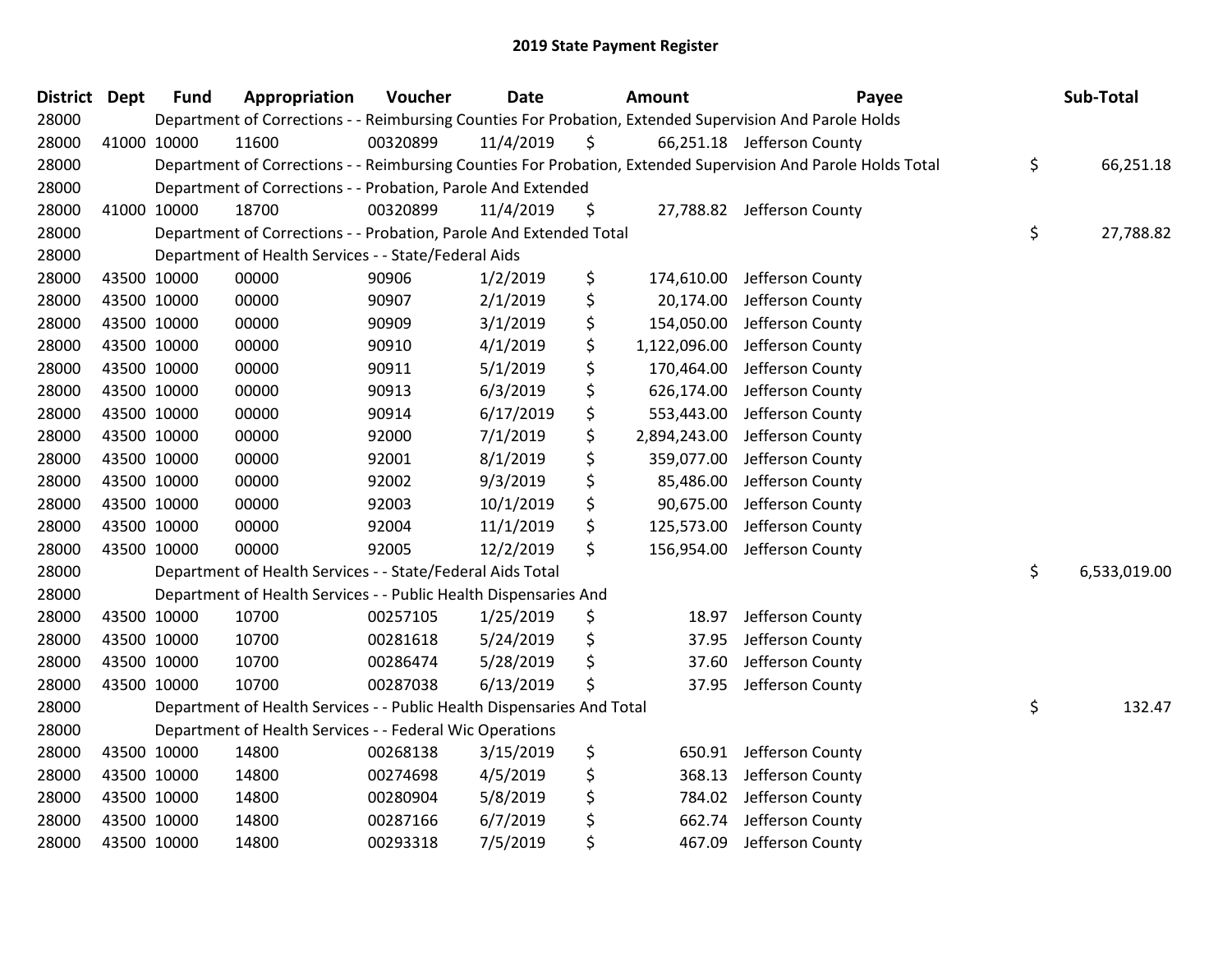| <b>District</b> | <b>Dept</b> | <b>Fund</b> | Appropriation                                                          | Voucher  | <b>Date</b> | <b>Amount</b> |        | Payee            | Sub-Total      |
|-----------------|-------------|-------------|------------------------------------------------------------------------|----------|-------------|---------------|--------|------------------|----------------|
| 28000           |             | 43500 10000 | 14800                                                                  | 00302479 | 8/9/2019    | \$            | 472.81 | Jefferson County |                |
| 28000           | 43500 10000 |             | 14800                                                                  | 00311363 | 9/20/2019   | \$            | 611.27 | Jefferson County |                |
| 28000           | 43500 10000 |             | 14800                                                                  | 00317178 | 10/16/2019  | \$            | 594.03 | Jefferson County |                |
| 28000           | 43500 10000 |             | 14800                                                                  | 00320712 | 11/6/2019   | \$            | 795.25 | Jefferson County |                |
| 28000           |             |             | Department of Health Services - - Federal Wic Operations Total         |          |             |               |        |                  | \$<br>5,406.25 |
| 28000           |             |             | Department of Health Services - - General Program Operations           |          |             |               |        |                  |                |
| 28000           |             | 43500 10000 | 40100                                                                  | 00261722 | 2/6/2019    | \$            | 1.50   | Jefferson County |                |
| 28000           | 43500 10000 |             | 40100                                                                  | 00266582 | 2/27/2019   | \$            | 1.00   | Jefferson County |                |
| 28000           | 43500 10000 |             | 40100                                                                  | 00266583 | 2/27/2019   | \$            | 15.00  | Jefferson County |                |
| 28000           | 43500 10000 |             | 40100                                                                  | 00271330 | 3/20/2019   | \$            | 1.50   | Jefferson County |                |
| 28000           | 43500 10000 |             | 40100                                                                  | 00274570 | 4/3/2019    | \$            | 1.50   | Jefferson County |                |
| 28000           |             | 43500 10000 | 40100                                                                  | 00279172 | 4/25/2019   | \$            | 1.00   | Jefferson County |                |
| 28000           |             | 43500 10000 | 40100                                                                  | 00291877 | 6/19/2019   | \$            | 1.50   | Jefferson County |                |
| 28000           | 43500 10000 |             | 40100                                                                  | 00296618 | 7/10/2019   | \$            | 15.00  | Jefferson County |                |
| 28000           | 43500 10000 |             | 40100                                                                  | 00300550 | 7/31/2019   | \$            | 1.50   | Jefferson County |                |
| 28000           | 43500 10000 |             | 40100                                                                  | 00309229 | 9/11/2019   | \$            | 1.00   | Jefferson County |                |
| 28000           |             | 43500 10000 | 40100                                                                  | 00309230 | 9/11/2019   | \$            | 15.00  | Jefferson County |                |
| 28000           |             | 43500 10000 | 40100                                                                  | 00317503 | 10/16/2019  | \$            | 1.50   | Jefferson County |                |
| 28000           |             |             | Department of Health Services - - General Program Operations Total     |          |             |               |        |                  | \$<br>57.00    |
| 28000           |             |             | Department of Health Services - - Medical Assistance State Admin       |          |             |               |        |                  |                |
| 28000           |             | 43500 10000 | 44000                                                                  | 00261722 | 2/6/2019    | \$            | 1.50   | Jefferson County |                |
| 28000           | 43500 10000 |             | 44000                                                                  | 00266582 | 2/27/2019   | \$            | 1.00   | Jefferson County |                |
| 28000           |             | 43500 10000 | 44000                                                                  | 00266583 | 2/27/2019   | \$            | 15.00  | Jefferson County |                |
| 28000           | 43500 10000 |             | 44000                                                                  | 00271330 | 3/20/2019   | \$            | 1.50   | Jefferson County |                |
| 28000           | 43500 10000 |             | 44000                                                                  | 00274570 | 4/3/2019    | \$            | 1.50   | Jefferson County |                |
| 28000           | 43500 10000 |             | 44000                                                                  | 00279172 | 4/25/2019   | \$            | 1.00   | Jefferson County |                |
| 28000           |             | 43500 10000 | 44000                                                                  | 00291877 | 6/19/2019   | \$            | 1.50   | Jefferson County |                |
| 28000           |             | 43500 10000 | 44000                                                                  | 00296618 | 7/10/2019   | \$            | 15.00  | Jefferson County |                |
| 28000           |             | 43500 10000 | 44000                                                                  | 00300550 | 7/31/2019   | \$            | 1.50   | Jefferson County |                |
| 28000           | 43500 10000 |             | 44000                                                                  | 00309229 | 9/11/2019   | \$            | 1.00   | Jefferson County |                |
| 28000           | 43500 10000 |             | 44000                                                                  | 00309230 | 9/11/2019   | \$            | 15.00  | Jefferson County |                |
| 28000           |             | 43500 10000 | 44000                                                                  | 00317503 | 10/16/2019  | \$            | 1.50   | Jefferson County |                |
| 28000           |             |             | Department of Health Services - - Medical Assistance State Admin Total |          |             |               |        |                  | \$<br>57.00    |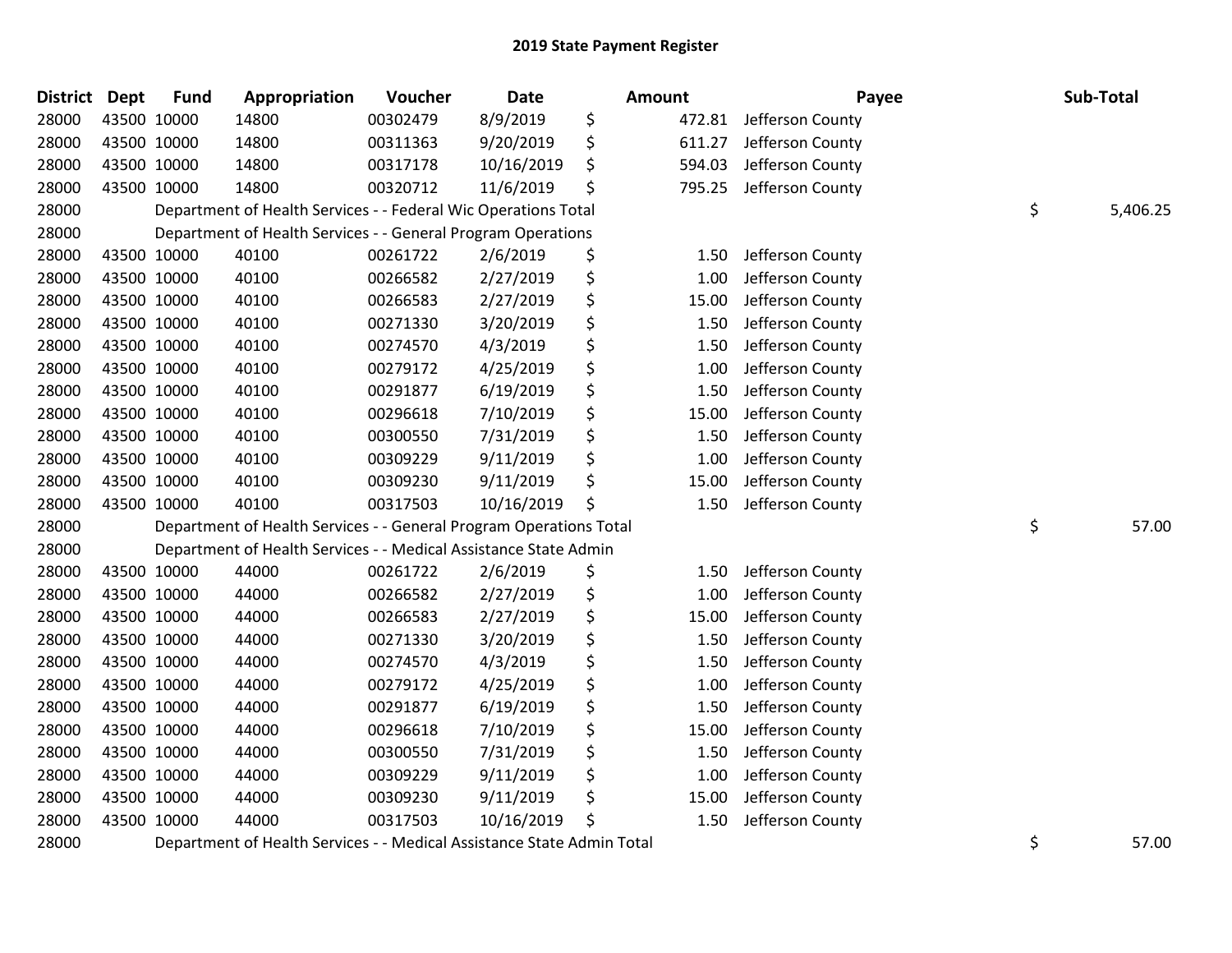| District Dept |             | <b>Fund</b> | Appropriation                                                          | Voucher  | <b>Date</b> | Amount           | Payee            | Sub-Total      |
|---------------|-------------|-------------|------------------------------------------------------------------------|----------|-------------|------------------|------------------|----------------|
| 28000         |             |             | Dept of Children and Families - - Fees For Administrative Servic       |          |             |                  |                  |                |
| 28000         | 43700 10000 |             | 23100                                                                  | 00049854 | 2/5/2019    | \$<br>210.00     | Jefferson County |                |
| 28000         | 43700 10000 |             | 23100                                                                  | 00054474 | 4/30/2019   | \$<br>305.00     | Jefferson County |                |
| 28000         | 43700 10000 |             | 23100                                                                  | 00058397 | 7/26/2019   | \$<br>250.00     | Jefferson County |                |
| 28000         | 43700 10000 |             | 23100                                                                  | 00062288 | 10/31/2019  | \$<br>270.00     | Jefferson County |                |
| 28000         |             |             | Dept of Children and Families - - Fees For Administrative Servic Total |          |             |                  |                  | \$<br>1,035.00 |
| 28000         |             |             | Dept of Children and Families - - General Aids                         |          |             |                  |                  |                |
| 28000         | 43700 10000 |             | 99000                                                                  | 00048525 | 1/7/2019    | \$<br>35,469.42  | Jefferson County |                |
| 28000         | 43700 10000 |             | 99000                                                                  | 00048586 | 1/7/2019    | \$<br>110.97     | Jefferson County |                |
| 28000         | 43700 10000 |             | 99000                                                                  | 00049411 | 1/31/2019   | \$<br>212,394.25 | Jefferson County |                |
| 28000         | 43700 10000 |             | 99000                                                                  | 00049488 | 2/5/2019    | \$<br>1,120.00   | Jefferson County |                |
| 28000         | 43700 10000 |             | 99000                                                                  | 00049650 | 2/5/2019    | \$<br>34,333.25  | Jefferson County |                |
| 28000         | 43700 10000 |             | 99000                                                                  | 00049721 | 2/5/2019    | \$<br>1,187.00   | Jefferson County |                |
| 28000         | 43700 10000 |             | 99000                                                                  | 00050049 | 2/12/2019   | \$<br>806.70     | Jefferson County |                |
| 28000         | 43700 10000 |             | 99000                                                                  | 00050356 | 2/21/2019   | \$<br>13,599.46  | Jefferson County |                |
| 28000         | 43700 10000 |             | 99000                                                                  | 00050357 | 2/21/2019   | \$<br>596.47     | Jefferson County |                |
| 28000         | 43700 10000 |             | 99000                                                                  | 00050794 | 3/4/2019    | \$<br>44.93      | Jefferson County |                |
| 28000         | 43700 10000 |             | 99000                                                                  | 00050930 | 3/5/2019    | \$<br>426,564.57 | Jefferson County |                |
| 28000         | 43700 10000 |             | 99000                                                                  | 00052869 | 4/5/2019    | \$<br>146,112.48 | Jefferson County |                |
| 28000         | 43700 10000 |             | 99000                                                                  | 00052961 | 4/8/2019    | \$<br>424.92     | Jefferson County |                |
| 28000         | 43700 10000 |             | 99000                                                                  | 00053997 | 4/30/2019   | \$<br>277,586.51 | Jefferson County |                |
| 28000         | 43700 10000 |             | 99000                                                                  | 00054227 | 5/1/2019    | \$<br>1,822.91   | Jefferson County |                |
| 28000         | 43700 10000 |             | 99000                                                                  | 00054665 | 5/6/2019    | \$<br>141,162.96 | Jefferson County |                |
| 28000         | 43700 10000 |             | 99000                                                                  | 00056097 | 6/5/2019    | \$<br>35,430.91  | Jefferson County |                |
| 28000         | 43700 10000 |             | 99000                                                                  | 00056213 | 6/6/2019    | \$<br>1,634.65   | Jefferson County |                |
| 28000         | 43700 10000 |             | 99000                                                                  | 00057363 | 7/5/2019    | \$<br>66,984.29  | Jefferson County |                |
| 28000         | 43700 10000 |             | 99000                                                                  | 00057641 | 7/11/2019   | \$<br>1,023.25   | Jefferson County |                |
| 28000         | 43700 10000 |             | 99000                                                                  | 00057823 | 7/16/2019   | \$<br>5,423.28   | Jefferson County |                |
| 28000         | 43700 10000 |             | 99000                                                                  | 00058471 | 7/30/2019   | \$<br>219,430.14 | Jefferson County |                |
| 28000         | 43700 10000 |             | 99000                                                                  | 00058522 | 7/30/2019   | \$<br>396.00     | Jefferson County |                |
| 28000         | 43700 10000 |             | 99000                                                                  | 00058687 | 8/6/2019    | \$<br>54,236.00  | Jefferson County |                |
| 28000         | 43700 10000 |             | 99000                                                                  | 00058769 | 8/5/2019    | \$<br>27,788.71  | Jefferson County |                |
| 28000         | 43700 10000 |             | 99000                                                                  | 00058979 | 8/8/2019    | \$<br>838.63     | Jefferson County |                |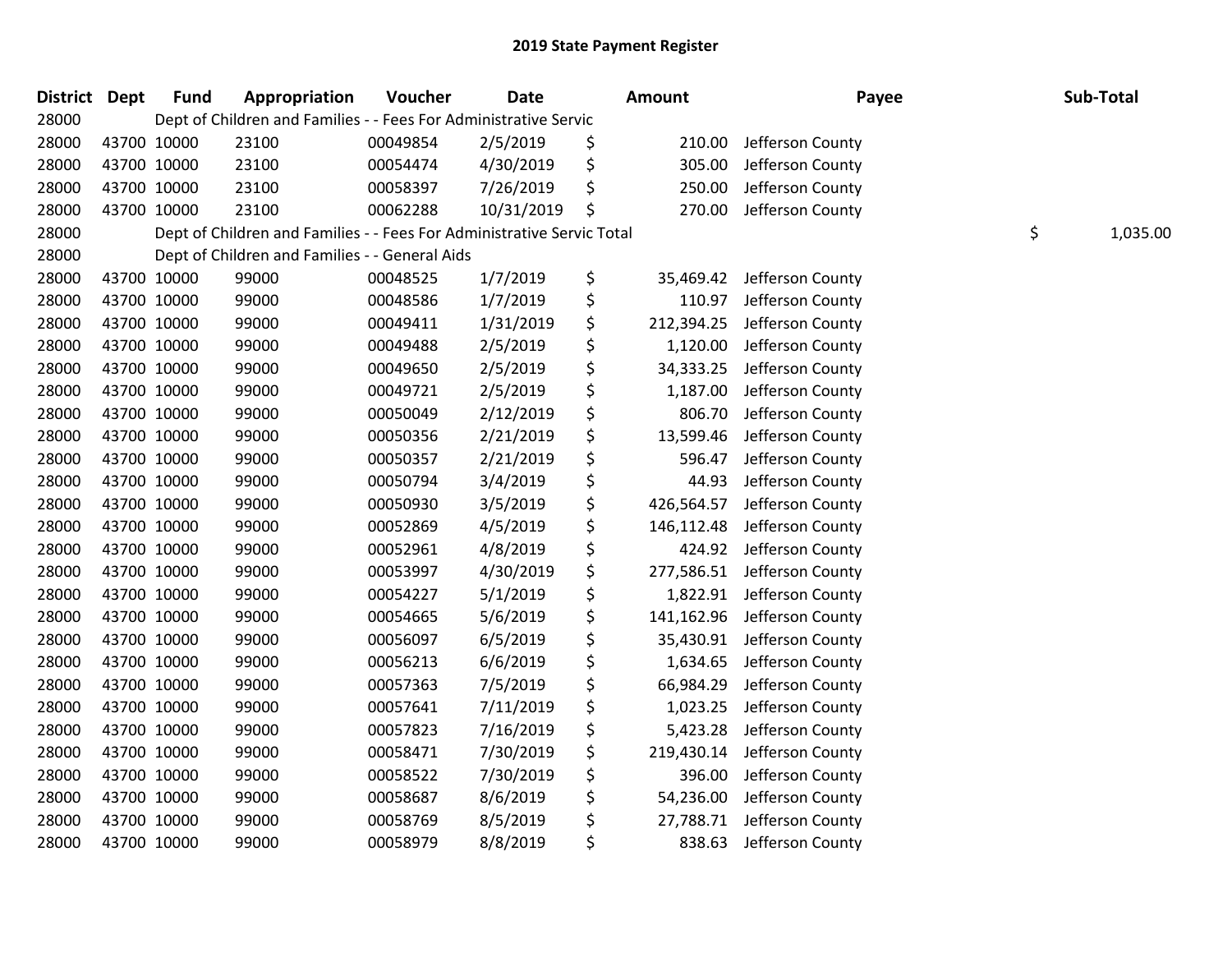| <b>District</b> | <b>Dept</b> | <b>Fund</b> | Appropriation                                                 | Voucher  | <b>Date</b> | <b>Amount</b>      | Payee            | Sub-Total          |
|-----------------|-------------|-------------|---------------------------------------------------------------|----------|-------------|--------------------|------------------|--------------------|
| 28000           | 43700 10000 |             | 99000                                                         | 00059894 | 9/5/2019    | \$<br>0.01         | Jefferson County |                    |
| 28000           | 43700 10000 |             | 99000                                                         | 00059895 | 9/5/2019    | \$<br>49,474.80    | Jefferson County |                    |
| 28000           | 43700 10000 |             | 99000                                                         | 00060354 | 9/18/2019   | \$<br>1,021,873.18 | Jefferson County |                    |
| 28000           | 43700 10000 |             | 99000                                                         | 00060458 | 9/24/2019   | \$<br>3,925.21     | Jefferson County |                    |
| 28000           | 43700 10000 |             | 99000                                                         | 00060754 | 9/26/2019   | \$<br>9,586.00     | Jefferson County |                    |
| 28000           | 43700 10000 |             | 99000                                                         | 00060755 | 9/27/2019   | \$<br>1,452.82     | Jefferson County |                    |
| 28000           | 43700 10000 |             | 99000                                                         | 00061160 | 10/7/2019   | \$<br>56,809.85    | Jefferson County |                    |
| 28000           | 43700 10000 |             | 99000                                                         | 00061970 | 10/30/2019  | \$<br>223,075.10   | Jefferson County |                    |
| 28000           | 43700 10000 |             | 99000                                                         | 00062382 | 11/5/2019   | \$<br>1,177.09     | Jefferson County |                    |
| 28000           | 43700 10000 |             | 99000                                                         | 00062544 | 11/12/2019  | \$<br>56,520.58    | Jefferson County |                    |
| 28000           | 43700 10000 |             | 99000                                                         | 00063371 | 11/27/2019  | \$<br>53,319.17    | Jefferson County |                    |
| 28000           | 43700 10000 |             | 99000                                                         | 00063456 | 12/2/2019   | \$<br>30.00        | Jefferson County |                    |
| 28000           | 43700 10000 |             | 99000                                                         | 00063552 | 12/5/2019   | \$<br>30,156.60    | Jefferson County |                    |
| 28000           | 43700 10000 |             | 99000                                                         | 00063631 | 12/5/2019   | \$<br>988.46       | Jefferson County |                    |
| 28000           |             |             | Dept of Children and Families - - General Aids Total          |          |             |                    |                  | \$<br>3,214,911.53 |
| 28000           |             |             | Dept of Workforce Development - - Workforce Invest And Assist |          |             |                    |                  |                    |
| 28000           | 44500 10000 |             | 14100                                                         | 00207250 | 1/22/2019   | \$<br>909.67       | Jefferson County |                    |
| 28000           | 44500 10000 |             | 14100                                                         | 00207357 | 1/23/2019   | \$<br>85.33        | Jefferson County |                    |
| 28000           | 44500 10000 |             | 14100                                                         | 00211085 | 2/19/2019   | \$<br>85.33        | Jefferson County |                    |
| 28000           | 44500 10000 |             | 14100                                                         | 00211362 | 2/19/2019   | \$<br>909.67       | Jefferson County |                    |
| 28000           | 44500 10000 |             | 14100                                                         | 00214512 | 3/8/2019    | \$<br>85.33        | Jefferson County |                    |
| 28000           | 44500 10000 |             | 14100                                                         | 00214927 | 3/12/2019   | \$<br>909.67       | Jefferson County |                    |
| 28000           | 44500 10000 |             | 14100                                                         | 00221816 | 4/24/2019   | \$<br>909.67       | Jefferson County |                    |
| 28000           | 44500 10000 |             | 14100                                                         | 00221899 | 4/24/2019   | \$<br>85.33        | Jefferson County |                    |
| 28000           | 44500 10000 |             | 14100                                                         | 00226162 | 5/21/2019   | \$<br>909.67       | Jefferson County |                    |
| 28000           | 44500 10000 |             | 14100                                                         | 00226705 | 5/23/2019   | \$<br>85.33        | Jefferson County |                    |
| 28000           | 44500 10000 |             | 14100                                                         | 00233647 | 7/3/2019    | \$<br>909.67       | Jefferson County |                    |
| 28000           | 44500 10000 |             | 14100                                                         | 00234601 | 7/10/2019   | \$<br>85.33        | Jefferson County |                    |
| 28000           | 44500 10000 |             | 14100                                                         | 00236879 | 7/24/2019   | \$<br>909.67       | Jefferson County |                    |
| 28000           | 44500 10000 |             | 14100                                                         | 00238965 | 8/2/2019    | \$<br>85.33        | Jefferson County |                    |
| 28000           | 44500 10000 |             | 14100                                                         | 00242268 | 10/8/2019   | \$<br>909.67       | Jefferson County |                    |
| 28000           | 44500 10000 |             | 14100                                                         | 00242665 | 8/26/2019   | \$<br>85.33        | Jefferson County |                    |
| 28000           | 44500 10000 |             | 14100                                                         | 00247385 | 9/23/2019   | \$<br>85.33        | Jefferson County |                    |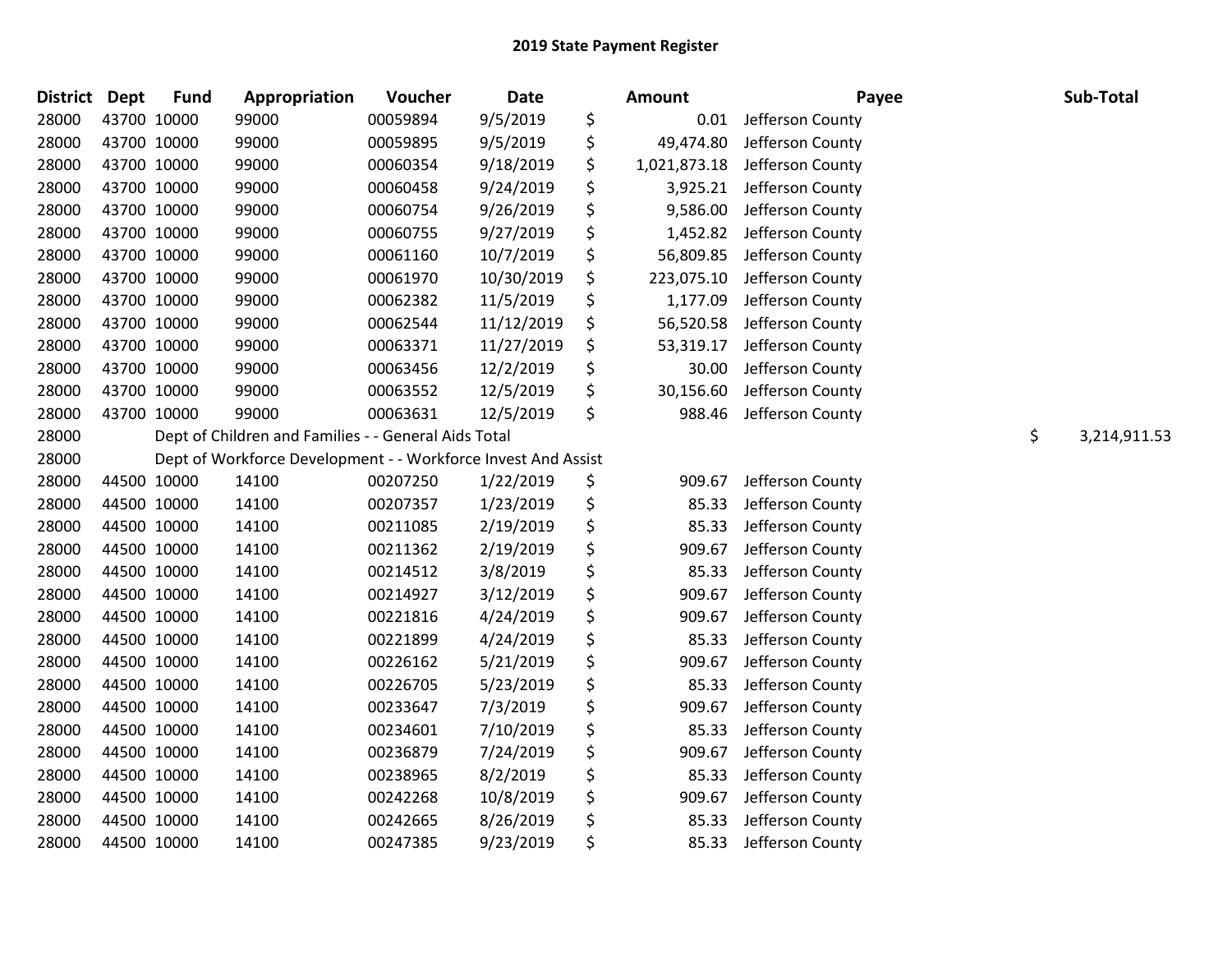| District Dept | <b>Fund</b> | Appropriation                                                       | Voucher  | Date       | <b>Amount</b>  | Payee            | Sub-Total       |
|---------------|-------------|---------------------------------------------------------------------|----------|------------|----------------|------------------|-----------------|
| 28000         | 44500 10000 | 14100                                                               | 00247541 | 9/24/2019  | \$<br>909.67   | Jefferson County |                 |
| 28000         | 44500 10000 | 14100                                                               | 00252510 | 10/17/2019 | \$<br>909.67   | Jefferson County |                 |
| 28000         | 44500 10000 | 14100                                                               | 00253117 | 10/22/2019 | \$<br>85.33    | Jefferson County |                 |
| 28000         | 44500 10000 | 14100                                                               | 00257233 | 11/12/2019 | \$<br>85.33    | Jefferson County |                 |
| 28000         | 44500 10000 | 14100                                                               | 00257246 | 11/12/2019 | \$<br>909.67   | Jefferson County |                 |
| 28000         | 44500 10000 | 14100                                                               | 00263481 | 12/17/2019 | \$<br>927.76   | Jefferson County |                 |
| 28000         | 44500 10000 | 14100                                                               | 00264031 | 12/19/2019 | \$<br>85.33    | Jefferson County |                 |
| 28000         |             | Dept of Workforce Development - - Workforce Invest And Assist Total |          |            |                |                  | \$<br>11,958.09 |
| 28000         |             | Dept of Workforce Development - - Ui Admin Fed                      |          |            |                |                  |                 |
| 28000         | 44500 10000 | 15100                                                               | 00204033 | 1/3/2019   | \$<br>90.00    | Jefferson County |                 |
| 28000         | 44500 10000 | 15100                                                               | 00208774 | 2/4/2019   | \$<br>105.00   | Jefferson County |                 |
| 28000         | 44500 10000 | 15100                                                               | 00213474 | 3/4/2019   | \$<br>125.00   | Jefferson County |                 |
| 28000         | 44500 10000 | 15100                                                               | 00218406 | 4/2/2019   | \$<br>95.00    | Jefferson County |                 |
| 28000         | 44500 10000 | 15100                                                               | 00223363 | 5/2/2019   | \$<br>65.00    | Jefferson County |                 |
| 28000         | 44500 10000 | 15100                                                               | 00228650 | 6/4/2019   | \$<br>75.00    | Jefferson County |                 |
| 28000         | 44500 10000 | 15100                                                               | 00233336 | 7/2/2019   | \$<br>70.00    | Jefferson County |                 |
| 28000         | 44500 10000 | 15100                                                               | 00238706 | 8/2/2019   | \$<br>55.00    | Jefferson County |                 |
| 28000         | 44500 10000 | 15100                                                               | 00244410 | 9/4/2019   | \$<br>70.00    | Jefferson County |                 |
| 28000         | 44500 10000 | 15100                                                               | 00249248 | 10/2/2019  | \$<br>60.00    | Jefferson County |                 |
| 28000         | 44500 10000 | 15100                                                               | 00255635 | 11/4/2019  | \$<br>90.00    | Jefferson County |                 |
| 28000         | 44500 10000 | 15100                                                               | 00261196 | 12/3/2019  | \$<br>85.00    | Jefferson County |                 |
| 28000         | 44500 10000 | 15100                                                               | 00263197 | 12/16/2019 | \$<br>60.00    | Jefferson County |                 |
| 28000         |             | Dept of Workforce Development - - Ui Admin Fed Total                |          |            |                |                  | \$<br>1,045.00  |
| 28000         |             | Dept of Workforce Development - - Title Ib Aids State GPR           |          |            |                |                  |                 |
| 28000         | 44500 10000 | 50900                                                               | 00206582 | 1/28/2019  | \$<br>13.63    | Jefferson County |                 |
| 28000         | 44500 10000 | 50900                                                               | 00209762 | 2/11/2019  | \$<br>7.03     | Jefferson County |                 |
| 28000         | 44500 10000 | 50900                                                               | 00217799 | 4/4/2019   | \$<br>12.14    | Jefferson County |                 |
| 28000         | 44500 10000 | 50900                                                               | 00229592 | 6/10/2019  | \$<br>3.62     | Jefferson County |                 |
| 28000         | 44500 10000 | 50900                                                               | 00230464 | 6/21/2019  | \$<br>4.26     | Jefferson County |                 |
| 28000         | 44500 10000 | 50900                                                               | 00235249 | 7/24/2019  | \$<br>2.30     | Jefferson County |                 |
| 28000         |             | Dept of Workforce Development - - Title Ib Aids State GPR Total     |          |            |                |                  | \$<br>42.98     |
| 28000         |             | Dept of Workforce Development - - Title Ib Operations Federal       |          |            |                |                  |                 |
| 28000         | 44500 10000 | 54100                                                               | 00207250 | 1/22/2019  | \$<br>1,018.65 | Jefferson County |                 |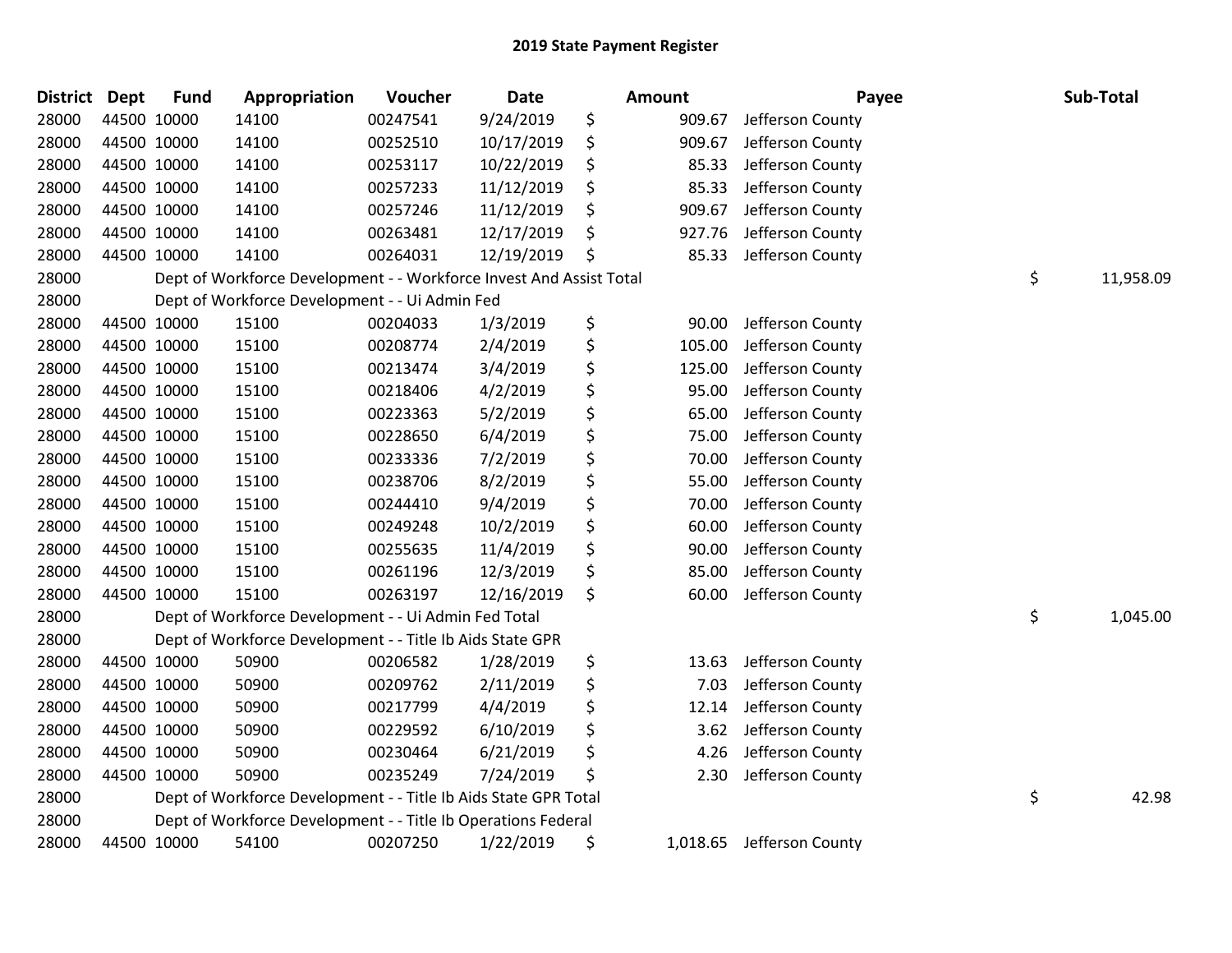| <b>District Dept</b> |             | <b>Fund</b> | Appropriation                                                       | Voucher  | Date       | Amount         | Payee            | Sub-Total       |
|----------------------|-------------|-------------|---------------------------------------------------------------------|----------|------------|----------------|------------------|-----------------|
| 28000                | 44500 10000 |             | 54100                                                               | 00207357 | 1/23/2019  | \$<br>113.11   | Jefferson County |                 |
| 28000                | 44500 10000 |             | 54100                                                               | 00211085 | 2/19/2019  | \$<br>113.11   | Jefferson County |                 |
| 28000                | 44500 10000 |             | 54100                                                               | 00211362 | 2/19/2019  | \$<br>1,018.65 | Jefferson County |                 |
| 28000                | 44500 10000 |             | 54100                                                               | 00214512 | 3/8/2019   | \$<br>113.11   | Jefferson County |                 |
| 28000                | 44500 10000 |             | 54100                                                               | 00214927 | 3/12/2019  | \$<br>1,018.65 | Jefferson County |                 |
| 28000                |             | 44500 10000 | 54100                                                               | 00221816 | 4/24/2019  | \$<br>1,018.65 | Jefferson County |                 |
| 28000                | 44500 10000 |             | 54100                                                               | 00221899 | 4/24/2019  | \$<br>113.11   | Jefferson County |                 |
| 28000                | 44500 10000 |             | 54100                                                               | 00226162 | 5/21/2019  | \$<br>1,018.65 | Jefferson County |                 |
| 28000                | 44500 10000 |             | 54100                                                               | 00226705 | 5/23/2019  | \$<br>113.11   | Jefferson County |                 |
| 28000                | 44500 10000 |             | 54100                                                               | 00233647 | 7/3/2019   | \$<br>1,018.65 | Jefferson County |                 |
| 28000                |             | 44500 10000 | 54100                                                               | 00234601 | 7/10/2019  | \$<br>113.11   | Jefferson County |                 |
| 28000                | 44500 10000 |             | 54100                                                               | 00236879 | 7/24/2019  | \$<br>1,018.65 | Jefferson County |                 |
| 28000                | 44500 10000 |             | 54100                                                               | 00238965 | 8/2/2019   | \$<br>113.11   | Jefferson County |                 |
| 28000                | 44500 10000 |             | 54100                                                               | 00242268 | 10/8/2019  | \$<br>1,018.65 | Jefferson County |                 |
| 28000                | 44500 10000 |             | 54100                                                               | 00242665 | 8/26/2019  | \$<br>113.11   | Jefferson County |                 |
| 28000                | 44500 10000 |             | 54100                                                               | 00247385 | 9/23/2019  | \$<br>113.11   | Jefferson County |                 |
| 28000                | 44500 10000 |             | 54100                                                               | 00247541 | 9/24/2019  | \$<br>1,018.65 | Jefferson County |                 |
| 28000                | 44500 10000 |             | 54100                                                               | 00252510 | 10/17/2019 | \$<br>1,018.65 | Jefferson County |                 |
| 28000                | 44500 10000 |             | 54100                                                               | 00253117 | 10/22/2019 | \$<br>113.11   | Jefferson County |                 |
| 28000                | 44500 10000 |             | 54100                                                               | 00257233 | 11/12/2019 | \$<br>113.11   | Jefferson County |                 |
| 28000                | 44500 10000 |             | 54100                                                               | 00257246 | 11/12/2019 | \$<br>1,018.65 | Jefferson County |                 |
| 28000                | 44500 10000 |             | 54100                                                               | 00263481 | 12/17/2019 | \$<br>1,039.13 | Jefferson County |                 |
| 28000                | 44500 10000 |             | 54100                                                               | 00264031 | 12/19/2019 | \$<br>113.11   | Jefferson County |                 |
| 28000                |             |             | Dept of Workforce Development - - Title Ib Operations Federal Total |          |            |                |                  | \$<br>13,601.60 |
| 28000                |             |             | Dept of Workforce Development - - Title Ib Aids Federal Prf         |          |            |                |                  |                 |
| 28000                | 44500 10000 |             | 54400                                                               | 00206582 | 1/28/2019  | \$<br>50.37    | Jefferson County |                 |
| 28000                | 44500 10000 |             | 54400                                                               | 00209762 | 2/11/2019  | \$<br>25.97    | Jefferson County |                 |
| 28000                | 44500 10000 |             | 54400                                                               | 00217799 | 4/4/2019   | \$<br>44.86    | Jefferson County |                 |
| 28000                | 44500 10000 |             | 54400                                                               | 00229592 | 6/10/2019  | \$<br>13.38    | Jefferson County |                 |
| 28000                | 44500 10000 |             | 54400                                                               | 00230464 | 6/21/2019  | \$<br>15.74    | Jefferson County |                 |
| 28000                | 44500 10000 |             | 54400                                                               | 00235249 | 7/24/2019  | \$<br>8.50     | Jefferson County |                 |
| 28000                |             |             | Dept of Workforce Development - - Title Ib Aids Federal Prf Total   |          |            |                |                  | \$<br>158.82    |
| 28000                |             |             | Dept of Workforce Development - - Wc Ops Uninsured Emplyr Admin     |          |            |                |                  |                 |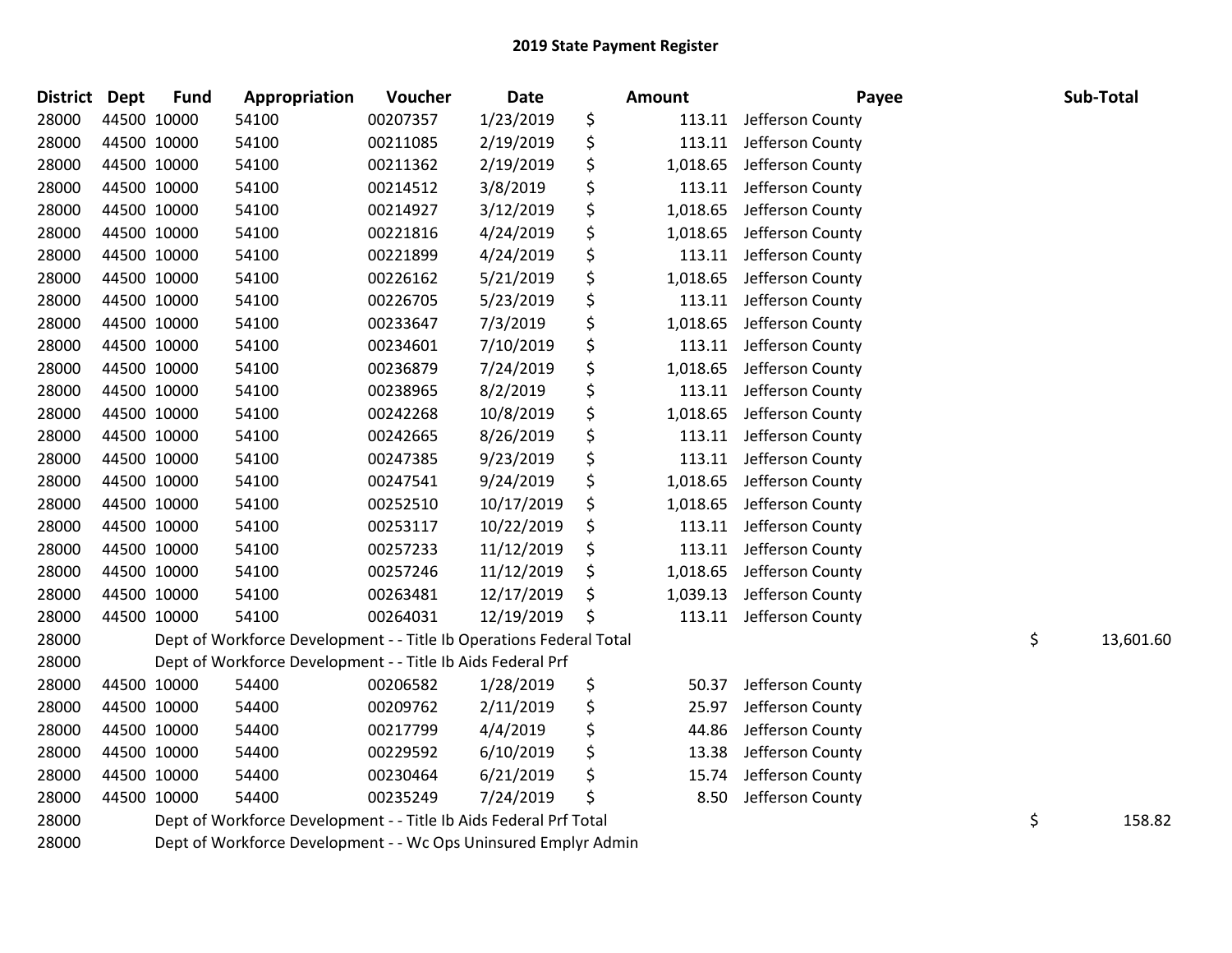| <b>District</b> | <b>Dept</b> | <b>Fund</b> | Appropriation                                                         | Voucher  | Date       | Amount          | Payee            | Sub-Total        |
|-----------------|-------------|-------------|-----------------------------------------------------------------------|----------|------------|-----------------|------------------|------------------|
| 28000           |             | 44500 22700 | 17700                                                                 | 00229941 | 6/10/2019  | \$<br>10.00     | Jefferson County |                  |
| 28000           | 44500 22700 |             | 17700                                                                 | 00229942 | 6/10/2019  | \$<br>60.00     | Jefferson County |                  |
| 28000           | 44500 22700 |             | 17700                                                                 | 00229943 | 6/10/2019  | \$<br>70.00     | Jefferson County |                  |
| 28000           | 44500 22700 |             | 17700                                                                 | 00246442 | 9/17/2019  | \$<br>90.00     | Jefferson County |                  |
| 28000           |             | 44500 22700 | 17700                                                                 | 00246443 | 9/17/2019  | \$<br>35.00     | Jefferson County |                  |
| 28000           |             |             | Dept of Workforce Development - - Wc Ops Uninsured Emplyr Admin Total |          |            |                 |                  | \$<br>265.00     |
| 28000           |             |             | Department of Justice - - Legal Expenses                              |          |            |                 |                  |                  |
| 28000           | 45500 10000 |             | 10400                                                                 | 00059954 | 2/22/2019  | \$<br>60.00     | Jefferson County |                  |
| 28000           | 45500 10000 |             | 10400                                                                 | 00063361 | 4/19/2019  | \$<br>60.00     | Jefferson County |                  |
| 28000           |             |             | Department of Justice - - Legal Expenses Total                        |          |            |                 |                  | \$<br>120.00     |
| 28000           |             |             | Department of Justice - - Crime Laboratories, Dna                     |          |            |                 |                  |                  |
| 28000           |             | 45500 10000 | 22100                                                                 | 00068550 | 7/19/2019  | \$<br>3,680.00  | Jefferson County |                  |
| 28000           |             |             | Department of Justice - - Crime Laboratories, Dna Total               |          |            |                 |                  | \$<br>3,680.00   |
| 28000           |             |             | Department of Justice - - Law Enforcement Train, Local                |          |            |                 |                  |                  |
| 28000           |             | 45500 10000 | 23100                                                                 | 00073230 | 10/21/2019 | \$<br>14,080.00 | Jefferson County |                  |
| 28000           |             |             | Department of Justice - - Law Enforcement Train, Local Total          |          |            |                 |                  | \$<br>14,080.00  |
| 28000           |             |             | Department of Justice - - Federal Aid, Local Assistance               |          |            |                 |                  |                  |
| 28000           | 45500 10000 |             | 25100                                                                 | 00071747 | 9/25/2019  | \$<br>7,843.75  | Jefferson County |                  |
| 28000           |             |             | Department of Justice - - Federal Aid, Local Assistance Total         |          |            |                 |                  | \$<br>7,843.75   |
| 28000           |             |             | Department of Justice - - Alt Prosecution Alcohol Drugs               |          |            |                 |                  |                  |
| 28000           |             | 45500 10000 | 27100                                                                 | 00061159 | 3/15/2019  | \$<br>31,613.69 | Jefferson County |                  |
| 28000           | 45500 10000 |             | 27100                                                                 | 00062815 | 4/11/2019  | \$<br>76,909.99 | Jefferson County |                  |
| 28000           | 45500 10000 |             | 27100                                                                 | 00065859 | 6/3/2019   | \$<br>9,940.04  | Jefferson County |                  |
| 28000           | 45500 10000 |             | 27100                                                                 | 00069888 | 8/12/2019  | \$<br>67,480.59 | Jefferson County |                  |
| 28000           |             |             | Department of Justice - - Alt Prosecution Alcohol Drugs Total         |          |            |                 |                  | \$<br>185,944.31 |
| 28000           |             |             | Department of Justice - - Awards For Victims Of Crimes                |          |            |                 |                  |                  |
| 28000           | 45500 10000 |             | 50200                                                                 | 00059060 | 2/4/2019   | \$<br>75.00     | Jefferson County |                  |
| 28000           |             |             | Department of Justice - - Awards For Victims Of Crimes Total          |          |            |                 |                  | \$<br>75.00      |
| 28000           |             |             | Department of Justice - - Crime Victim Witness Assist                 |          |            |                 |                  |                  |
| 28000           |             | 45500 10000 | 53200                                                                 | 00060567 | 2/27/2019  | \$<br>20,716.01 | Jefferson County |                  |
| 28000           |             | 45500 10000 | 53200                                                                 | 00068327 | 7/17/2019  | \$<br>20,679.37 | Jefferson County |                  |
| 28000           |             |             | Department of Justice - - Crime Victim Witness Assist Total           |          |            |                 |                  | \$<br>41,395.38  |
| 28000           |             |             | Department of Military Affairs - - Emergency Response Equipment       |          |            |                 |                  |                  |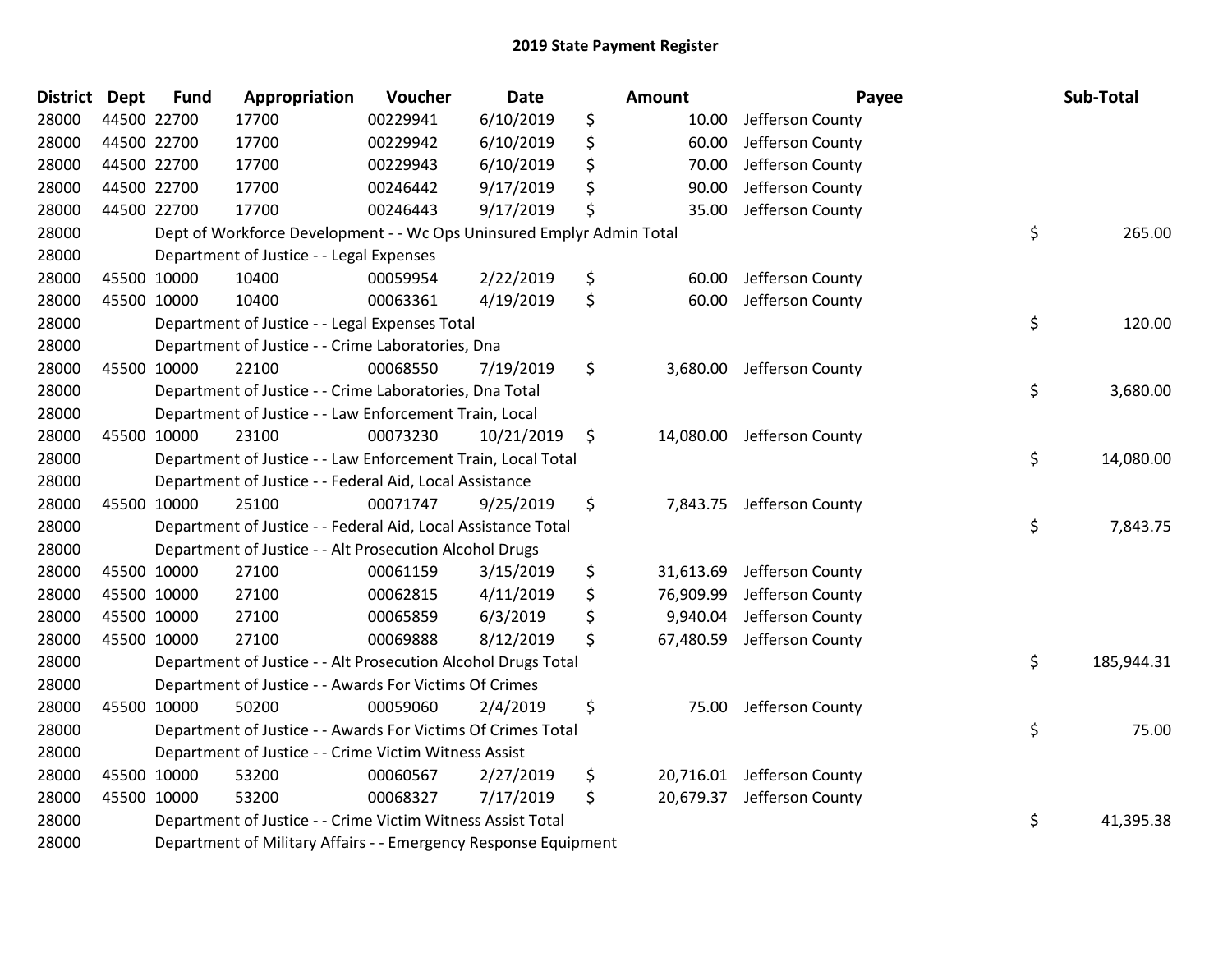| <b>District Dept</b> | <b>Fund</b> | Appropriation                                                           | Voucher  | <b>Date</b>   | Amount          | Payee                      | Sub-Total        |
|----------------------|-------------|-------------------------------------------------------------------------|----------|---------------|-----------------|----------------------------|------------------|
| 28000                | 46500 10000 | 30800                                                                   | 00055627 | 1/29/2019     | \$<br>7,634.00  | Jefferson County           |                  |
| 28000                |             | Department of Military Affairs - - Emergency Response Equipment Total   |          |               |                 |                            | \$<br>7,634.00   |
| 28000                |             | Department of Military Affairs - - Mobile Field Force Grants            |          |               |                 |                            |                  |
| 28000                | 46500 10000 | 31200                                                                   | 00070354 | 12/9/2019     | \$              | 12,618.60 Jefferson County |                  |
| 28000                |             | Department of Military Affairs - - Mobile Field Force Grants Total      |          |               |                 |                            | \$<br>12,618.60  |
| 28000                |             | Department of Military Affairs - - Federal Aid, Local Assistance        |          |               |                 |                            |                  |
| 28000                | 46500 10000 | 34200                                                                   | 00055539 | 1/31/2019     | \$<br>27,880.54 | Jefferson County           |                  |
| 28000                | 46500 10000 | 34200                                                                   | 00064229 | 7/24/2019     | \$<br>14,175.00 | Jefferson County           |                  |
| 28000                | 46500 10000 | 34200                                                                   | 00066724 | 9/16/2019     | \$<br>3,011.25  | Jefferson County           |                  |
| 28000                | 46500 10000 | 34200                                                                   | 00070821 | 12/16/2019    | \$<br>55,445.34 | Jefferson County           |                  |
| 28000                |             | Department of Military Affairs - - Federal Aid, Local Assistance Total  |          |               |                 |                            | \$<br>100,512.13 |
| 28000                |             | Department of Military Affairs - - St Emerg Response Bd Grant Pif       |          |               |                 |                            |                  |
| 28000                | 46500 27200 | 36400                                                                   | 00055477 | 1/31/2019     | \$              | 20,045.18 Jefferson County |                  |
| 28000                |             | Department of Military Affairs - - St Emerg Response Bd Grant Pif Total |          |               |                 |                            | \$<br>20,045.18  |
| 28000                |             | Department of Veterans Affairs - - Grants To Counties                   |          |               |                 |                            |                  |
| 28000                | 48500 15200 | 12700                                                                   | 00060690 | 2/22/2019     | \$<br>1,300.00  | Jefferson County           |                  |
| 28000                |             | Department of Veterans Affairs - - Grants To Counties Total             |          |               |                 |                            | \$<br>1,300.00   |
| 28000                |             | Department of Veterans Affairs - - County Grants                        |          |               |                 |                            |                  |
| 28000                | 48500 58200 | 26700                                                                   | 00060690 | 2/22/2019     | \$<br>5,850.00  | Jefferson County           |                  |
| 28000                |             | Department of Veterans Affairs - - County Grants Total                  |          |               |                 |                            | \$<br>5,850.00   |
| 28000                |             | Department of Veterans Affairs - - Veterans Transportation Grant        |          |               |                 |                            |                  |
| 28000                | 48500 58200 | 28000                                                                   | 00074091 | 12/10/2019 \$ |                 | 4,818.02 Jefferson County  |                  |
| 28000                |             | Department of Veterans Affairs - - Veterans Transportation Grant Total  |          |               |                 |                            | \$<br>4,818.02   |
| 28000                |             | Department of Veterans Affairs - - County Grants                        |          |               |                 |                            |                  |
| 28000                | 48500 58300 | 37000                                                                   | 00060690 | 2/22/2019     | \$<br>5,850.00  | Jefferson County           |                  |
| 28000                |             | Department of Veterans Affairs - - County Grants Total                  |          |               |                 |                            | \$<br>5,850.00   |
| 28000                |             | Department of Administration - - Federal Aid                            |          |               |                 |                            |                  |
| 28000                | 50500 10000 | 14200                                                                   | 00102759 | 6/5/2019      | \$<br>33,121.50 | Jefferson County           |                  |
| 28000                |             | Department of Administration - - Federal Aid Total                      |          |               |                 |                            | \$<br>33,121.50  |
| 28000                |             | Department of Administration - - Federal Aid, Local Assistance          |          |               |                 |                            |                  |
| 28000                | 50500 10000 | 15500                                                                   | 00095319 | 1/14/2019     | \$<br>8,064.78  | Jefferson County           |                  |
| 28000                | 50500 10000 | 15500                                                                   | 00098055 | 2/28/2019     | \$<br>3,768.03  | Jefferson County           |                  |
| 28000                | 50500 10000 | 15500                                                                   | 00099615 | 3/28/2019     | \$<br>4,095.09  | Jefferson County           |                  |
|                      |             |                                                                         |          |               |                 |                            |                  |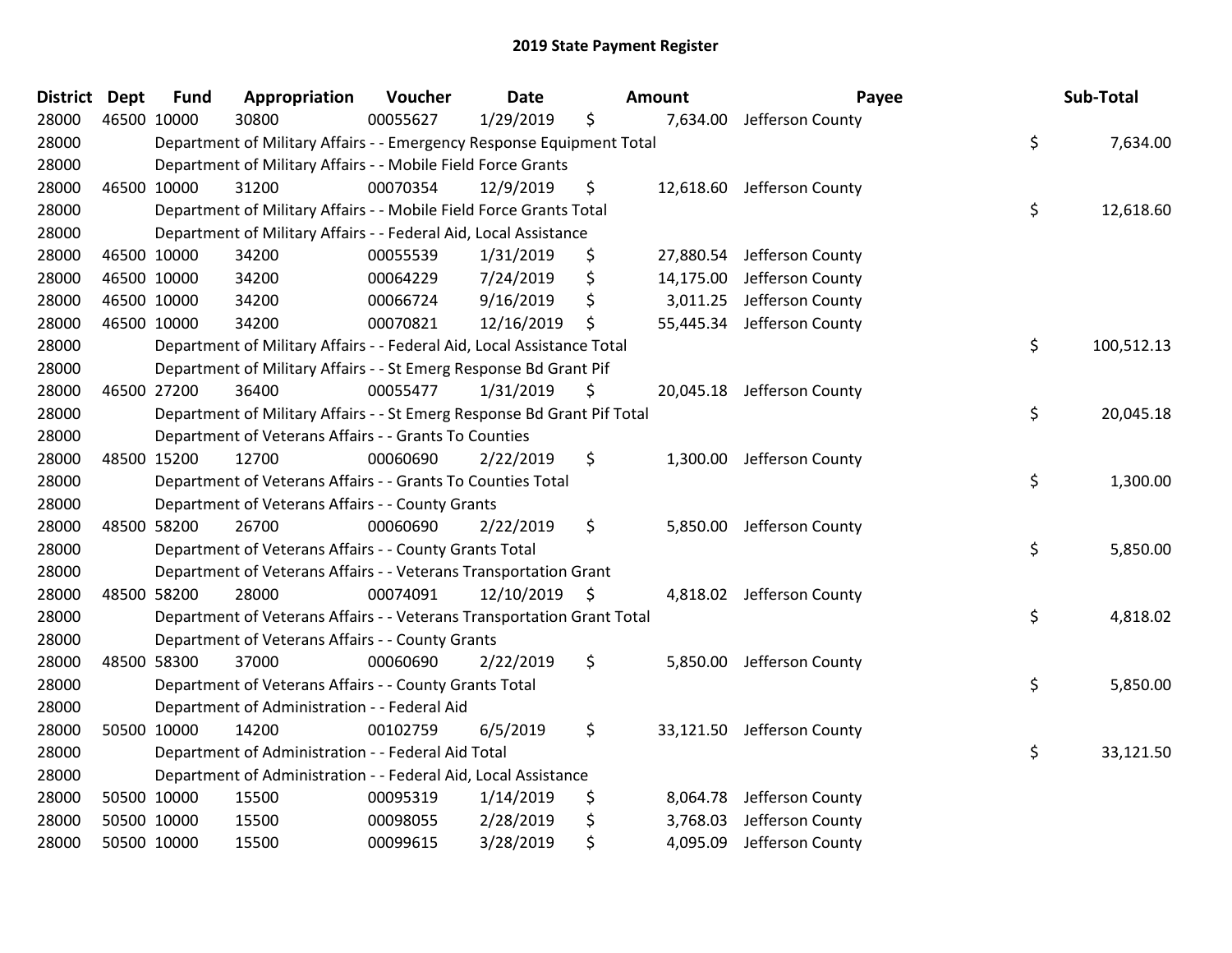| <b>District Dept</b> |             | <b>Fund</b> | Appropriation                                                         | Voucher  | Date       | <b>Amount</b>   | Payee            | Sub-Total       |
|----------------------|-------------|-------------|-----------------------------------------------------------------------|----------|------------|-----------------|------------------|-----------------|
| 28000                | 50500 10000 |             | 15500                                                                 | 00100678 | 4/15/2019  | \$<br>7,108.85  | Jefferson County |                 |
| 28000                | 50500 10000 |             | 15500                                                                 | 00103207 | 5/28/2019  | \$<br>4,983.52  | Jefferson County |                 |
| 28000                | 50500 10000 |             | 15500                                                                 | 00104176 | 6/14/2019  | \$<br>8,220.99  | Jefferson County |                 |
| 28000                | 50500 10000 |             | 15500                                                                 | 00106470 | 7/29/2019  | \$<br>3,246.45  | Jefferson County |                 |
| 28000                | 50500 10000 |             | 15500                                                                 | 00107944 | 8/30/2019  | \$<br>1,041.38  | Jefferson County |                 |
| 28000                | 50500 10000 |             | 15500                                                                 | 00109995 | 10/1/2019  | \$<br>1,541.57  | Jefferson County |                 |
| 28000                | 50500 10000 |             | 15500                                                                 | 00111598 | 10/29/2019 | \$<br>7,708.08  | Jefferson County |                 |
| 28000                | 50500 10000 |             | 15500                                                                 | 00113470 | 12/2/2019  | \$<br>8,468.98  | Jefferson County |                 |
| 28000                | 50500 10000 |             | 15500                                                                 | 00115151 | 12/31/2019 | \$<br>5,863.14  | Jefferson County |                 |
| 28000                |             |             | Department of Administration - - Federal Aid, Local Assistance Total  |          |            |                 |                  | \$<br>64,110.86 |
| 28000                |             |             | Department of Administration - - Low-Income Assistance Grants         |          |            |                 |                  |                 |
| 28000                | 50500 23500 |             | 37100                                                                 | 00095319 | 1/14/2019  | \$<br>2,681.97  | Jefferson County |                 |
| 28000                | 50500 23500 |             | 37100                                                                 | 00098055 | 2/28/2019  | \$<br>4,432.95  | Jefferson County |                 |
| 28000                | 50500 23500 |             | 37100                                                                 | 00099615 | 3/28/2019  | \$<br>5,640.87  | Jefferson County |                 |
| 28000                | 50500 23500 |             | 37100                                                                 | 00100678 | 4/15/2019  | \$<br>5,523.72  | Jefferson County |                 |
| 28000                | 50500 23500 |             | 37100                                                                 | 00103207 | 5/28/2019  | \$<br>4,049.00  | Jefferson County |                 |
| 28000                | 50500 23500 |             | 37100                                                                 | 00104176 | 6/14/2019  | \$<br>2,672.51  | Jefferson County |                 |
| 28000                | 50500 23500 |             | 37100                                                                 | 00106470 | 7/29/2019  | \$<br>3,142.32  | Jefferson County |                 |
| 28000                | 50500 23500 |             | 37100                                                                 | 00107944 | 8/30/2019  | \$<br>2,787.92  | Jefferson County |                 |
| 28000                | 50500 23500 |             | 37100                                                                 | 00109995 | 10/1/2019  | \$<br>5,586.47  | Jefferson County |                 |
| 28000                |             | 50500 23500 | 37100                                                                 | 00111598 | 10/29/2019 | \$<br>7,201.75  | Jefferson County |                 |
| 28000                | 50500 23500 |             | 37100                                                                 | 00113470 | 12/2/2019  | \$<br>5,193.34  | Jefferson County |                 |
| 28000                | 50500 23500 |             | 37100                                                                 | 00115151 | 12/31/2019 | \$<br>4,803.44  | Jefferson County |                 |
| 28000                |             |             | Department of Administration - - Low-Income Assistance Grants Total   |          |            |                 |                  | \$<br>53,716.26 |
| 28000                |             |             | Department of Administration - - Land Information Program; Loca       |          |            |                 |                  |                 |
| 28000                |             | 50500 26900 | 17300                                                                 | 00095075 | 1/17/2019  | \$<br>1,000.00  | Jefferson County |                 |
| 28000                | 50500 26900 |             | 17300                                                                 | 00101669 | 4/30/2019  | \$<br>25,000.00 | Jefferson County |                 |
| 28000                | 50500 26900 |             | 17300                                                                 | 00104055 | 6/17/2019  | \$<br>25,000.00 | Jefferson County |                 |
| 28000                | 50500 26900 |             | 17300                                                                 | 00107278 | 8/19/2019  | \$<br>25,000.00 | Jefferson County |                 |
| 28000                |             |             | Department of Administration - - Land Information Program; Loca Total |          |            |                 |                  | \$<br>76,000.00 |
| 28000                |             |             | Public Defender Board - - Appellate Representation                    |          |            |                 |                  |                 |
| 28000                | 55000 10000 |             | 10200                                                                 | 00186149 | 3/6/2019   | \$<br>1.05      | Jefferson County |                 |
| 28000                |             |             | Public Defender Board - - Appellate Representation Total              |          |            |                 |                  | \$<br>1.05      |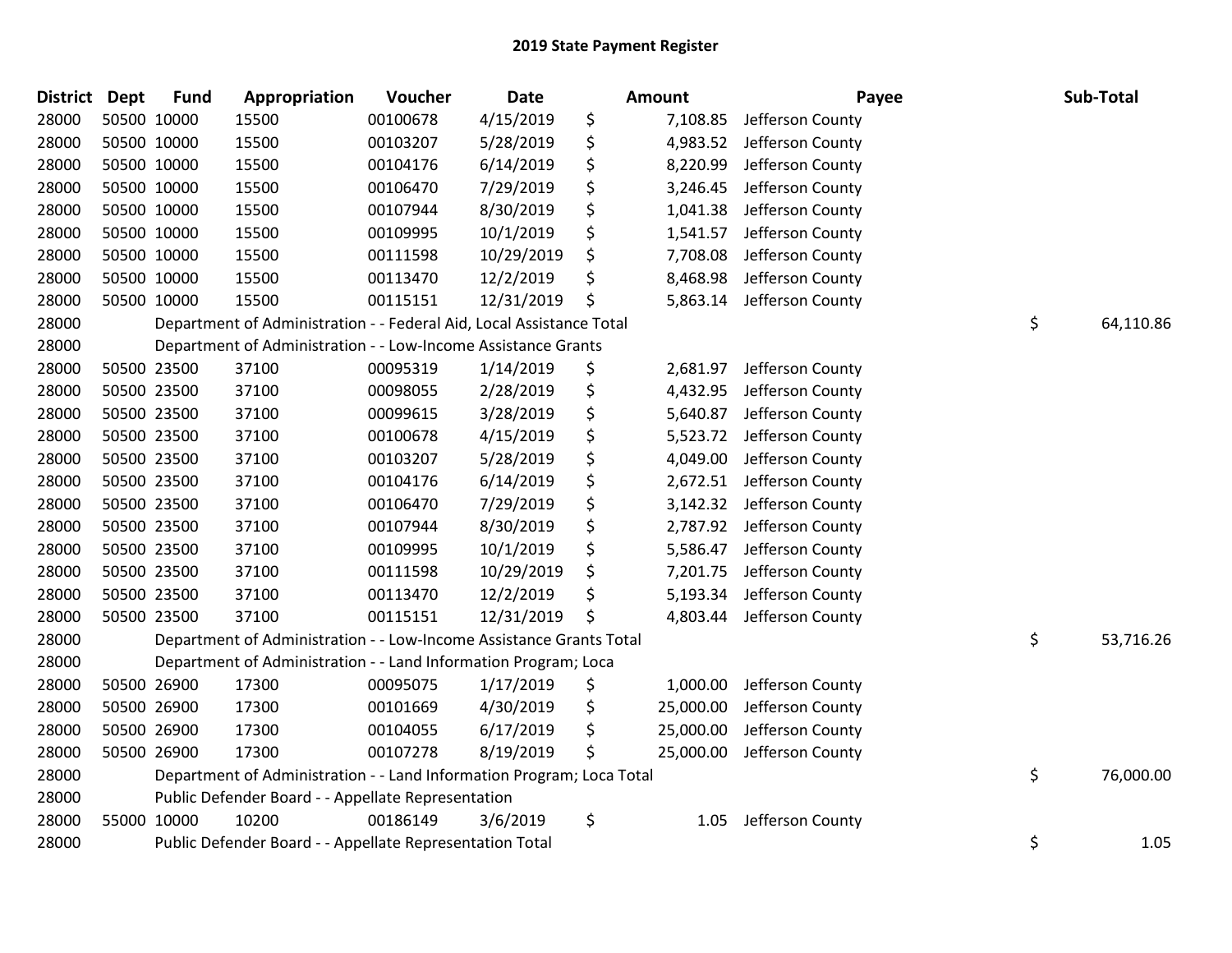| District Dept |             | <b>Fund</b> | Appropriation                                                    | Voucher  | <b>Date</b> | Amount             | Payee            | Sub-Total          |
|---------------|-------------|-------------|------------------------------------------------------------------|----------|-------------|--------------------|------------------|--------------------|
| 28000         |             |             | Public Defender Board - - Transcript, Discovery And Int          |          |             |                    |                  |                    |
| 28000         | 55000 10000 |             | 10600                                                            | 00175875 | 1/9/2019    | \$<br>8.40         | Jefferson County |                    |
| 28000         | 55000 10000 |             | 10600                                                            | 00180542 | 2/7/2019    | \$<br>2,107.39     | Jefferson County |                    |
| 28000         | 55000 10000 |             | 10600                                                            | 00182604 | 2/19/2019   | \$<br>3.80         | Jefferson County |                    |
| 28000         | 55000 10000 |             | 10600                                                            | 00182636 | 2/19/2019   | \$<br>1.60         | Jefferson County |                    |
| 28000         | 55000 10000 |             | 10600                                                            | 00193350 | 5/3/2019    | \$<br>2,811.88     | Jefferson County |                    |
| 28000         | 55000 10000 |             | 10600                                                            | 00197431 | 5/30/2019   | \$<br>1.00         | Jefferson County |                    |
| 28000         | 55000 10000 |             | 10600                                                            | 00197487 | 5/30/2019   | \$<br>15.20        | Jefferson County |                    |
| 28000         | 55000 10000 |             | 10600                                                            | 00206017 | 7/18/2019   | \$<br>2,677.63     | Jefferson County |                    |
| 28000         | 55000 10000 |             | 10600                                                            | 00210093 | 8/20/2019   | \$<br>7.00         | Jefferson County |                    |
| 28000         | 55000 10000 |             | 10600                                                            | 00210098 | 8/20/2019   | \$<br>12.60        | Jefferson County |                    |
| 28000         | 55000 10000 |             | 10600                                                            | 00210100 | 8/20/2019   | \$<br>3.00         | Jefferson County |                    |
| 28000         | 55000 10000 |             | 10600                                                            | 00216600 | 10/7/2019   | \$<br>3,373.15     | Jefferson County |                    |
| 28000         | 55000 10000 |             | 10600                                                            | 00219318 | 10/28/2019  | \$<br>4.30         | Jefferson County |                    |
| 28000         |             |             | Public Defender Board - - Transcript, Discovery And Int Total    |          |             |                    |                  | \$<br>11,026.95    |
| 28000         |             |             | Department of Revenue - - Warrants and Satisfactions             |          |             |                    |                  |                    |
| 28000         | 56600 10000 |             | 10100                                                            | 00119945 | 2/1/2019    | \$<br>1,590.00     | Jefferson County |                    |
| 28000         | 56600 10000 |             | 10100                                                            | 00120238 | 2/1/2019    | \$<br>60.00        | Jefferson County |                    |
| 28000         | 56600 10000 |             | 10100                                                            | 00139684 | 7/12/2019   | \$<br>60.00        | Jefferson County |                    |
| 28000         | 56600 10000 |             | 10100                                                            | 00141778 | 8/2/2019    | \$<br>60.00        | Jefferson County |                    |
| 28000         | 56600 10000 |             | 10100                                                            | 00142428 | 8/7/2019    | \$<br>1,195.00     | Jefferson County |                    |
| 28000         |             |             | Department of Revenue - - Warrants and Satisfactions Total       |          |             |                    |                  | \$<br>2,965.00     |
| 28000         |             |             | Circuit Courts - - Circuit Court Costs                           |          |             |                    |                  |                    |
| 28000         | 62500 10000 |             | 10500                                                            | 00001231 | 1/17/2019   | \$<br>167,071.14   | Jefferson County |                    |
| 28000         |             | 62500 10000 | 10500                                                            | 00001440 | 7/5/2019    | \$<br>10,773.00    | Jefferson County |                    |
| 28000         | 62500 10000 |             | 10500                                                            | 00001541 | 8/1/2019    | \$<br>256,391.00   | Jefferson County |                    |
| 28000         |             |             | Circuit Courts - - Circuit Court Costs Total                     |          |             |                    |                  | \$<br>434,235.14   |
| 28000         |             |             | Shared Revenue and Tax Relief - - County And Municipal Aid       |          |             |                    |                  |                    |
| 28000         | 83500 10000 |             | 10500                                                            | 00049007 | 7/22/2019   | \$<br>176,589.60   | Jefferson County |                    |
| 28000         | 83500 10000 |             | 10500                                                            | 00053303 | 11/18/2019  | \$<br>1,000,674.38 | Jefferson County |                    |
| 28000         |             |             | Shared Revenue and Tax Relief - - County And Municipal Aid Total |          |             |                    |                  | \$<br>1,177,263.98 |
| 28000         |             |             | Shared Revenue and Tax Relief - - Exempt Computer Aid            |          |             |                    |                  |                    |
| 28000         |             | 83500 10000 | 10900                                                            | 00045397 | 7/22/2019   | \$<br>66,488.46    | Jefferson County |                    |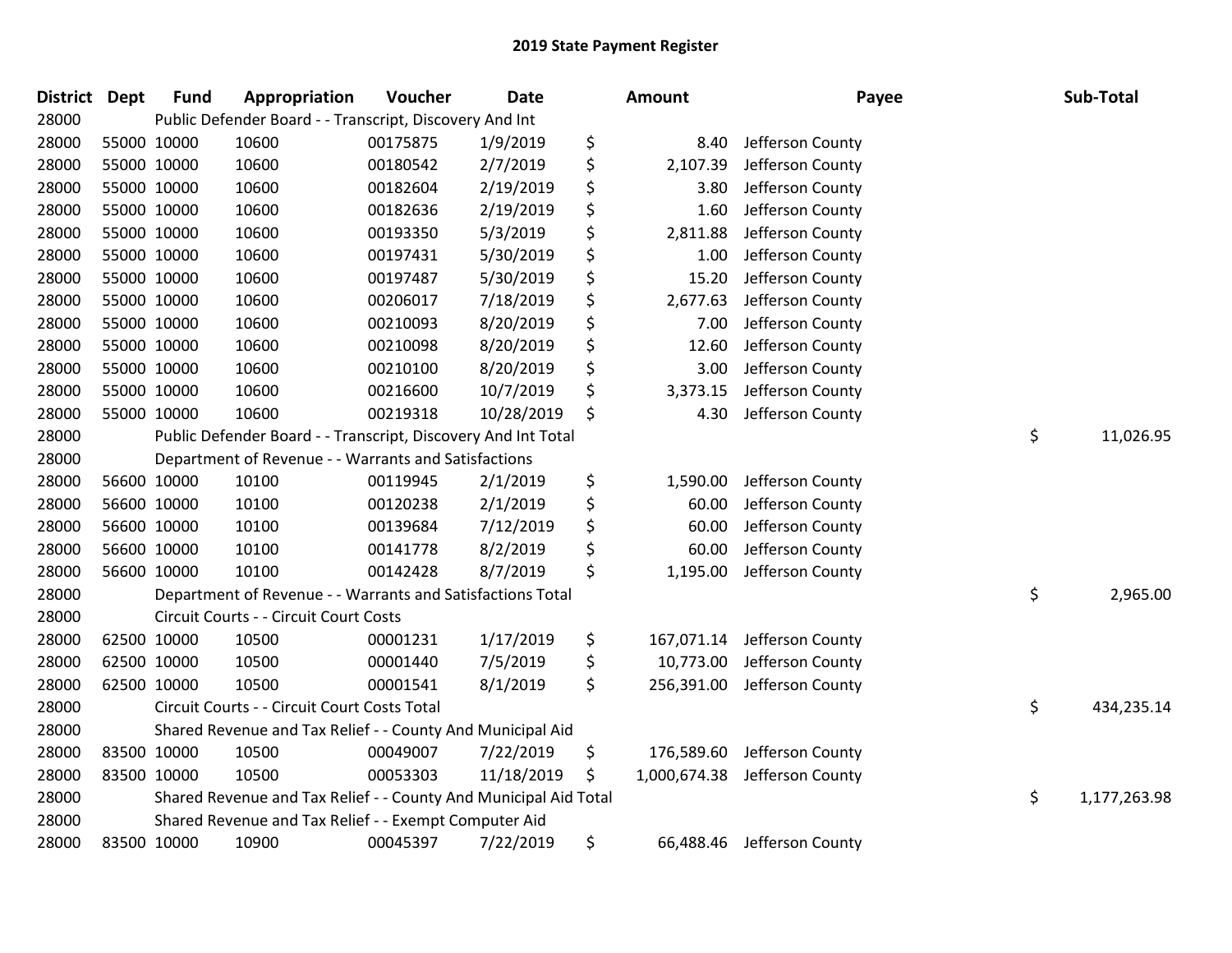| District    | Dept        | Fund        | Appropriation                                                         | <b>Voucher</b> | Date       |     | Amount        | Payee            |    | Sub-Total     |
|-------------|-------------|-------------|-----------------------------------------------------------------------|----------------|------------|-----|---------------|------------------|----|---------------|
| 28000       |             |             | Shared Revenue and Tax Relief - - Exempt Computer Aid Total           |                |            |     |               |                  | \$ | 66,488.46     |
| 28000       |             |             | Shared Revenue and Tax Relief - - Utility Aid                         |                |            |     |               |                  |    |               |
| 28000       | 83500 10000 |             | 11000                                                                 | 00049007       | 7/22/2019  | \$  | 133,875.17    | Jefferson County |    |               |
| 28000       | 83500 10000 |             | 11000                                                                 | 00053303       | 11/18/2019 | \$  | 782,632.84    | Jefferson County |    |               |
| 28000       |             |             | Shared Revenue and Tax Relief - - Utility Aid Total                   |                |            |     |               |                  | \$ | 916,508.01    |
| 28000       |             |             | Shared Revenue and Tax Relief - - Personal Property Aid               |                |            |     |               |                  |    |               |
| 28000       |             | 83500 10000 | 11100                                                                 | 00039920       | 5/6/2019   | \$  | 137,399.42    | Jefferson County |    |               |
| 28000       |             |             | Shared Revenue and Tax Relief - - Personal Property Aid Total         |                |            |     |               |                  | \$ | 137,399.42    |
| 28000       |             |             | Shared Revenue and Tax Relief - - School Lvy Tx/First Dollar Cr       |                |            |     |               |                  |    |               |
| 28000       | 83500 10000 |             | 30200                                                                 | 00045257       | 7/22/2019  | \$  | 11,351,237.60 | Jefferson County |    |               |
| 28000       | 83500 10000 |             | 30200                                                                 | 00048141       | 7/22/2019  | \$. | 1,896,877.47  | Jefferson County |    |               |
| 28000       |             |             | Shared Revenue and Tax Relief - - School Lvy Tx/First Dollar Cr Total |                |            |     |               |                  | Ś  | 13,248,115.07 |
| 28000       |             |             | Shared Revenue and Tax Relief - - Lottery & Gaming Credit             |                |            |     |               |                  |    |               |
| 28000       | 83500 52100 |             | 36300                                                                 | 00038627       | 3/25/2019  | S.  | 3,101,421.07  | Jefferson County |    |               |
| 28000       |             |             | Shared Revenue and Tax Relief - - Lottery & Gaming Credit Total       |                |            |     |               |                  |    | 3,101,421.07  |
| 28000 Total |             |             |                                                                       |                |            |     |               |                  |    | 36,622,727.77 |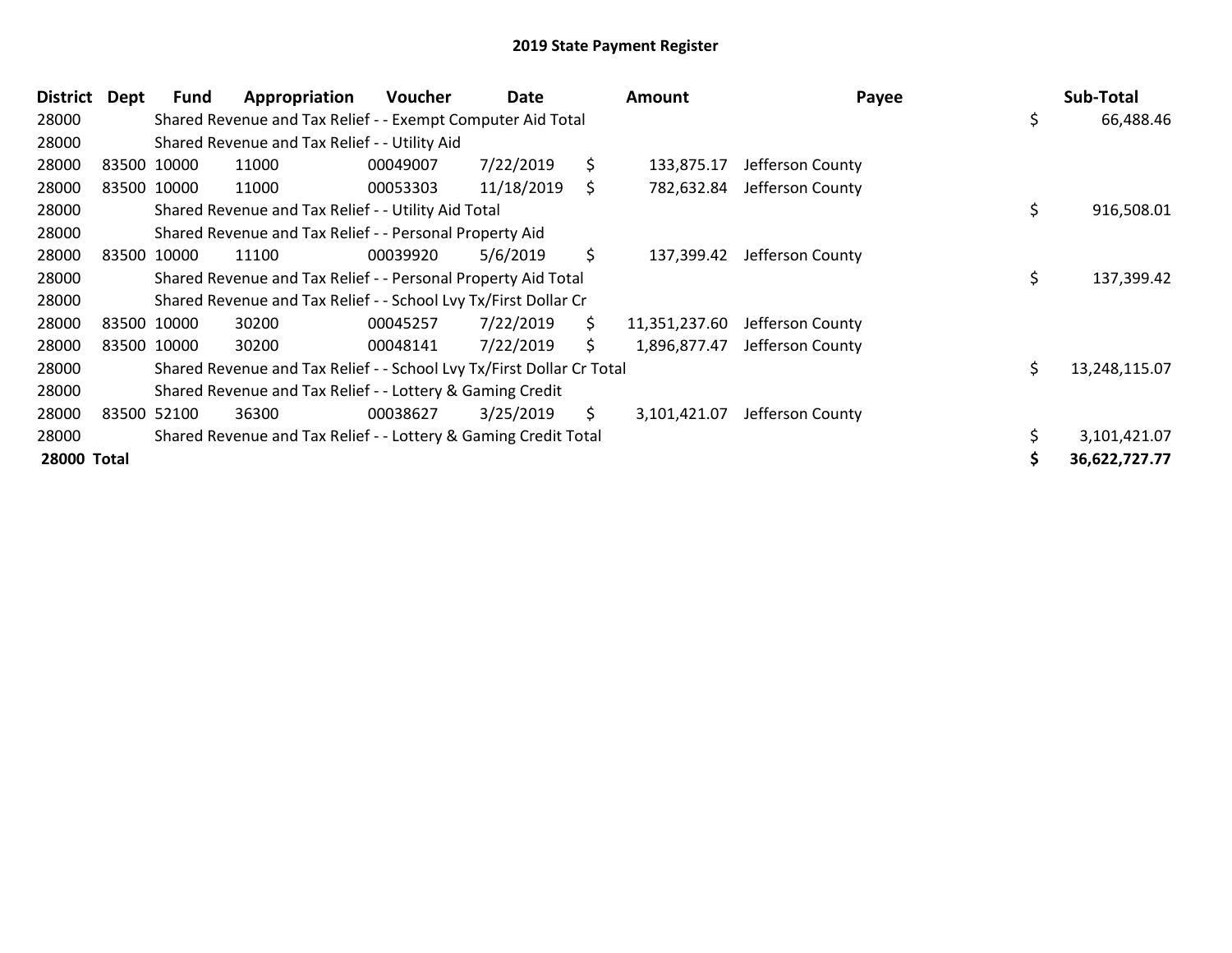| District Dept |             | <b>Fund</b> | Appropriation                                                      | Voucher  | <b>Date</b> | <b>Amount</b> | Payee                     | Sub-Total       |
|---------------|-------------|-------------|--------------------------------------------------------------------|----------|-------------|---------------|---------------------------|-----------------|
| 28002         |             |             | Dept of Safety & Prof Services - - Fire Dues Distribution          |          |             |               |                           |                 |
| 28002         |             | 16500 10000 | 22500                                                              | 00030444 | 7/16/2019   | \$            | 5,721.72 Town of Aztalan  |                 |
| 28002         |             |             | Dept of Safety & Prof Services - - Fire Dues Distribution Total    |          |             |               |                           | \$<br>5,721.72  |
| 28002         |             |             | Dept of Natural Resources - - Aids In Lieu Of Taxes - Gener        |          |             |               |                           |                 |
| 28002         |             | 37000 10000 | 50300                                                              | 00296699 | 2/7/2019    | \$            | 4,229.18 Town of Aztalan  |                 |
| 28002         |             | 37000 10000 | 50300                                                              | 00314198 | 4/19/2019   | \$            | 177.83 Town of Aztalan    |                 |
| 28002         |             |             | Dept of Natural Resources - - Aids In Lieu Of Taxes - Gener Total  |          |             |               |                           | \$<br>4,407.01  |
| 28002         |             |             | Dept of Natural Resources - - Taxes & Assessmts-Conserv Fund       |          |             |               |                           |                 |
| 28002         |             | 37000 21200 | 16900                                                              | 00294113 | 1/30/2019   | \$            | 180.91 Town of Aztalan    |                 |
| 28002         |             |             | Dept of Natural Resources - - Taxes & Assessmts-Conserv Fund Total |          |             |               |                           | \$<br>180.91    |
| 28002         |             |             | Dept of Natural Resources - - Resaids - Cnty Forst, Cl & Mfl       |          |             |               |                           |                 |
| 28002         |             | 37000 21200 | 57100                                                              | 00332670 | 6/21/2019   | \$            | 36.60 Town of Aztalan     |                 |
| 28002         |             |             | Dept of Natural Resources - - Resaids - Cnty Forst, Cl & Mfl Total |          |             |               |                           | \$<br>36.60     |
| 28002         |             |             | Dept of Natural Resources - - Aids In Lieu Of Taxes - Sum S        |          |             |               |                           |                 |
| 28002         |             | 37000 21200 | 57900                                                              | 00314199 | 4/19/2019   | \$            | 109.97 Town of Aztalan    |                 |
| 28002         |             |             | Dept of Natural Resources - - Aids In Lieu Of Taxes - Sum S Total  |          |             |               |                           | \$<br>109.97    |
| 28002         |             |             | Dept of Natural Resources - - Fin Asst For Responsible Units       |          |             |               |                           |                 |
| 28002         |             | 37000 27400 | 67000                                                              | 00323016 | 5/22/2019   | \$            | 5,065.48 Town of Aztalan  |                 |
| 28002         |             |             | Dept of Natural Resources - - Fin Asst For Responsible Units Total |          |             |               |                           | \$<br>5,065.48  |
| 28002         |             |             | WI Dept of Transportation - - Trns Aids To Mnc.-Sf                 |          |             |               |                           |                 |
| 28002         |             | 39500 21100 | 19100                                                              | 00336560 | 1/7/2019    | \$            | 20,939.58 Town of Aztalan |                 |
| 28002         |             | 39500 21100 | 19100                                                              | 00363875 | 4/1/2019    | \$            | 20,939.58 Town of Aztalan |                 |
| 28002         |             | 39500 21100 | 19100                                                              | 00401884 | 7/1/2019    | \$            | 20,939.58 Town of Aztalan |                 |
| 28002         |             | 39500 21100 | 19100                                                              | 00444702 | 10/7/2019   | \$            | 20,939.60 Town of Aztalan |                 |
| 28002         |             |             | WI Dept of Transportation - - Trns Aids To Mnc.-Sf Total           |          |             |               |                           | \$<br>83,758.34 |
| 28002         |             |             | Elections Commission - - 2018 Hava Election Security               |          |             |               |                           |                 |
| 28002         |             | 51000 22000 | 18200                                                              | 00002810 | 11/21/2019  | \$            | 1,200.00 Town of Aztalan  |                 |
| 28002         |             |             | Elections Commission - - 2018 Hava Election Security Total         |          |             |               |                           | \$<br>1,200.00  |
| 28002         |             |             | Shared Revenue and Tax Relief - - County And Municipal Aid         |          |             |               |                           |                 |
| 28002         | 83500 10000 |             | 10500                                                              | 00048983 | 7/22/2019   | \$            | 4,519.21 Town of Aztalan  |                 |
| 28002         | 83500 10000 |             | 10500                                                              | 00053279 | 11/18/2019  | \$            | 25,608.88 Town of Aztalan |                 |
| 28002         |             |             | Shared Revenue and Tax Relief - - County And Municipal Aid Total   |          |             |               |                           | \$<br>30,128.09 |
| 28002         |             |             | Shared Revenue and Tax Relief - - Exempt Computer Aid              |          |             |               |                           |                 |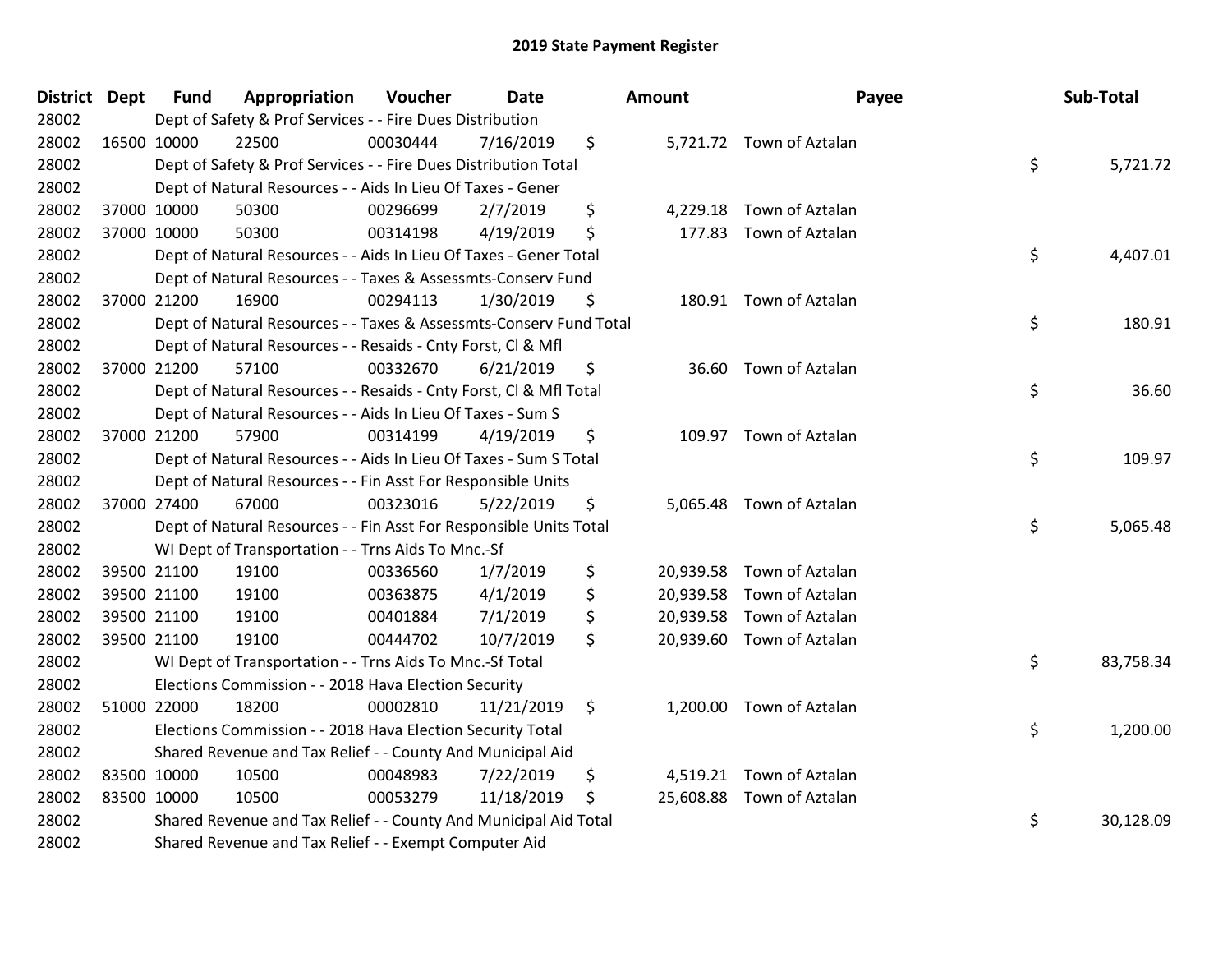| <b>District</b> | Dept | Fund        | Appropriation                                                       | <b>Voucher</b> | Date      |   | Amount | Payee           | Sub-Total  |
|-----------------|------|-------------|---------------------------------------------------------------------|----------------|-----------|---|--------|-----------------|------------|
| 28002           |      | 83500 10000 | 10900                                                               | 00046117       | 7/22/2019 | S | 584.06 | Town of Aztalan |            |
| 28002           |      |             | Shared Revenue and Tax Relief - - Exempt Computer Aid Total         |                |           |   |        |                 | 584.06     |
| 28002           |      |             | Shared Revenue and Tax Relief - - Personal Property Aid             |                |           |   |        |                 |            |
| 28002           |      | 83500 10000 | 11100                                                               | 00040661       | 5/6/2019  |   | 193.06 | Town of Aztalan |            |
| 28002           |      |             | Shared Revenue and Tax Relief - - Personal Property Aid Total       |                |           |   |        |                 | 193.06     |
| 28002           |      |             | Shared Revenue and Tax Relief - - Payments For Municipal Svcs       |                |           |   |        |                 |            |
| 28002           |      | 83500 10000 | 50100                                                               | 00037877       | 1/31/2019 | S | 164.02 | Town of Aztalan |            |
| 28002           |      |             | Shared Revenue and Tax Relief - - Payments For Municipal Svcs Total |                |           |   |        |                 | 164.02     |
| 28002 Total     |      |             |                                                                     |                |           |   |        |                 | 131,549.26 |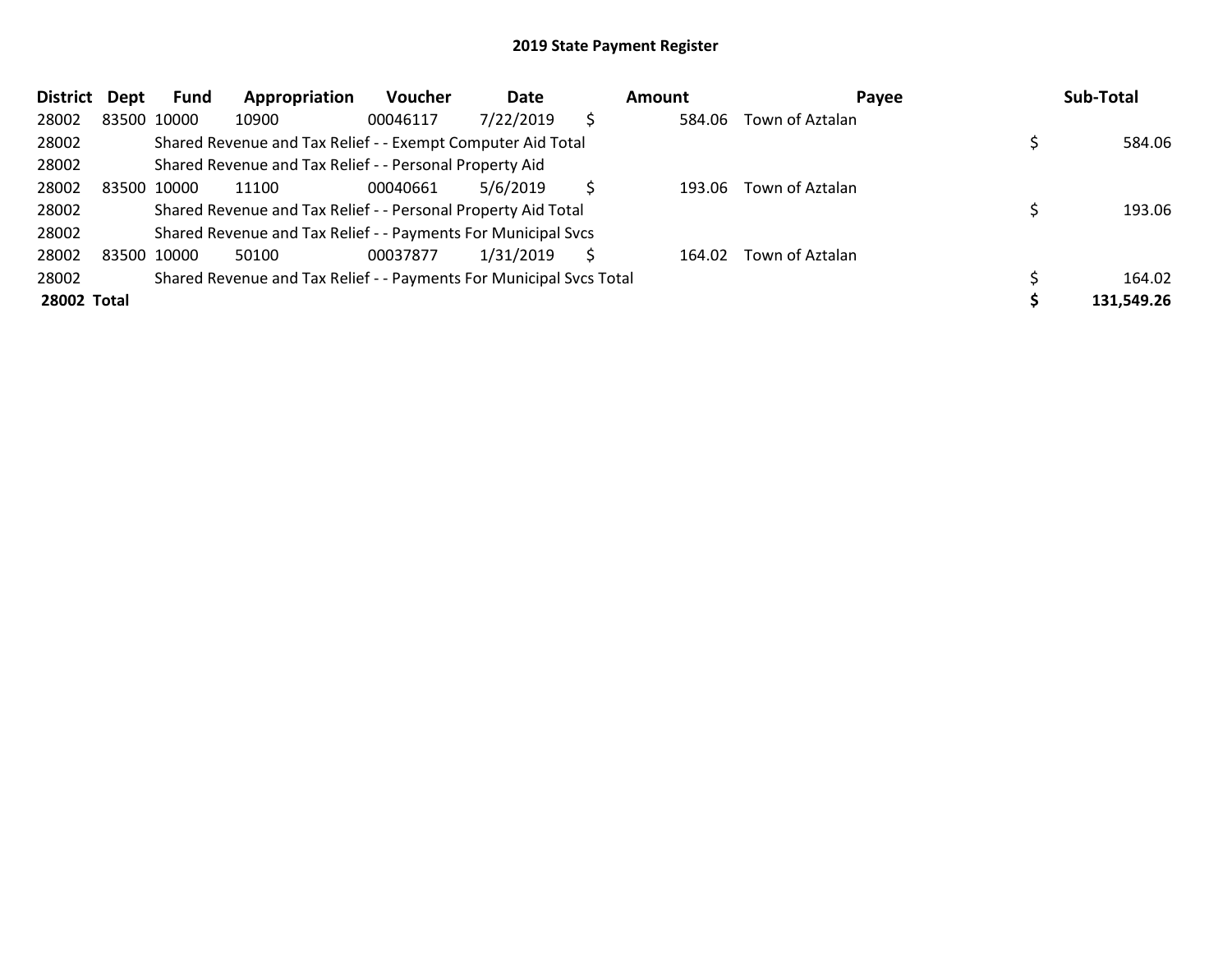| <b>District</b> | <b>Dept</b> | <b>Fund</b> | Appropriation                                                      | Voucher  | <b>Date</b> |     | Amount    | Payee                         | Sub-Total       |
|-----------------|-------------|-------------|--------------------------------------------------------------------|----------|-------------|-----|-----------|-------------------------------|-----------------|
| 28004           |             |             | Dept of Safety & Prof Services - - Fire Dues Distribution          |          |             |     |           |                               |                 |
| 28004           |             | 16500 10000 | 22500                                                              | 00030868 | 7/17/2019   | \$  |           | 2,825.58 Town Of Cold Spring  |                 |
| 28004           |             |             | Dept of Safety & Prof Services - - Fire Dues Distribution Total    |          |             |     |           |                               | \$<br>2,825.58  |
| 28004           |             |             | Dept of Natural Resources - - Aids In Lieu Of Taxes - Gener        |          |             |     |           |                               |                 |
| 28004           |             | 37000 10000 | 50300                                                              | 00296664 | 2/7/2019    | \$  | 1,953.27  | Town Of Cold Spring           |                 |
| 28004           |             | 37000 10000 | 50300                                                              | 00313602 | 4/19/2019   | \$  | 16.00     | Town Of Cold Spring           |                 |
| 28004           |             |             | Dept of Natural Resources - - Aids In Lieu Of Taxes - Gener Total  |          |             |     |           |                               | \$<br>1,969.27  |
| 28004           |             |             | Dept of Natural Resources - - Resaids - Cnty Forst, Cl & Mfl       |          |             |     |           |                               |                 |
| 28004           |             | 37000 21200 | 57100                                                              | 00332671 | 6/21/2019   | \$  | 3.80      | Town Of Cold Spring           |                 |
| 28004           |             |             | Dept of Natural Resources - - Resaids - Cnty Forst, CI & Mfl Total |          |             |     |           |                               | \$<br>3.80      |
| 28004           |             |             | Dept of Natural Resources - - Aids In Lieu Of Taxes - Sum S        |          |             |     |           |                               |                 |
| 28004           |             | 37000 21200 | 57900                                                              | 00313603 | 4/19/2019   | \$  |           | 296.62 Town Of Cold Spring    |                 |
| 28004           |             |             | Dept of Natural Resources - - Aids In Lieu Of Taxes - Sum S Total  |          |             |     |           |                               | \$<br>296.62    |
| 28004           |             |             | Dept of Natural Resources - - Fin Asst For Responsible Units       |          |             |     |           |                               |                 |
| 28004           |             | 37000 27400 | 67000                                                              | 00323065 | 5/22/2019   | \$  | 2,636.55  | Town Of Cold Spring           |                 |
| 28004           |             |             | Dept of Natural Resources - - Fin Asst For Responsible Units Total |          |             |     |           |                               | \$<br>2,636.55  |
| 28004           |             |             | WI Dept of Transportation - - Trns Aids To Mnc.-Sf                 |          |             |     |           |                               |                 |
| 28004           |             | 39500 21100 | 19100                                                              | 00336561 | 1/7/2019    | \$  |           | 14,614.70 Town Of Cold Spring |                 |
| 28004           |             | 39500 21100 | 19100                                                              | 00363876 | 4/1/2019    | \$  | 14,614.70 | Town Of Cold Spring           |                 |
| 28004           |             | 39500 21100 | 19100                                                              | 00401885 | 7/1/2019    | \$  | 14,614.70 | Town Of Cold Spring           |                 |
| 28004           |             | 39500 21100 | 19100                                                              | 00444703 | 10/7/2019   | \$  |           | 14,614.73 Town Of Cold Spring |                 |
| 28004           |             |             | WI Dept of Transportation - - Trns Aids To Mnc.-Sf Total           |          |             |     |           |                               | \$<br>58,458.83 |
| 28004           |             |             | WI Dept of Transportation - - Loc Rd Imp Prg St Fd                 |          |             |     |           |                               |                 |
| 28004           |             | 39500 21100 | 27800                                                              | 00418330 | 7/31/2019   | \$  |           | 25,858.58 Town Of Cold Spring |                 |
| 28004           |             |             | WI Dept of Transportation - - Loc Rd Imp Prg St Fd Total           |          |             |     |           |                               | \$<br>25,858.58 |
| 28004           |             |             | Shared Revenue and Tax Relief - - County And Municipal Aid         |          |             |     |           |                               |                 |
| 28004           |             | 83500 10000 | 10500                                                              | 00048984 | 7/22/2019   | \$  | 1,567.54  | Town Of Cold Spring           |                 |
| 28004           |             | 83500 10000 | 10500                                                              | 00053280 | 11/18/2019  | \$. |           | 8,882.72 Town Of Cold Spring  |                 |
| 28004           |             |             | Shared Revenue and Tax Relief - - County And Municipal Aid Total   |          |             |     |           |                               | \$<br>10,450.26 |
| 28004           |             |             | Shared Revenue and Tax Relief - - Exempt Computer Aid              |          |             |     |           |                               |                 |
| 28004           |             | 83500 10000 | 10900                                                              | 00046118 | 7/22/2019   | \$  | 1.03      | Town Of Cold Spring           |                 |
| 28004           |             |             | Shared Revenue and Tax Relief - - Exempt Computer Aid Total        |          |             |     |           |                               | \$<br>1.03      |
| 28004           |             |             | Shared Revenue and Tax Relief - - Personal Property Aid            |          |             |     |           |                               |                 |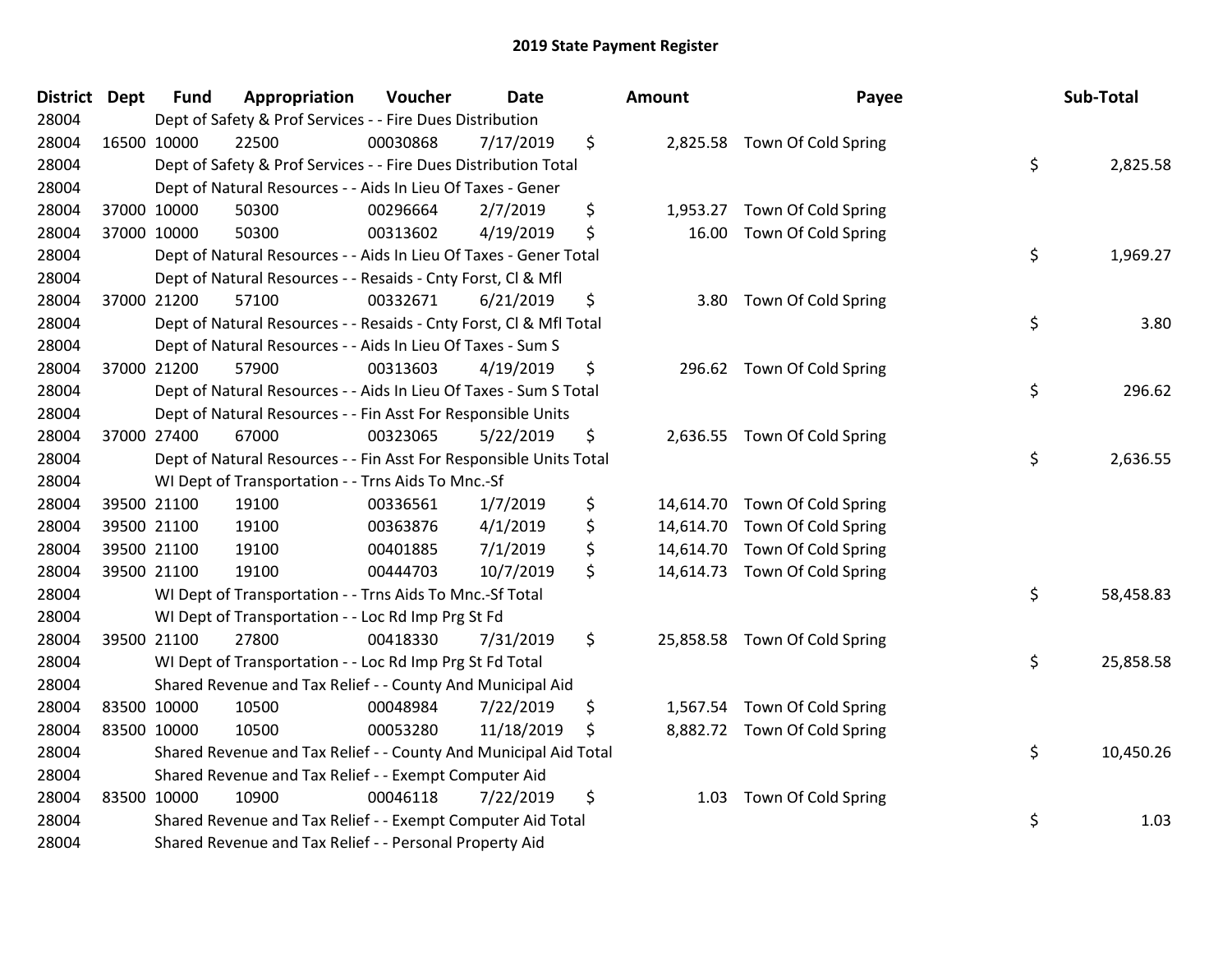| District Dept |                                                               | Fund        | <b>Appropriation</b> | <b>Voucher</b> | Date     |     | Amount | Pavee                      |  | Sub-Total  |
|---------------|---------------------------------------------------------------|-------------|----------------------|----------------|----------|-----|--------|----------------------------|--|------------|
| 28004         |                                                               | 83500 10000 | 11100                | 00040662       | 5/6/2019 | - 5 |        | 360.20 Town Of Cold Spring |  |            |
| 28004         | Shared Revenue and Tax Relief - - Personal Property Aid Total |             |                      |                |          |     |        |                            |  |            |
| 28004 Total   |                                                               |             |                      |                |          |     |        |                            |  | 102.860.72 |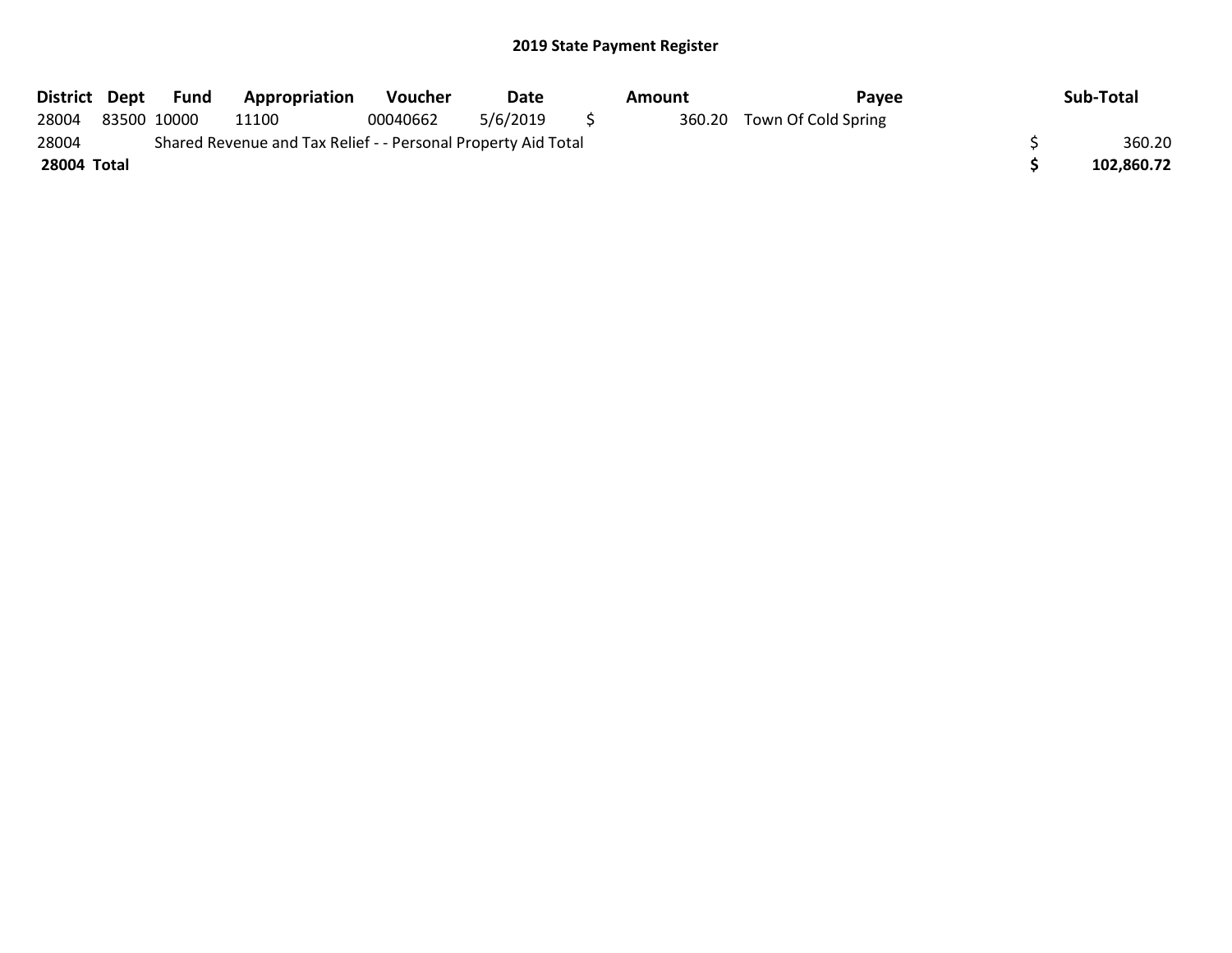| <b>District Dept</b> | Fund        | Appropriation                                                      | Voucher  | Date       | <b>Amount</b>   | Payee                     | Sub-Total        |
|----------------------|-------------|--------------------------------------------------------------------|----------|------------|-----------------|---------------------------|------------------|
| 28006                |             | Dept of Safety & Prof Services - - Fire Dues Distribution          |          |            |                 |                           |                  |
| 28006                | 16500 10000 | 22500                                                              | 00030313 | 7/17/2019  | \$              | 7,518.32 Town Of Concord  |                  |
| 28006                |             | Dept of Safety & Prof Services - - Fire Dues Distribution Total    |          |            |                 |                           | \$<br>7,518.32   |
| 28006                |             | Dept of Natural Resources - - Aids In Lieu Of Taxes - Gener        |          |            |                 |                           |                  |
| 28006                | 37000 10000 | 50300                                                              | 00313334 | 4/19/2019  | \$<br>26.80     | Town Of Concord           |                  |
| 28006                | 37000 10000 | 50300                                                              | 00313336 | 4/19/2019  | \$<br>331.60    | <b>Town Of Concord</b>    |                  |
| 28006                |             | Dept of Natural Resources - - Aids In Lieu Of Taxes - Gener Total  |          |            |                 |                           | \$<br>358.40     |
| 28006                |             | Dept of Natural Resources - - Resaids - Cnty Forst, Cl & Mfl       |          |            |                 |                           |                  |
| 28006                | 37000 21200 | 57100                                                              | 00332672 | 6/24/2019  | \$              | 9.00 Town Of Concord      |                  |
| 28006                |             | Dept of Natural Resources - - Resaids - Cnty Forst, Cl & Mfl Total |          |            |                 |                           | \$<br>9.00       |
| 28006                |             | Dept of Natural Resources - - Aids In Lieu Of Taxes - Sum S        |          |            |                 |                           |                  |
| 28006                | 37000 21200 | 57900                                                              | 00313335 | 4/19/2019  | \$<br>82.34     | Town Of Concord           |                  |
| 28006                | 37000 21200 | 57900                                                              | 00313337 | 4/19/2019  | \$<br>2.68      | Town Of Concord           |                  |
| 28006                |             | Dept of Natural Resources - - Aids In Lieu Of Taxes - Sum S Total  |          |            |                 |                           | \$<br>85.02      |
| 28006                |             | WI Dept of Transportation - - Trns Aids To Mnc.-Sf                 |          |            |                 |                           |                  |
| 28006                | 39500 21100 | 19100                                                              | 00336562 | 1/7/2019   | \$<br>30,262.65 | Town Of Concord           |                  |
| 28006                | 39500 21100 | 19100                                                              | 00363877 | 4/1/2019   | \$<br>30,262.65 | Town Of Concord           |                  |
| 28006                | 39500 21100 | 19100                                                              | 00401886 | 7/1/2019   | \$              | 30,262.65 Town Of Concord |                  |
| 28006                | 39500 21100 | 19100                                                              | 00444704 | 10/7/2019  | \$              | 30,262.68 Town Of Concord |                  |
| 28006                |             | WI Dept of Transportation - - Trns Aids To Mnc.-Sf Total           |          |            |                 |                           | \$<br>121,050.63 |
| 28006                |             | Elections Commission - - 2018 Hava Election Security               |          |            |                 |                           |                  |
| 28006                | 51000 22000 | 18200                                                              | 00002391 | 11/13/2019 | \$              | 1,200.00 Town Of Concord  |                  |
| 28006                |             | Elections Commission - - 2018 Hava Election Security Total         |          |            |                 |                           | \$<br>1,200.00   |
| 28006                |             | Shared Revenue and Tax Relief - - County And Municipal Aid         |          |            |                 |                           |                  |
| 28006                | 83500 10000 | 10500                                                              | 00048985 | 7/22/2019  | \$<br>5,088.88  | Town Of Concord           |                  |
| 28006                | 83500 10000 | 10500                                                              | 00053281 | 11/18/2019 | \$              | 28,836.97 Town Of Concord |                  |
| 28006                |             | Shared Revenue and Tax Relief - - County And Municipal Aid Total   |          |            |                 |                           | \$<br>33,925.85  |
| 28006                |             | Shared Revenue and Tax Relief - - Exempt Computer Aid              |          |            |                 |                           |                  |
| 28006                | 83500 10000 | 10900                                                              | 00046119 | 7/22/2019  | \$              | 63.40 Town Of Concord     |                  |
| 28006                |             | Shared Revenue and Tax Relief - - Exempt Computer Aid Total        |          |            |                 |                           | \$<br>63.40      |
| 28006                |             | Shared Revenue and Tax Relief - - Personal Property Aid            |          |            |                 |                           |                  |
| 28006                | 83500 10000 | 11100                                                              | 00040663 | 5/6/2019   | \$<br>586.31    | Town Of Concord           |                  |
| 28006                |             | Shared Revenue and Tax Relief - - Personal Property Aid Total      |          |            |                 |                           | \$<br>586.31     |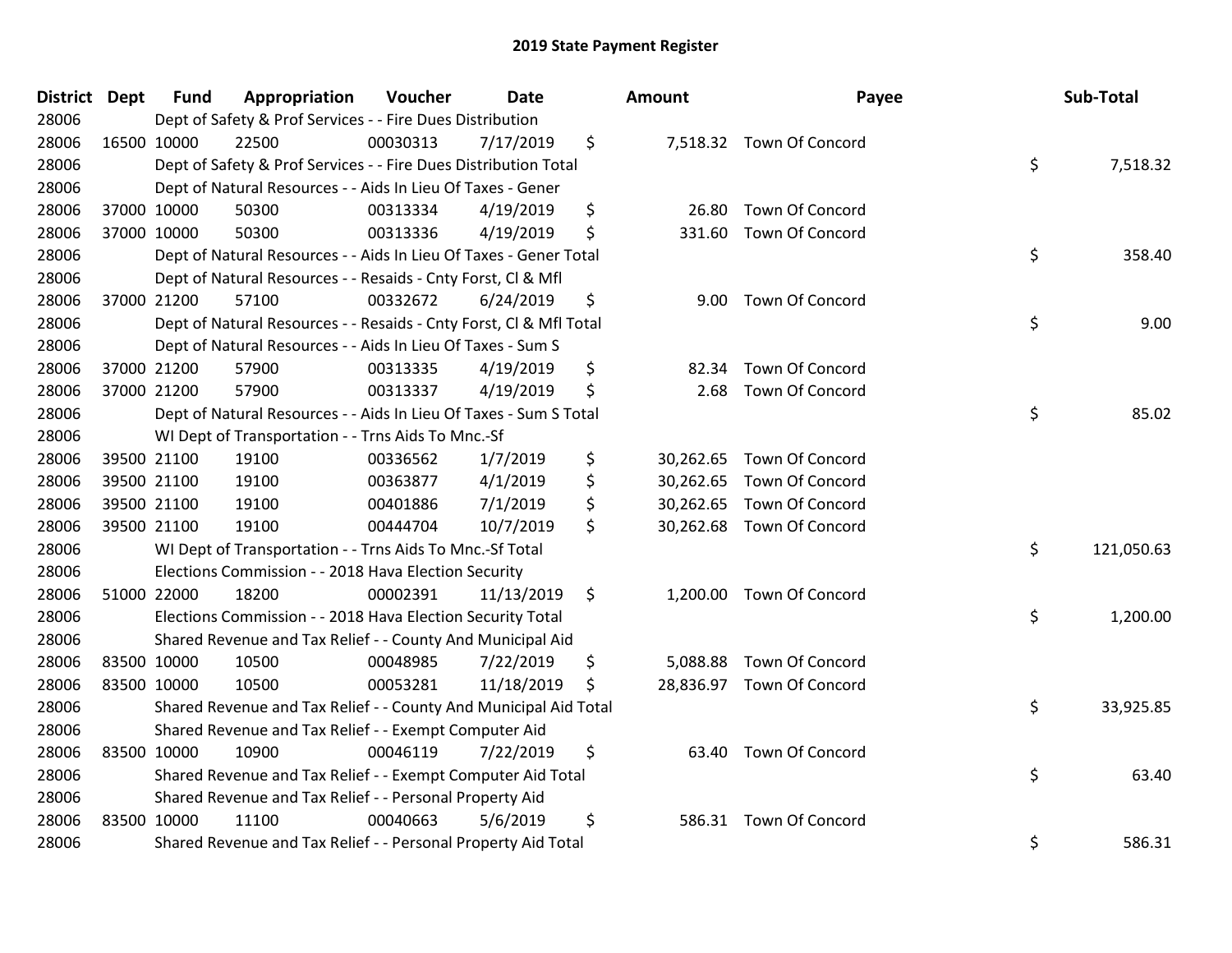| District Dept | Fund | Appropriation | Voucher | <b>Date</b> | Amount | Payee | Sub-Total  |
|---------------|------|---------------|---------|-------------|--------|-------|------------|
| 28006 Total   |      |               |         |             |        |       | 164,796.93 |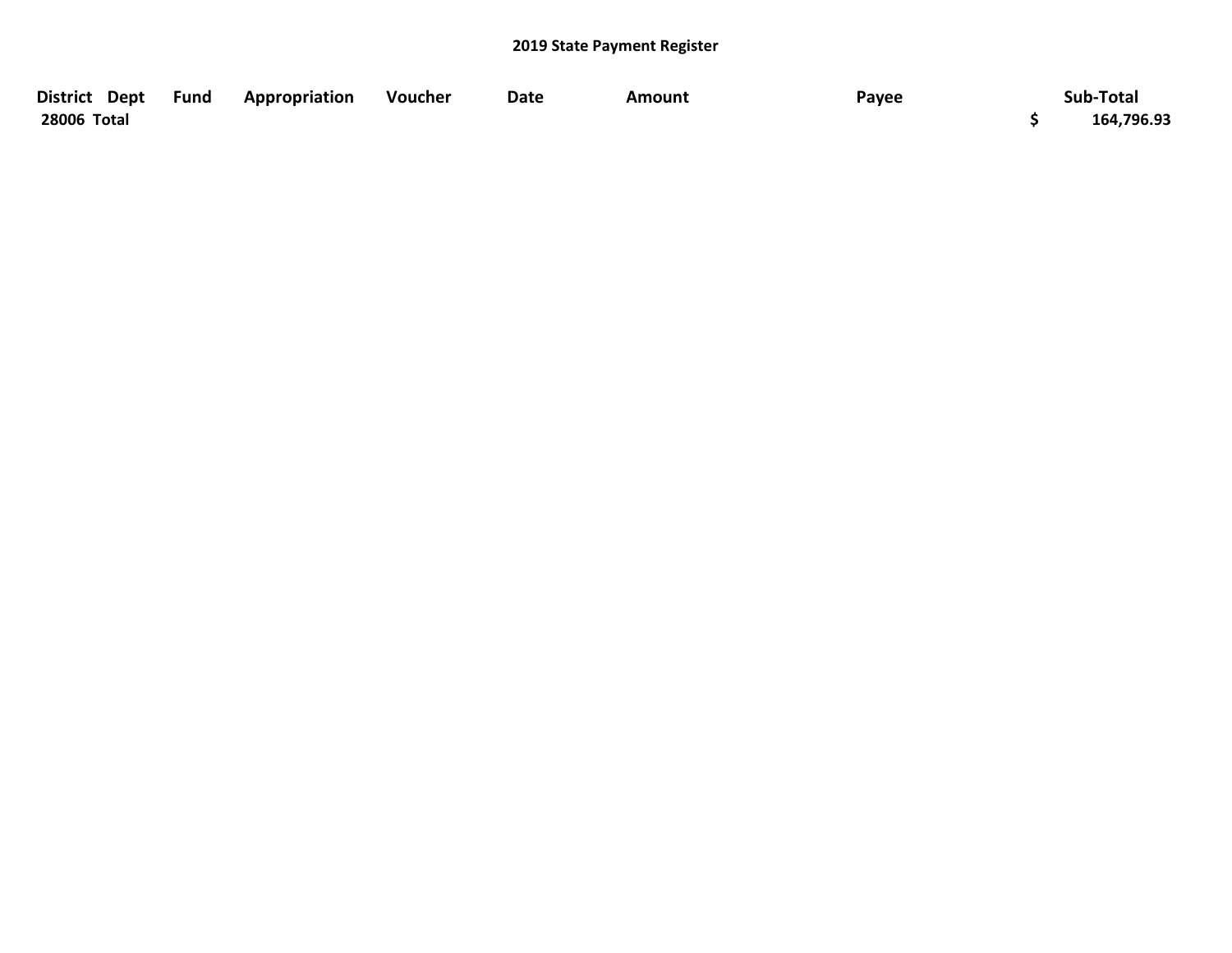| District Dept      | <b>Fund</b> | Appropriation                                                      | Voucher  | <b>Date</b> |    | Amount    | Payee                       | Sub-Total        |
|--------------------|-------------|--------------------------------------------------------------------|----------|-------------|----|-----------|-----------------------------|------------------|
| 28008              |             | Dept of Safety & Prof Services - - Fire Dues Distribution          |          |             |    |           |                             |                  |
| 28008              | 16500 10000 | 22500                                                              | 00030497 | 7/16/2019   | \$ |           | 5,211.66 Town Of Farmington |                  |
| 28008              |             | Dept of Safety & Prof Services - - Fire Dues Distribution Total    |          |             |    |           |                             | \$<br>5,211.66   |
| 28008              |             | Dept of Natural Resources - - Aids In Lieu Of Taxes - Gener        |          |             |    |           |                             |                  |
| 28008              | 37000 10000 | 50300                                                              | 00296665 | 2/7/2019    | \$ | 376.45    | Town Of Farmington          |                  |
| 28008              | 37000 10000 | 50300                                                              | 00313627 | 4/19/2019   | \$ | 363.46    | Town Of Farmington          |                  |
| 28008              | 37000 10000 | 50300                                                              | 00313628 | 4/19/2019   | \$ | 16.51     | Town Of Farmington          |                  |
| 28008              |             | Dept of Natural Resources - - Aids In Lieu Of Taxes - Gener Total  |          |             |    |           |                             | \$<br>756.42     |
| 28008              |             | Dept of Natural Resources - - Resaids - Cnty Forst, Cl & Mfl       |          |             |    |           |                             |                  |
| 28008              | 37000 21200 | 57100                                                              | 00332673 | 6/21/2019   | \$ | 49.60     | Town Of Farmington          |                  |
| 28008              |             | Dept of Natural Resources - - Resaids - Cnty Forst, CI & Mfl Total |          |             |    |           |                             | \$<br>49.60      |
| 28008              |             | Dept of Natural Resources - - Aids In Lieu Of Taxes - Sum S        |          |             |    |           |                             |                  |
| 28008              | 37000 21200 | 57900                                                              | 00313626 | 4/19/2019   | \$ | 142.55    | Town Of Farmington          |                  |
| 28008              |             | Dept of Natural Resources - - Aids In Lieu Of Taxes - Sum S Total  |          |             |    |           |                             | \$<br>142.55     |
| 28008              |             | WI Dept of Transportation - - Trns Aids To Mnc.-Sf                 |          |             |    |           |                             |                  |
| 28008              | 39500 21100 | 19100                                                              | 00336563 | 1/7/2019    | \$ | 32,627.76 | Town Of Farmington          |                  |
| 28008              | 39500 21100 | 19100                                                              | 00363878 | 4/1/2019    | \$ | 32,627.76 | Town Of Farmington          |                  |
| 28008              | 39500 21100 | 19100                                                              | 00401887 | 7/1/2019    | \$ | 32,627.76 | Town Of Farmington          |                  |
| 28008              | 39500 21100 | 19100                                                              | 00444705 | 10/7/2019   | \$ | 32,627.79 | Town Of Farmington          |                  |
| 28008              |             | WI Dept of Transportation - - Trns Aids To Mnc.-Sf Total           |          |             |    |           |                             | \$<br>130,511.07 |
| 28008              |             | Shared Revenue and Tax Relief - - County And Municipal Aid         |          |             |    |           |                             |                  |
| 28008              | 83500 10000 | 10500                                                              | 00048986 | 7/22/2019   | \$ | 3,362.66  | Town Of Farmington          |                  |
| 28008              | 83500 10000 | 10500                                                              | 00053282 | 11/18/2019  | Ŝ  | 19,055.05 | Town Of Farmington          |                  |
| 28008              |             | Shared Revenue and Tax Relief - - County And Municipal Aid Total   |          |             |    |           |                             | \$<br>22,417.71  |
| 28008              |             | Shared Revenue and Tax Relief - - Exempt Computer Aid              |          |             |    |           |                             |                  |
| 28008              | 83500 10000 | 10900                                                              | 00046120 | 7/22/2019   | \$ | 6.24      | Town Of Farmington          |                  |
| 28008              |             | Shared Revenue and Tax Relief - - Exempt Computer Aid Total        |          |             |    |           |                             | \$<br>6.24       |
| 28008              |             | Shared Revenue and Tax Relief - - Personal Property Aid            |          |             |    |           |                             |                  |
| 28008              | 83500 10000 | 11100                                                              | 00040664 | 5/6/2019    | \$ | 632.72    | Town Of Farmington          |                  |
| 28008              |             | Shared Revenue and Tax Relief - - Personal Property Aid Total      |          |             |    |           |                             | \$<br>632.72     |
| <b>28008 Total</b> |             |                                                                    |          |             |    |           |                             | \$<br>159,727.97 |

| District           | <b>Dept</b> | <b>Fund</b> | Appropriation                                                      | Voucher  | <b>Date</b> | <b>Amount</b>   | Payee                       | Sub-Total        |
|--------------------|-------------|-------------|--------------------------------------------------------------------|----------|-------------|-----------------|-----------------------------|------------------|
| 28008              |             |             | Dept of Safety & Prof Services - - Fire Dues Distribution          |          |             |                 |                             |                  |
| 28008              | 16500 10000 |             | 22500                                                              | 00030497 | 7/16/2019   | \$              | 5,211.66 Town Of Farmington |                  |
| 28008              |             |             | Dept of Safety & Prof Services - - Fire Dues Distribution Total    |          |             |                 |                             | \$<br>5,211.66   |
| 28008              |             |             | Dept of Natural Resources - - Aids In Lieu Of Taxes - Gener        |          |             |                 |                             |                  |
| 28008              | 37000 10000 |             | 50300                                                              | 00296665 | 2/7/2019    | \$<br>376.45    | Town Of Farmington          |                  |
| 28008              | 37000 10000 |             | 50300                                                              | 00313627 | 4/19/2019   | \$<br>363.46    | Town Of Farmington          |                  |
| 28008              | 37000 10000 |             | 50300                                                              | 00313628 | 4/19/2019   | \$<br>16.51     | Town Of Farmington          |                  |
| 28008              |             |             | Dept of Natural Resources - - Aids In Lieu Of Taxes - Gener Total  |          |             |                 |                             | \$<br>756.42     |
| 28008              |             |             | Dept of Natural Resources - - Resaids - Cnty Forst, Cl & Mfl       |          |             |                 |                             |                  |
| 28008              | 37000 21200 |             | 57100                                                              | 00332673 | 6/21/2019   | \$<br>49.60     | Town Of Farmington          |                  |
| 28008              |             |             | Dept of Natural Resources - - Resaids - Cnty Forst, Cl & Mfl Total |          |             |                 |                             | \$<br>49.60      |
| 28008              |             |             | Dept of Natural Resources - - Aids In Lieu Of Taxes - Sum S        |          |             |                 |                             |                  |
| 28008              | 37000 21200 |             | 57900                                                              | 00313626 | 4/19/2019   | \$<br>142.55    | Town Of Farmington          |                  |
| 28008              |             |             | Dept of Natural Resources - - Aids In Lieu Of Taxes - Sum S Total  |          |             |                 |                             | \$<br>142.55     |
| 28008              |             |             | WI Dept of Transportation - - Trns Aids To Mnc.-Sf                 |          |             |                 |                             |                  |
| 28008              | 39500 21100 |             | 19100                                                              | 00336563 | 1/7/2019    | \$<br>32,627.76 | Town Of Farmington          |                  |
| 28008              |             | 39500 21100 | 19100                                                              | 00363878 | 4/1/2019    | \$<br>32,627.76 | Town Of Farmington          |                  |
| 28008              |             | 39500 21100 | 19100                                                              | 00401887 | 7/1/2019    | \$<br>32,627.76 | Town Of Farmington          |                  |
| 28008              | 39500 21100 |             | 19100                                                              | 00444705 | 10/7/2019   | \$<br>32,627.79 | Town Of Farmington          |                  |
| 28008              |             |             | WI Dept of Transportation - - Trns Aids To Mnc.-Sf Total           |          |             |                 |                             | \$<br>130,511.07 |
| 28008              |             |             | Shared Revenue and Tax Relief - - County And Municipal Aid         |          |             |                 |                             |                  |
| 28008              | 83500 10000 |             | 10500                                                              | 00048986 | 7/22/2019   | \$<br>3,362.66  | Town Of Farmington          |                  |
| 28008              | 83500 10000 |             | 10500                                                              | 00053282 | 11/18/2019  | \$<br>19,055.05 | Town Of Farmington          |                  |
| 28008              |             |             | Shared Revenue and Tax Relief - - County And Municipal Aid Total   |          |             |                 |                             | \$<br>22,417.71  |
| 28008              |             |             | Shared Revenue and Tax Relief - - Exempt Computer Aid              |          |             |                 |                             |                  |
| 28008              | 83500 10000 |             | 10900                                                              | 00046120 | 7/22/2019   | \$<br>6.24      | Town Of Farmington          |                  |
| 28008              |             |             | Shared Revenue and Tax Relief - - Exempt Computer Aid Total        |          |             |                 |                             | \$<br>6.24       |
| 28008              |             |             | Shared Revenue and Tax Relief - - Personal Property Aid            |          |             |                 |                             |                  |
| 28008              | 83500 10000 |             | 11100                                                              | 00040664 | 5/6/2019    | \$              | 632.72 Town Of Farmington   |                  |
| 28008              |             |             | Shared Revenue and Tax Relief - - Personal Property Aid Total      |          |             |                 |                             | \$<br>632.72     |
| <b>28008 Total</b> |             |             |                                                                    |          |             |                 |                             | \$<br>159,727.97 |
|                    |             |             |                                                                    |          |             |                 |                             |                  |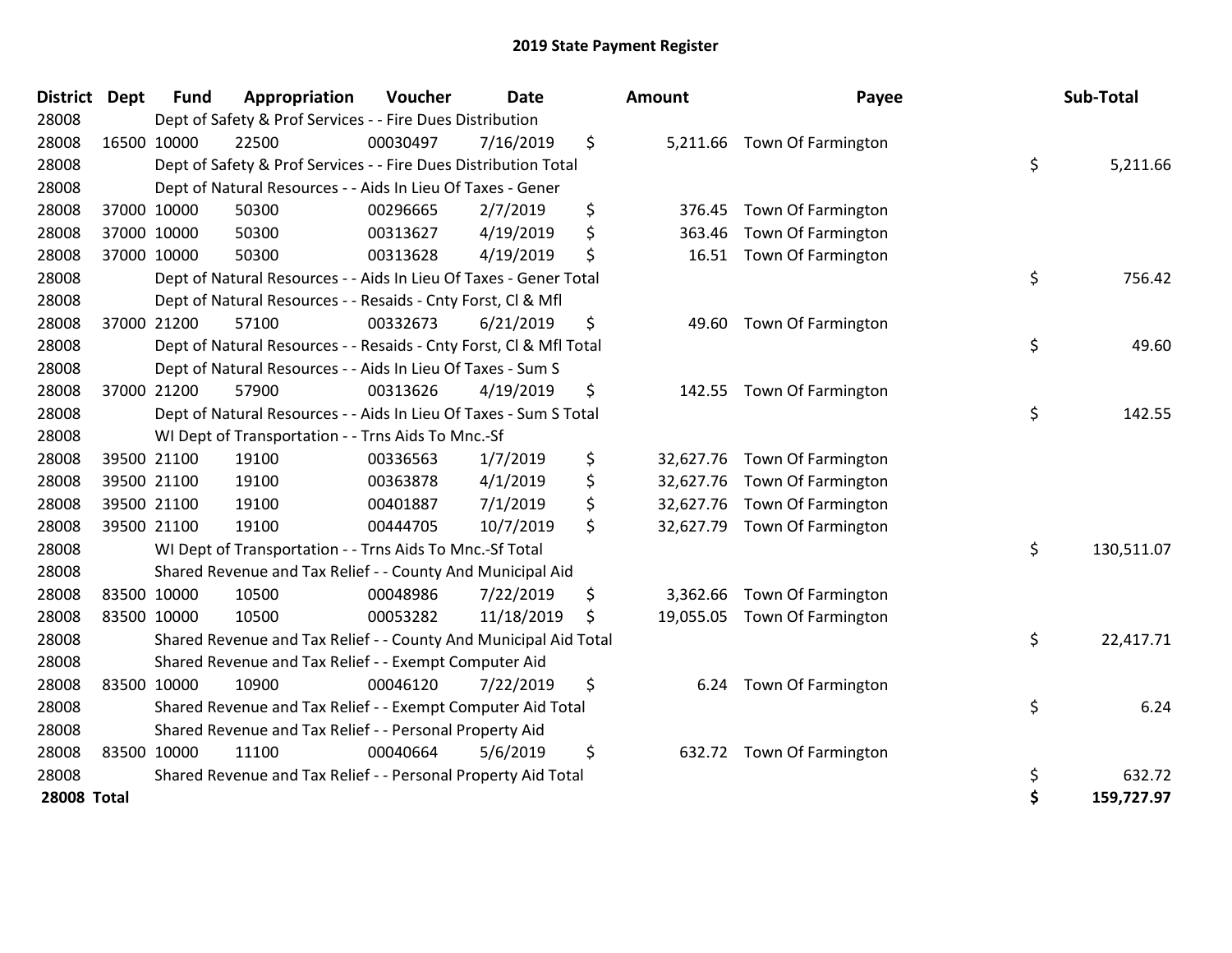| <b>District Dept</b> | <b>Fund</b> | Appropriation                                                      | Voucher  | Date       | Amount          | Payee                    | Sub-Total       |
|----------------------|-------------|--------------------------------------------------------------------|----------|------------|-----------------|--------------------------|-----------------|
| 28010                |             | Dept of Safety & Prof Services - - Fire Dues Distribution          |          |            |                 |                          |                 |
| 28010                | 16500 10000 | 22500                                                              | 00030698 | 7/17/2019  | \$              | 3,624.37 Town Of Hebron  |                 |
| 28010                |             | Dept of Safety & Prof Services - - Fire Dues Distribution Total    |          |            |                 |                          | \$<br>3,624.37  |
| 28010                |             | Dept of Natural Resources - - Aids In Lieu Of Taxes - Gener        |          |            |                 |                          |                 |
| 28010                | 37000 10000 | 50300                                                              | 00296669 | 2/7/2019   | \$<br>33,376.01 | Town Of Hebron           |                 |
| 28010                | 37000 10000 | 50300                                                              | 00313706 | 4/19/2019  | \$              | 477.97 Town Of Hebron    |                 |
| 28010                |             | Dept of Natural Resources - - Aids In Lieu Of Taxes - Gener Total  |          |            |                 |                          | \$<br>33,853.98 |
| 28010                |             | Dept of Natural Resources - - Resaids - Cnty Forst, Cl & Mfl       |          |            |                 |                          |                 |
| 28010                | 37000 21200 | 57100                                                              | 00332674 | 6/21/2019  | \$<br>123.00    | Town Of Hebron           |                 |
| 28010                |             | Dept of Natural Resources - - Resaids - Cnty Forst, Cl & Mfl Total |          |            |                 |                          | \$<br>123.00    |
| 28010                |             | Dept of Natural Resources - - Aids In Lieu Of Taxes - Sum S        |          |            |                 |                          |                 |
| 28010                | 37000 21200 | 57900                                                              | 00313705 | 4/19/2019  | \$<br>425.19    | Town Of Hebron           |                 |
| 28010                |             | Dept of Natural Resources - - Aids In Lieu Of Taxes - Sum S Total  |          |            |                 |                          | \$<br>425.19    |
| 28010                |             | Dept of Natural Resources - - Fin Asst For Responsible Units       |          |            |                 |                          |                 |
| 28010                | 37000 27400 | 67000                                                              | 00323177 | 5/22/2019  | \$<br>3,656.47  | Town Of Hebron           |                 |
| 28010                |             | Dept of Natural Resources - - Fin Asst For Responsible Units Total |          |            |                 |                          | \$<br>3,656.47  |
| 28010                |             | WI Dept of Transportation - - Trns Aids To Mnc.-Sf                 |          |            |                 |                          |                 |
| 28010                | 39500 21100 | 19100                                                              | 00336564 | 1/7/2019   | \$              | 22,116.16 Town Of Hebron |                 |
| 28010                | 39500 21100 | 19100                                                              | 00363879 | 4/1/2019   | \$              | 22,116.16 Town Of Hebron |                 |
| 28010                | 39500 21100 | 19100                                                              | 00401888 | 7/1/2019   | \$<br>22,116.16 | Town Of Hebron           |                 |
| 28010                | 39500 21100 | 19100                                                              | 00444706 | 10/7/2019  | \$              | 22,116.19 Town Of Hebron |                 |
| 28010                |             | WI Dept of Transportation - - Trns Aids To Mnc.-Sf Total           |          |            |                 |                          | \$<br>88,464.67 |
| 28010                |             | Shared Revenue and Tax Relief - - County And Municipal Aid         |          |            |                 |                          |                 |
| 28010                | 83500 10000 | 10500                                                              | 00048987 | 7/22/2019  | \$<br>2,304.64  | Town Of Hebron           |                 |
| 28010                | 83500 10000 | 10500                                                              | 00053283 | 11/18/2019 | \$              | 13,059.62 Town Of Hebron |                 |
| 28010                |             | Shared Revenue and Tax Relief - - County And Municipal Aid Total   |          |            |                 |                          | \$<br>15,364.26 |
| 28010                |             | Shared Revenue and Tax Relief - - Exempt Computer Aid              |          |            |                 |                          |                 |
| 28010                | 83500 10000 | 10900                                                              | 00046121 | 7/22/2019  | \$              | 3.11 Town Of Hebron      |                 |
| 28010                |             | Shared Revenue and Tax Relief - - Exempt Computer Aid Total        |          |            |                 |                          | \$<br>3.11      |
| 28010                |             | Shared Revenue and Tax Relief - - Personal Property Aid            |          |            |                 |                          |                 |
| 28010                | 83500 10000 | 11100                                                              | 00040665 | 5/6/2019   | \$              | 27.21 Town Of Hebron     |                 |
| 28010                |             | Shared Revenue and Tax Relief - - Personal Property Aid Total      |          |            |                 |                          | \$<br>27.21     |
| 28010                |             | Shared Revenue and Tax Relief - - Payments For Municipal Svcs      |          |            |                 |                          |                 |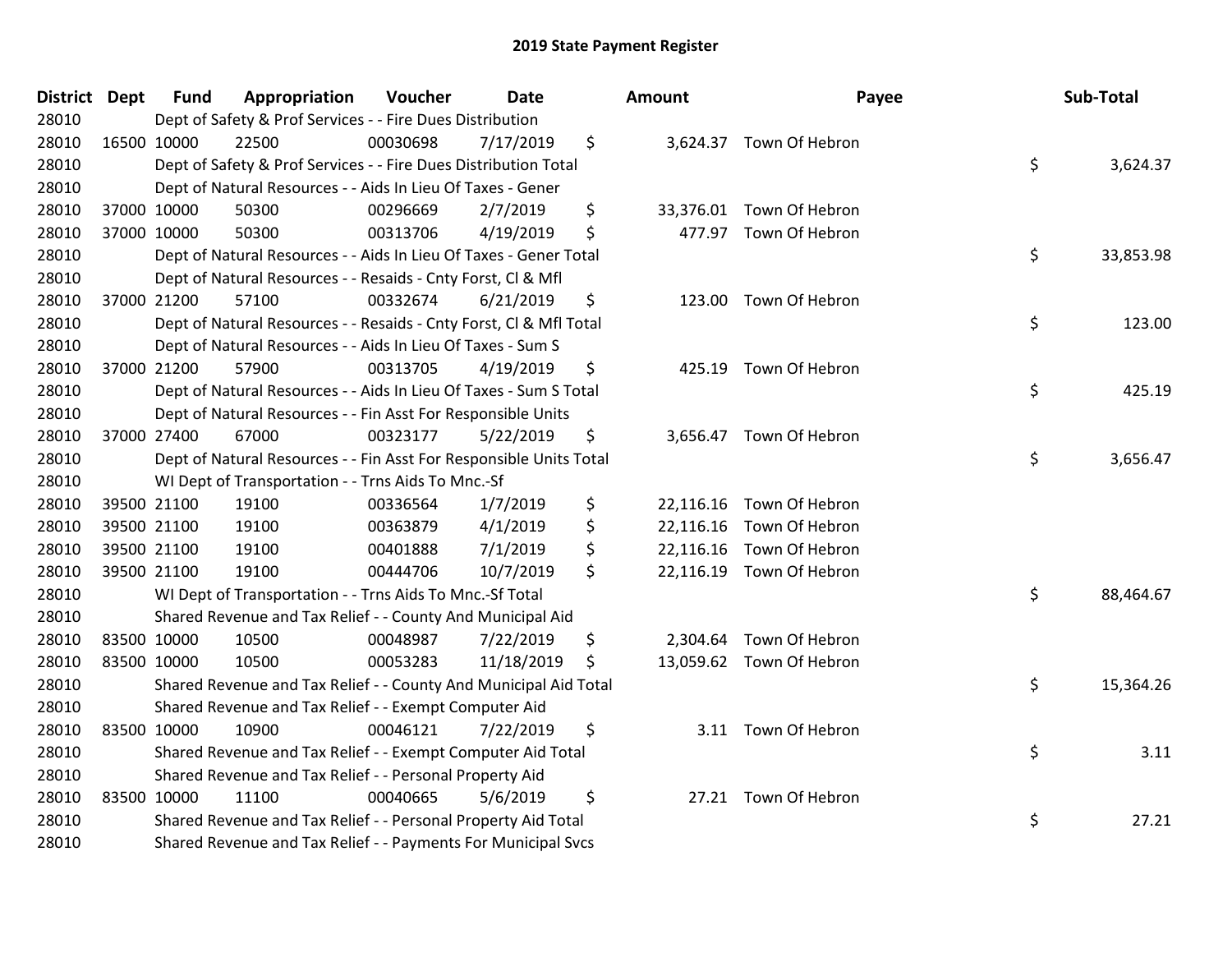| District Dept |                                                                     | Fund        | <b>Appropriation</b> | <b>Voucher</b> | Date           |  | Amount | Payee          |  | Sub-Total  |
|---------------|---------------------------------------------------------------------|-------------|----------------------|----------------|----------------|--|--------|----------------|--|------------|
| 28010         |                                                                     | 83500 10000 | 50100                | 00037753       | $1/31/2019$ \$ |  | 420.03 | Town Of Hebron |  |            |
| 28010         | Shared Revenue and Tax Relief - - Payments For Municipal Svcs Total |             |                      |                |                |  |        |                |  | 420.03     |
| 28010 Total   |                                                                     |             |                      |                |                |  |        |                |  | 145,962.29 |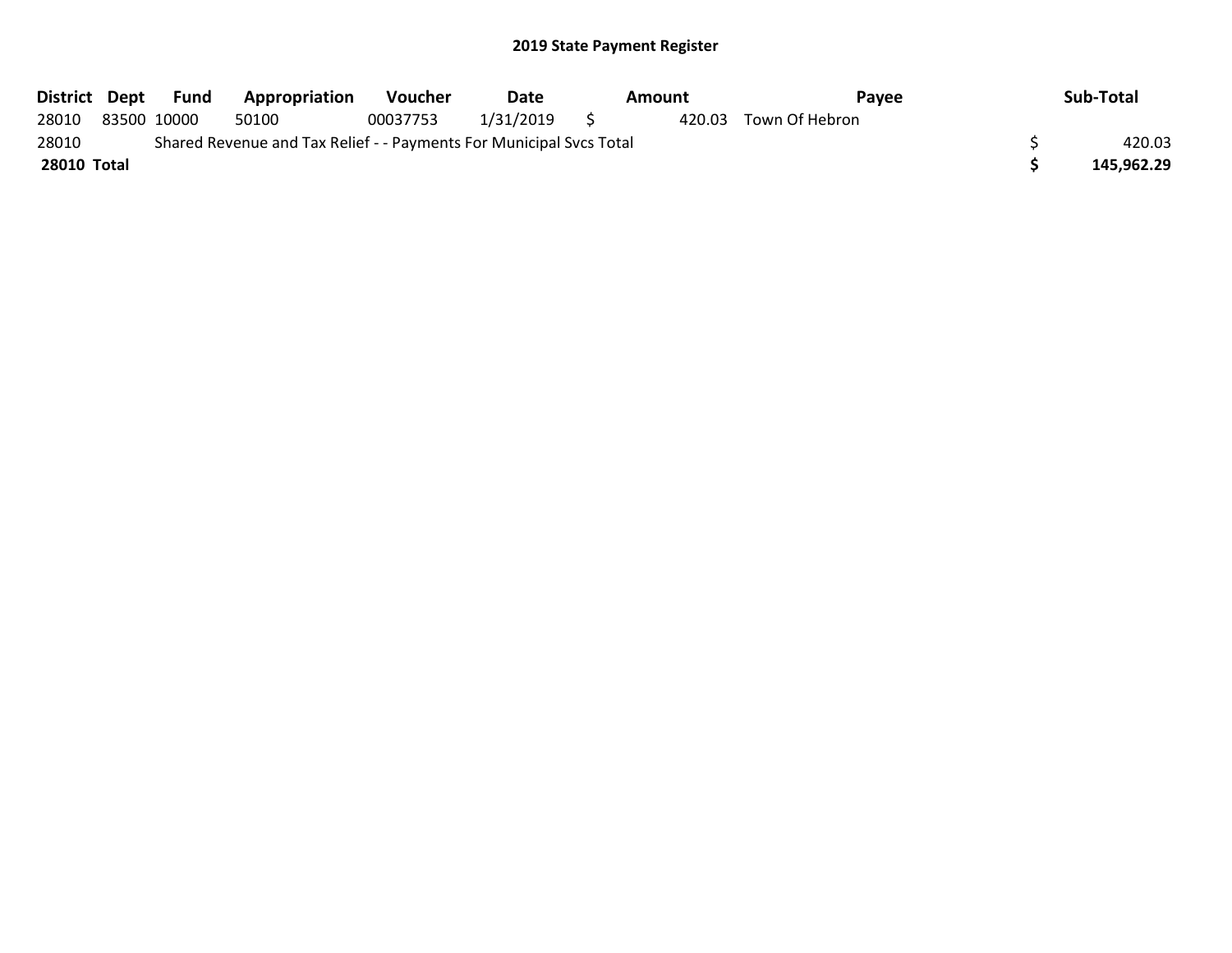| District Dept |             | <b>Fund</b> | Appropriation                                                                   | Voucher                 | <b>Date</b> | Amount          |                          | Payee | Sub-Total  |
|---------------|-------------|-------------|---------------------------------------------------------------------------------|-------------------------|-------------|-----------------|--------------------------|-------|------------|
| 28012         |             |             | Dept of Safety & Prof Services - - Fire Dues Distribution                       |                         |             |                 |                          |       |            |
| 28012         | 16500 10000 |             | 22500                                                                           | 00030009                | 7/15/2019   | \$              | 20,010.47 Town Of Ixonia |       |            |
| 28012         |             |             | Dept of Safety & Prof Services - - Fire Dues Distribution Total                 |                         |             |                 |                          | \$    | 20,010.47  |
| 28012         |             |             | Dept of Natural Resources - - Resaids - Cnty Forst, Cl & Mfl                    |                         |             |                 |                          |       |            |
| 28012         |             | 37000 21200 | 57100                                                                           | 00332675                | 6/21/2019   | \$              | 83.42 Town Of Ixonia     |       |            |
| 28012         |             |             | Dept of Natural Resources - - Resaids - Cnty Forst, Cl & Mfl Total              |                         |             |                 |                          | \$    | 83.42      |
| 28012         |             |             | Dept of Natural Resources - - Ea - Urban Nonpoint Source                        |                         |             |                 |                          |       |            |
| 28012         |             | 37000 27400 | 65800                                                                           | 00334651                | 6/25/2019   | \$              | 31,246.81 Town Of Ixonia |       |            |
| 28012         |             |             | Dept of Natural Resources - - Ea - Urban Nonpoint Source Total                  |                         |             |                 |                          | \$    | 31,246.81  |
| 28012         |             |             | Dept of Natural Resources - - Fin Asst For Responsible Units                    |                         |             |                 |                          |       |            |
| 28012         |             | 37000 27400 | 67000                                                                           | 00323414                | 5/22/2019   | \$              | 7,751.17 Town Of Ixonia  |       |            |
| 28012         |             |             | Dept of Natural Resources - - Fin Asst For Responsible Units Total              |                         |             |                 |                          | \$    | 7,751.17   |
| 28012         |             |             | Dept of Natural Resources - - Recycling Consolidation Grants                    |                         |             |                 |                          |       |            |
| 28012         |             | 37000 27400 | 67300                                                                           | 00323414                | 5/22/2019   | \$              | 1,770.52 Town Of Ixonia  |       |            |
| 28012         |             |             | Dept of Natural Resources - - Recycling Consolidation Grants Total              |                         |             |                 |                          | \$    | 1,770.52   |
| 28012         |             |             | WI Dept of Transportation - - Trns Aids To Mnc.-Sf                              |                         |             |                 |                          |       |            |
| 28012         |             | 39500 21100 | 19100                                                                           | 00336565                | 1/7/2019    | \$<br>42,566.00 | Town Of Ixonia           |       |            |
| 28012         |             | 39500 21100 | 19100                                                                           | 00363880                | 4/1/2019    | \$              | 42,566.00 Town Of Ixonia |       |            |
| 28012         |             | 39500 21100 | 19100                                                                           | 00401889                | 7/1/2019    | \$<br>42,566.00 | Town Of Ixonia           |       |            |
| 28012         |             | 39500 21100 | 19100                                                                           | 00444707                | 10/7/2019   | \$              | 42,566.03 Town Of Ixonia |       |            |
| 28012         |             |             | WI Dept of Transportation - - Trns Aids To Mnc.-Sf Total                        |                         |             |                 |                          | \$    | 170,264.03 |
| 28012         |             |             | Department of Health Services - - Emergency Medical Services, Ai                |                         |             |                 |                          |       |            |
| 28012         | 43500 10000 |             | 11900                                                                           | 00307919                | 9/4/2019    | \$              | 3,766.47 Town Of Ixonia  |       |            |
| 28012         |             |             | Department of Health Services - - Emergency Medical Services, Ai Total          |                         |             |                 |                          | \$    | 3,766.47   |
| 28012         |             |             | Department of Health Services - - Prepaid Medical Transport Reimbursement       |                         |             |                 |                          |       |            |
| 28012         | 43500 10000 |             | 16300                                                                           | AMBULANCE 11/18/2019 \$ |             |                 | 2,000.00 Town Of Ixonia  |       |            |
| 28012         |             |             | Department of Health Services - - Prepaid Medical Transport Reimbursement Total |                         |             |                 |                          | \$    | 2,000.00   |
| 28012         |             |             | Elections Commission - - 2018 Hava Election Security                            |                         |             |                 |                          |       |            |
| 28012         |             | 51000 22000 | 18200                                                                           | 00002466                | 11/14/2019  | \$              | 1,200.00 Town Of Ixonia  |       |            |
| 28012         |             |             | Elections Commission - - 2018 Hava Election Security Total                      |                         |             |                 |                          | \$    | 1,200.00   |
| 28012         |             |             | Shared Revenue and Tax Relief - - County And Municipal Aid                      |                         |             |                 |                          |       |            |
| 28012         | 83500 10000 |             | 10500                                                                           | 00048988                | 7/22/2019   | \$<br>9,728.69  | Town Of Ixonia           |       |            |
| 28012         | 83500 10000 |             | 10500                                                                           | 00053284                | 11/18/2019  | \$              | 53,129.24 Town Of Ixonia |       |            |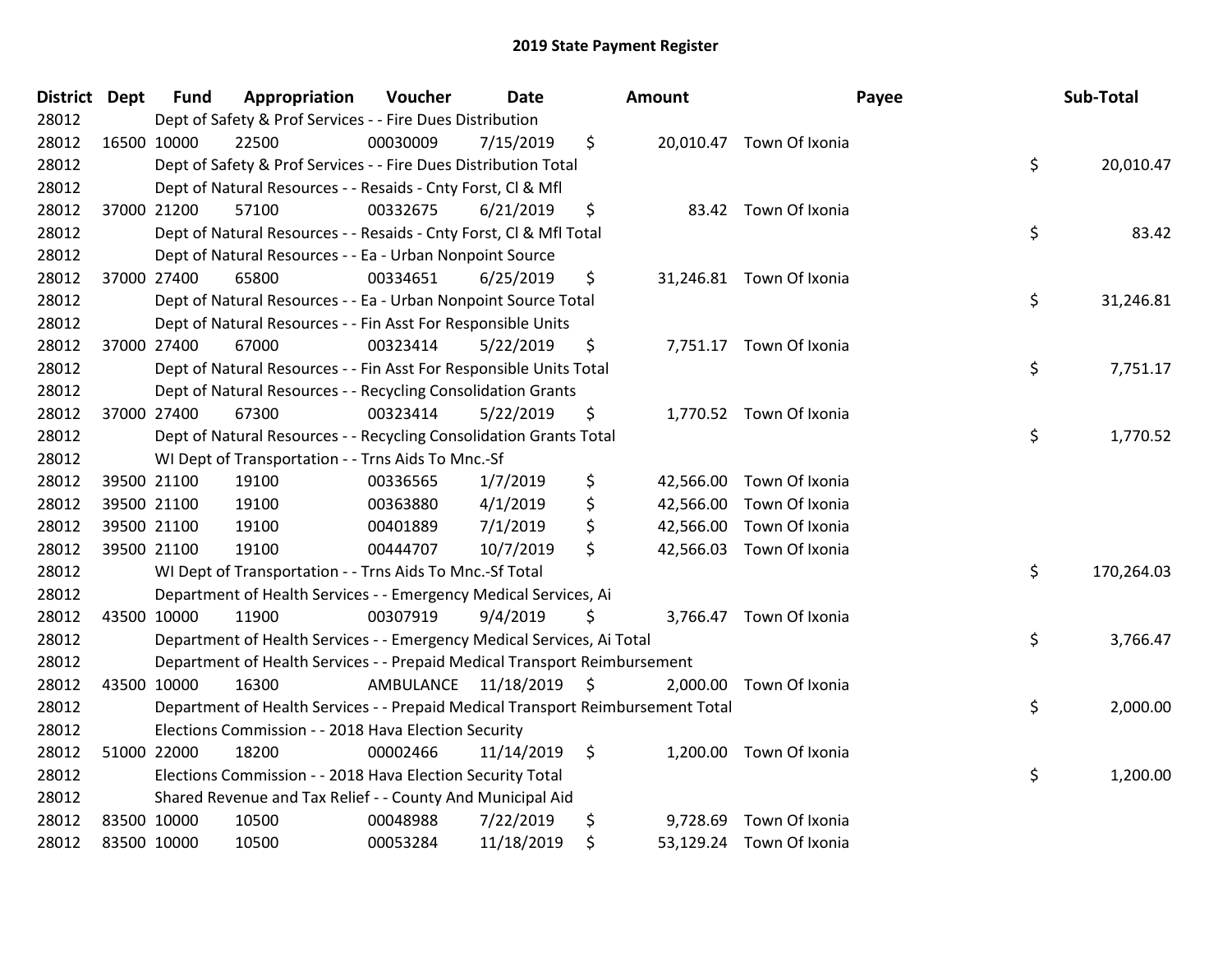| <b>District</b> | Dept        | Fund        | Appropriation                                                    | <b>Voucher</b> | Date       |     | <b>Amount</b> | Payee                   | Sub-Total  |
|-----------------|-------------|-------------|------------------------------------------------------------------|----------------|------------|-----|---------------|-------------------------|------------|
| 28012           |             |             | Shared Revenue and Tax Relief - - County And Municipal Aid Total |                |            |     |               |                         | 62,857.93  |
| 28012           |             |             | Shared Revenue and Tax Relief - - Exempt Computer Aid            |                |            |     |               |                         |            |
| 28012           | 83500 10000 |             | 10900                                                            | 00046122       | 7/22/2019  | \$. | 1.678.40      | Town Of Ixonia          |            |
| 28012           |             |             | Shared Revenue and Tax Relief - - Exempt Computer Aid Total      |                |            |     |               |                         | 1,678.40   |
| 28012           |             |             | Shared Revenue and Tax Relief - - Utility Aid                    |                |            |     |               |                         |            |
| 28012           | 83500 10000 |             | 11000                                                            | 00048988       | 7/22/2019  | \$  | 742.85        | Town Of Ixonia          |            |
| 28012           |             | 83500 10000 | 11000                                                            | 00053284       | 11/18/2019 | \$  |               | 4,269.42 Town Of Ixonia |            |
| 28012           |             |             | Shared Revenue and Tax Relief - - Utility Aid Total              |                |            |     |               |                         | 5,012.27   |
| 28012           |             |             | Shared Revenue and Tax Relief - - Personal Property Aid          |                |            |     |               |                         |            |
| 28012           | 83500 10000 |             | 11100                                                            | 00040666       | 5/6/2019   | \$  | 6,312.61      | Town Of Ixonia          |            |
| 28012           |             |             | Shared Revenue and Tax Relief - - Personal Property Aid Total    |                |            |     |               |                         | 6,312.61   |
| 28012 Total     |             |             |                                                                  |                |            |     |               |                         | 313,954.10 |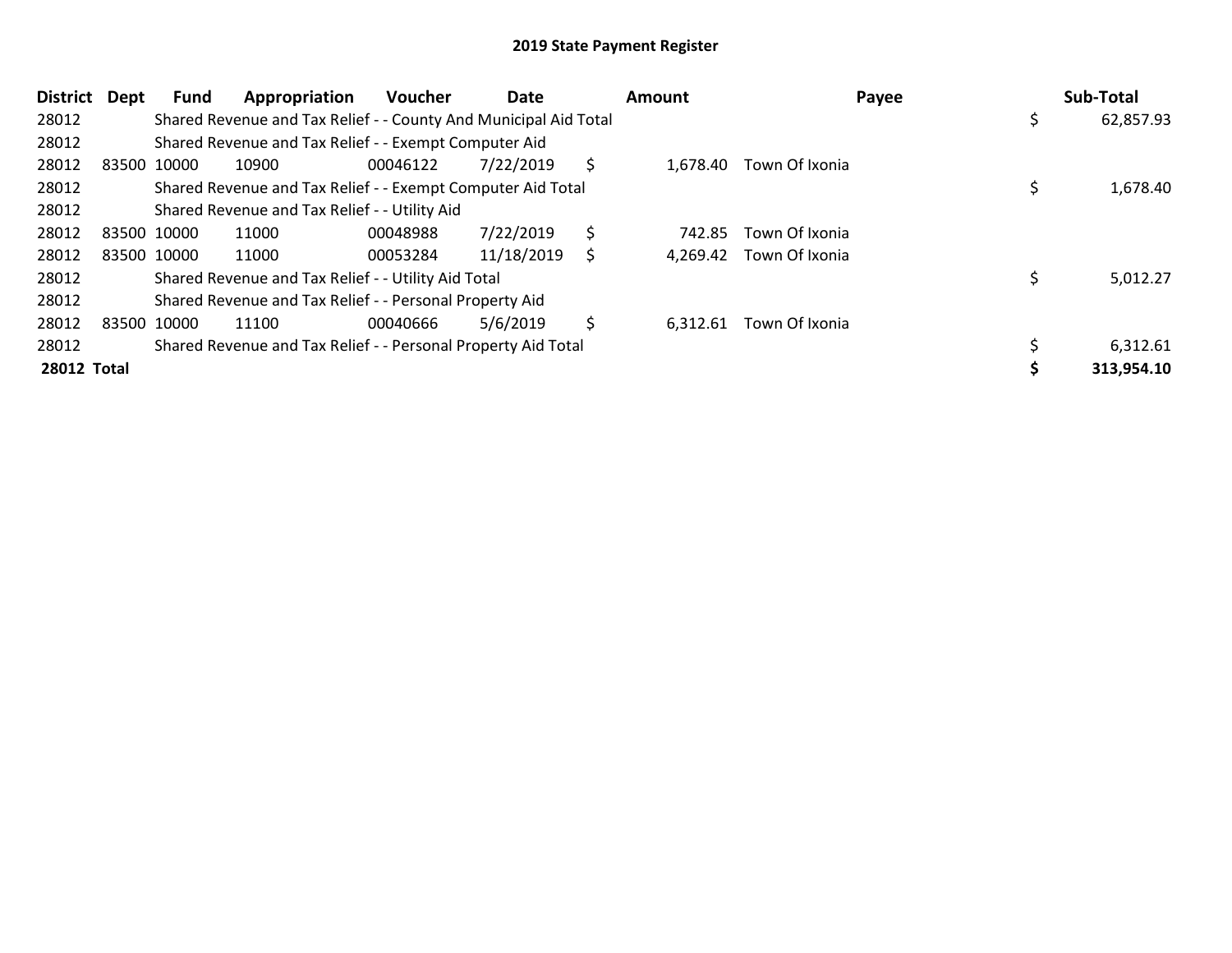| District Dept | <b>Fund</b> | Appropriation                                                      | Voucher  | <b>Date</b> | <b>Amount</b>   | Payee                       | Sub-Total        |
|---------------|-------------|--------------------------------------------------------------------|----------|-------------|-----------------|-----------------------------|------------------|
| 28014         |             | Dept of Safety & Prof Services - - Fire Dues Distribution          |          |             |                 |                             |                  |
| 28014         | 16500 10000 | 22500                                                              | 00030279 | 7/15/2019   | \$              | 8,087.12 Town Of Jefferson  |                  |
| 28014         |             | Dept of Safety & Prof Services - - Fire Dues Distribution Total    |          |             |                 |                             | \$<br>8,087.12   |
| 28014         |             | Dept of Natural Resources - - Aids In Lieu Of Taxes - Gener        |          |             |                 |                             |                  |
| 28014         | 37000 10000 | 50300                                                              | 00296682 | 2/6/2019    | \$<br>69,402.04 | Town Of Jefferson           |                  |
| 28014         | 37000 10000 | 50300                                                              | 00314012 | 4/19/2019   | \$<br>425.68    | Town Of Jefferson           |                  |
| 28014         | 37000 10000 | 50300                                                              | 00314013 | 4/19/2019   | \$<br>38.21     | Town Of Jefferson           |                  |
| 28014         |             | Dept of Natural Resources - - Aids In Lieu Of Taxes - Gener Total  |          |             |                 |                             | \$<br>69,865.93  |
| 28014         |             | Dept of Natural Resources - - Resaids - Cnty Forst, Cl & Mfl       |          |             |                 |                             |                  |
| 28014         | 37000 21200 | 57100                                                              | 00332676 | 6/21/2019   | \$<br>52.20     | Town Of Jefferson           |                  |
| 28014         |             | Dept of Natural Resources - - Resaids - Cnty Forst, CI & Mfl Total |          |             |                 |                             | \$<br>52.20      |
| 28014         |             | Dept of Natural Resources - - Aids In Lieu Of Taxes - Sum S        |          |             |                 |                             |                  |
| 28014         | 37000 21200 | 57900                                                              | 00314014 | 4/19/2019   | \$              | 44.80 Town Of Jefferson     |                  |
| 28014         |             | Dept of Natural Resources - - Aids In Lieu Of Taxes - Sum S Total  |          |             |                 |                             | \$<br>44.80      |
| 28014         |             | Dept of Natural Resources - - Fin Asst For Responsible Units       |          |             |                 |                             |                  |
| 28014         | 37000 27400 | 67000                                                              | 00322726 | 5/22/2019   | \$              | 5,366.62 Town Of Jefferson  |                  |
| 28014         |             | Dept of Natural Resources - - Fin Asst For Responsible Units Total |          |             |                 |                             | \$<br>5,366.62   |
| 28014         |             | WI Dept of Transportation - - Trns Aids To Mnc.-Sf                 |          |             |                 |                             |                  |
| 28014         | 39500 21100 | 19100                                                              | 00336566 | 1/7/2019    | \$<br>28,261.87 | Town Of Jefferson           |                  |
| 28014         | 39500 21100 | 19100                                                              | 00363881 | 4/1/2019    | \$<br>28,261.87 | Town Of Jefferson           |                  |
| 28014         | 39500 21100 | 19100                                                              | 00401890 | 7/1/2019    | \$<br>28,261.87 | Town Of Jefferson           |                  |
| 28014         | 39500 21100 | 19100                                                              | 00444708 | 10/7/2019   | \$              | 28,261.87 Town Of Jefferson |                  |
| 28014         |             | WI Dept of Transportation - - Trns Aids To Mnc .- Sf Total         |          |             |                 |                             | \$<br>113,047.48 |
| 28014         |             | Elections Commission - - General Program Ops, GPR                  |          |             |                 |                             |                  |
| 28014         | 51000 10000 | 10100                                                              | 00001527 | 1/25/2019   | \$<br>300.00    | Town Of Jefferson           |                  |
| 28014         |             | Elections Commission - - General Program Ops, GPR Total            |          |             |                 |                             | \$<br>300.00     |
| 28014         |             | Elections Commission - - 2018 Hava Election Security               |          |             |                 |                             |                  |
| 28014         | 51000 22000 | 18200                                                              | 00002151 | 10/22/2019  | \$              | 1,200.00 Town Of Jefferson  |                  |
| 28014         |             | Elections Commission - - 2018 Hava Election Security Total         |          |             |                 |                             | \$<br>1,200.00   |
| 28014         |             | Shared Revenue and Tax Relief - - County And Municipal Aid         |          |             |                 |                             |                  |
| 28014         | 83500 10000 | 10500                                                              | 00048989 | 7/22/2019   | \$<br>8,248.58  | Town Of Jefferson           |                  |
| 28014         | 83500 10000 | 10500                                                              | 00053285 | 11/18/2019  | \$<br>46,741.94 | Town Of Jefferson           |                  |
| 28014         |             | Shared Revenue and Tax Relief - - County And Municipal Aid Total   |          |             |                 |                             | \$<br>54,990.52  |

| nount     | Payee             | Sub-Total        |
|-----------|-------------------|------------------|
| 8,087.12  | Town Of Jefferson | \$<br>8,087.12   |
| 69,402.04 | Town Of Jefferson |                  |
| 425.68    | Town Of Jefferson |                  |
| 38.21     | Town Of Jefferson |                  |
|           |                   | \$<br>69,865.93  |
| 52.20     | Town Of Jefferson |                  |
|           |                   | \$<br>52.20      |
| 44.80     | Town Of Jefferson |                  |
|           |                   | \$<br>44.80      |
| 5,366.62  | Town Of Jefferson |                  |
|           |                   | \$<br>5,366.62   |
| 28,261.87 | Town Of Jefferson |                  |
| 28,261.87 | Town Of Jefferson |                  |
| 28,261.87 | Town Of Jefferson |                  |
| 28,261.87 | Town Of Jefferson |                  |
|           |                   | \$<br>113,047.48 |
| 300.00    | Town Of Jefferson |                  |
|           |                   | \$<br>300.00     |
| 1,200.00  | Town Of Jefferson |                  |
|           |                   | \$<br>1,200.00   |
| 8,248.58  | Town Of Jefferson |                  |
| 46,741.94 | Town Of Jefferson |                  |
|           |                   | \$<br>54,990.52  |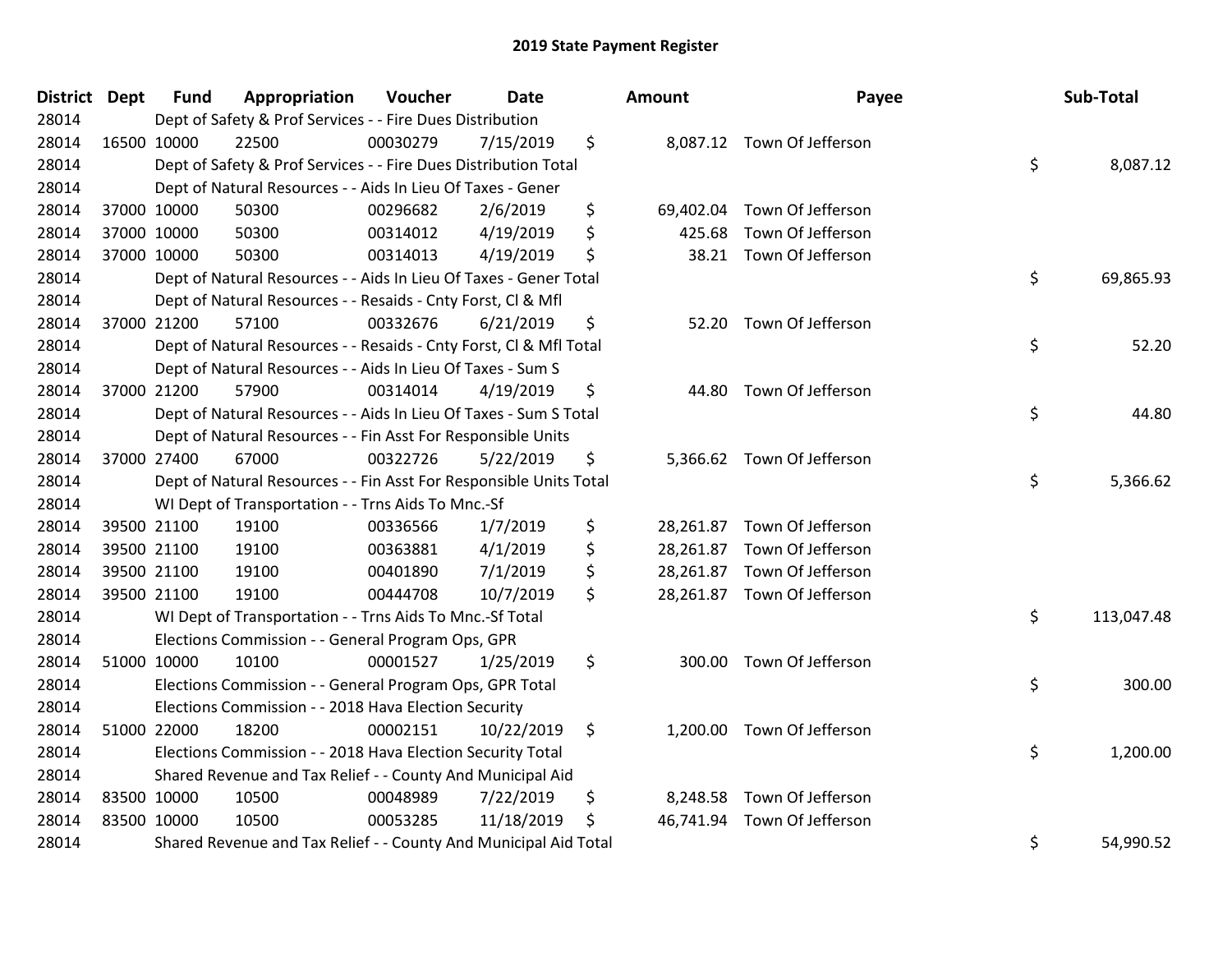| District           | Dept  | Fund        | Appropriation                                                       | <b>Voucher</b> | Date       |     | Amount    | Payee             | Sub-Total       |
|--------------------|-------|-------------|---------------------------------------------------------------------|----------------|------------|-----|-----------|-------------------|-----------------|
| 28014              |       |             | Shared Revenue and Tax Relief - - Exempt Computer Aid               |                |            |     |           |                   |                 |
| 28014              | 83500 | 10000       | 10900                                                               | 00046123       | 7/22/2019  | \$  | 516.51    | Town Of Jefferson |                 |
| 28014              |       |             | Shared Revenue and Tax Relief - - Exempt Computer Aid Total         |                |            |     |           |                   | \$<br>516.51    |
| 28014              |       |             | Shared Revenue and Tax Relief - - Utility Aid                       |                |            |     |           |                   |                 |
| 28014              |       | 83500 10000 | 11000                                                               | 00048989       | 7/22/2019  | \$  | 3.014.17  | Town Of Jefferson |                 |
| 28014              |       | 83500 10000 | 11000                                                               | 00053285       | 11/18/2019 | S   | 17,507.26 | Town Of Jefferson |                 |
| 28014              |       |             | Shared Revenue and Tax Relief - - Utility Aid Total                 |                |            |     |           |                   | \$<br>20,521.43 |
| 28014              |       |             | Shared Revenue and Tax Relief - - Personal Property Aid             |                |            |     |           |                   |                 |
| 28014              |       | 83500 10000 | 11100                                                               | 00040667       | 5/6/2019   | \$  | 935.99    | Town Of Jefferson |                 |
| 28014              |       |             | Shared Revenue and Tax Relief - - Personal Property Aid Total       |                |            |     |           |                   | \$<br>935.99    |
| 28014              |       |             | Shared Revenue and Tax Relief - - Payments For Municipal Svcs       |                |            |     |           |                   |                 |
| 28014              |       | 83500 10000 | 50100                                                               | 00037781       | 1/31/2019  | \$. | 49.50     | Town Of Jefferson |                 |
| 28014              |       |             | Shared Revenue and Tax Relief - - Payments For Municipal Svcs Total |                |            |     |           |                   | 49.50           |
| <b>28014 Total</b> |       |             |                                                                     |                |            |     |           |                   | 274,978.10      |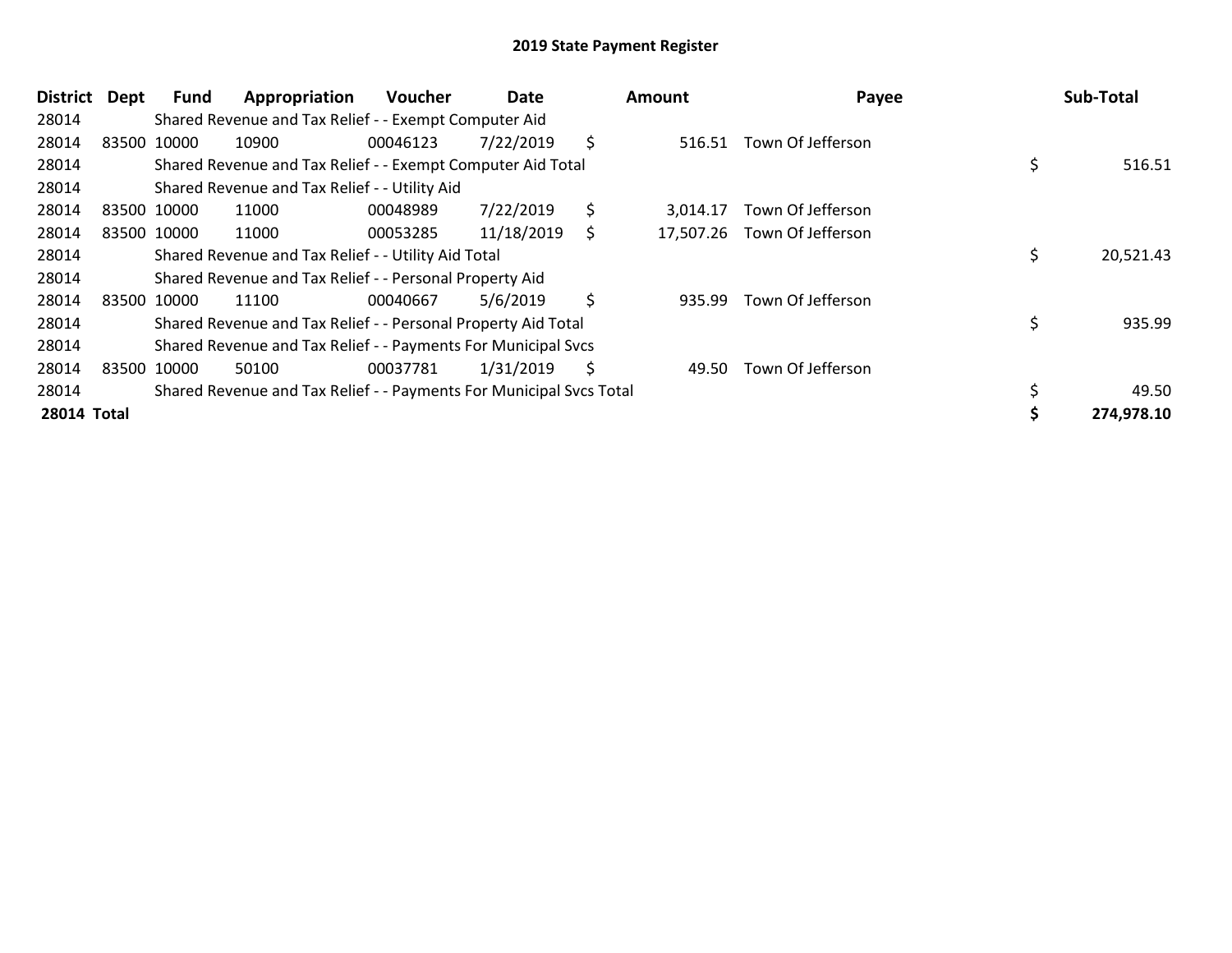| District Dept | <b>Fund</b> | Appropriation                                                      | Voucher  | <b>Date</b> | <b>Amount</b>  | Payee                        | Sub-Total        |
|---------------|-------------|--------------------------------------------------------------------|----------|-------------|----------------|------------------------------|------------------|
| 28016         |             | Dept of Safety & Prof Services - - Fire Dues Distribution          |          |             |                |                              |                  |
| 28016         | 16500 10000 | 22500                                                              | 00030061 | 7/15/2019   | \$             | 15,746.48 Town Of Koshkonong |                  |
| 28016         |             | Dept of Safety & Prof Services - - Fire Dues Distribution Total    |          |             |                |                              | \$<br>15,746.48  |
| 28016         |             | Dept of Natural Resources - - Aids In Lieu Of Taxes - Gener        |          |             |                |                              |                  |
| 28016         | 37000 10000 | 50300                                                              | 00296676 | 2/7/2019    | \$<br>1,110.66 | Town Of Koshkonong           |                  |
| 28016         | 37000 10000 | 50300                                                              | 00296677 | 2/7/2019    | \$<br>1,310.99 | Town Of Koshkonong           |                  |
| 28016         | 37000 10000 | 50300                                                              | 00313867 | 4/19/2019   | \$<br>804.53   | Town Of Koshkonong           |                  |
| 28016         | 37000 10000 | 50300                                                              | 00313869 | 4/19/2019   | \$             | 11.72 Town Of Koshkonong     |                  |
| 28016         |             | Dept of Natural Resources - - Aids In Lieu Of Taxes - Gener Total  |          |             |                |                              | \$<br>3,237.90   |
| 28016         |             | Dept of Natural Resources - - Resaids - Cnty Forst, Cl & Mfl       |          |             |                |                              |                  |
| 28016         | 37000 21200 | 57100                                                              | 00332677 | 6/21/2019   | \$<br>43.46    | Town Of Koshkonong           |                  |
| 28016         |             | Dept of Natural Resources - - Resaids - Cnty Forst, CI & Mfl Total |          |             |                |                              | \$<br>43.46      |
| 28016         |             | Dept of Natural Resources - - Aids In Lieu Of Taxes - Sum S        |          |             |                |                              |                  |
| 28016         | 37000 21200 | 57900                                                              | 00313868 | 4/19/2019   | \$<br>0.33     | Town Of Koshkonong           |                  |
| 28016         | 37000 21200 | 57900                                                              | 00313870 | 4/19/2019   | \$<br>83.29    | Town Of Koshkonong           |                  |
| 28016         |             | Dept of Natural Resources - - Aids In Lieu Of Taxes - Sum S Total  |          |             |                |                              | \$<br>83.62      |
| 28016         |             | Dept of Natural Resources - - Fin Asst For Responsible Units       |          |             |                |                              |                  |
| 28016         | 37000 27400 | 67000                                                              | 00322781 | 5/22/2019   | \$             | 8,078.46 Town Of Koshkonong  |                  |
| 28016         |             | Dept of Natural Resources - - Fin Asst For Responsible Units Total |          |             |                |                              | \$<br>8,078.46   |
| 28016         |             | Dept of Natural Resources - - Recycling Consolidation Grants       |          |             |                |                              |                  |
| 28016         | 37000 27400 | 67300                                                              | 00322781 | 5/22/2019   | \$<br>932.45   | Town Of Koshkonong           |                  |
| 28016         |             | Dept of Natural Resources - - Recycling Consolidation Grants Total |          |             |                |                              | \$<br>932.45     |
| 28016         |             | WI Dept of Transportation - - Trns Aids To Mnc.-Sf                 |          |             |                |                              |                  |
| 28016         | 39500 21100 | 19100                                                              | 00336567 | 1/7/2019    | \$             | 42,171.82 Town Of Koshkonong |                  |
| 28016         | 39500 21100 | 19100                                                              | 00363882 | 4/1/2019    | \$             | 42,171.82 Town Of Koshkonong |                  |
| 28016         | 39500 21100 | 19100                                                              | 00401891 | 7/1/2019    | \$             | 42,171.82 Town Of Koshkonong |                  |
| 28016         | 39500 21100 | 19100                                                              | 00444709 | 10/7/2019   | \$             | 42,171.83 Town Of Koshkonong |                  |
| 28016         |             | WI Dept of Transportation - - Trns Aids To Mnc.-Sf Total           |          |             |                |                              | \$<br>168,687.29 |
| 28016         |             | Elections Commission - - 2018 Hava Election Security               |          |             |                |                              |                  |
| 28016         | 51000 22000 | 18200                                                              | 00002552 | 11/15/2019  | \$             | 1,200.00 Town Of Koshkonong  |                  |
| 28016         |             | Elections Commission - - 2018 Hava Election Security Total         |          |             |                |                              | \$<br>1,200.00   |
| 28016         |             | Shared Revenue and Tax Relief - - County And Municipal Aid         |          |             |                |                              |                  |
| 28016         | 83500 10000 | 10500                                                              | 00048990 | 7/22/2019   | \$             | 6,145.98 Town Of Koshkonong  |                  |

| າount     | Payee              | Sub-Total        |
|-----------|--------------------|------------------|
| 15,746.48 | Town Of Koshkonong | \$<br>15,746.48  |
| 1,110.66  | Town Of Koshkonong |                  |
| 1,310.99  | Town Of Koshkonong |                  |
| 804.53    | Town Of Koshkonong |                  |
| 11.72     | Town Of Koshkonong |                  |
|           |                    | \$<br>3,237.90   |
| 43.46     | Town Of Koshkonong |                  |
|           |                    | \$<br>43.46      |
| 0.33      | Town Of Koshkonong |                  |
| 83.29     | Town Of Koshkonong |                  |
|           |                    | \$<br>83.62      |
| 8,078.46  | Town Of Koshkonong |                  |
|           |                    | \$<br>8,078.46   |
| 932.45    | Town Of Koshkonong |                  |
|           |                    | \$<br>932.45     |
| 42,171.82 | Town Of Koshkonong |                  |
| 42,171.82 | Town Of Koshkonong |                  |
| 42,171.82 | Town Of Koshkonong |                  |
| 42,171.83 | Town Of Koshkonong | \$<br>168,687.29 |
|           |                    |                  |
| 1,200.00  | Town Of Koshkonong | \$<br>1,200.00   |
|           |                    |                  |
| 6,145.98  | Town Of Koshkonong |                  |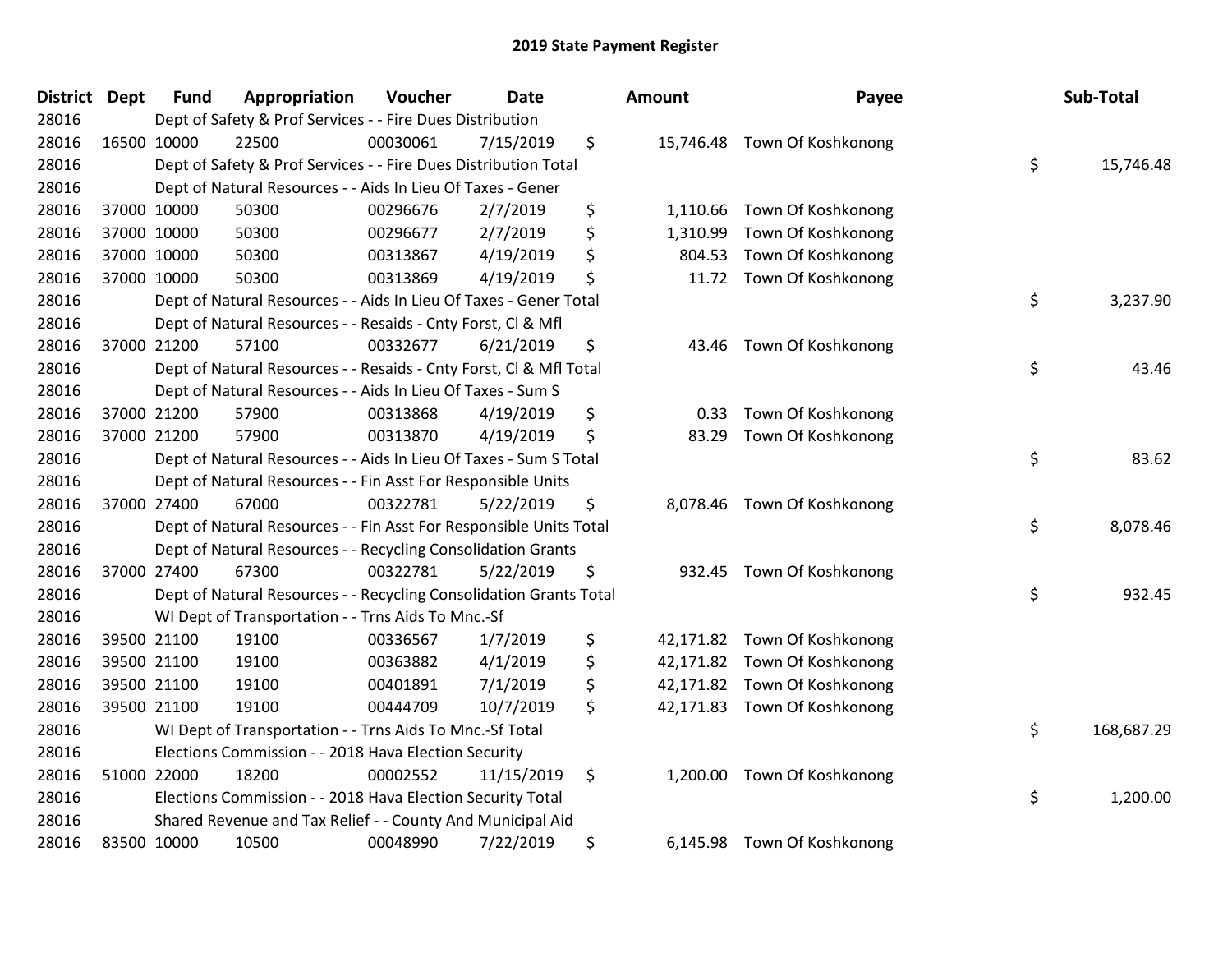| <b>District</b> | Dept | <b>Fund</b> | Appropriation                                                    | <b>Voucher</b> | Date       | Amount          | Payee              | Sub-Total       |
|-----------------|------|-------------|------------------------------------------------------------------|----------------|------------|-----------------|--------------------|-----------------|
| 28016           |      | 83500 10000 | 10500                                                            | 00053286       | 11/18/2019 | \$<br>34,827.22 | Town Of Koshkonong |                 |
| 28016           |      |             | Shared Revenue and Tax Relief - - County And Municipal Aid Total |                |            |                 |                    | \$<br>40,973.20 |
| 28016           |      |             | Shared Revenue and Tax Relief - - Exempt Computer Aid            |                |            |                 |                    |                 |
| 28016           |      | 83500 10000 | 10900                                                            | 00046124       | 7/22/2019  | \$<br>98.73     | Town Of Koshkonong |                 |
| 28016           |      |             | Shared Revenue and Tax Relief - - Exempt Computer Aid Total      |                |            |                 |                    | \$<br>98.73     |
| 28016           |      |             | Shared Revenue and Tax Relief - - Utility Aid                    |                |            |                 |                    |                 |
| 28016           |      | 83500 10000 | 11000                                                            | 00048990       | 7/22/2019  | \$<br>707.98    | Town Of Koshkonong |                 |
| 28016           |      | 83500 10000 | 11000                                                            | 00053286       | 11/18/2019 | \$<br>4,728.74  | Town Of Koshkonong |                 |
| 28016           |      |             | Shared Revenue and Tax Relief - - Utility Aid Total              |                |            |                 |                    | \$<br>5,436.72  |
| 28016           |      |             | Shared Revenue and Tax Relief - - Personal Property Aid          |                |            |                 |                    |                 |
| 28016           |      | 83500 10000 | 11100                                                            | 00040668       | 5/6/2019   | \$<br>1,790.92  | Town Of Koshkonong |                 |
| 28016           |      |             | Shared Revenue and Tax Relief - - Personal Property Aid Total    |                |            |                 |                    | \$<br>1,790.92  |
| 28016           |      |             | Shared Revenue and Tax Relief - - Lottery & Gaming Credit        |                |            |                 |                    |                 |
| 28016           |      | 83500 52100 | 36300                                                            | 00038307       | 3/25/2019  | \$<br>324.48    | Town Of Koshkonong |                 |
| 28016           |      |             | Shared Revenue and Tax Relief - - Lottery & Gaming Credit Total  |                |            |                 |                    | \$<br>324.48    |
| 28016 Total     |      |             |                                                                  |                |            |                 |                    | 246,633.71      |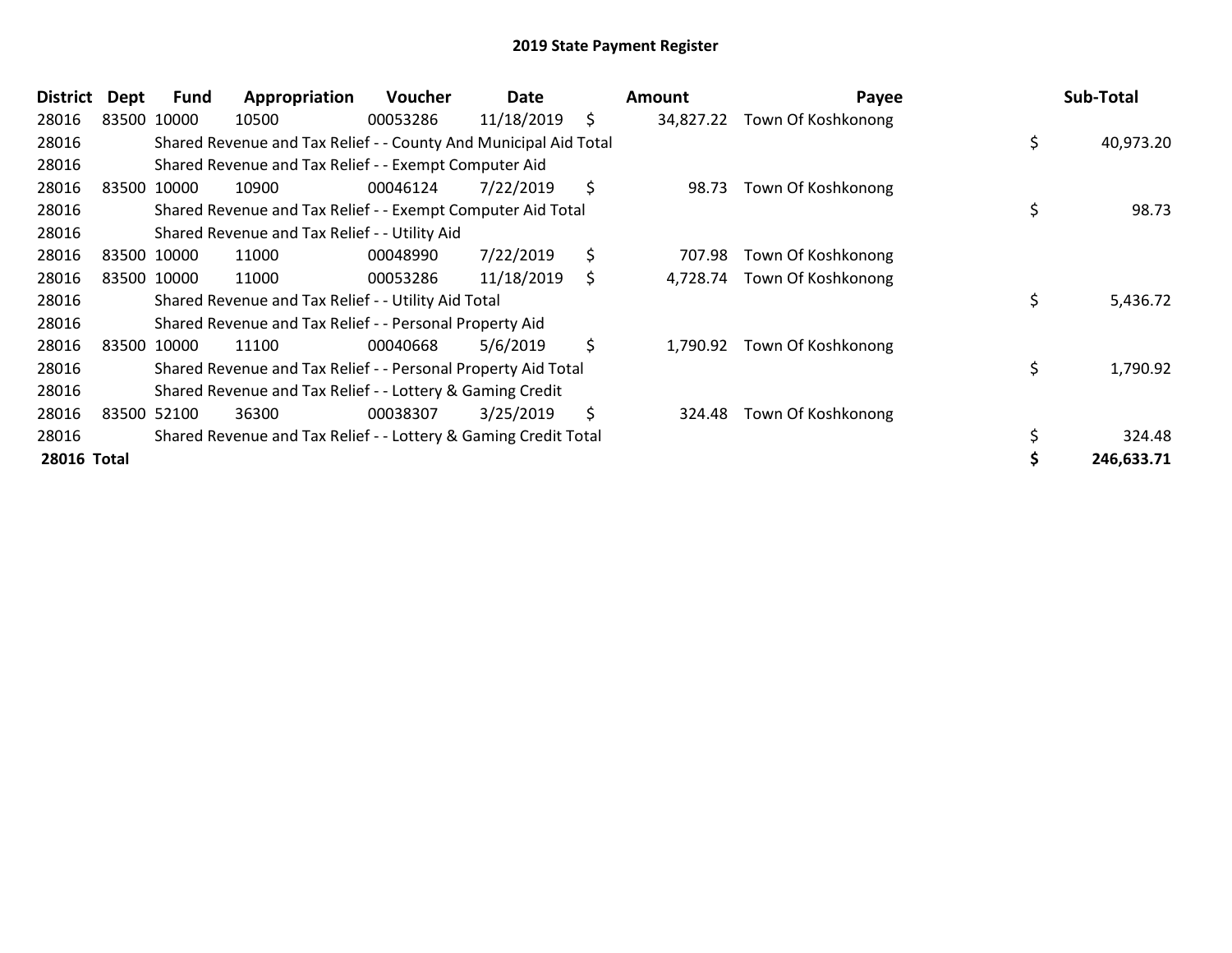| <b>District Dept</b> | <b>Fund</b> | Appropriation                                                      | Voucher  | <b>Date</b> | Amount          | Payee                        | Sub-Total       |
|----------------------|-------------|--------------------------------------------------------------------|----------|-------------|-----------------|------------------------------|-----------------|
| 28018                |             | Dept of Safety & Prof Services - - Fire Dues Distribution          |          |             |                 |                              |                 |
| 28018                | 16500 10000 | 22500                                                              | 00030158 | 7/16/2019   | \$              | 10,877.90 Town Of Lake Mills |                 |
| 28018                |             | Dept of Safety & Prof Services - - Fire Dues Distribution Total    |          |             |                 |                              | \$<br>10,877.90 |
| 28018                |             | Dept of Natural Resources - - Aids In Lieu Of Taxes - Gener        |          |             |                 |                              |                 |
| 28018                | 37000 10000 | 50300                                                              | 00296680 | 2/7/2019    | \$<br>2,095.48  | Town Of Lake Mills           |                 |
| 28018                | 37000 10000 | 50300                                                              | 00296681 | 2/7/2019    | \$<br>70,175.80 | Town Of Lake Mills           |                 |
| 28018                | 37000 10000 | 50300                                                              | 00313982 | 4/19/2019   | \$<br>958.14    | Town Of Lake Mills           |                 |
| 28018                | 37000 10000 | 50300                                                              | 00313983 | 4/19/2019   | \$<br>205.80    | Town Of Lake Mills           |                 |
| 28018                |             | Dept of Natural Resources - - Aids In Lieu Of Taxes - Gener Total  |          |             |                 |                              | \$<br>73,435.22 |
| 28018                |             | Dept of Natural Resources - - GPO -Federal Funds                   |          |             |                 |                              |                 |
| 28018                | 37000 21200 | 38100                                                              | 00307358 | 3/27/2019   | \$<br>6,135.99  | Town Of Lake Mills           |                 |
| 28018                |             | Dept of Natural Resources - - GPO -Federal Funds Total             |          |             |                 |                              | \$<br>6,135.99  |
| 28018                |             | Dept of Natural Resources - - Enf A - Boating Enforcement          |          |             |                 |                              |                 |
| 28018                | 37000 21200 | 55000                                                              | 00307358 | 3/27/2019   | \$              | 11,555.00 Town Of Lake Mills |                 |
| 28018                |             | Dept of Natural Resources - - Enf A - Boating Enforcement Total    |          |             |                 |                              | \$<br>11,555.00 |
| 28018                |             | Dept of Natural Resources - - Resaids - Cnty Forst, Cl & Mfl       |          |             |                 |                              |                 |
| 28018                | 37000 21200 | 57100                                                              | 00332678 | 6/21/2019   | \$<br>32.70     | Town Of Lake Mills           |                 |
| 28018                |             | Dept of Natural Resources - - Resaids - Cnty Forst, CI & Mfl Total |          |             |                 |                              | \$<br>32.70     |
| 28018                |             | Dept of Natural Resources - - Aids In Lieu Of Taxes - Sum S        |          |             |                 |                              |                 |
| 28018                | 37000 21200 | 57900                                                              | 00313984 | 4/19/2019   | \$              | 390.32 Town Of Lake Mills    |                 |
| 28018                |             | Dept of Natural Resources - - Aids In Lieu Of Taxes - Sum S Total  |          |             |                 |                              | \$<br>390.32    |
| 28018                |             | Dept of Natural Resources - - Ea - Invasive Aqu & Lake Mon         |          |             |                 |                              |                 |
| 28018                | 37000 21200 | 67800                                                              | 00295018 | 2/1/2019    | \$<br>768.75    | Town Of Lake Mills           |                 |
| 28018                | 37000 21200 | 67800                                                              | 00302919 | 3/5/2019    | \$              | 2,329.45 Town Of Lake Mills  |                 |
| 28018                | 37000 21200 | 67800                                                              | 00307477 | 4/2/2019    | \$              | 2,306.25 Town Of Lake Mills  |                 |
| 28018                | 37000 21200 | 67800                                                              | 00378492 | 12/20/2019  | \$              | 2,306.25 Town Of Lake Mills  |                 |
| 28018                |             | Dept of Natural Resources - - Ea - Invasive Aqu & Lake Mon Total   |          |             |                 |                              | \$<br>7,710.70  |
| 28018                |             | Dept of Natural Resources - - Fin Asst For Responsible Units       |          |             |                 |                              |                 |
| 28018                | 37000 27400 | 67000                                                              | 00323151 | 5/22/2019   | \$              | 2,293.41 Town Of Lake Mills  |                 |
| 28018                |             | Dept of Natural Resources - - Fin Asst For Responsible Units Total |          |             |                 |                              | \$<br>2,293.41  |
| 28018                |             | WI Dept of Transportation - - Trns Aids To Mnc.-Sf                 |          |             |                 |                              |                 |
| 28018                | 39500 21100 | 19100                                                              | 00336568 | 1/7/2019    | \$<br>22,635.77 | Town Of Lake Mills           |                 |
| 28018                | 39500 21100 | 19100                                                              | 00363883 | 4/1/2019    | \$              | 22,635.77 Town Of Lake Mills |                 |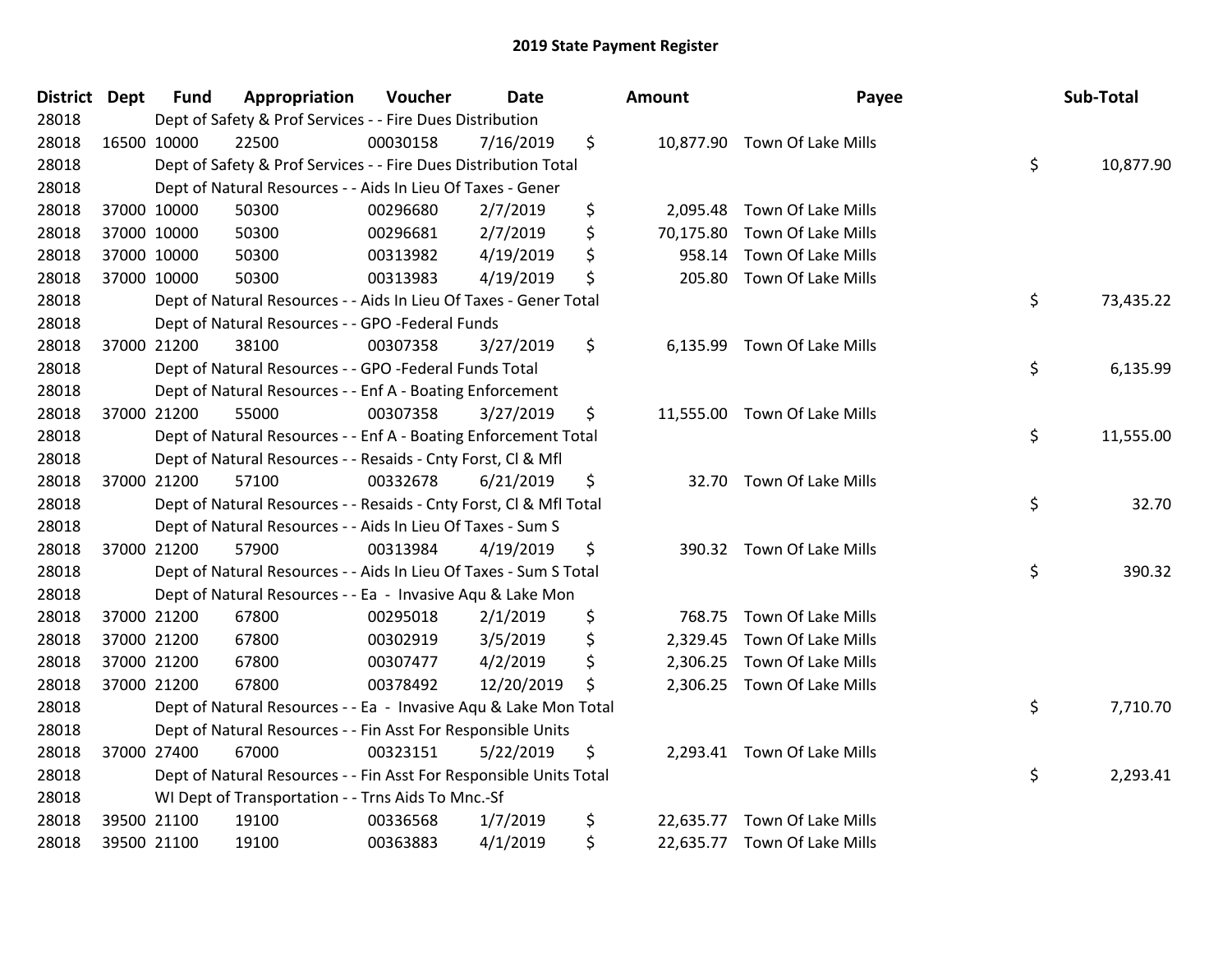| <b>District</b>    | <b>Dept</b> | <b>Fund</b>                                                      | Appropriation                                                   | Voucher  | <b>Date</b> |    | <b>Amount</b> | Payee                        |            | Sub-Total |
|--------------------|-------------|------------------------------------------------------------------|-----------------------------------------------------------------|----------|-------------|----|---------------|------------------------------|------------|-----------|
| 28018              |             | 39500 21100                                                      | 19100                                                           | 00401892 | 7/1/2019    | \$ | 22,635.77     | Town Of Lake Mills           |            |           |
| 28018              |             | 39500 21100                                                      | 19100                                                           | 00444710 | 10/7/2019   | \$ | 22,635.79     | Town Of Lake Mills           |            |           |
| 28018              |             | WI Dept of Transportation - - Trns Aids To Mnc.-Sf Total         |                                                                 |          |             |    |               |                              | \$         | 90,543.10 |
| 28018              |             | Department of Justice - - Law Enforcement Train, Local           |                                                                 |          |             |    |               |                              |            |           |
| 28018              |             | 45500 10000                                                      | 23100                                                           | 00073260 | 10/18/2019  | \$ | 480.00        | Town Of Lake Mills           |            |           |
| 28018              |             |                                                                  | Department of Justice - - Law Enforcement Train, Local Total    |          |             |    |               |                              | \$         | 480.00    |
| 28018              |             |                                                                  | Elections Commission - - 2018 Hava Election Security            |          |             |    |               |                              |            |           |
| 28018              |             | 51000 22000                                                      | 18200                                                           | 00002413 | 11/13/2019  | \$ | 1,100.00      | Town Of Lake Mills           |            |           |
| 28018              |             |                                                                  | Elections Commission - - 2018 Hava Election Security Total      |          |             |    |               |                              | \$         | 1,100.00  |
| 28018              |             |                                                                  | Shared Revenue and Tax Relief - - County And Municipal Aid      |          |             |    |               |                              |            |           |
| 28018              |             | 83500 10000                                                      | 10500                                                           | 00048991 | 7/22/2019   | \$ | 3,381.57      | Town Of Lake Mills           |            |           |
| 28018              |             | 83500 10000                                                      | 10500                                                           | 00053287 | 11/18/2019  | Ŝ. |               | 19,162.21 Town Of Lake Mills |            |           |
| 28018              |             | Shared Revenue and Tax Relief - - County And Municipal Aid Total |                                                                 |          |             |    |               |                              |            | 22,543.78 |
| 28018              |             | Shared Revenue and Tax Relief - - Exempt Computer Aid            |                                                                 |          |             |    |               |                              |            |           |
| 28018              |             | 83500 10000                                                      | 10900                                                           | 00046125 | 7/22/2019   | \$ | 127.83        | Town Of Lake Mills           |            |           |
| 28018              |             | Shared Revenue and Tax Relief - - Exempt Computer Aid Total      |                                                                 |          |             |    |               |                              |            | 127.83    |
| 28018              |             |                                                                  | Shared Revenue and Tax Relief - - Utility Aid                   |          |             |    |               |                              |            |           |
| 28018              |             | 83500 10000                                                      | 11000                                                           | 00048991 | 7/22/2019   | \$ | 0.94          | Town Of Lake Mills           |            |           |
| 28018              |             | 83500 10000                                                      | 11000                                                           | 00053287 | 11/18/2019  | \$ | 5.76          | Town Of Lake Mills           |            |           |
| 28018              |             | Shared Revenue and Tax Relief - - Utility Aid Total              |                                                                 |          |             |    |               |                              | \$         | 6.70      |
| 28018              |             | Shared Revenue and Tax Relief - - Personal Property Aid          |                                                                 |          |             |    |               |                              |            |           |
| 28018              |             | 83500 10000                                                      | 11100                                                           | 00040669 | 5/6/2019    | \$ | 1,175.40      | Town Of Lake Mills           |            |           |
| 28018              |             | Shared Revenue and Tax Relief - - Personal Property Aid Total    |                                                                 |          |             |    |               |                              | \$         | 1,175.40  |
| 28018              |             | Shared Revenue and Tax Relief - - Lottery & Gaming Credit        |                                                                 |          |             |    |               |                              |            |           |
| 28018              |             | 83500 52100                                                      | 36300                                                           | 00038308 | 3/25/2019   | \$ | 7,159.92      | Town Of Lake Mills           |            |           |
| 28018              |             |                                                                  | Shared Revenue and Tax Relief - - Lottery & Gaming Credit Total |          |             |    |               |                              | \$         | 7,159.92  |
| <b>28018 Total</b> |             |                                                                  |                                                                 |          |             |    |               | \$                           | 235,567.97 |           |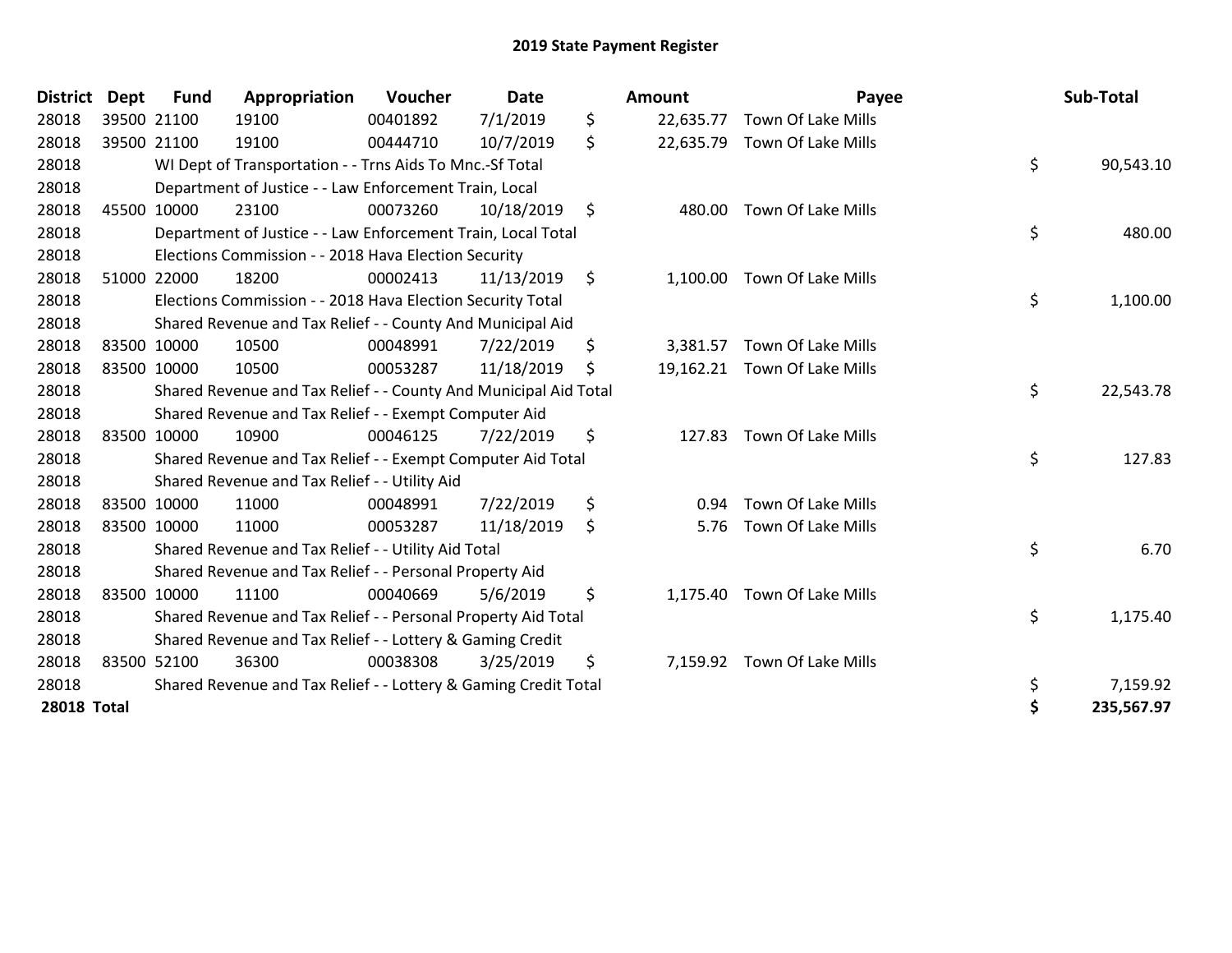| <b>District Dept</b> |                                                               | Fund                                                             | Appropriation                                                      | Voucher  | Date       |    | <b>Amount</b> | Payee                     |           | Sub-Total |
|----------------------|---------------------------------------------------------------|------------------------------------------------------------------|--------------------------------------------------------------------|----------|------------|----|---------------|---------------------------|-----------|-----------|
| 28020                |                                                               | Dept of Safety & Prof Services - - Fire Dues Distribution        |                                                                    |          |            |    |               |                           |           |           |
| 28020                | 16500 10000                                                   |                                                                  | 22500                                                              | 00030611 | 7/16/2019  | \$ | 4,240.35      | Town Of Milford           |           |           |
| 28020                |                                                               |                                                                  | Dept of Safety & Prof Services - - Fire Dues Distribution Total    |          |            |    |               |                           | \$        | 4,240.35  |
| 28020                |                                                               | Dept of Natural Resources - - Resaids - Cnty Forst, CI & Mfl     |                                                                    |          |            |    |               |                           |           |           |
| 28020                |                                                               | 37000 21200                                                      | 57100                                                              | 00332679 | 6/21/2019  | \$ | 23.35         | Town Of Milford           |           |           |
| 28020                |                                                               |                                                                  | Dept of Natural Resources - - Resaids - Cnty Forst, CI & Mfl Total |          |            |    |               |                           | \$        | 23.35     |
| 28020                |                                                               |                                                                  | Dept of Natural Resources - - Fin Asst For Responsible Units       |          |            |    |               |                           |           |           |
| 28020                |                                                               | 37000 27400                                                      | 67000                                                              | 00323493 | 5/22/2019  | \$ |               | 2,849.73 Town Of Milford  |           |           |
| 28020                |                                                               |                                                                  | Dept of Natural Resources - - Fin Asst For Responsible Units Total |          |            |    |               |                           | \$        | 2,849.73  |
| 28020                |                                                               |                                                                  | WI Dept of Transportation - - Trns Aids To Mnc.-Sf                 |          |            |    |               |                           |           |           |
| 28020                |                                                               | 39500 21100                                                      | 19100                                                              | 00336569 | 1/7/2019   | \$ | 19,240.81     | Town Of Milford           |           |           |
| 28020                |                                                               | 39500 21100                                                      | 19100                                                              | 00363884 | 4/1/2019   | \$ | 19,240.81     | Town Of Milford           |           |           |
| 28020                |                                                               | 39500 21100                                                      | 19100                                                              | 00401893 | 7/1/2019   | \$ | 19,240.81     | Town Of Milford           |           |           |
| 28020                | 39500 21100                                                   |                                                                  | 19100                                                              | 00444711 | 10/7/2019  | \$ | 19,240.82     | Town Of Milford           |           |           |
| 28020                |                                                               |                                                                  | WI Dept of Transportation - - Trns Aids To Mnc.-Sf Total           |          |            |    |               |                           | \$        | 76,963.25 |
| 28020                |                                                               |                                                                  | Shared Revenue and Tax Relief - - County And Municipal Aid         |          |            |    |               |                           |           |           |
| 28020                | 83500 10000                                                   |                                                                  | 10500                                                              | 00048992 | 7/22/2019  | \$ | 2,061.52      | Town Of Milford           |           |           |
| 28020                | 83500 10000                                                   |                                                                  | 10500                                                              | 00053288 | 11/18/2019 | \$ |               | 11,681.94 Town Of Milford |           |           |
| 28020                |                                                               | Shared Revenue and Tax Relief - - County And Municipal Aid Total |                                                                    |          |            |    |               |                           | \$        | 13,743.46 |
| 28020                |                                                               | Shared Revenue and Tax Relief - - Exempt Computer Aid            |                                                                    |          |            |    |               |                           |           |           |
| 28020                | 83500 10000                                                   |                                                                  | 10900                                                              | 00046126 | 7/22/2019  | \$ | 106.00        | Town Of Milford           |           |           |
| 28020                |                                                               | Shared Revenue and Tax Relief - - Exempt Computer Aid Total      |                                                                    |          |            |    |               |                           | \$        | 106.00    |
| 28020                |                                                               | Shared Revenue and Tax Relief - - Personal Property Aid          |                                                                    |          |            |    |               |                           |           |           |
| 28020                | 83500 10000                                                   |                                                                  | 11100                                                              | 00040670 | 5/6/2019   | \$ | 207.45        | Town Of Milford           |           |           |
| 28020                | Shared Revenue and Tax Relief - - Personal Property Aid Total |                                                                  |                                                                    |          |            |    |               |                           | \$        | 207.45    |
| 28020 Total          |                                                               |                                                                  |                                                                    |          |            |    |               | \$                        | 98,133.59 |           |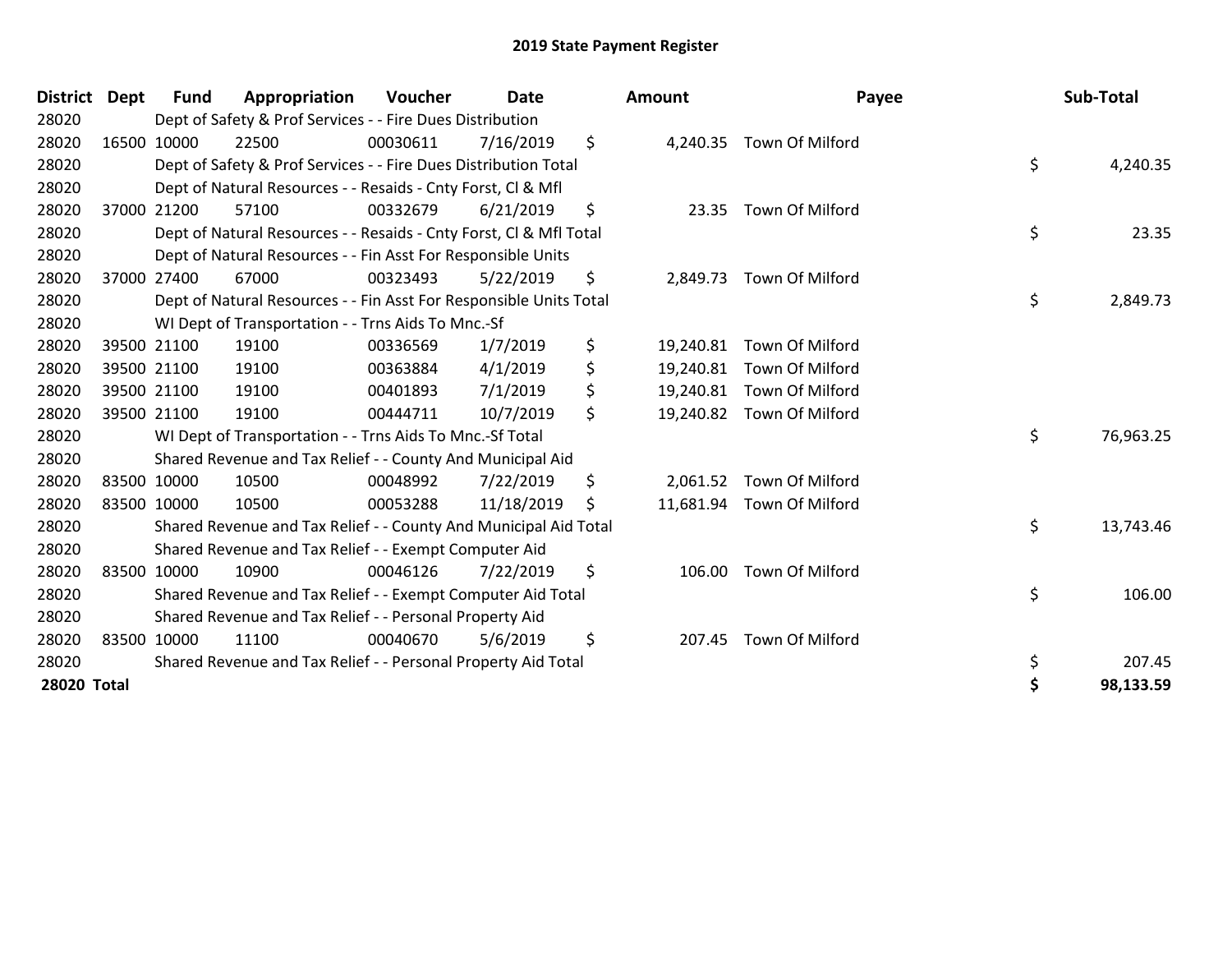| District Dept |             | <b>Fund</b>                                                           | Appropriation                                                                        | Voucher  | <b>Date</b> |    | <b>Amount</b> | Payee                       |            | Sub-Total  |
|---------------|-------------|-----------------------------------------------------------------------|--------------------------------------------------------------------------------------|----------|-------------|----|---------------|-----------------------------|------------|------------|
| 28022         |             | Dept of Safety & Prof Services - - Fire Dues Distribution             |                                                                                      |          |             |    |               |                             |            |            |
| 28022         | 16500 10000 |                                                                       | 22500                                                                                | 00030067 | 7/15/2019   | \$ |               | 15,389.20 Oakland, Town of  |            |            |
| 28022         |             | \$<br>Dept of Safety & Prof Services - - Fire Dues Distribution Total |                                                                                      |          |             |    |               |                             |            | 15,389.20  |
| 28022         |             | Dept of Natural Resources - - Aids In Lieu Of Taxes - Gener           |                                                                                      |          |             |    |               |                             |            |            |
| 28022         |             | 37000 10000                                                           | 50300                                                                                | 00314881 | 4/19/2019   | \$ | 75.20         | Oakland, Town of            |            |            |
| 28022         |             | 37000 10000                                                           | 50300                                                                                | 00314882 | 4/19/2019   | \$ | 79.93         | Oakland, Town of            |            |            |
| 28022         |             |                                                                       | Dept of Natural Resources - - Aids In Lieu Of Taxes - Gener Total                    |          |             |    |               |                             | \$         | 155.13     |
| 28022         |             |                                                                       | Dept of Natural Resources - - GPO -Federal Funds                                     |          |             |    |               |                             |            |            |
| 28022         |             | 37000 21200                                                           | 38100                                                                                | 00307375 | 3/27/2019   | \$ | 2,469.59      | Oakland, Town of            |            |            |
| 28022         |             |                                                                       | Dept of Natural Resources - - GPO -Federal Funds Total                               |          |             |    |               |                             | \$         | 2,469.59   |
| 28022         |             |                                                                       | Dept of Natural Resources - - Enf A - Boating Enforcement                            |          |             |    |               |                             |            |            |
| 28022         |             | 37000 21200                                                           | 55000                                                                                | 00307375 | 3/27/2019   | \$ |               | 4,650.62 Oakland, Town of   |            |            |
| 28022         |             |                                                                       | Dept of Natural Resources - - Enf A - Boating Enforcement Total                      |          |             |    |               |                             | \$         | 4,650.62   |
| 28022         |             |                                                                       | Dept of Natural Resources - - Resaids - Cnty Forst, CI & Mfl                         |          |             |    |               |                             |            |            |
| 28022         |             | 37000 21200                                                           | 57100                                                                                | 00332680 | 6/21/2019   | \$ | 52.67         | Oakland, Town of            |            |            |
| 28022         |             |                                                                       | Dept of Natural Resources - - Resaids - Cnty Forst, CI & Mfl Total                   |          |             |    |               |                             | \$         | 52.67      |
| 28022         |             |                                                                       | Dept of Natural Resources - - Aids In Lieu Of Taxes - Sum S                          |          |             |    |               |                             |            |            |
| 28022         |             | 37000 21200                                                           | 57900                                                                                | 00314883 | 4/19/2019   | \$ | 3.50          | Oakland, Town of            |            |            |
| 28022         |             |                                                                       | Dept of Natural Resources - - Aids In Lieu Of Taxes - Sum S Total                    |          |             |    |               |                             | \$         | 3.50       |
| 28022         |             |                                                                       | Dept of Natural Resources - - Fin Asst For Responsible Units                         |          |             |    |               |                             |            |            |
| 28022         |             | 37000 27400                                                           | 67000                                                                                | 00323270 | 5/22/2019   | \$ |               | 7,602.98 Oakland, Town of   |            |            |
| 28022         |             |                                                                       | \$<br>7,602.98<br>Dept of Natural Resources - - Fin Asst For Responsible Units Total |          |             |    |               |                             |            |            |
| 28022         |             |                                                                       | WI Dept of Transportation - - Trns Aids To Mnc.-Sf                                   |          |             |    |               |                             |            |            |
| 28022         |             | 39500 21100                                                           | 19100                                                                                | 00336570 | 1/7/2019    | \$ | 30,011.81     | Oakland, Town of            |            |            |
| 28022         |             | 39500 21100                                                           | 19100                                                                                | 00363885 | 4/1/2019    | \$ | 30,011.81     | Oakland, Town of            |            |            |
| 28022         |             | 39500 21100                                                           | 19100                                                                                | 00401894 | 7/1/2019    | \$ | 30,011.81     | Oakland, Town of            |            |            |
| 28022         | 39500 21100 |                                                                       | 19100                                                                                | 00444712 | 10/7/2019   | \$ |               | 30,011.82 Oakland, Town of  |            |            |
| 28022         |             | \$<br>WI Dept of Transportation - - Trns Aids To Mnc.-Sf Total        |                                                                                      |          |             |    |               |                             | 120,047.25 |            |
| 28022         |             | WI Dept of Transportation - - Local Rds, Grants Sf                    |                                                                                      |          |             |    |               |                             |            |            |
| 28022         |             | 39500 21100                                                           | 27000                                                                                | 00348517 | 2/4/2019    | \$ |               | 629,372.29 Oakland, Town of |            |            |
| 28022         |             | \$<br>WI Dept of Transportation - - Local Rds, Grants Sf Total        |                                                                                      |          |             |    |               |                             |            | 629,372.29 |
| 28022         |             | Department of Justice - - Law Enforcement Train, Local                |                                                                                      |          |             |    |               |                             |            |            |
| 28022         | 45500 10000 |                                                                       | 23100                                                                                | 00073940 | 10/31/2019  | \$ | 640.00        | Oakland, Town of            |            |            |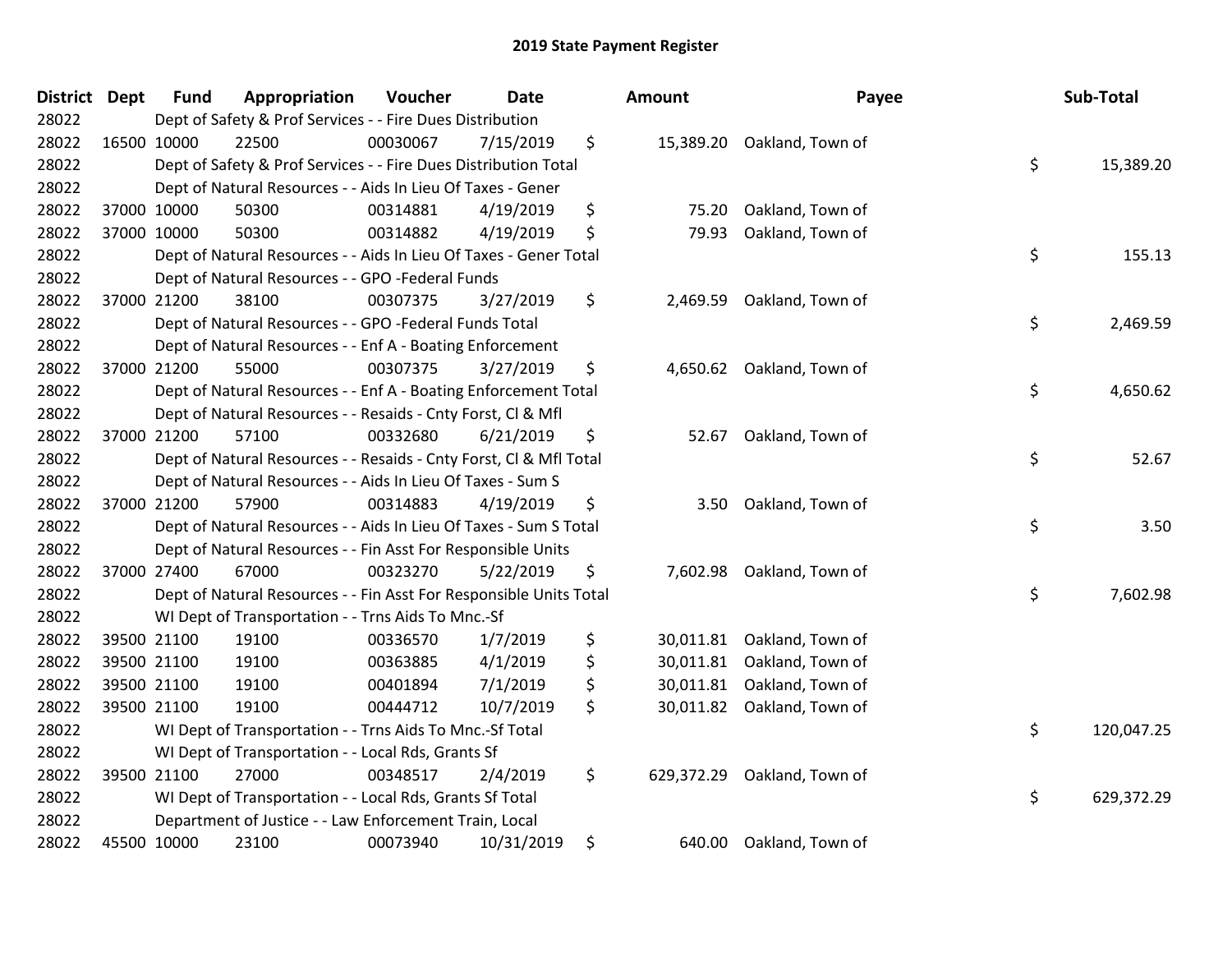| <b>District</b>    | Dept | <b>Fund</b> | Appropriation                                                    | Voucher  | Date       | <b>Amount</b>   | Payee            | Sub-Total       |
|--------------------|------|-------------|------------------------------------------------------------------|----------|------------|-----------------|------------------|-----------------|
| 28022              |      |             | Department of Justice - - Law Enforcement Train, Local Total     |          |            |                 |                  | \$<br>640.00    |
| 28022              |      |             | Shared Revenue and Tax Relief - - County And Municipal Aid       |          |            |                 |                  |                 |
| 28022              |      | 83500 10000 | 10500                                                            | 00048993 | 7/22/2019  | \$<br>5,770.25  | Oakland, Town of |                 |
| 28022              |      | 83500 10000 | 10500                                                            | 00053289 | 11/18/2019 | \$<br>32,698.10 | Oakland, Town of |                 |
| 28022              |      |             | Shared Revenue and Tax Relief - - County And Municipal Aid Total |          |            |                 |                  | \$<br>38,468.35 |
| 28022              |      |             | Shared Revenue and Tax Relief - - Exempt Computer Aid            |          |            |                 |                  |                 |
| 28022              |      | 83500 10000 | 10900                                                            | 00046127 | 7/22/2019  | \$<br>43.65     | Oakland, Town of |                 |
| 28022              |      |             | Shared Revenue and Tax Relief - - Exempt Computer Aid Total      |          |            |                 |                  | \$<br>43.65     |
| 28022              |      |             | Shared Revenue and Tax Relief - - Personal Property Aid          |          |            |                 |                  |                 |
| 28022              |      | 83500 10000 | 11100                                                            | 00040671 | 5/6/2019   | \$<br>803.20    | Oakland, Town of |                 |
| 28022              |      |             | Shared Revenue and Tax Relief - - Personal Property Aid Total    |          |            |                 |                  | \$<br>803.20    |
| 28022              |      |             | Shared Revenue and Tax Relief - - Lottery & Gaming Credit        |          |            |                 |                  |                 |
| 28022              |      | 83500 52100 | 36300                                                            | 00038309 | 3/25/2019  | \$<br>30,149.52 | Oakland, Town of |                 |
| 28022              |      |             | Shared Revenue and Tax Relief - - Lottery & Gaming Credit Total  |          |            |                 |                  | 30,149.52       |
| <b>28022 Total</b> |      |             |                                                                  |          |            |                 |                  | 849,847.95      |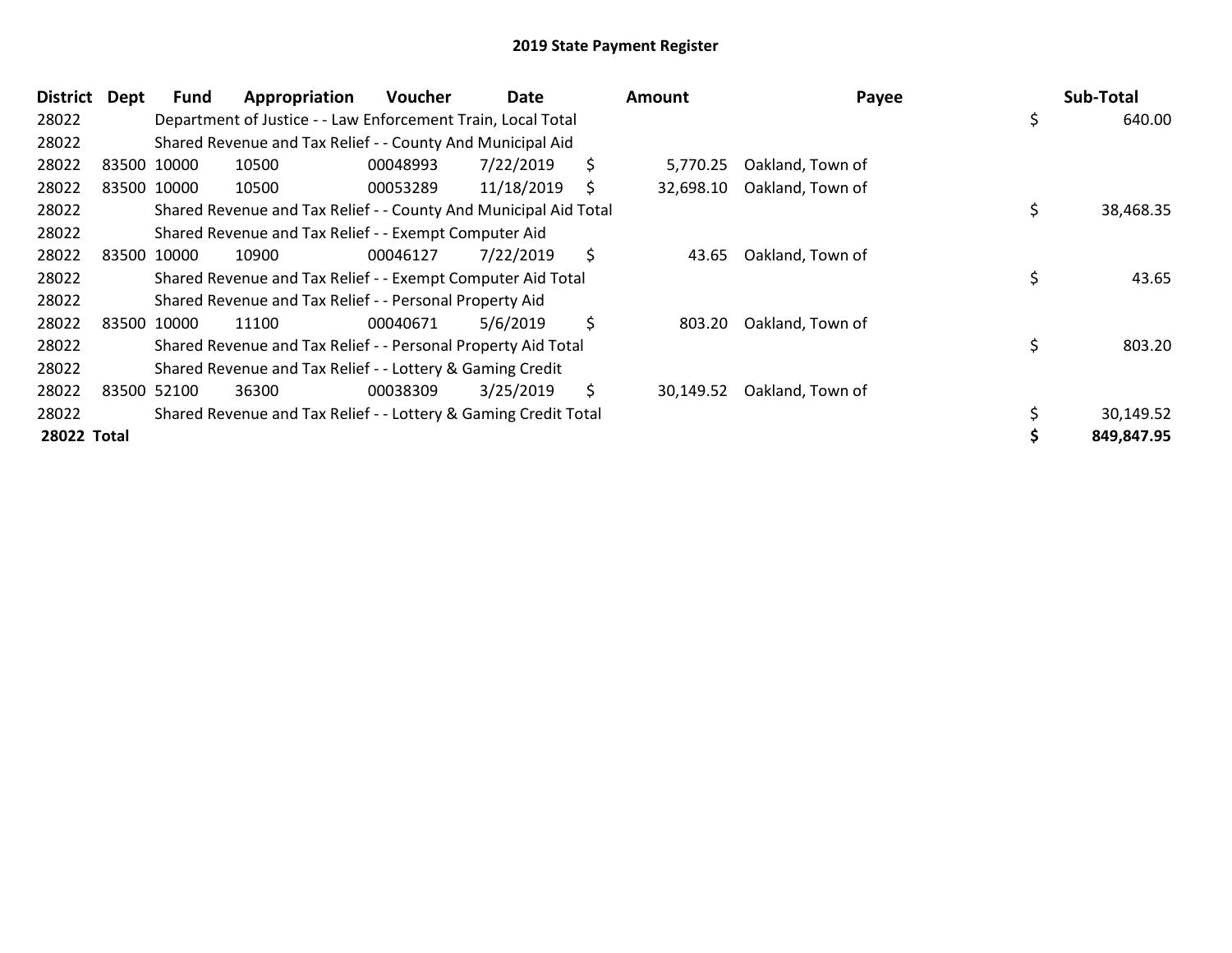| District Dept | <b>Fund</b> | Appropriation                                                      | Voucher  | <b>Date</b> |     | Amount    | Payee                    | Sub-Total       |
|---------------|-------------|--------------------------------------------------------------------|----------|-------------|-----|-----------|--------------------------|-----------------|
| 28024         |             | Dept of Safety & Prof Services - - Fire Dues Distribution          |          |             |     |           |                          |                 |
| 28024         | 16500 10000 | 22500                                                              | 00030317 | 7/16/2019   | \$  |           | 7,454.15 Town Of Palmyra |                 |
| 28024         |             | Dept of Safety & Prof Services - - Fire Dues Distribution Total    |          |             |     |           |                          | \$<br>7,454.15  |
| 28024         |             | Dept of Natural Resources - - Aids In Lieu Of Taxes - Gener        |          |             |     |           |                          |                 |
| 28024         | 37000 10000 | 50300                                                              | 00296646 | 2/7/2019    | \$  | 15,777.19 | Town Of Palmyra          |                 |
| 28024         | 37000 10000 | 50300                                                              | 00296647 | 2/7/2019    | \$  | 4,679.31  | Town Of Palmyra          |                 |
| 28024         | 37000 10000 | 50300                                                              | 00313226 | 4/19/2019   | \$  | 30.06     | Town Of Palmyra          |                 |
| 28024         |             | Dept of Natural Resources - - Aids In Lieu Of Taxes - Gener Total  |          |             |     |           |                          | \$<br>20,486.56 |
| 28024         |             | Dept of Natural Resources - - Resaids - Cnty Forst, Cl & Mfl       |          |             |     |           |                          |                 |
| 28024         | 37000 21200 | 57100                                                              | 00332681 | 6/21/2019   | \$  | 35.00     | Town Of Palmyra          |                 |
| 28024         |             | Dept of Natural Resources - - Resaids - Cnty Forst, Cl & Mfl Total |          |             |     |           |                          | \$<br>35.00     |
| 28024         |             | Dept of Natural Resources - - Aids In Lieu Of Taxes - Sum S        |          |             |     |           |                          |                 |
| 28024         | 37000 21200 | 57900                                                              | 00313227 | 4/19/2019   | \$  | 3.01      | Town Of Palmyra          |                 |
| 28024         | 37000 21200 | 57900                                                              | 00313228 | 4/19/2019   | \$  | 4,402.08  | Town Of Palmyra          |                 |
| 28024         |             | Dept of Natural Resources - - Aids In Lieu Of Taxes - Sum S Total  |          |             |     |           |                          | \$<br>4,405.09  |
| 28024         |             | Dept of Natural Resources - - Resaids - Urban Forestry Grant       |          |             |     |           |                          |                 |
| 28024         | 37000 21200 | 58700                                                              | 00378495 | 12/20/2019  | -\$ | 5,000.00  | Town Of Palmyra          |                 |
| 28024         |             | Dept of Natural Resources - - Resaids - Urban Forestry Grant Total |          |             |     |           |                          | \$<br>5,000.00  |
| 28024         |             | Dept of Natural Resources - - Fin Asst For Responsible Units       |          |             |     |           |                          |                 |
| 28024         | 37000 27400 | 67000                                                              | 00323573 | 5/22/2019   | \$  |           | 4,256.61 Town Of Palmyra |                 |
| 28024         |             | Dept of Natural Resources - - Fin Asst For Responsible Units Total |          |             |     |           |                          | \$<br>4,256.61  |
| 28024         |             | WI Dept of Transportation - - Trns Aids To Mnc.-Sf                 |          |             |     |           |                          |                 |
| 28024         | 39500 21100 | 19100                                                              | 00336571 | 1/7/2019    | \$  | 22,181.86 | Town Of Palmyra          |                 |
| 28024         | 39500 21100 | 19100                                                              | 00363886 | 4/1/2019    | \$  | 22,181.86 | Town Of Palmyra          |                 |
| 28024         | 39500 21100 | 19100                                                              | 00401895 | 7/1/2019    | \$  | 22,181.86 | Town Of Palmyra          |                 |
| 28024         | 39500 21100 | 19100                                                              | 00444713 | 10/7/2019   | \$  | 22,181.88 | Town Of Palmyra          |                 |
| 28024         |             | WI Dept of Transportation - - Trns Aids To Mnc.-Sf Total           |          |             |     |           |                          | \$<br>88,727.46 |
| 28024         |             | Shared Revenue and Tax Relief - - County And Municipal Aid         |          |             |     |           |                          |                 |
| 28024         | 83500 10000 | 10500                                                              | 00048994 | 7/22/2019   | \$  | 2,491.23  | Town Of Palmyra          |                 |
| 28024         | 83500 10000 | 10500                                                              | 00053290 | 11/18/2019  | \$  | 14,116.98 | Town Of Palmyra          |                 |
| 28024         |             | Shared Revenue and Tax Relief - - County And Municipal Aid Total   |          |             |     |           |                          | \$<br>16,608.21 |
| 28024         |             | Shared Revenue and Tax Relief - - Exempt Computer Aid              |          |             |     |           |                          |                 |
| 28024         | 83500 10000 | 10900                                                              | 00046128 | 7/22/2019   | \$  | 23.90     | Town Of Palmyra          |                 |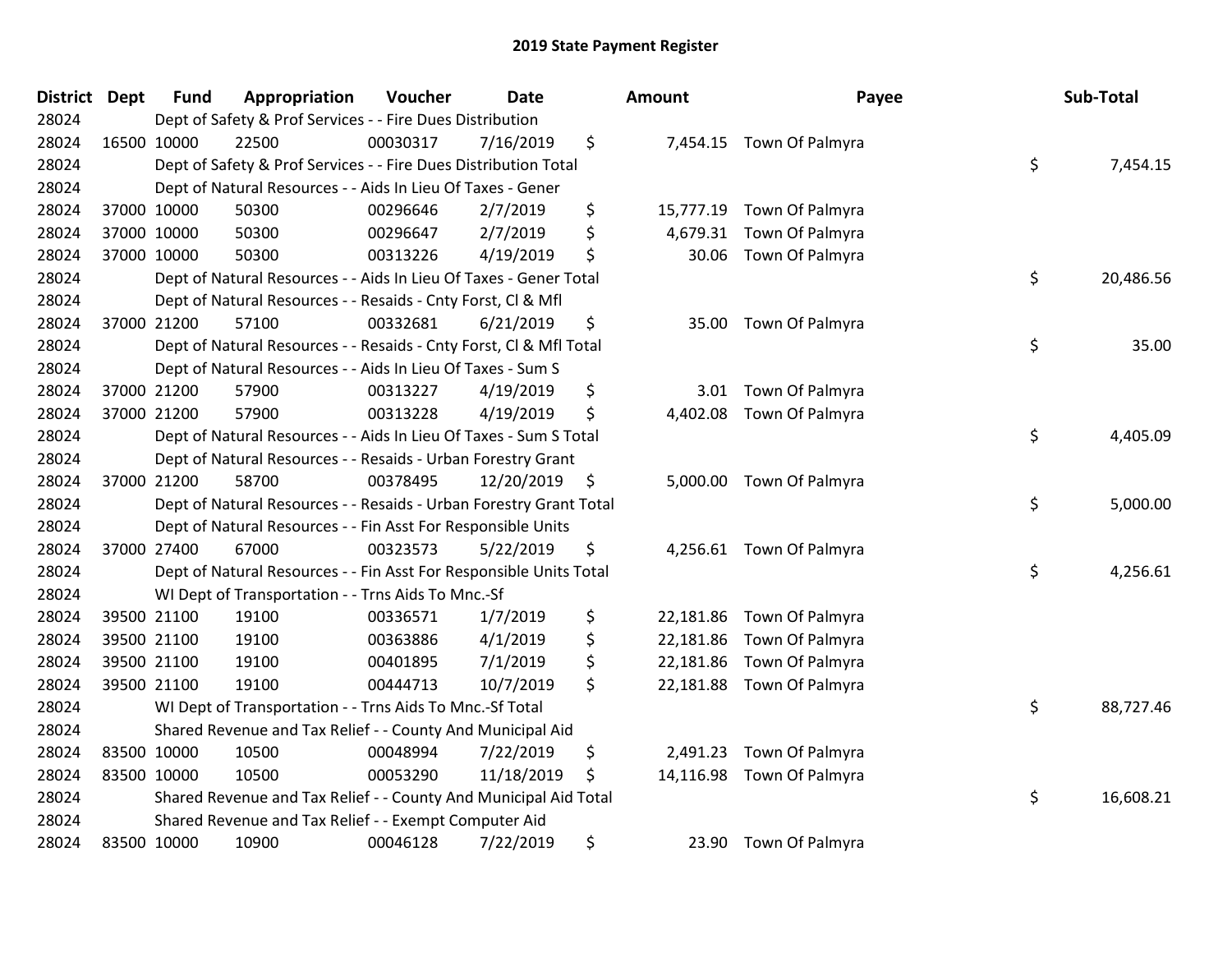| District Dept |             | Fund        | Appropriation                                                       | <b>Voucher</b> | Date       |    | Amount | Payee                    | Sub-Total   |
|---------------|-------------|-------------|---------------------------------------------------------------------|----------------|------------|----|--------|--------------------------|-------------|
| 28024         |             |             | Shared Revenue and Tax Relief - - Exempt Computer Aid Total         |                |            |    |        |                          | \$<br>23.90 |
| 28024         |             |             | Shared Revenue and Tax Relief - - Utility Aid                       |                |            |    |        |                          |             |
| 28024         | 83500 10000 |             | 11000                                                               | 00048994       | 7/22/2019  | \$ | 398.26 | Town Of Palmyra          |             |
| 28024         |             | 83500 10000 | 11000                                                               | 00053290       | 11/18/2019 | S  |        | 2,347.32 Town Of Palmyra |             |
| 28024         |             |             | Shared Revenue and Tax Relief - - Utility Aid Total                 |                |            |    |        |                          | 2,745.58    |
| 28024         |             |             | Shared Revenue and Tax Relief - - Personal Property Aid             |                |            |    |        |                          |             |
| 28024         | 83500 10000 |             | 11100                                                               | 00040672       | 5/6/2019   | \$ | 340.07 | Town Of Palmyra          |             |
| 28024         |             |             | Shared Revenue and Tax Relief - - Personal Property Aid Total       |                |            |    |        |                          | 340.07      |
| 28024         |             |             | Shared Revenue and Tax Relief - - Payments For Municipal Svcs       |                |            |    |        |                          |             |
| 28024         |             | 83500 10000 | 50100                                                               | 00037694       | 1/31/2019  | \$ | 129.55 | Town Of Palmyra          |             |
| 28024         |             |             | Shared Revenue and Tax Relief - - Payments For Municipal Svcs Total |                |            |    |        |                          | 129.55      |
| 28024 Total   |             |             |                                                                     |                |            |    |        |                          | 150,212.18  |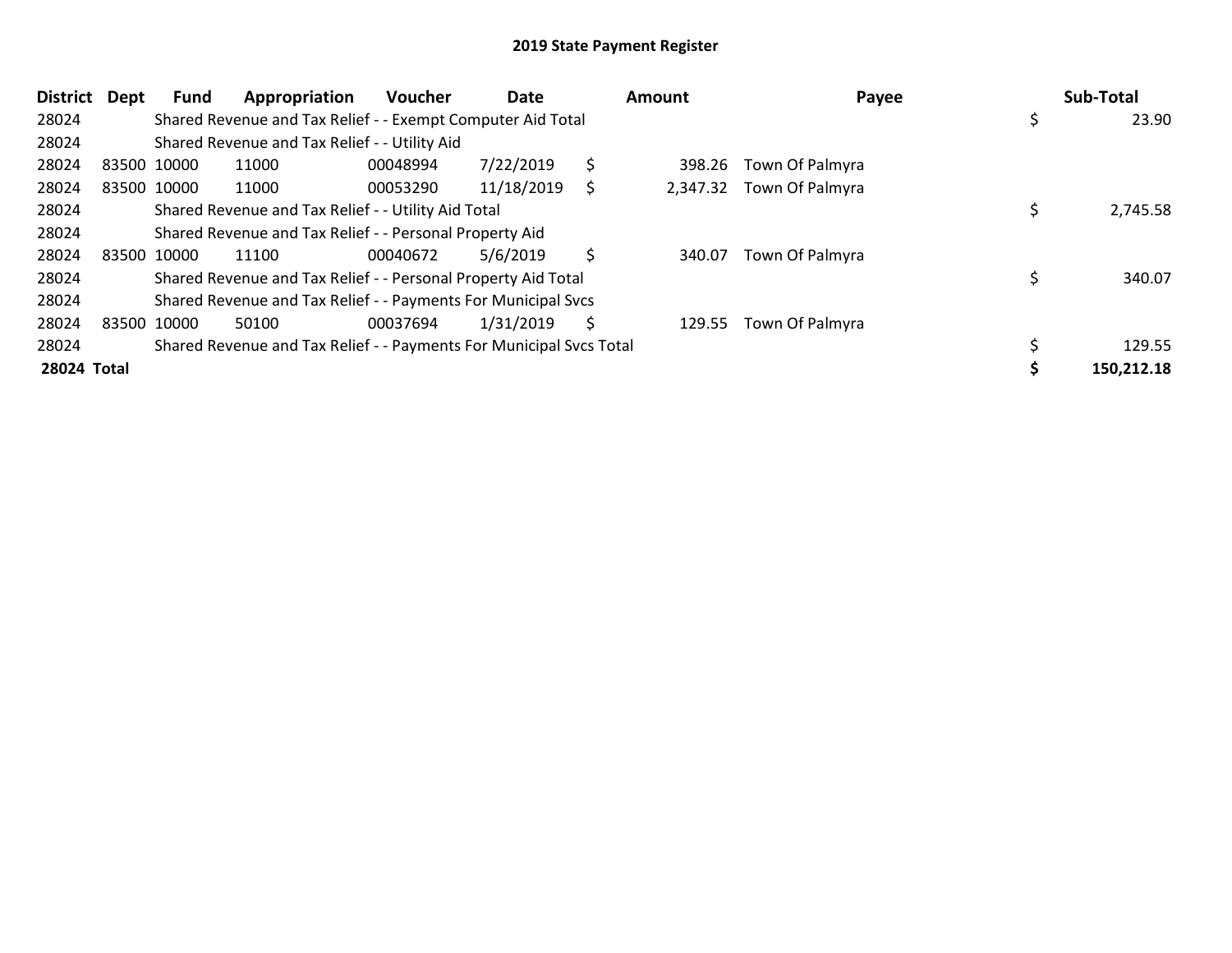| <b>District Dept</b> | <b>Fund</b> | Appropriation                                                      | Voucher  | <b>Date</b> | <b>Amount</b>  | Payee                      | Sub-Total       |
|----------------------|-------------|--------------------------------------------------------------------|----------|-------------|----------------|----------------------------|-----------------|
| 28026                |             | Dept of Safety & Prof Services - - Fire Dues Distribution          |          |             |                |                            |                 |
| 28026                | 16500 10000 | 22500                                                              | 00030301 | 7/16/2019   | \$             | 7,717.53 Town Of Sullivan  |                 |
| 28026                |             | Dept of Safety & Prof Services - - Fire Dues Distribution Total    |          |             |                |                            | \$<br>7,717.53  |
| 28026                |             | Dept of Natural Resources - - Aids In Lieu Of Taxes - Gener        |          |             |                |                            |                 |
| 28026                | 37000 10000 | 50300                                                              | 00296651 | 2/7/2019    | \$             | 1,661.28 Town Of Sullivan  |                 |
| 28026                | 37000 10000 | 50300                                                              | 00313344 | 4/19/2019   | \$<br>1,055.04 | Town Of Sullivan           |                 |
| 28026                | 37000 10000 | 50300                                                              | 00313346 | 4/19/2019   | \$             | 135.53 Town Of Sullivan    |                 |
| 28026                |             | Dept of Natural Resources - - Aids In Lieu Of Taxes - Gener Total  |          |             |                |                            | \$<br>2,851.85  |
| 28026                |             | Dept of Natural Resources - - Resaids - Cnty Forst, Cl & Mfl       |          |             |                |                            |                 |
| 28026                | 37000 21200 | 57100                                                              | 00332682 | 6/21/2019   | \$             | 113.17 Town Of Sullivan    |                 |
| 28026                |             | Dept of Natural Resources - - Resaids - Cnty Forst, CI & Mfl Total |          |             |                |                            | \$<br>113.17    |
| 28026                |             | Dept of Natural Resources - - Aids In Lieu Of Taxes - Sum S        |          |             |                |                            |                 |
| 28026                | 37000 21200 | 57900                                                              | 00313345 | 4/19/2019   | \$             | 1,188.83 Town Of Sullivan  |                 |
| 28026                |             | Dept of Natural Resources - - Aids In Lieu Of Taxes - Sum S Total  |          |             |                |                            | \$<br>1,188.83  |
| 28026                |             | Dept of Natural Resources - - Fin Asst For Responsible Units       |          |             |                |                            |                 |
| 28026                | 37000 27400 | 67000                                                              | 00322983 | 5/22/2019   | \$             | 7,390.60 Town Of Sullivan  |                 |
| 28026                |             | Dept of Natural Resources - - Fin Asst For Responsible Units Total |          |             |                |                            | \$<br>7,390.60  |
| 28026                |             | WI Dept of Transportation - - Trns Aids To Mnc.-Sf                 |          |             |                |                            |                 |
| 28026                | 39500 21100 | 19100                                                              | 00336572 | 1/7/2019    | \$             | 23,949.72 Town Of Sullivan |                 |
| 28026                | 39500 21100 | 19100                                                              | 00363887 | 4/1/2019    | \$             | 23,949.72 Town Of Sullivan |                 |
| 28026                | 39500 21100 | 19100                                                              | 00401896 | 7/1/2019    | \$             | 23,949.72 Town Of Sullivan |                 |
| 28026                | 39500 21100 | 19100                                                              | 00444714 | 10/7/2019   | \$             | 23,949.74 Town Of Sullivan |                 |
| 28026                |             | WI Dept of Transportation - - Trns Aids To Mnc.-Sf Total           |          |             |                |                            | \$<br>95,798.90 |
| 28026                |             | WI Dept of Transportation - - Loc Rd Imp Prg St Fd                 |          |             |                |                            |                 |
| 28026                | 39500 21100 | 27800                                                              | 00350664 | 2/11/2019   | \$             | 8,585.78 Town Of Sullivan  |                 |
| 28026                |             | WI Dept of Transportation - - Loc Rd Imp Prg St Fd Total           |          |             |                |                            | \$<br>8,585.78  |
| 28026                |             | Elections Commission - - 2018 Hava Election Security               |          |             |                |                            |                 |
| 28026                | 51000 22000 | 18200                                                              | 00002482 | 11/14/2019  | \$             | 1,200.00 Town Of Sullivan  |                 |
| 28026                |             | Elections Commission - - 2018 Hava Election Security Total         |          |             |                |                            | \$<br>1,200.00  |
| 28026                |             | Shared Revenue and Tax Relief - - County And Municipal Aid         |          |             |                |                            |                 |
| 28026                | 83500 10000 | 10500                                                              | 00048995 | 7/22/2019   | \$             | 6,851.25 Town Of Sullivan  |                 |
| 28026                | 83500 10000 | 10500                                                              | 00053291 | 11/18/2019  | \$             | 38,823.78 Town Of Sullivan |                 |
| 28026                |             | Shared Revenue and Tax Relief - - County And Municipal Aid Total   |          |             |                |                            | \$<br>45,675.03 |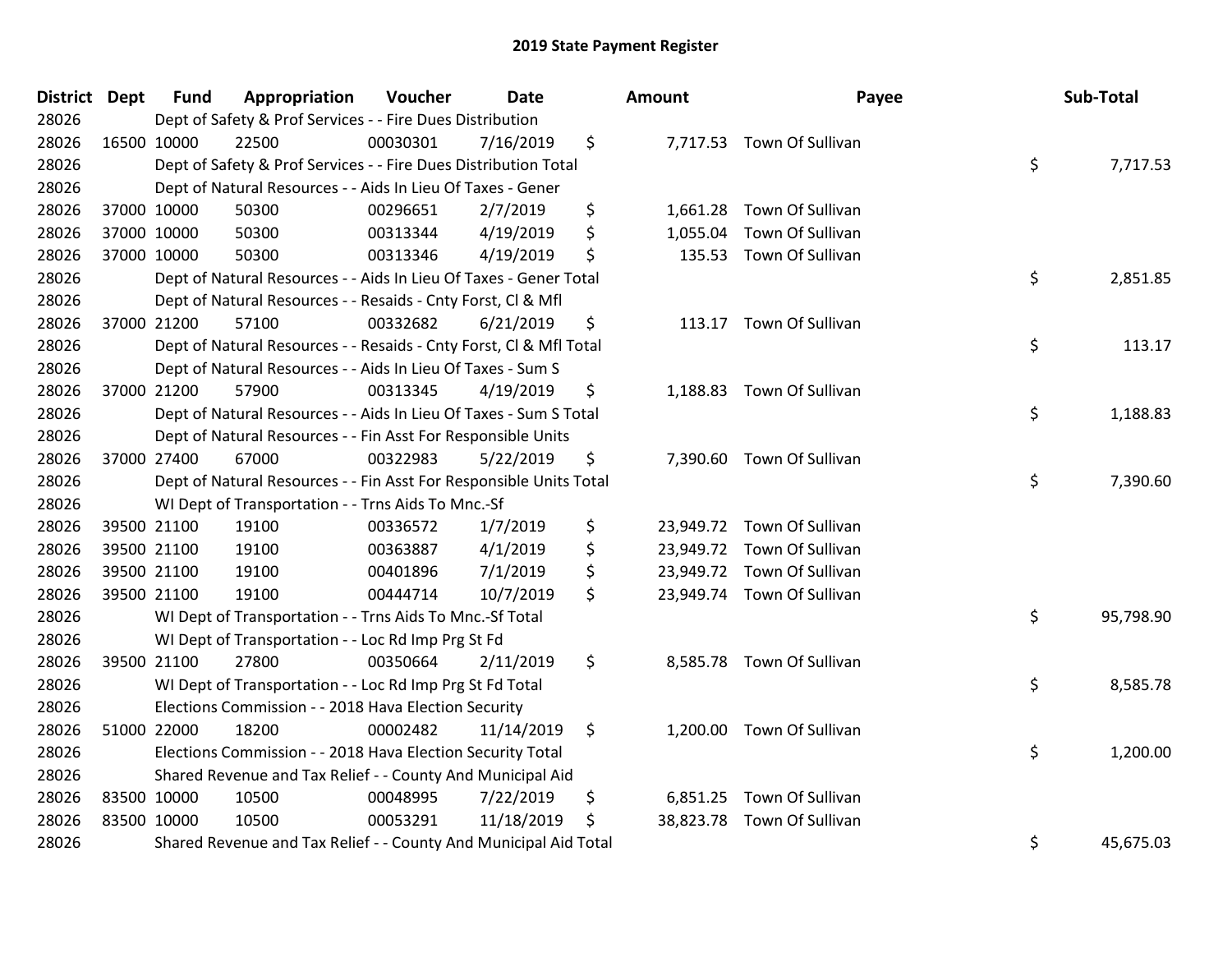| <b>District</b> | Dept | Fund        | Appropriation                                                   | <b>Voucher</b> | Date       |     | <b>Amount</b> | Payee            | Sub-Total      |
|-----------------|------|-------------|-----------------------------------------------------------------|----------------|------------|-----|---------------|------------------|----------------|
| 28026           |      |             | Shared Revenue and Tax Relief - - Exempt Computer Aid           |                |            |     |               |                  |                |
| 28026           |      | 83500 10000 | 10900                                                           | 00046129       | 7/22/2019  | \$  | 16.63         | Town Of Sullivan |                |
| 28026           |      |             | Shared Revenue and Tax Relief - - Exempt Computer Aid Total     |                |            |     |               |                  | 16.63          |
| 28026           |      |             | Shared Revenue and Tax Relief - - Utility Aid                   |                |            |     |               |                  |                |
| 28026           |      | 83500 10000 | 11000                                                           | 00048995       | 7/22/2019  | \$  | 163.86        | Town Of Sullivan |                |
| 28026           |      | 83500 10000 | 11000                                                           | 00053291       | 11/18/2019 | \$  | 967.64        | Town Of Sullivan |                |
| 28026           |      |             | Shared Revenue and Tax Relief - - Utility Aid Total             |                |            |     |               |                  | \$<br>1,131.50 |
| 28026           |      |             | Shared Revenue and Tax Relief - - Personal Property Aid         |                |            |     |               |                  |                |
| 28026           |      | 83500 10000 | 11100                                                           | 00040673       | 5/6/2019   | \$  | 1,676.19      | Town Of Sullivan |                |
| 28026           |      |             | Shared Revenue and Tax Relief - - Personal Property Aid Total   |                |            |     |               |                  | \$<br>1,676.19 |
| 28026           |      |             | Shared Revenue and Tax Relief - - Lottery & Gaming Credit       |                |            |     |               |                  |                |
| 28026           |      | 83500 52100 | 36300                                                           | 00038310       | 3/25/2019  | \$. | 29,593.56     | Town Of Sullivan |                |
| 28026           |      |             | Shared Revenue and Tax Relief - - Lottery & Gaming Credit Total |                |            |     |               |                  | 29,593.56      |
| 28026 Total     |      |             |                                                                 |                |            |     |               |                  | 202,939.57     |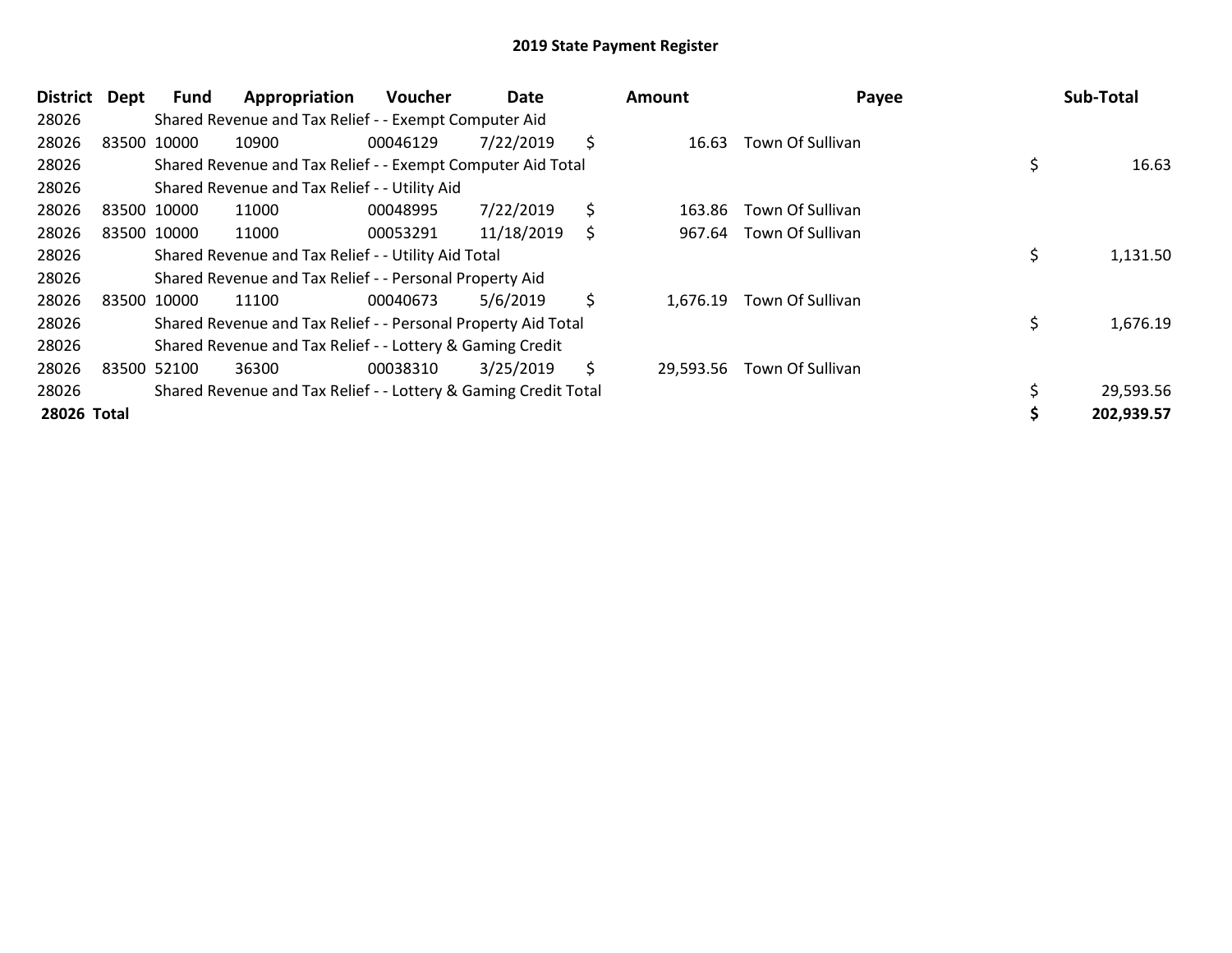| District Dept      |             | <b>Fund</b> | Appropriation                                                      | Voucher  | <b>Date</b> | <b>Amount</b> | Payee                    | Sub-Total       |
|--------------------|-------------|-------------|--------------------------------------------------------------------|----------|-------------|---------------|--------------------------|-----------------|
| 28028              |             |             | Dept of Safety & Prof Services - - Fire Dues Distribution          |          |             |               |                          |                 |
| 28028              |             | 16500 10000 | 22500                                                              | 00030680 | 7/17/2019   | \$            | 3,768.87 Town Of Sumner  |                 |
| 28028              |             |             | Dept of Safety & Prof Services - - Fire Dues Distribution Total    |          |             |               |                          | \$<br>3,768.87  |
| 28028              |             |             | Dept of Natural Resources - - Resaids - Cnty Forst, Cl & Mfl       |          |             |               |                          |                 |
| 28028              |             | 37000 21200 | 57100                                                              | 00332683 | 6/21/2019   | \$<br>129.59  | Town Of Sumner           |                 |
| 28028              |             |             | Dept of Natural Resources - - Resaids - Cnty Forst, CI & Mfl Total |          |             |               |                          | \$<br>129.59    |
| 28028              |             |             | Dept of Natural Resources - - Fin Asst For Responsible Units       |          |             |               |                          |                 |
| 28028              |             | 37000 27400 | 67000                                                              | 00323250 | 5/22/2019   | \$            | 2,920.26 Town Of Sumner  |                 |
| 28028              |             |             | Dept of Natural Resources - - Fin Asst For Responsible Units Total |          |             |               |                          | \$<br>2,920.26  |
| 28028              |             |             | Dept of Natural Resources - - Recycling Consolidation Grants       |          |             |               |                          |                 |
| 28028              |             | 37000 27400 | 67300                                                              | 00323250 | 5/22/2019   | \$            | 204.81 Town Of Sumner    |                 |
| 28028              |             |             | Dept of Natural Resources - - Recycling Consolidation Grants Total |          |             |               |                          | \$<br>204.81    |
| 28028              |             |             | WI Dept of Transportation - - Trns Aids To Mnc.-Sf                 |          |             |               |                          |                 |
| 28028              |             | 39500 21100 | 19100                                                              | 00336573 | 1/7/2019    | \$            | 15,110.42 Town Of Sumner |                 |
| 28028              |             | 39500 21100 | 19100                                                              | 00363888 | 4/1/2019    | \$            | 15,110.42 Town Of Sumner |                 |
| 28028              |             | 39500 21100 | 19100                                                              | 00401897 | 7/1/2019    | \$            | 15,110.42 Town Of Sumner |                 |
| 28028              | 39500 21100 |             | 19100                                                              | 00444715 | 10/7/2019   | \$            | 15,110.44 Town Of Sumner |                 |
| 28028              |             |             | WI Dept of Transportation - - Trns Aids To Mnc.-Sf Total           |          |             |               |                          | \$<br>60,441.70 |
| 28028              |             |             | Elections Commission - - 2018 Hava Election Security               |          |             |               |                          |                 |
| 28028              |             | 51000 22000 | 18200                                                              | 00002901 | 11/22/2019  | \$            | 1,200.00 Town Of Sumner  |                 |
| 28028              |             |             | Elections Commission - - 2018 Hava Election Security Total         |          |             |               |                          | \$<br>1,200.00  |
| 28028              |             |             | Shared Revenue and Tax Relief - - County And Municipal Aid         |          |             |               |                          |                 |
| 28028              |             | 83500 10000 | 10500                                                              | 00048996 | 7/22/2019   | \$            | 1,591.74 Town Of Sumner  |                 |
| 28028              | 83500 10000 |             | 10500                                                              | 00053292 | 11/18/2019  | \$            | 9,019.87 Town Of Sumner  |                 |
| 28028              |             |             | Shared Revenue and Tax Relief - - County And Municipal Aid Total   |          |             |               |                          | \$<br>10,611.61 |
| 28028              |             |             | Shared Revenue and Tax Relief - - Exempt Computer Aid              |          |             |               |                          |                 |
| 28028              |             | 83500 10000 | 10900                                                              | 00046130 | 7/22/2019   | \$<br>10.40   | Town Of Sumner           |                 |
| 28028              |             |             | Shared Revenue and Tax Relief - - Exempt Computer Aid Total        |          |             |               |                          | \$<br>10.40     |
| 28028              |             |             | Shared Revenue and Tax Relief - - Personal Property Aid            |          |             |               |                          |                 |
| 28028              | 83500 10000 |             | 11100                                                              | 00040674 | 5/6/2019    | \$<br>478.63  | Town Of Sumner           |                 |
| 28028              |             |             | Shared Revenue and Tax Relief - - Personal Property Aid Total      |          |             |               |                          | \$<br>478.63    |
| <b>28028 Total</b> |             |             |                                                                    |          |             |               |                          | 79,765.87       |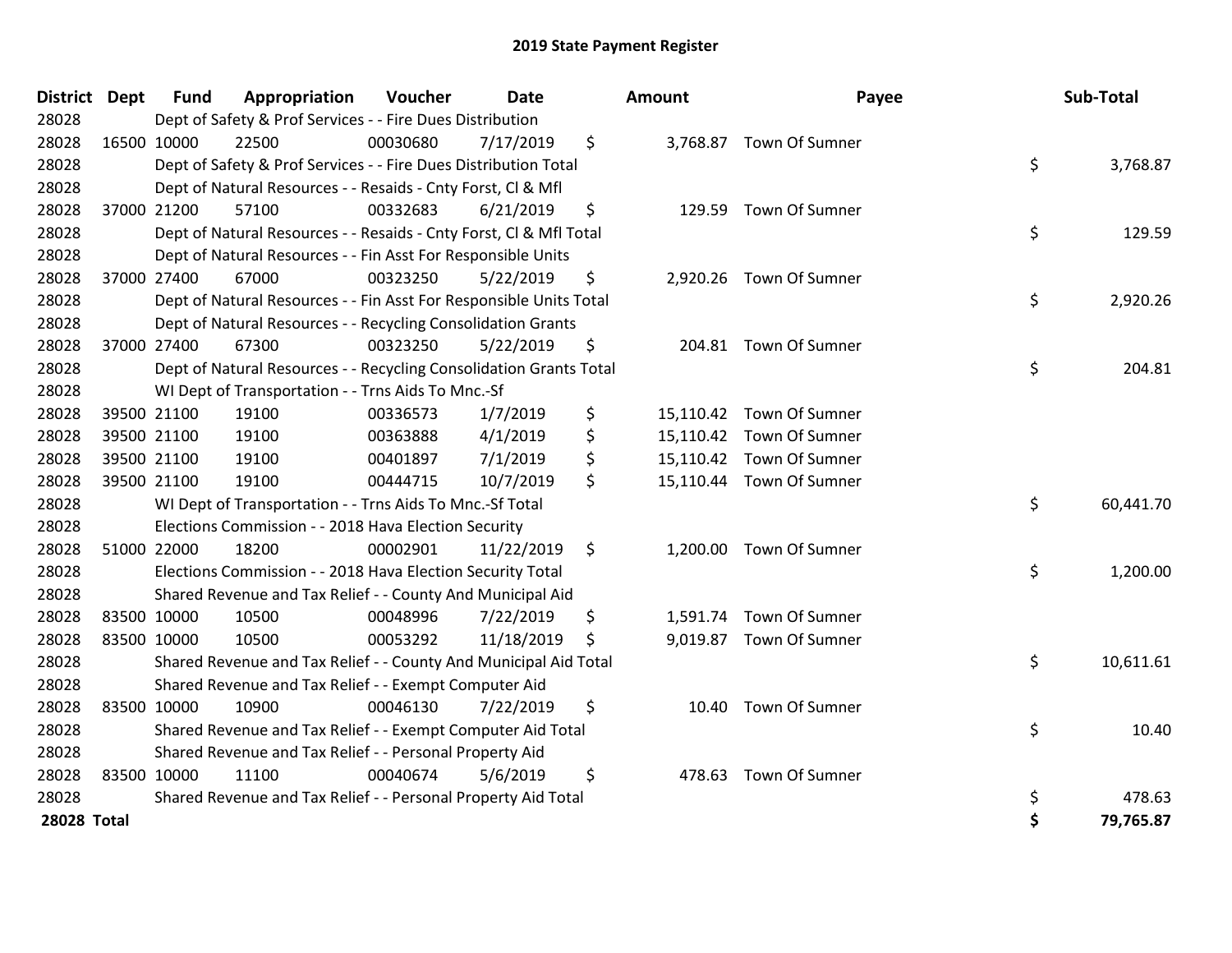| District Dept | <b>Fund</b> | Appropriation                                                      | Voucher  | <b>Date</b> | <b>Amount</b>   | Payee                      | Sub-Total       |
|---------------|-------------|--------------------------------------------------------------------|----------|-------------|-----------------|----------------------------|-----------------|
| 28030         |             | Dept of Safety & Prof Services - - Fire Dues Distribution          |          |             |                 |                            |                 |
| 28030         | 16500 10000 | 22500                                                              | 00030704 | 7/17/2019   | \$              | 3,591.11 Town Of Waterloo  |                 |
| 28030         |             | Dept of Safety & Prof Services - - Fire Dues Distribution Total    |          |             |                 |                            | \$<br>3,591.11  |
| 28030         |             | Dept of Natural Resources - - Aids In Lieu Of Taxes - Gener        |          |             |                 |                            |                 |
| 28030         | 37000 10000 | 50300                                                              | 00296690 | 2/7/2019    | \$<br>7,668.05  | Town Of Waterloo           |                 |
| 28030         | 37000 10000 | 50300                                                              | 00296691 | 2/7/2019    | \$<br>23,675.36 | Town Of Waterloo           |                 |
| 28030         | 37000 10000 | 50300                                                              | 00314072 | 4/19/2019   | \$              | 1,065.10 Town Of Waterloo  |                 |
| 28030         |             | Dept of Natural Resources - - Aids In Lieu Of Taxes - Gener Total  |          |             |                 |                            | \$<br>32,408.51 |
| 28030         |             | Dept of Natural Resources - - Resaids - Cnty Forst, CI & Mfl       |          |             |                 |                            |                 |
| 28030         | 37000 21200 | 57100                                                              | 00332684 | 6/21/2019   | \$<br>50.80     | Town Of Waterloo           |                 |
| 28030         |             | Dept of Natural Resources - - Resaids - Cnty Forst, Cl & Mfl Total |          |             |                 |                            | \$<br>50.80     |
| 28030         |             | Dept of Natural Resources - - Aids In Lieu Of Taxes - Sum S        |          |             |                 |                            |                 |
| 28030         | 37000 21200 | 57900                                                              | 00314071 | 4/19/2019   | \$              | 508.35 Town Of Waterloo    |                 |
| 28030         |             | Dept of Natural Resources - - Aids In Lieu Of Taxes - Sum S Total  |          |             |                 |                            | \$<br>508.35    |
| 28030         |             | Dept of Natural Resources - - Fin Asst For Responsible Units       |          |             |                 |                            |                 |
| 28030         | 37000 27400 | 67000                                                              | 00323257 | 5/22/2019   | \$<br>886.78    | Town Of Waterloo           |                 |
| 28030         |             | Dept of Natural Resources - - Fin Asst For Responsible Units Total |          |             |                 |                            | \$<br>886.78    |
| 28030         |             | WI Dept of Transportation - - Trns Aids To Mnc.-Sf                 |          |             |                 |                            |                 |
| 28030         | 39500 21100 | 19100                                                              | 00336574 | 1/7/2019    | \$              | 23,388.31 Town Of Waterloo |                 |
| 28030         | 39500 21100 | 19100                                                              | 00363889 | 4/1/2019    | \$              | 23,388.31 Town Of Waterloo |                 |
| 28030         | 39500 21100 | 19100                                                              | 00401898 | 7/1/2019    | \$              | 23,388.31 Town Of Waterloo |                 |
| 28030         | 39500 21100 | 19100                                                              | 00444716 | 10/7/2019   | \$              | 23,388.31 Town Of Waterloo |                 |
| 28030         |             | WI Dept of Transportation - - Trns Aids To Mnc .- Sf Total         |          |             |                 |                            | \$<br>93,553.24 |
| 28030         |             | Shared Revenue and Tax Relief - - County And Municipal Aid         |          |             |                 |                            |                 |
| 28030         | 83500 10000 | 10500                                                              | 00048997 | 7/22/2019   | \$<br>1,619.39  | Town Of Waterloo           |                 |
| 28030         | 83500 10000 | 10500                                                              | 00053293 | 11/18/2019  | \$              | 9,176.55 Town Of Waterloo  |                 |
| 28030         |             | Shared Revenue and Tax Relief - - County And Municipal Aid Total   |          |             |                 |                            | \$<br>10,795.94 |
| 28030         |             | Shared Revenue and Tax Relief - - Exempt Computer Aid              |          |             |                 |                            |                 |
| 28030         | 83500 10000 | 10900                                                              | 00046131 | 7/22/2019   | \$              | 21.83 Town Of Waterloo     |                 |
| 28030         |             | Shared Revenue and Tax Relief - - Exempt Computer Aid Total        |          |             |                 |                            | \$<br>21.83     |
| 28030         |             | Shared Revenue and Tax Relief - - Utility Aid                      |          |             |                 |                            |                 |
| 28030         | 83500 10000 | 11000                                                              | 00048997 | 7/22/2019   | \$<br>495.97    | Town Of Waterloo           |                 |
| 28030         | 83500 10000 | 11000                                                              | 00053293 | 11/18/2019  | \$              | 2,909.60 Town Of Waterloo  |                 |

| ınt      | Payee                     | Sub-Total       |
|----------|---------------------------|-----------------|
| 3,591.11 | Town Of Waterloo          | \$<br>3,591.11  |
|          | 7,668.05 Town Of Waterloo |                 |
| 3,675.36 | Town Of Waterloo          |                 |
| 1,065.10 | Town Of Waterloo          |                 |
|          |                           | \$<br>32,408.51 |
| 50.80    | Town Of Waterloo          |                 |
|          |                           | \$<br>50.80     |
| 508.35   | Town Of Waterloo          |                 |
|          |                           | \$<br>508.35    |
| 886.78   | Town Of Waterloo          |                 |
|          |                           | \$<br>886.78    |
| 3,388.31 | Town Of Waterloo          |                 |
| 3,388.31 | Town Of Waterloo          |                 |
| 3,388.31 | Town Of Waterloo          |                 |
| 3,388.31 | Town Of Waterloo          |                 |
|          |                           | \$<br>93,553.24 |
|          | 1,619.39 Town Of Waterloo |                 |
| 9,176.55 | Town Of Waterloo          |                 |
|          |                           | \$<br>10,795.94 |
| 21.83    | Town Of Waterloo          |                 |
|          |                           | \$<br>21.83     |
| 495.97   | Town Of Waterloo          |                 |
| 2,909.60 | Town Of Waterloo          |                 |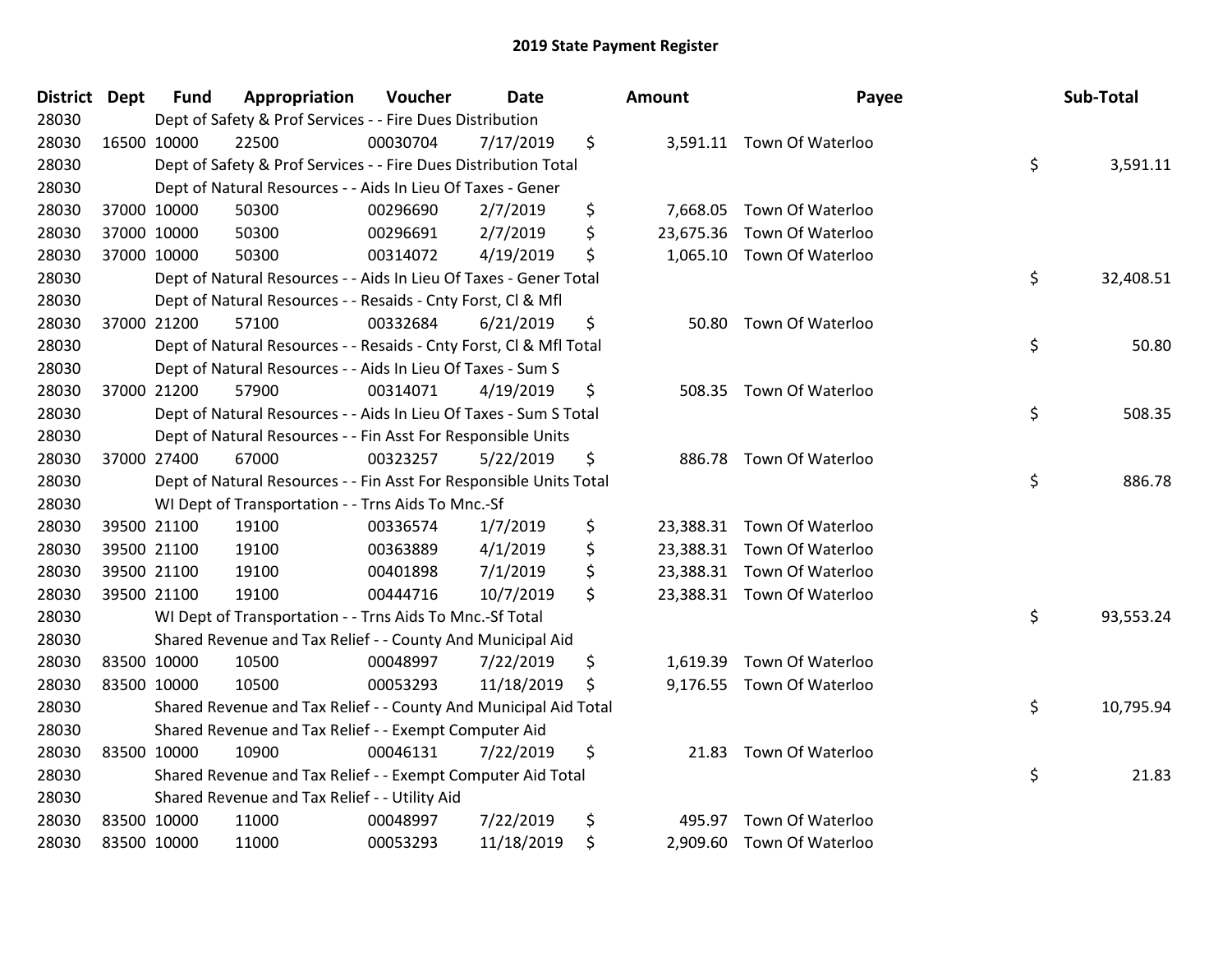|             | District Dept | <b>Fund</b> | Appropriation                                                 | Voucher  | Date     | Amount | Payee                     | Sub-Total  |
|-------------|---------------|-------------|---------------------------------------------------------------|----------|----------|--------|---------------------------|------------|
| 28030       |               |             | Shared Revenue and Tax Relief - - Utility Aid Total           |          |          |        |                           | 3,405.57   |
| 28030       |               |             | Shared Revenue and Tax Relief - - Personal Property Aid       |          |          |        |                           |            |
| 28030       |               | 83500 10000 | 11100                                                         | 00040675 | 5/6/2019 |        | 2,734.27 Town Of Waterloo |            |
| 28030       |               |             | Shared Revenue and Tax Relief - - Personal Property Aid Total |          |          |        |                           | 2,734.27   |
| 28030 Total |               |             |                                                               |          |          |        |                           | 147,956.40 |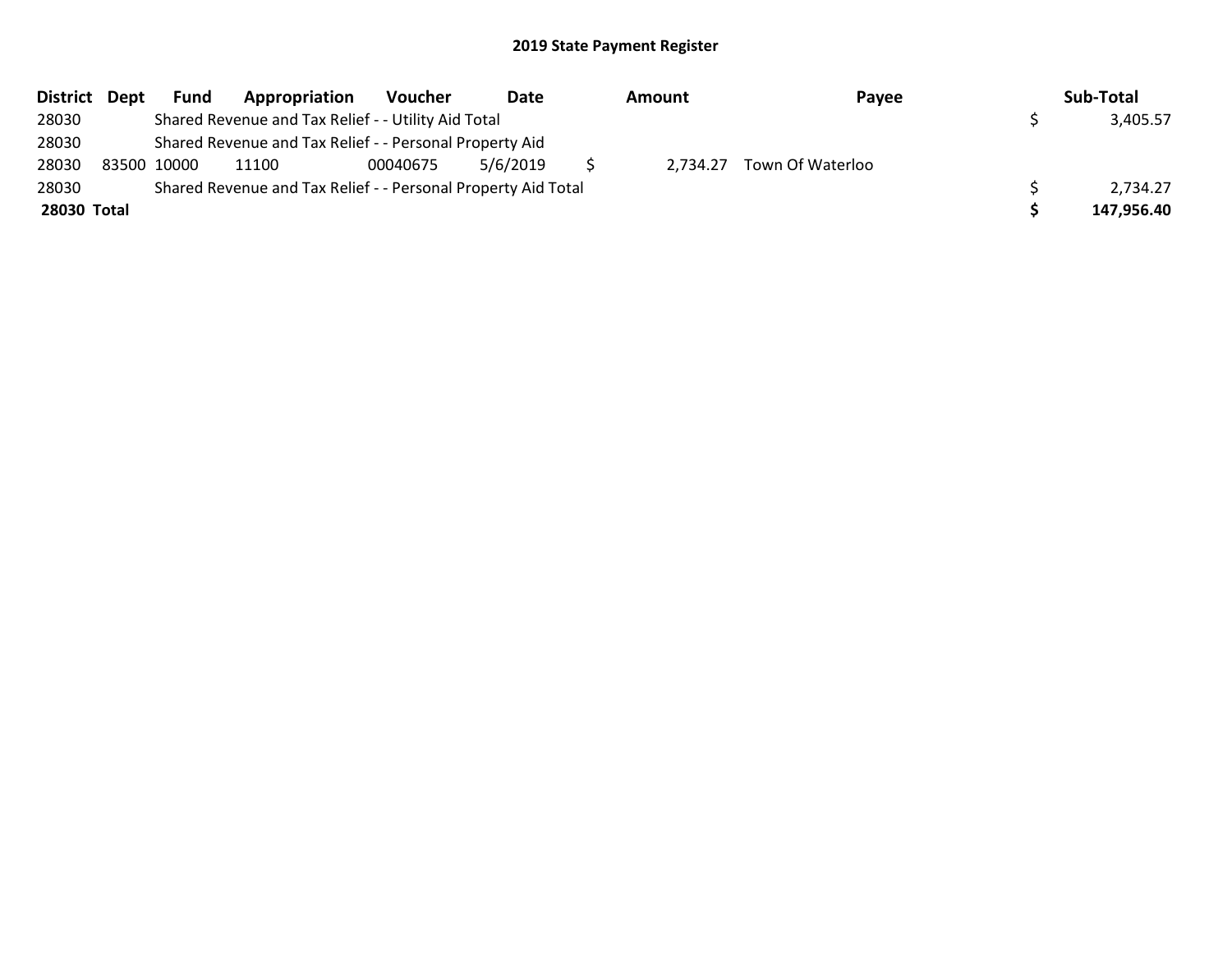| District Dept | <b>Fund</b> | Appropriation                                                      | Voucher  | Date       | Amount           | Payee                       | Sub-Total        |
|---------------|-------------|--------------------------------------------------------------------|----------|------------|------------------|-----------------------------|------------------|
| 28032         |             | Dept of Safety & Prof Services - - Fire Dues Distribution          |          |            |                  |                             |                  |
| 28032         | 16500 10000 | 22500                                                              | 00030314 | 7/16/2019  | \$               | 7,476.14 Town Of Watertown  |                  |
| 28032         |             | Dept of Safety & Prof Services - - Fire Dues Distribution Total    |          |            |                  |                             | \$<br>7,476.14   |
| 28032         |             | Dept of Natural Resources - - Aids In Lieu Of Taxes - Gener        |          |            |                  |                             |                  |
| 28032         | 37000 10000 | 50300                                                              | 00296673 | 2/7/2019   | \$<br>2,561.77   | Town Of Watertown           |                  |
| 28032         | 37000 10000 | 50300                                                              | 00313802 | 4/19/2019  | \$               | 104.87 Town Of Watertown    |                  |
| 28032         |             | Dept of Natural Resources - - Aids In Lieu Of Taxes - Gener Total  |          |            |                  |                             | \$<br>2,666.64   |
| 28032         |             | Dept of Natural Resources - - Resaids - Cnty Forst, Cl & Mfl       |          |            |                  |                             |                  |
| 28032         | 37000 21200 | 57100                                                              | 00332685 | 6/21/2019  | \$               | 31.00 Town Of Watertown     |                  |
| 28032         |             | Dept of Natural Resources - - Resaids - Cnty Forst, Cl & Mfl Total |          |            |                  |                             | \$<br>31.00      |
| 28032         |             | Dept of Natural Resources - - Fin Asst For Responsible Units       |          |            |                  |                             |                  |
| 28032         | 37000 27400 | 67000                                                              | 00323357 | 5/22/2019  | \$               | 5,543.34 Town Of Watertown  |                  |
| 28032         |             | Dept of Natural Resources - - Fin Asst For Responsible Units Total |          |            |                  |                             | \$<br>5,543.34   |
| 28032         |             | WI Dept of Transportation - - Trns Aids To Mnc.-Sf                 |          |            |                  |                             |                  |
| 28032         | 39500 21100 | 19100                                                              | 00336575 | 1/7/2019   | \$<br>35,661.79  | Town Of Watertown           |                  |
| 28032         | 39500 21100 | 19100                                                              | 00363890 | 4/1/2019   | \$               | 35,661.79 Town Of Watertown |                  |
| 28032         | 39500 21100 | 19100                                                              | 00401899 | 7/1/2019   | \$               | 35,661.79 Town Of Watertown |                  |
| 28032         | 39500 21100 | 19100                                                              | 00444717 | 10/7/2019  | \$               | 35,661.82 Town Of Watertown |                  |
| 28032         |             | WI Dept of Transportation - - Trns Aids To Mnc.-Sf Total           |          |            |                  |                             | \$<br>142,647.19 |
| 28032         |             | Elections Commission - - 2018 Hava Election Security               |          |            |                  |                             |                  |
| 28032         | 51000 22000 | 18200                                                              | 00002285 | 11/6/2019  | \$               | 1,200.00 Town Of Watertown  |                  |
| 28032         |             | Elections Commission - - 2018 Hava Election Security Total         |          |            |                  |                             | \$<br>1,200.00   |
| 28032         |             | Shared Revenue and Tax Relief - - County And Municipal Aid         |          |            |                  |                             |                  |
| 28032         | 83500 10000 | 10500                                                              | 00048998 | 7/22/2019  | \$<br>7,282.23   | Town Of Watertown           |                  |
| 28032         | 83500 10000 | 10500                                                              | 00053294 | 11/18/2019 | \$               | 41,266.00 Town Of Watertown |                  |
| 28032         |             | Shared Revenue and Tax Relief - - County And Municipal Aid Total   |          |            |                  |                             | \$<br>48,548.23  |
| 28032         |             | Shared Revenue and Tax Relief - - Exempt Computer Aid              |          |            |                  |                             |                  |
| 28032         | 83500 10000 | 10900                                                              | 00046132 | 7/22/2019  | \$               | 3.11 Town Of Watertown      |                  |
| 28032         |             | Shared Revenue and Tax Relief - - Exempt Computer Aid Total        |          |            |                  |                             | \$<br>3.11       |
| 28032         |             | Shared Revenue and Tax Relief - - Utility Aid                      |          |            |                  |                             |                  |
| 28032         | 83500 10000 | 11000                                                              | 00048998 | 7/22/2019  | \$<br>45,004.47  | Town Of Watertown           |                  |
| 28032         | 83500 10000 | 11000                                                              | 00053294 | 11/18/2019 | \$<br>256,148.68 | Town Of Watertown           |                  |
| 28032         |             | Shared Revenue and Tax Relief - - Utility Aid Total                |          |            |                  |                             | \$<br>301,153.15 |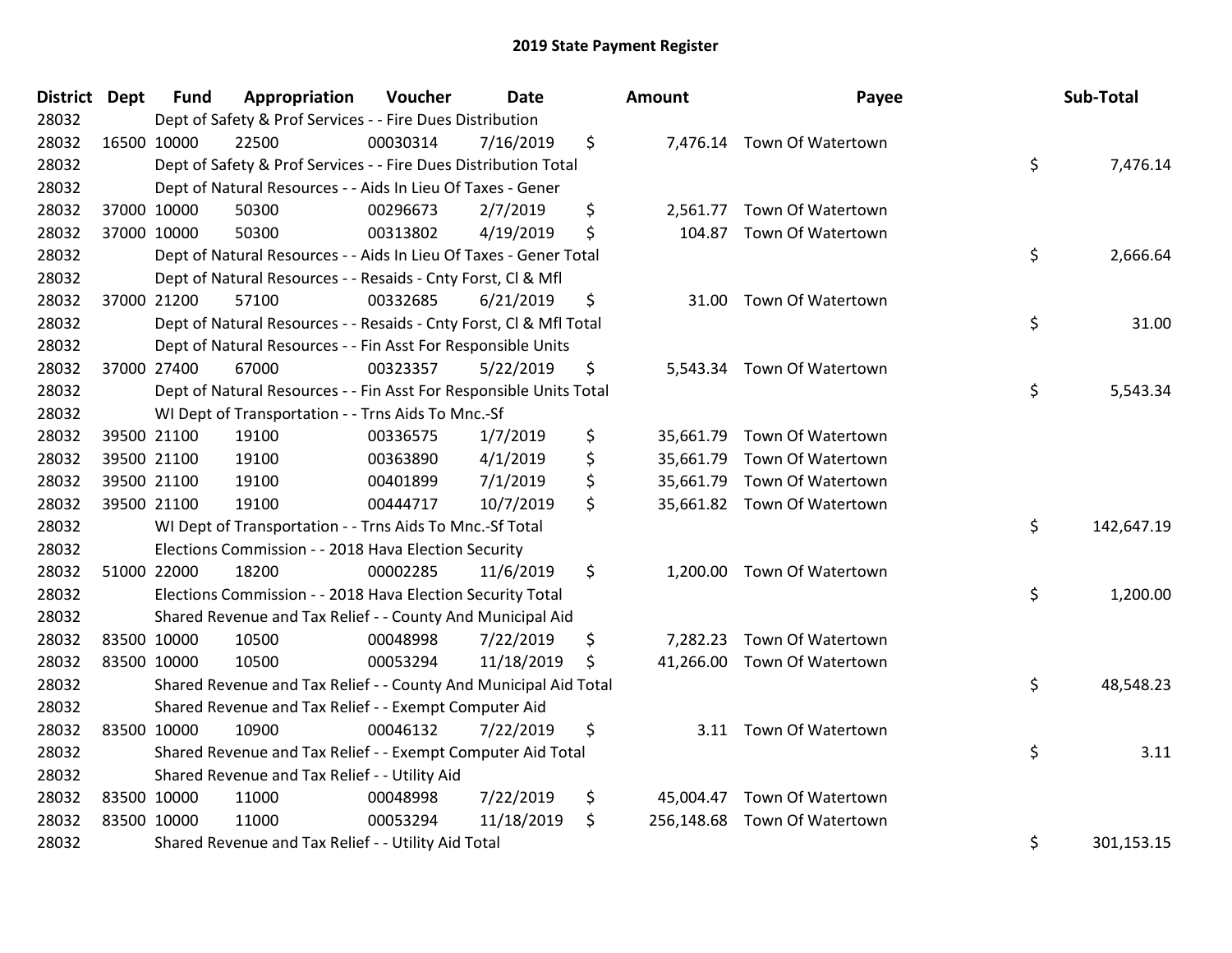| District Dept |             | <b>Fund</b> | Appropriation                                                   | <b>Voucher</b> | Date      | Amount | Payee                      | Sub-Total  |
|---------------|-------------|-------------|-----------------------------------------------------------------|----------------|-----------|--------|----------------------------|------------|
| 28032         |             |             | Shared Revenue and Tax Relief - - Personal Property Aid         |                |           |        |                            |            |
| 28032         | 83500 10000 |             | 11100                                                           | 00040676       | 5/6/2019  | 966.05 | Town Of Watertown          |            |
| 28032         |             |             | Shared Revenue and Tax Relief - - Personal Property Aid Total   |                |           |        |                            | 966.05     |
| 28032         |             |             | Shared Revenue and Tax Relief - - Lottery & Gaming Credit       |                |           |        |                            |            |
| 28032         | 83500 52100 |             | 36300                                                           | 00038311       | 3/25/2019 |        | 1,705.44 Town Of Watertown |            |
| 28032         |             |             | Shared Revenue and Tax Relief - - Lottery & Gaming Credit Total |                |           |        |                            | 1,705.44   |
| 28032 Total   |             |             |                                                                 |                |           |        |                            | 511,940.29 |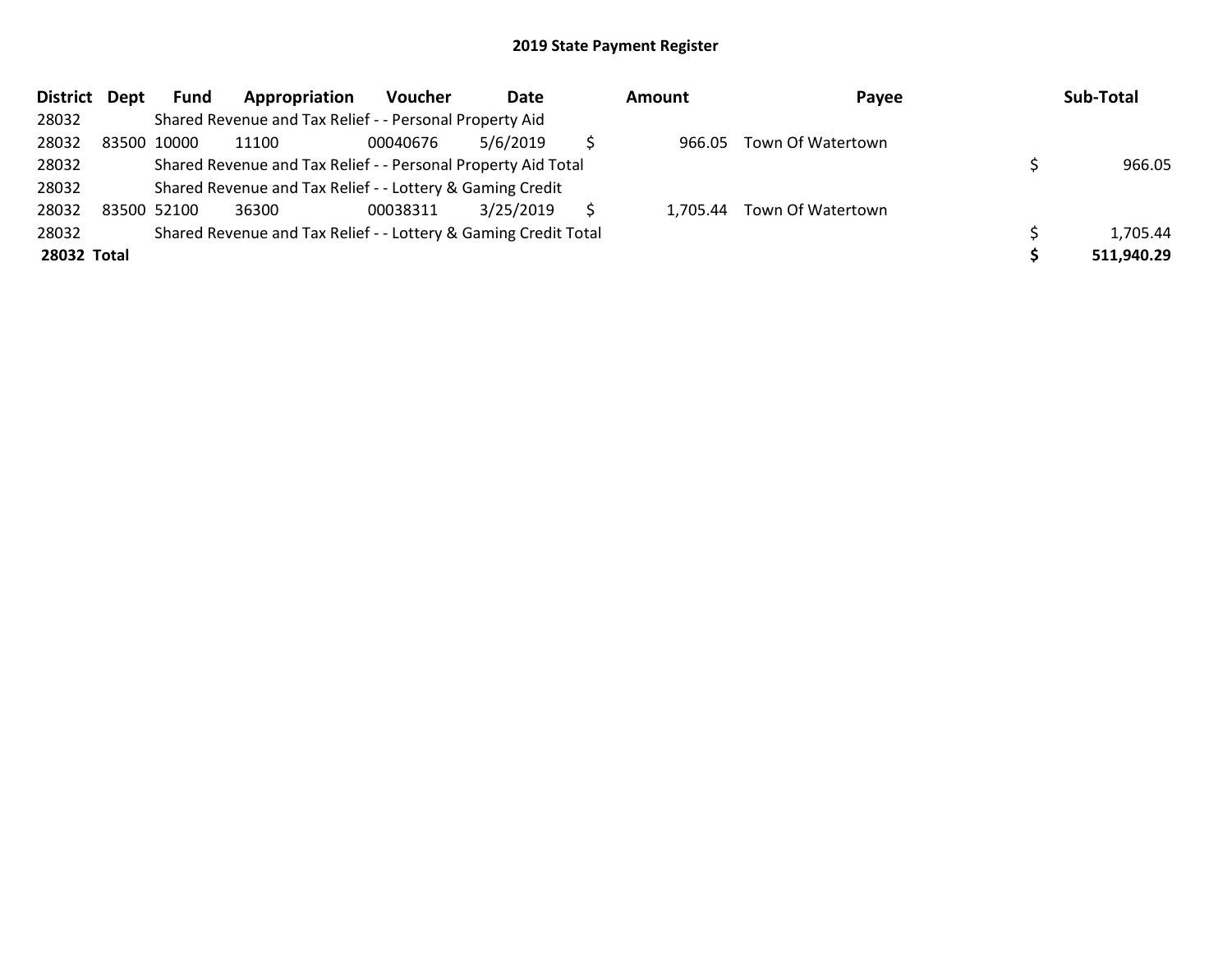| District Dept | Fund        | Appropriation                                                 | <b>Voucher</b> | Date     | Amount | Payee                | Sub-Total |
|---------------|-------------|---------------------------------------------------------------|----------------|----------|--------|----------------------|-----------|
| 28111         |             | Shared Revenue and Tax Relief - - Personal Property Aid       |                |          |        |                      |           |
| 28111         | 83500 10000 | 11100                                                         | 00040677       | 5/6/2019 | 0.81   | Village of Cambridge |           |
| 28111         |             | Shared Revenue and Tax Relief - - Personal Property Aid Total |                |          |        |                      | 0.81      |
| 28111 Total   |             |                                                               |                |          |        |                      | 0.81      |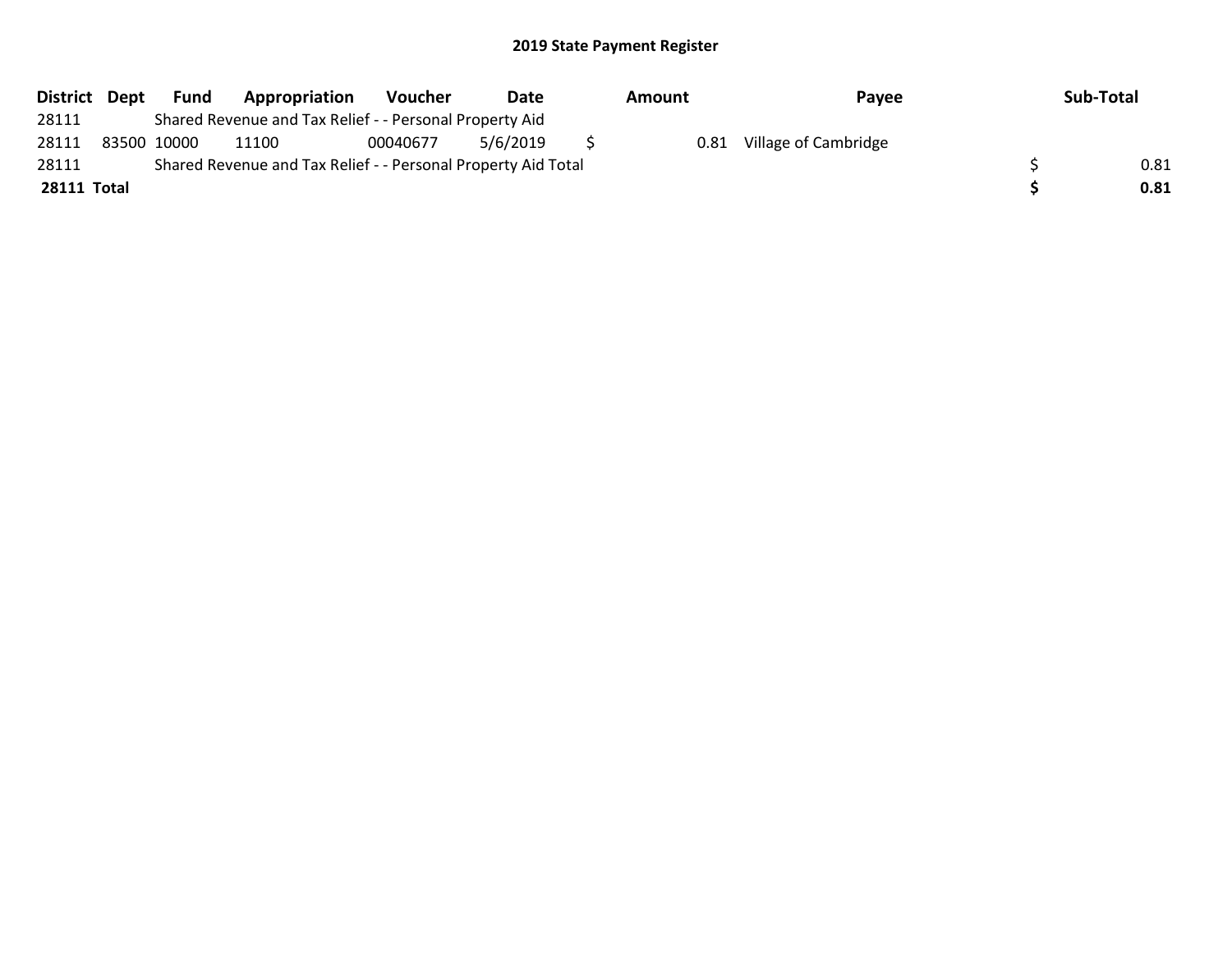| <b>District Dept</b> | <b>Fund</b> | Appropriation                                                                   | Voucher              | <b>Date</b> |     | <b>Amount</b> | Payee                              | Sub-Total        |
|----------------------|-------------|---------------------------------------------------------------------------------|----------------------|-------------|-----|---------------|------------------------------------|------------------|
| 28141                |             | Dept of Safety & Prof Services - - Fire Dues Distribution                       |                      |             |     |               |                                    |                  |
| 28141                | 16500 10000 | 22500                                                                           | 00030096             | 7/15/2019   | \$  |               | 13,678.90 Village Of Johnson Creek |                  |
| 28141                |             | Dept of Safety & Prof Services - - Fire Dues Distribution Total                 |                      |             |     |               |                                    | \$<br>13,678.90  |
| 28141                |             | Dept of Natural Resources - - Fin Asst For Responsible Units                    |                      |             |     |               |                                    |                  |
| 28141                | 37000 27400 | 67000                                                                           | 00323030             | 5/22/2019   | \$  | 5,627.34      | Village Of Johnson Creek           |                  |
| 28141                |             | Dept of Natural Resources - - Fin Asst For Responsible Units Total              |                      |             |     |               |                                    | \$<br>5,627.34   |
| 28141                |             | WI Dept of Transportation - - Trns Aids To Mnc.-Sf                              |                      |             |     |               |                                    |                  |
| 28141                | 39500 21100 | 19100                                                                           | 00336576             | 1/7/2019    | \$  | 34,645.52     | Village Of Johnson Creek           |                  |
| 28141                | 39500 21100 | 19100                                                                           | 00363891             | 4/1/2019    | \$  | 34,645.52     | Village Of Johnson Creek           |                  |
| 28141                | 39500 21100 | 19100                                                                           | 00401900             | 7/1/2019    | \$  | 34,645.52     | Village Of Johnson Creek           |                  |
| 28141                | 39500 21100 | 19100                                                                           | 00444718             | 10/7/2019   | \$  | 34,645.55     | Village Of Johnson Creek           |                  |
| 28141                |             | WI Dept of Transportation - - Trns Aids To Mnc.-Sf Total                        |                      |             |     |               |                                    | \$<br>138,582.11 |
| 28141                |             | WI Dept of Transportation - - Routine Maint Sf                                  |                      |             |     |               |                                    |                  |
| 28141                | 39500 21100 | 36800                                                                           | 00343971             | 1/18/2019   | \$  | 586.91        | Village Of Johnson Creek           |                  |
| 28141                | 39500 21100 | 36800                                                                           | 00355431             | 2/25/2019   | \$  | 725.98        | Village Of Johnson Creek           |                  |
| 28141                | 39500 21100 | 36800                                                                           | 00360749             | 3/14/2019   | \$  | 657.10        | Village Of Johnson Creek           |                  |
| 28141                | 39500 21100 | 36800                                                                           | 00375974             | 4/26/2019   | \$  | 745.66        | Village Of Johnson Creek           |                  |
| 28141                | 39500 21100 | 36800                                                                           | 00382897             | 5/16/2019   | \$  | 755.50        | Village Of Johnson Creek           |                  |
| 28141                | 39500 21100 | 36800                                                                           | 00394987             | 6/18/2019   | \$  | 878.50        | Village Of Johnson Creek           |                  |
| 28141                | 39500 21100 | 36800                                                                           | 00413547             | 7/18/2019   | \$  | 905.83        | Village Of Johnson Creek           |                  |
| 28141                | 39500 21100 | 36800                                                                           | 00427106             | 8/22/2019   | \$  | 973.39        | Village Of Johnson Creek           |                  |
| 28141                | 39500 21100 | 36800                                                                           | 00436225             | 9/19/2019   | \$  | 1,069.10      | Village Of Johnson Creek           |                  |
| 28141                | 39500 21100 | 36800                                                                           | 00451356             | 10/21/2019  | \$  | 883.31        | Village Of Johnson Creek           |                  |
| 28141                | 39500 21100 | 36800                                                                           | 00462954             | 11/19/2019  | \$  | 956.50        | Village Of Johnson Creek           |                  |
| 28141                | 39500 21100 | 36800                                                                           | 00471991             | 12/17/2019  | \$  | 770.71        | Village Of Johnson Creek           |                  |
| 28141                |             | WI Dept of Transportation - - Routine Maint Sf Total                            |                      |             |     |               |                                    | \$<br>9,908.49   |
| 28141                |             | Department of Health Services - - Emergency Medical Services, Ai                |                      |             |     |               |                                    |                  |
| 28141                | 43500 10000 | 11900                                                                           | 00307923             | 9/4/2019    | \$  |               | 5,537.95 Village Of Johnson Creek  |                  |
| 28141                |             | Department of Health Services - - Emergency Medical Services, Ai Total          |                      |             |     |               |                                    | \$<br>5,537.95   |
| 28141                |             | Department of Health Services - - Prepaid Medical Transport Reimbursement       |                      |             |     |               |                                    |                  |
| 28141                | 43500 10000 | 16300                                                                           | AMBULANCE 11/18/2019 |             | -\$ | 3,364.52      | Village Of Johnson Creek           |                  |
| 28141                |             | Department of Health Services - - Prepaid Medical Transport Reimbursement Total |                      |             |     |               |                                    | \$<br>3,364.52   |
| 28141                |             | Department of Justice - - Law Enforcement Train, Local                          |                      |             |     |               |                                    |                  |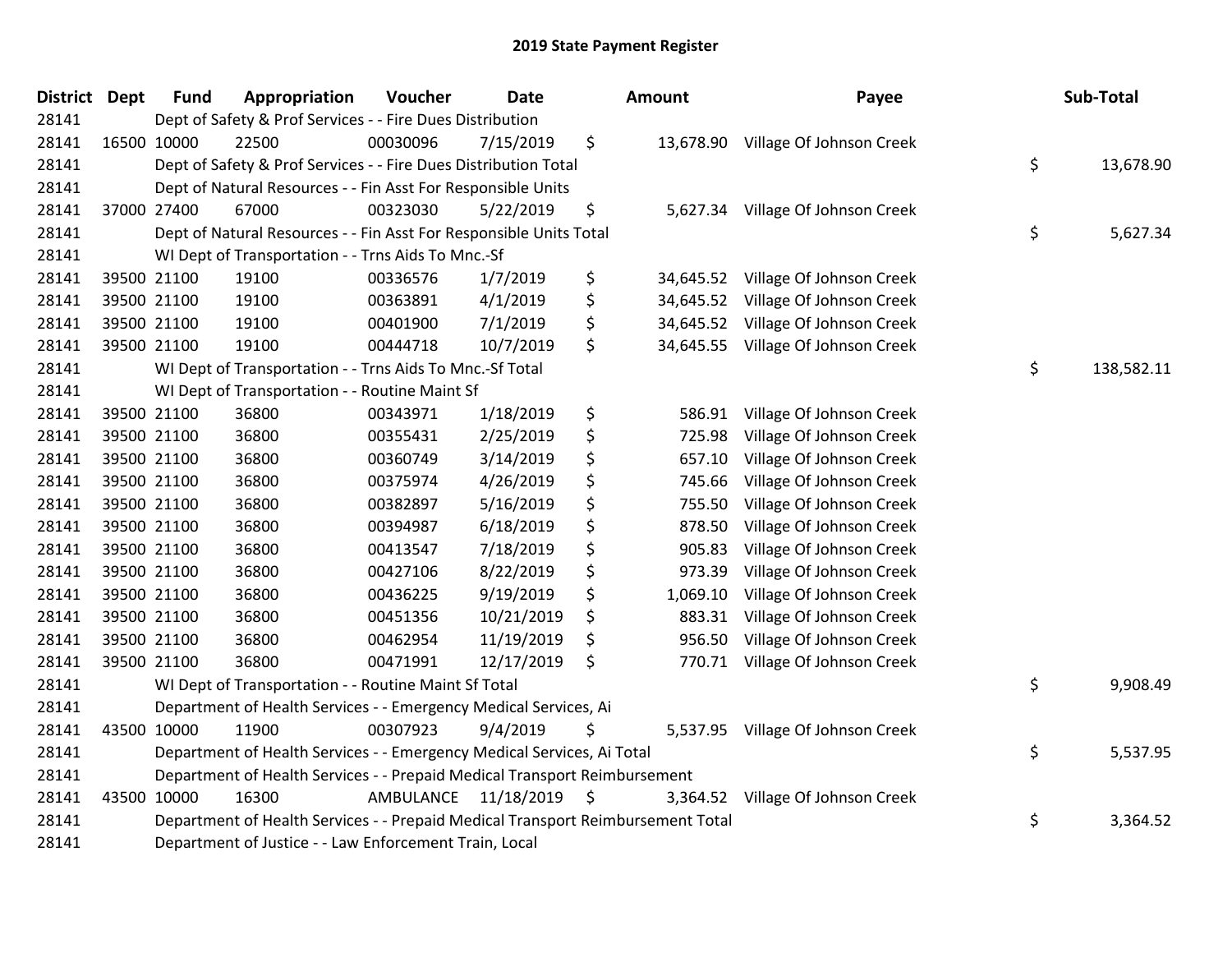| <b>District</b> | Dept | <b>Fund</b> | Appropriation                                                    | Voucher  | Date       | <b>Amount</b>    | Payee                    | Sub-Total        |
|-----------------|------|-------------|------------------------------------------------------------------|----------|------------|------------------|--------------------------|------------------|
| 28141           |      | 45500 10000 | 23100                                                            | 00073231 | 10/21/2019 | \$<br>960.00     | Village Of Johnson Creek |                  |
| 28141           |      |             | Department of Justice - - Law Enforcement Train, Local Total     |          |            |                  |                          | \$<br>960.00     |
| 28141           |      |             | Shared Revenue and Tax Relief - - County And Municipal Aid       |          |            |                  |                          |                  |
| 28141           |      | 83500 10000 | 10500                                                            | 00048999 | 7/22/2019  | \$<br>39,273.57  | Village Of Johnson Creek |                  |
| 28141           |      | 83500 10000 | 10500                                                            | 00053295 | 11/18/2019 | \$<br>219,185.69 | Village Of Johnson Creek |                  |
| 28141           |      |             | Shared Revenue and Tax Relief - - County And Municipal Aid Total |          |            |                  |                          | \$<br>258,459.26 |
| 28141           |      |             | Shared Revenue and Tax Relief - - Exempt Computer Aid            |          |            |                  |                          |                  |
| 28141           |      | 83500 10000 | 10900                                                            | 00046133 | 7/22/2019  | \$<br>3,178.04   | Village Of Johnson Creek |                  |
| 28141           |      | 83500 10000 | 10900                                                            | 00047851 | 7/22/2019  | \$<br>34,387.32  | Village Of Johnson Creek |                  |
| 28141           |      |             | Shared Revenue and Tax Relief - - Exempt Computer Aid Total      |          |            |                  |                          | \$<br>37,565.36  |
| 28141           |      |             | Shared Revenue and Tax Relief - - Utility Aid                    |          |            |                  |                          |                  |
| 28141           |      | 83500 10000 | 11000                                                            | 00048999 | 7/22/2019  | \$<br>230.00     | Village Of Johnson Creek |                  |
| 28141           |      | 83500 10000 | 11000                                                            | 00053295 | 11/18/2019 | \$<br>1,347.83   | Village Of Johnson Creek |                  |
| 28141           |      |             | Shared Revenue and Tax Relief - - Utility Aid Total              |          |            |                  |                          | \$<br>1,577.83   |
| 28141           |      |             | Shared Revenue and Tax Relief - - Personal Property Aid          |          |            |                  |                          |                  |
| 28141           |      | 83500 10000 | 11100                                                            | 00040678 | 5/6/2019   | \$<br>14,847.42  | Village Of Johnson Creek |                  |
| 28141           |      | 83500 10000 | 11100                                                            | 00042588 | 5/6/2019   | \$<br>30,787.03  | Village Of Johnson Creek |                  |
| 28141           |      |             | Shared Revenue and Tax Relief - - Personal Property Aid Total    |          |            |                  |                          | \$<br>45,634.45  |
| 28141           |      |             | Shared Revenue and Tax Relief - - Lottery & Gaming Credit        |          |            |                  |                          |                  |
| 28141           |      | 83500 52100 | 36300                                                            | 00038312 | 3/25/2019  | \$<br>24,400.32  | Village Of Johnson Creek |                  |
| 28141           |      |             | Shared Revenue and Tax Relief - - Lottery & Gaming Credit Total  |          |            |                  |                          | \$<br>24,400.32  |
| 28141 Total     |      |             |                                                                  |          |            |                  |                          | \$<br>545,296.53 |

| Payee                                  | Sub-Total        |
|----------------------------------------|------------------|
| Village Of Johnson Creek<br>960.00     |                  |
|                                        | \$<br>960.00     |
| 39,273.57 Village Of Johnson Creek     |                  |
| Village Of Johnson Creek<br>219,185.69 |                  |
|                                        | \$<br>258,459.26 |
| 3,178.04 Village Of Johnson Creek      |                  |
| Village Of Johnson Creek<br>34,387.32  |                  |
|                                        | \$<br>37,565.36  |
| Village Of Johnson Creek               |                  |
| Village Of Johnson Creek<br>1,347.83   |                  |
|                                        | \$<br>1,577.83   |
| 14,847.42 Village Of Johnson Creek     |                  |
| Village Of Johnson Creek<br>30,787.03  |                  |
|                                        | \$<br>45,634.45  |
| Village Of Johnson Creek               |                  |
|                                        | \$<br>24,400.32  |
|                                        | \$<br>545,296.53 |
|                                        |                  |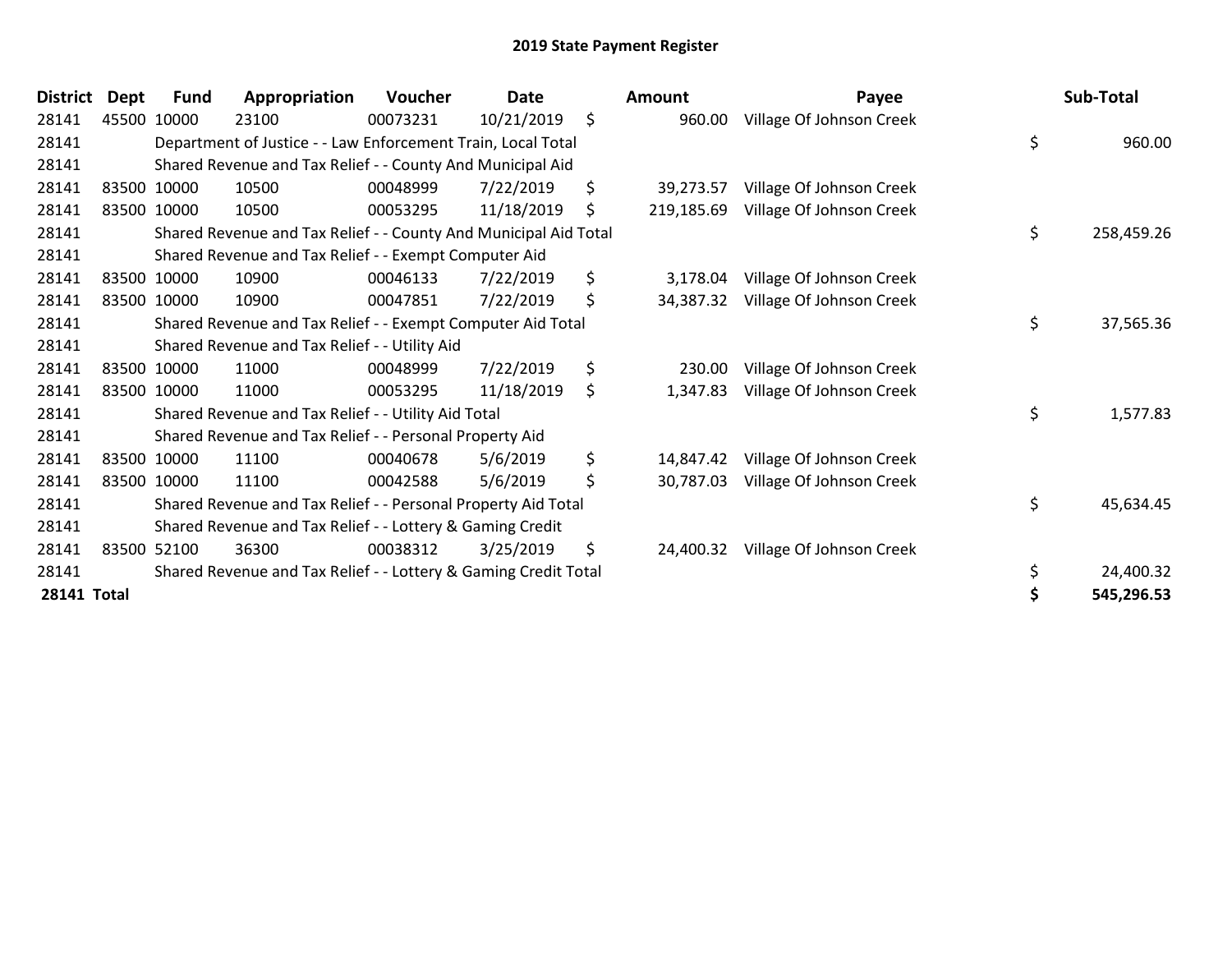| District Dept | <b>Fund</b> | Appropriation                                                          | Voucher  | <b>Date</b> |     | <b>Amount</b> | Payee                          | Sub-Total        |
|---------------|-------------|------------------------------------------------------------------------|----------|-------------|-----|---------------|--------------------------------|------------------|
| 28171         |             | Dept of Safety & Prof Services - - Fire Dues Distribution              |          |             |     |               |                                |                  |
| 28171         | 16500 10000 | 22500                                                                  | 00030468 | 7/16/2019   | \$  |               | 5,447.98 Palmyra, Village of   |                  |
| 28171         |             | Dept of Safety & Prof Services - - Fire Dues Distribution Total        |          |             |     |               |                                | \$<br>5,447.98   |
| 28171         |             | Dept of Natural Resources - - Fin Asst For Responsible Units           |          |             |     |               |                                |                  |
| 28171         | 37000 27400 | 67000                                                                  | 00323227 | 5/22/2019   | \$  | 6,002.98      | Palmyra, Village of            |                  |
| 28171         |             | Dept of Natural Resources - - Fin Asst For Responsible Units Total     |          |             |     |               |                                | \$<br>6,002.98   |
| 28171         |             | Dept of Natural Resources - - Land Acquisition                         |          |             |     |               |                                |                  |
| 28171         | 37000 36300 | TA100                                                                  | 00300551 | 2/21/2019   | \$  | 2,724.20      | Palmyra, Village of            |                  |
| 28171         |             | Dept of Natural Resources - - Land Acquisition Total                   |          |             |     |               |                                | \$<br>2,724.20   |
| 28171         |             | Dept of Natural Resources - - Dnr-Dam Safety Projects                  |          |             |     |               |                                |                  |
| 28171         | 37000 36300 | <b>TX100</b>                                                           | 00379808 | 12/27/2019  | \$  |               | 367,530.39 Palmyra, Village of |                  |
| 28171         |             | Dept of Natural Resources - - Dnr-Dam Safety Projects Total            |          |             |     |               |                                | \$<br>367,530.39 |
| 28171         |             | WI Dept of Transportation - - Hwy Sfty Loc Aid Ffd                     |          |             |     |               |                                |                  |
| 28171         | 39500 21100 | 18500                                                                  | 00380569 | 5/14/2019   | \$  | 3,747.00      | Palmyra, Village of            |                  |
| 28171         |             | WI Dept of Transportation - - Hwy Sfty Loc Aid Ffd Total               |          |             |     |               |                                | \$<br>3,747.00   |
| 28171         |             | WI Dept of Transportation - - Trns Aids To Mnc.-Sf                     |          |             |     |               |                                |                  |
| 28171         | 39500 21100 | 19100                                                                  | 00336577 | 1/7/2019    | \$  | 14,505.45     | Palmyra, Village of            |                  |
| 28171         | 39500 21100 | 19100                                                                  | 00363892 | 4/1/2019    | \$  | 14,505.45     | Palmyra, Village of            |                  |
| 28171         | 39500 21100 | 19100                                                                  | 00401901 | 7/1/2019    | \$  | 14,505.45     | Palmyra, Village of            |                  |
| 28171         | 39500 21100 | 19100                                                                  | 00444719 | 10/7/2019   | \$  | 14,505.48     | Palmyra, Village of            |                  |
| 28171         |             | WI Dept of Transportation - - Trns Aids To Mnc.-Sf Total               |          |             |     |               |                                | \$<br>58,021.83  |
| 28171         |             | Department of Health Services - - Emergency Medical Services, Ai       |          |             |     |               |                                |                  |
| 28171         | 43500 10000 | 11900                                                                  | 00307975 | 9/4/2019    | \$. | 5,429.86      | Palmyra, Village of            |                  |
| 28171         |             | Department of Health Services - - Emergency Medical Services, Ai Total |          |             |     |               |                                | \$<br>5,429.86   |
| 28171         |             | Department of Justice - - Law Enforcement Train, Local                 |          |             |     |               |                                |                  |
| 28171         | 45500 10000 | 23100                                                                  | 00074325 | 11/6/2019   | \$  | 960.00        | Palmyra, Village of            |                  |
| 28171         |             | Department of Justice - - Law Enforcement Train, Local Total           |          |             |     |               |                                | \$<br>960.00     |
| 28171         |             | Shared Revenue and Tax Relief - - Expenditure Restraint Program        |          |             |     |               |                                |                  |
| 28171         | 83500 10000 | 10100                                                                  | 00049000 | 7/22/2019   | \$  | 35,366.24     | Palmyra, Village of            |                  |
| 28171         |             | Shared Revenue and Tax Relief - - Expenditure Restraint Program Total  |          |             |     |               |                                | \$<br>35,366.24  |
| 28171         |             | Shared Revenue and Tax Relief - - County And Municipal Aid             |          |             |     |               |                                |                  |
| 28171         | 83500 10000 | 10500                                                                  | 00049000 | 7/22/2019   | \$  | 31,476.57     | Palmyra, Village of            |                  |
| 28171         | 83500 10000 | 10500                                                                  | 00053296 | 11/18/2019  | \$  |               | 178,367.21 Palmyra, Village of |                  |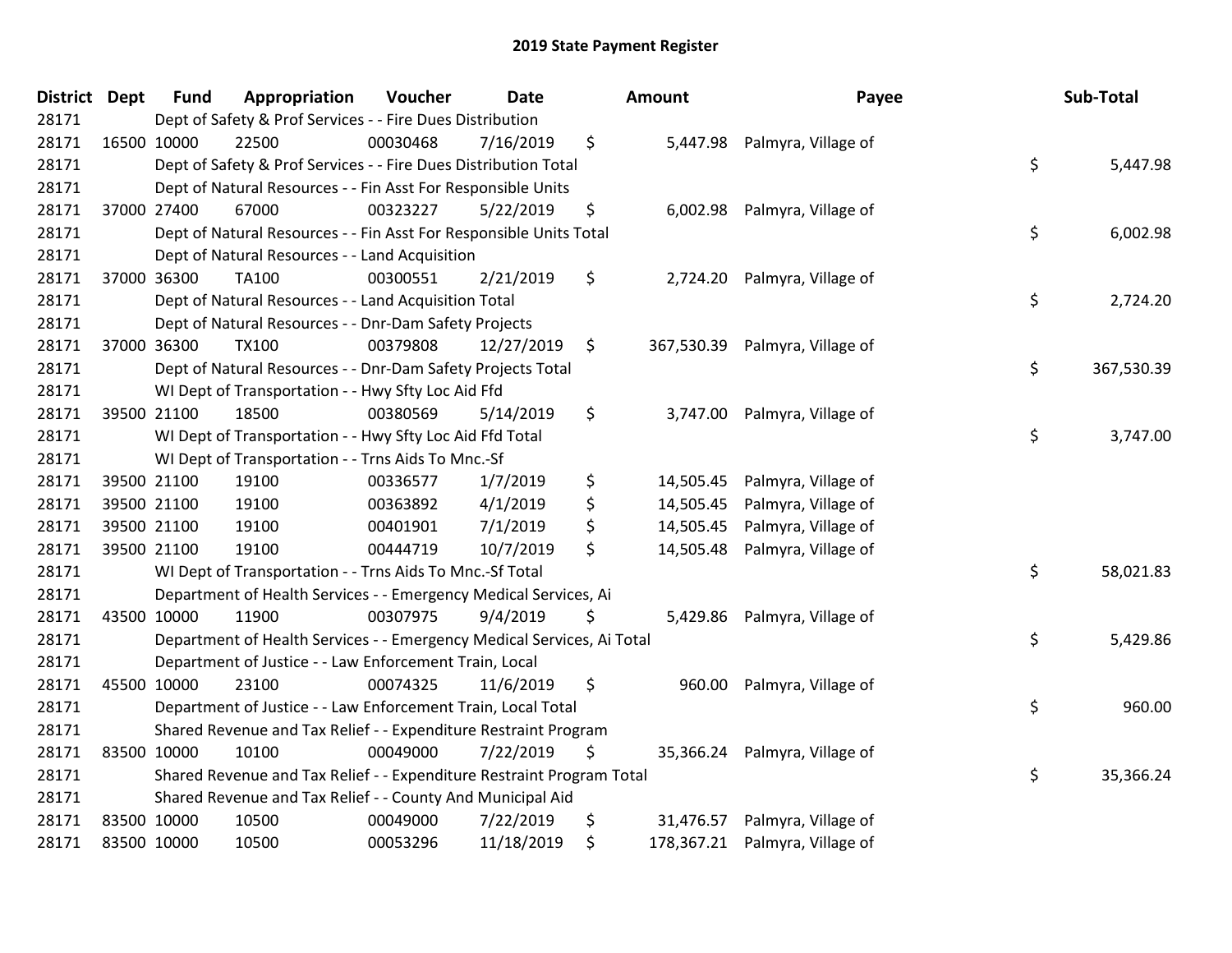| District    | <b>Dept</b> | <b>Fund</b> | Appropriation                                                    | <b>Voucher</b> | Date      | <b>Amount</b>   | Payee               | Sub-Total  |
|-------------|-------------|-------------|------------------------------------------------------------------|----------------|-----------|-----------------|---------------------|------------|
| 28171       |             |             | Shared Revenue and Tax Relief - - County And Municipal Aid Total |                |           |                 |                     | 209,843.78 |
| 28171       |             |             | Shared Revenue and Tax Relief - - Exempt Computer Aid            |                |           |                 |                     |            |
| 28171       |             | 83500 10000 | 10900                                                            | 00046134       | 7/22/2019 | \$<br>19.924.61 | Palmyra, Village of |            |
| 28171       |             | 83500 10000 | 10900                                                            | 00047852       | 7/22/2019 | \$<br>16,907.28 | Palmyra, Village of |            |
| 28171       |             |             | Shared Revenue and Tax Relief - - Exempt Computer Aid Total      |                |           |                 |                     | 36,831.89  |
| 28171       |             |             | Shared Revenue and Tax Relief - - Personal Property Aid          |                |           |                 |                     |            |
| 28171       |             | 83500 10000 | 11100                                                            | 00040679       | 5/6/2019  | \$<br>5,182.42  | Palmyra, Village of |            |
| 28171       |             | 83500 10000 | 11100                                                            | 00042589       | 5/6/2019  | \$<br>1,084.77  | Palmyra, Village of |            |
| 28171       |             |             | Shared Revenue and Tax Relief - - Personal Property Aid Total    |                |           |                 |                     | 6,267.19   |
| 28171       |             |             | Shared Revenue and Tax Relief - - Lottery & Gaming Credit        |                |           |                 |                     |            |
| 28171       |             | 83500 52100 | 36300                                                            | 00038313       | 3/25/2019 | \$<br>4,299.12  | Palmyra, Village of |            |
| 28171       |             |             | Shared Revenue and Tax Relief - - Lottery & Gaming Credit Total  |                |           |                 |                     | 4,299.12   |
| 28171 Total |             |             |                                                                  |                |           |                 |                     | 742,472.46 |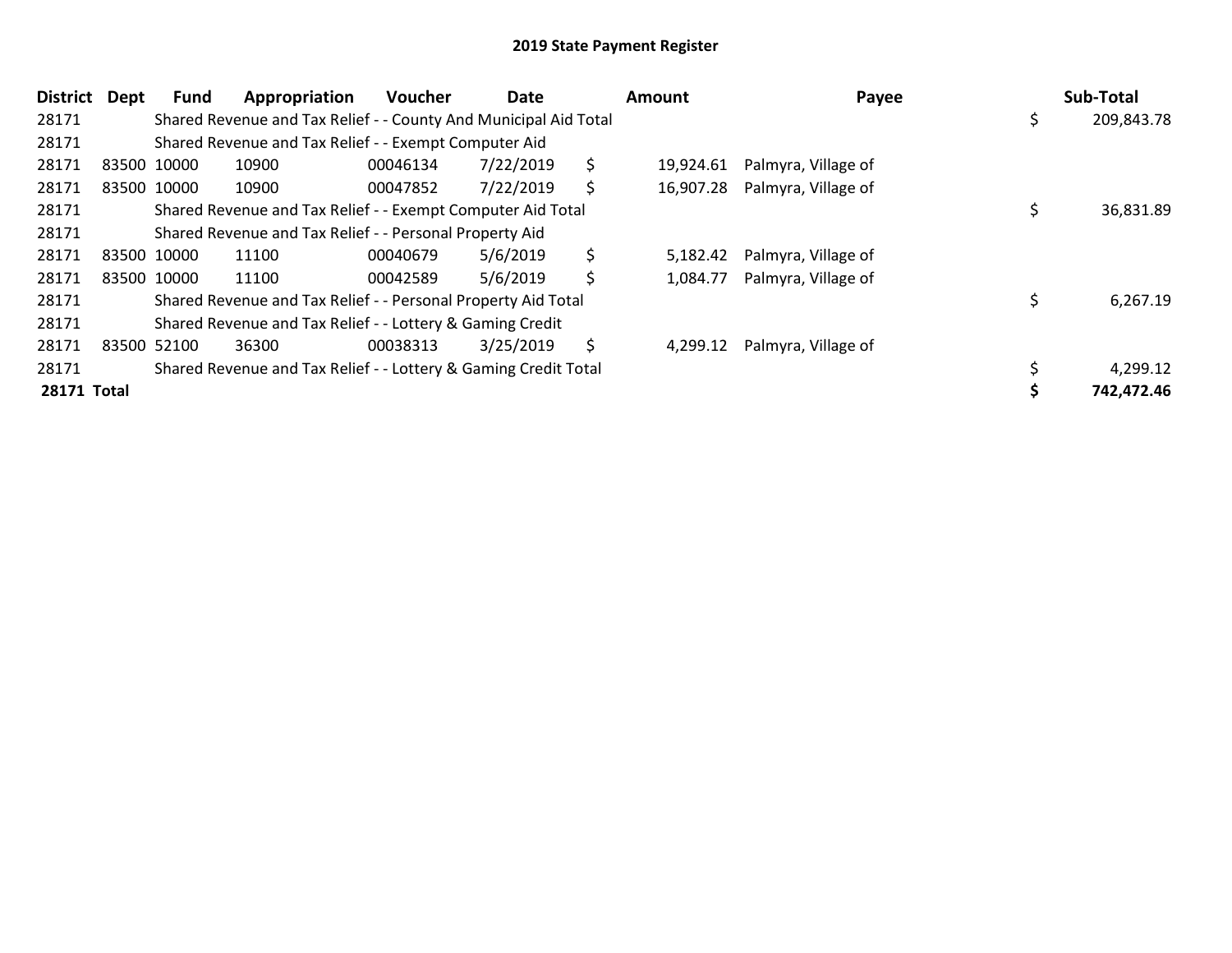| <b>District Dept</b> |             | <b>Fund</b> | Appropriation                                                         | Voucher  | <b>Date</b> |    | Amount    | Payee                        |    | Sub-Total |  |
|----------------------|-------------|-------------|-----------------------------------------------------------------------|----------|-------------|----|-----------|------------------------------|----|-----------|--|
| 28181                |             |             | Dept of Safety & Prof Services - - Fire Dues Distribution             |          |             |    |           |                              |    |           |  |
| 28181                |             | 16500 10000 | 22500                                                                 | 00031157 | 7/17/2019   | \$ |           | 1,875.41 Village Of Sullivan |    |           |  |
| 28181                |             |             | Dept of Safety & Prof Services - - Fire Dues Distribution Total       |          |             |    |           |                              | \$ | 1,875.41  |  |
| 28181                |             |             | Dept of Natural Resources - - Aids In Lieu Of Taxes - Gener           |          |             |    |           |                              |    |           |  |
| 28181                |             | 37000 10000 | 50300                                                                 | 00314856 | 4/19/2019   | \$ | 80.07     | Village Of Sullivan          |    |           |  |
| 28181                |             |             | Dept of Natural Resources - - Aids In Lieu Of Taxes - Gener Total     |          |             |    |           |                              | \$ | 80.07     |  |
| 28181                |             |             | Dept of Natural Resources - - Gen Program Ops-State Funds             |          |             |    |           |                              |    |           |  |
| 28181                |             | 37000 21200 | 16100                                                                 | 00292225 | 1/18/2019   | \$ | 150.00    | Village Of Sullivan          |    |           |  |
| 28181                |             | 37000 21200 | 16100                                                                 | 00311015 | 4/16/2019   | \$ | 150.00    | Village Of Sullivan          |    |           |  |
| 28181                |             | 37000 21200 | 16100                                                                 | 00343128 | 7/25/2019   | \$ | 150.00    | Village Of Sullivan          |    |           |  |
| 28181                |             | 37000 21200 | 16100                                                                 | 00364260 | 10/10/2019  | \$ | 200.00    | Village Of Sullivan          |    |           |  |
| 28181                |             |             | Dept of Natural Resources - - Gen Program Ops-State Funds Total       |          |             |    |           |                              | \$ | 650.00    |  |
| 28181                |             |             | Dept of Natural Resources - - Fin Asst For Responsible Units          |          |             |    |           |                              |    |           |  |
| 28181                |             | 37000 27400 | 67000                                                                 | 00323318 | 5/22/2019   | \$ | 2,172.96  | Village Of Sullivan          |    |           |  |
| 28181                |             |             | Dept of Natural Resources - - Fin Asst For Responsible Units Total    |          |             |    |           |                              | \$ | 2,172.96  |  |
| 28181                |             |             | WI Dept of Transportation - - Trns Aids To Mnc.-Sf                    |          |             |    |           |                              |    |           |  |
| 28181                |             | 39500 21100 | 19100                                                                 | 00336578 | 1/7/2019    | \$ | 6,804.30  | Village Of Sullivan          |    |           |  |
| 28181                |             | 39500 21100 | 19100                                                                 | 00363893 | 4/1/2019    | \$ | 6,804.30  | Village Of Sullivan          |    |           |  |
| 28181                |             | 39500 21100 | 19100                                                                 | 00401902 | 7/1/2019    | \$ | 6,804.30  | Village Of Sullivan          |    |           |  |
| 28181                |             | 39500 21100 | 19100                                                                 | 00444720 | 10/7/2019   | \$ | 6,804.31  | Village Of Sullivan          |    |           |  |
| 28181                |             |             | WI Dept of Transportation - - Trns Aids To Mnc.-Sf Total              |          |             |    |           |                              | \$ | 27,217.21 |  |
| 28181                |             |             | Shared Revenue and Tax Relief - - Expenditure Restraint Program       |          |             |    |           |                              |    |           |  |
| 28181                |             | 83500 10000 | 10100                                                                 | 00049001 | 7/22/2019   | \$ |           | 5,253.72 Village Of Sullivan |    |           |  |
| 28181                |             |             | Shared Revenue and Tax Relief - - Expenditure Restraint Program Total |          |             |    |           |                              | \$ | 5,253.72  |  |
| 28181                |             |             | Shared Revenue and Tax Relief - - County And Municipal Aid            |          |             |    |           |                              |    |           |  |
| 28181                |             | 83500 10000 | 10500                                                                 | 00049001 | 7/22/2019   | \$ | 7,212.91  | Village Of Sullivan          |    |           |  |
| 28181                | 83500 10000 |             | 10500                                                                 | 00053297 | 11/18/2019  | \$ | 40,873.15 | Village Of Sullivan          |    |           |  |
| 28181                |             |             | Shared Revenue and Tax Relief - - County And Municipal Aid Total      |          |             |    |           |                              | \$ | 48,086.06 |  |
| 28181                |             |             | Shared Revenue and Tax Relief - - Exempt Computer Aid                 |          |             |    |           |                              |    |           |  |
| 28181                | 83500 10000 |             | 10900                                                                 | 00046135 | 7/22/2019   | \$ | 735.80    | Village Of Sullivan          |    |           |  |
| 28181                |             |             | Shared Revenue and Tax Relief - - Exempt Computer Aid Total           |          |             |    |           |                              | \$ | 735.80    |  |
| 28181                |             |             | Shared Revenue and Tax Relief - - Personal Property Aid               |          |             |    |           |                              |    |           |  |
| 28181                |             | 83500 10000 | 11100                                                                 | 00040680 | 5/6/2019    | \$ |           | 1,037.13 Village Of Sullivan |    |           |  |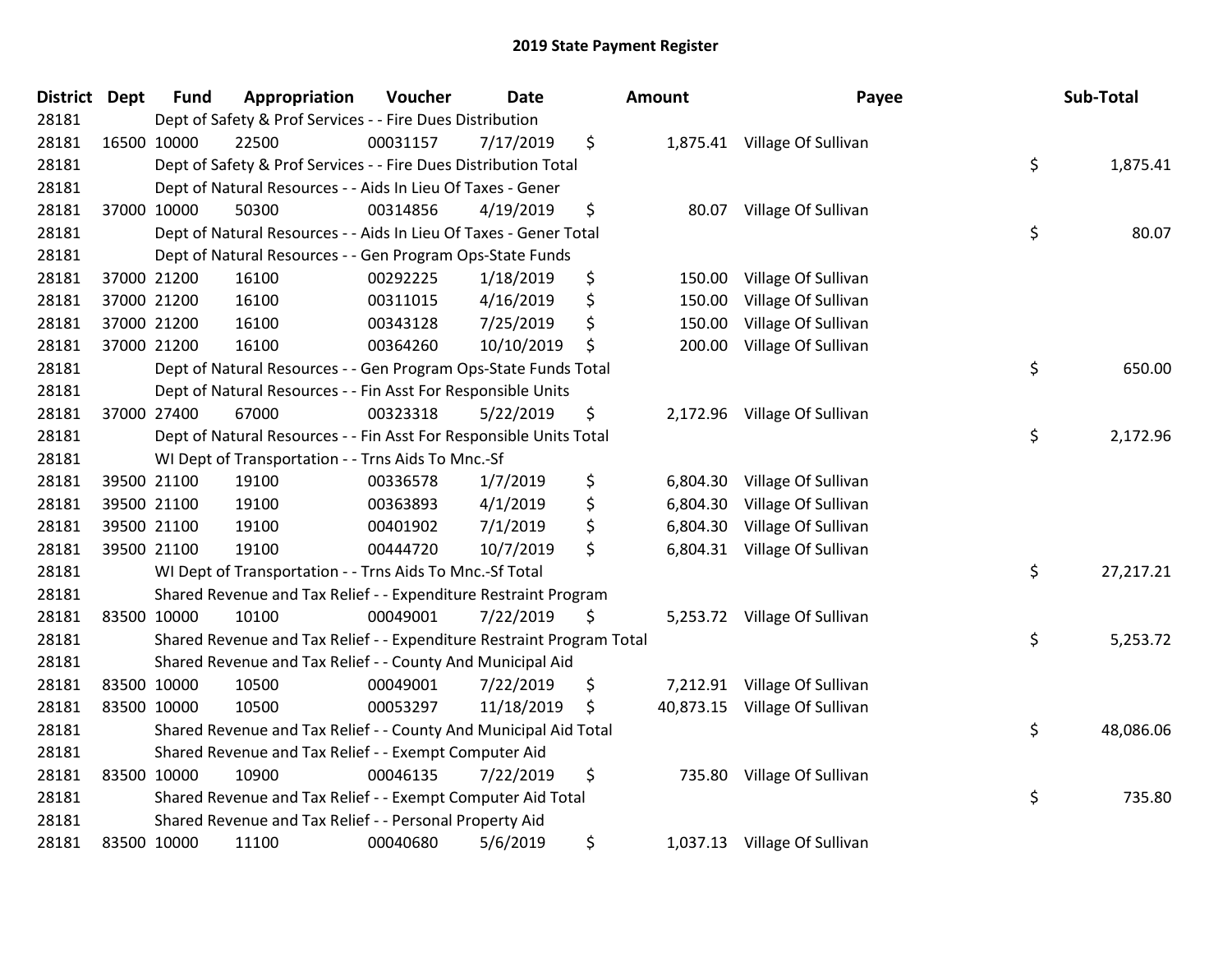| District Dept | Fund | <b>Appropriation</b>                                          | Voucher | Date | Amount | Payee | Sub-Total |
|---------------|------|---------------------------------------------------------------|---------|------|--------|-------|-----------|
| 28181         |      | Shared Revenue and Tax Relief - - Personal Property Aid Total |         |      |        |       | 1,037.13  |
| 28181 Total   |      |                                                               |         |      |        |       | 87,108.36 |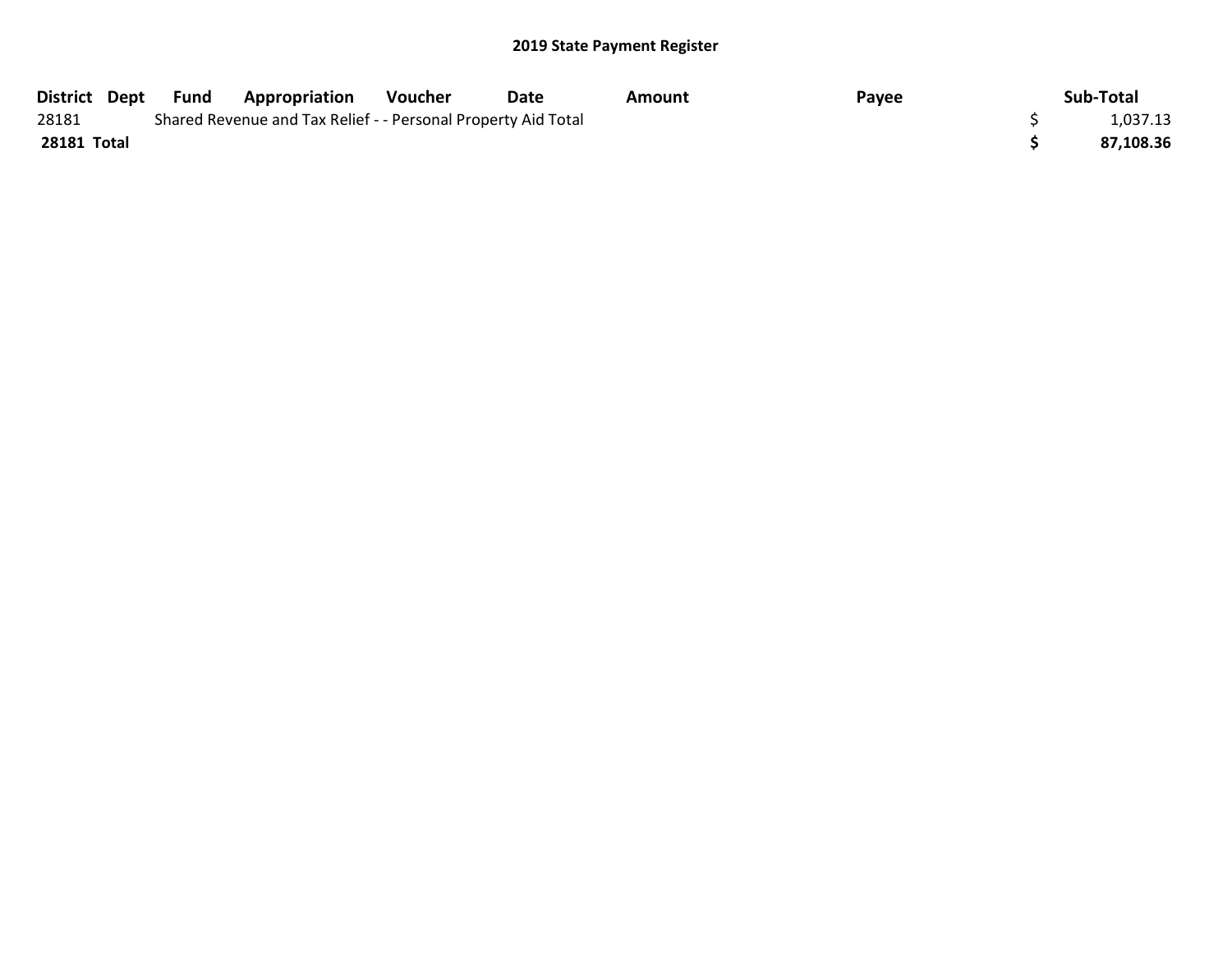| <b>District Dept</b> | <b>Fund</b> | Appropriation                                                      | Voucher  | <b>Date</b> | <b>Amount</b>    | Payee                           | Sub-Total        |
|----------------------|-------------|--------------------------------------------------------------------|----------|-------------|------------------|---------------------------------|------------------|
| 28226                |             | Dept of Safety & Prof Services - - Fire Dues Distribution          |          |             |                  |                                 |                  |
| 28226                | 16500 10000 | 22500                                                              | 00029911 | 7/12/2019   | \$<br>41,401.83  | City of Fort Atkinson           |                  |
| 28226                |             | Dept of Safety & Prof Services - - Fire Dues Distribution Total    |          |             |                  |                                 | \$<br>41,401.83  |
| 28226                |             | Dept of Natural Resources - - Petrostorage Envr Remd Awards        |          |             |                  |                                 |                  |
| 28226                | 37000 27200 | 66700                                                              | 00298464 | 2/14/2019   | \$<br>143.65     | City of Fort Atkinson           |                  |
| 28226                | 37000 27200 | 66700                                                              | 00307298 | 3/27/2019   | \$<br>143.65     | City of Fort Atkinson           |                  |
| 28226                | 37000 27200 | 66700                                                              | 00326156 | 5/31/2019   | \$<br>982.90     | City of Fort Atkinson           |                  |
| 28226                | 37000 27200 | 66700                                                              | 00344012 | 8/1/2019    | \$<br>2,770.55   | City of Fort Atkinson           |                  |
| 28226                | 37000 27200 | 66700                                                              | 00363043 | 10/4/2019   | \$<br>1,888.67   | City of Fort Atkinson           |                  |
| 28226                |             | Dept of Natural Resources - - Petrostorage Envr Remd Awards Total  |          |             |                  |                                 | \$<br>5,929.42   |
| 28226                |             | Dept of Natural Resources - - Ea - Urban Nonpoint Source           |          |             |                  |                                 |                  |
| 28226                | 37000 27400 | 65800                                                              | 00341345 | 7/15/2019   | \$<br>36,704.20  | City of Fort Atkinson           |                  |
| 28226                |             | Dept of Natural Resources - - Ea - Urban Nonpoint Source Total     |          |             |                  |                                 | \$<br>36,704.20  |
| 28226                |             | Dept of Natural Resources - - Fin Asst For Responsible Units       |          |             |                  |                                 |                  |
| 28226                | 37000 27400 | 67000                                                              | 00323081 | 5/22/2019   | \$<br>35,098.59  | City of Fort Atkinson           |                  |
| 28226                |             | Dept of Natural Resources - - Fin Asst For Responsible Units Total |          |             |                  |                                 | \$<br>35,098.59  |
| 28226                |             | Dept of Natural Resources - - Urban Nonpoint Source Cost-Sha       |          |             |                  |                                 |                  |
| 28226                | 37000 36300 | <b>TH100</b>                                                       | 00372857 | 11/22/2019  | \$<br>113,862.80 | City of Fort Atkinson           |                  |
| 28226                |             | Dept of Natural Resources - - Urban Nonpoint Source Cost-Sha Total |          |             |                  |                                 | \$<br>113,862.80 |
| 28226                |             | WI Dept of Transportation - - Conn Hwy Aids St Fds                 |          |             |                  |                                 |                  |
| 28226                | 39500 21100 | 16200                                                              | 00337731 | 1/7/2019    | \$<br>25,117.81  | City of Fort Atkinson           |                  |
| 28226                | 39500 21100 | 16200                                                              | 00365045 | 4/1/2019    | \$<br>25,117.81  | City of Fort Atkinson           |                  |
| 28226                | 39500 21100 | 16200                                                              | 00403054 | 7/1/2019    | \$<br>25,117.81  | City of Fort Atkinson           |                  |
| 28226                | 39500 21100 | 16200                                                              | 00445872 | 10/7/2019   | \$               | 25,117.81 City of Fort Atkinson |                  |
| 28226                |             | WI Dept of Transportation - - Conn Hwy Aids St Fds Total           |          |             |                  |                                 | \$<br>100,471.24 |
| 28226                |             | WI Dept of Transportation - - Tc, Trns Oper Aid Sf                 |          |             |                  |                                 |                  |
| 28226                | 39500 21100 | 17700                                                              | 00392732 | 6/13/2019   | \$<br>26,210.00  | City of Fort Atkinson           |                  |
| 28226                | 39500 21100 | 17700                                                              | 00417046 | 7/31/2019   | \$<br>78,629.00  | City of Fort Atkinson           |                  |
| 28226                |             | WI Dept of Transportation - - Tc, Trns Oper Aid Sf Total           |          |             |                  |                                 | \$<br>104,839.00 |
| 28226                |             | WI Dept of Transportation - - Trnst/Trns-Rel Aid F                 |          |             |                  |                                 |                  |
| 28226                | 39500 21100 | 18200                                                              | 00349594 | 2/21/2019   | \$<br>7,314.53   | City of Fort Atkinson           |                  |
| 28226                | 39500 21100 | 18200                                                              | 00423881 | 8/15/2019   | \$<br>22,254.89  | City of Fort Atkinson           |                  |
| 28226                | 39500 21100 | 18200                                                              | 00428236 | 8/27/2019   | \$<br>31,797.15  | City of Fort Atkinson           |                  |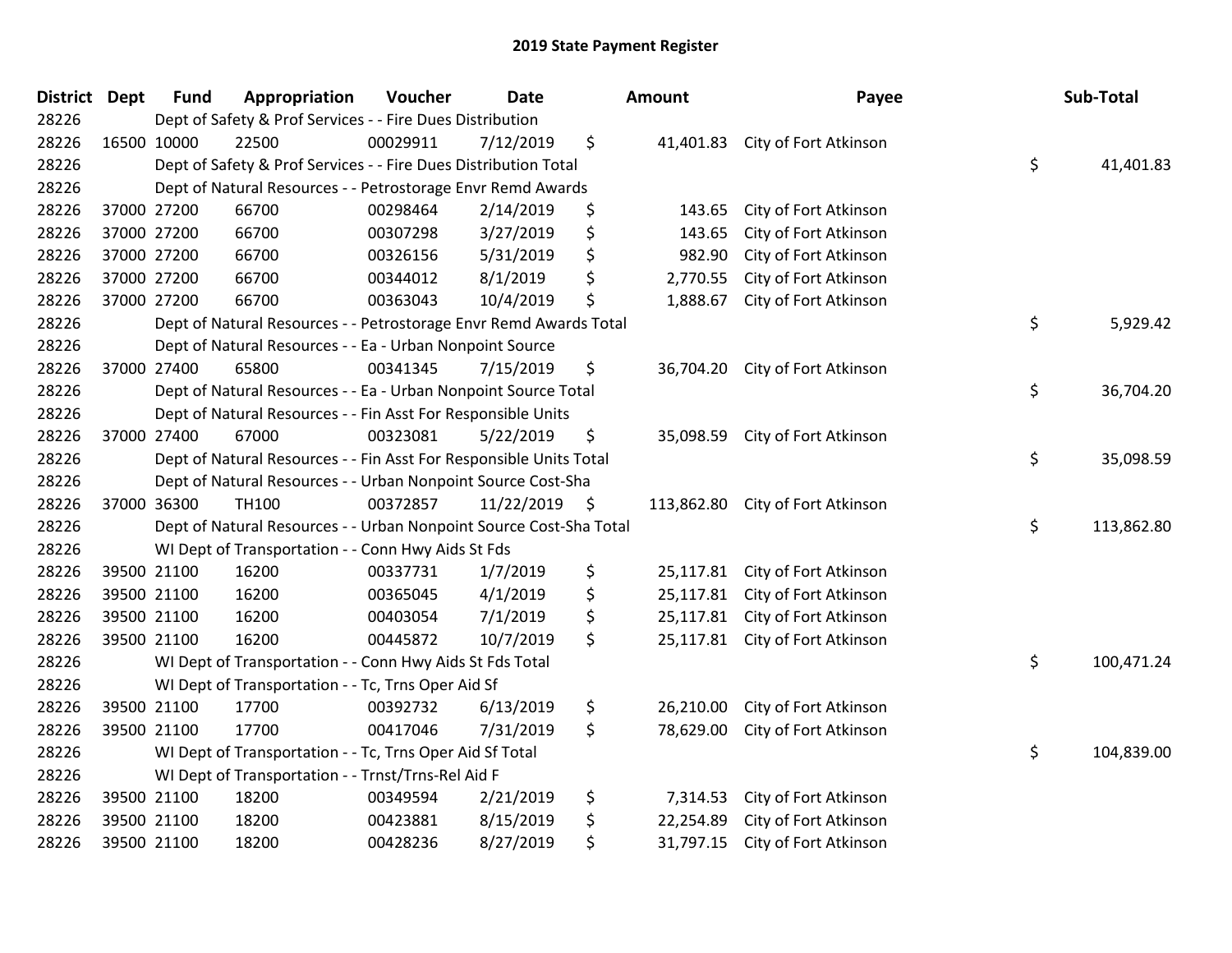| District Dept |             | <b>Fund</b> | Appropriation                                                         | Voucher  | <b>Date</b> | Amount             | Payee                           | Sub-Total          |
|---------------|-------------|-------------|-----------------------------------------------------------------------|----------|-------------|--------------------|---------------------------------|--------------------|
| 28226         | 39500 21100 |             | 18200                                                                 | 00433104 | 9/12/2019   | \$<br>28,940.80    | City of Fort Atkinson           |                    |
| 28226         | 39500 21100 |             | 18200                                                                 | 00470488 | 12/12/2019  | \$                 | 37,407.31 City of Fort Atkinson |                    |
| 28226         |             |             | WI Dept of Transportation - - Trnst/Trns-Rel Aid F Total              |          |             |                    |                                 | \$<br>127,714.68   |
| 28226         |             |             | WI Dept of Transportation - - Hwy Sfty Loc Aid Ffd                    |          |             |                    |                                 |                    |
| 28226         | 39500 21100 |             | 18500                                                                 | 00423305 | 8/13/2019   | \$<br>4,000.00     | City of Fort Atkinson           |                    |
| 28226         | 39500 21100 |             | 18500                                                                 | 00423307 | 8/13/2019   | \$<br>3,987.11     | City of Fort Atkinson           |                    |
| 28226         |             |             | WI Dept of Transportation - - Hwy Sfty Loc Aid Ffd Total              |          |             |                    |                                 | \$<br>7,987.11     |
| 28226         |             |             | WI Dept of Transportation - - Trns Aids To Mnc.-Sf                    |          |             |                    |                                 |                    |
| 28226         | 39500 21100 |             | 19100                                                                 | 00336579 | 1/7/2019    | \$<br>120,816.34   | City of Fort Atkinson           |                    |
| 28226         | 39500 21100 |             | 19100                                                                 | 00363894 | 4/1/2019    | \$<br>120,816.34   | City of Fort Atkinson           |                    |
| 28226         | 39500 21100 |             | 19100                                                                 | 00401903 | 7/1/2019    | \$<br>120,816.34   | City of Fort Atkinson           |                    |
| 28226         | 39500 21100 |             | 19100                                                                 | 00444721 | 10/7/2019   | \$<br>120,816.35   | City of Fort Atkinson           |                    |
| 28226         |             |             | WI Dept of Transportation - - Trns Aids To Mnc.-Sf Total              |          |             |                    |                                 | \$<br>483,265.37   |
| 28226         |             |             | WI Dept of Transportation - - Trns Facl Econ Astsf                    |          |             |                    |                                 |                    |
| 28226         | 39500 21100 |             | 26000                                                                 | 00356254 | 2/27/2019   | \$<br>1,000,000.00 | City of Fort Atkinson           |                    |
| 28226         |             |             | WI Dept of Transportation - - Trns Facl Econ Astsf Total              |          |             |                    |                                 | \$<br>1,000,000.00 |
| 28226         |             |             | WI Dept of Transportation - - Dept Mgt & Oper St Fd                   |          |             |                    |                                 |                    |
| 28226         | 39500 21100 |             | 46100                                                                 | 00356517 | 2/27/2019   | \$<br>765.78       | City of Fort Atkinson           |                    |
| 28226         | 39500 21100 |             | 46100                                                                 | 00373474 | 5/3/2019    | \$<br>765.78       | City of Fort Atkinson           |                    |
| 28226         | 39500 21100 |             | 46100                                                                 | 00412962 | 7/31/2019   | \$<br>765.78       | City of Fort Atkinson           |                    |
| 28226         | 39500 21100 |             | 46100                                                                 | 00450309 | 10/17/2019  | \$<br>765.78       | City of Fort Atkinson           |                    |
| 28226         | 39500 21100 |             | 46100                                                                 | 00470908 | 12/13/2019  | \$<br>765.78       | City of Fort Atkinson           |                    |
| 28226         |             |             | WI Dept of Transportation - - Dept Mgt & Oper St Fd Total             |          |             |                    |                                 | \$<br>3,828.90     |
| 28226         |             |             | Department of Justice - - Law Enforcement Train, Local                |          |             |                    |                                 |                    |
| 28226         | 45500 10000 |             | 23100                                                                 | 00073112 | 10/18/2019  | \$<br>2,560.00     | City of Fort Atkinson           |                    |
| 28226         |             |             | Department of Justice - - Law Enforcement Train, Local Total          |          |             |                    |                                 | \$<br>2,560.00     |
| 28226         |             |             | Department of Justice - - Federal Aid, Local Assistance               |          |             |                    |                                 |                    |
| 28226         | 45500 10000 |             | 25100                                                                 | 00069039 | 7/29/2019   | \$<br>17,347.00    | City of Fort Atkinson           |                    |
| 28226         |             |             | Department of Justice - - Federal Aid, Local Assistance Total         |          |             |                    |                                 | \$<br>17,347.00    |
| 28226         |             |             | Shared Revenue and Tax Relief - - Expenditure Restraint Program       |          |             |                    |                                 |                    |
| 28226         | 83500 10000 |             | 10100                                                                 | 00049002 | 7/22/2019   | \$<br>195,262.65   | City of Fort Atkinson           |                    |
| 28226         |             |             | Shared Revenue and Tax Relief - - Expenditure Restraint Program Total |          |             |                    |                                 | \$<br>195,262.65   |
| 28226         |             |             | Shared Revenue and Tax Relief - - County And Municipal Aid            |          |             |                    |                                 |                    |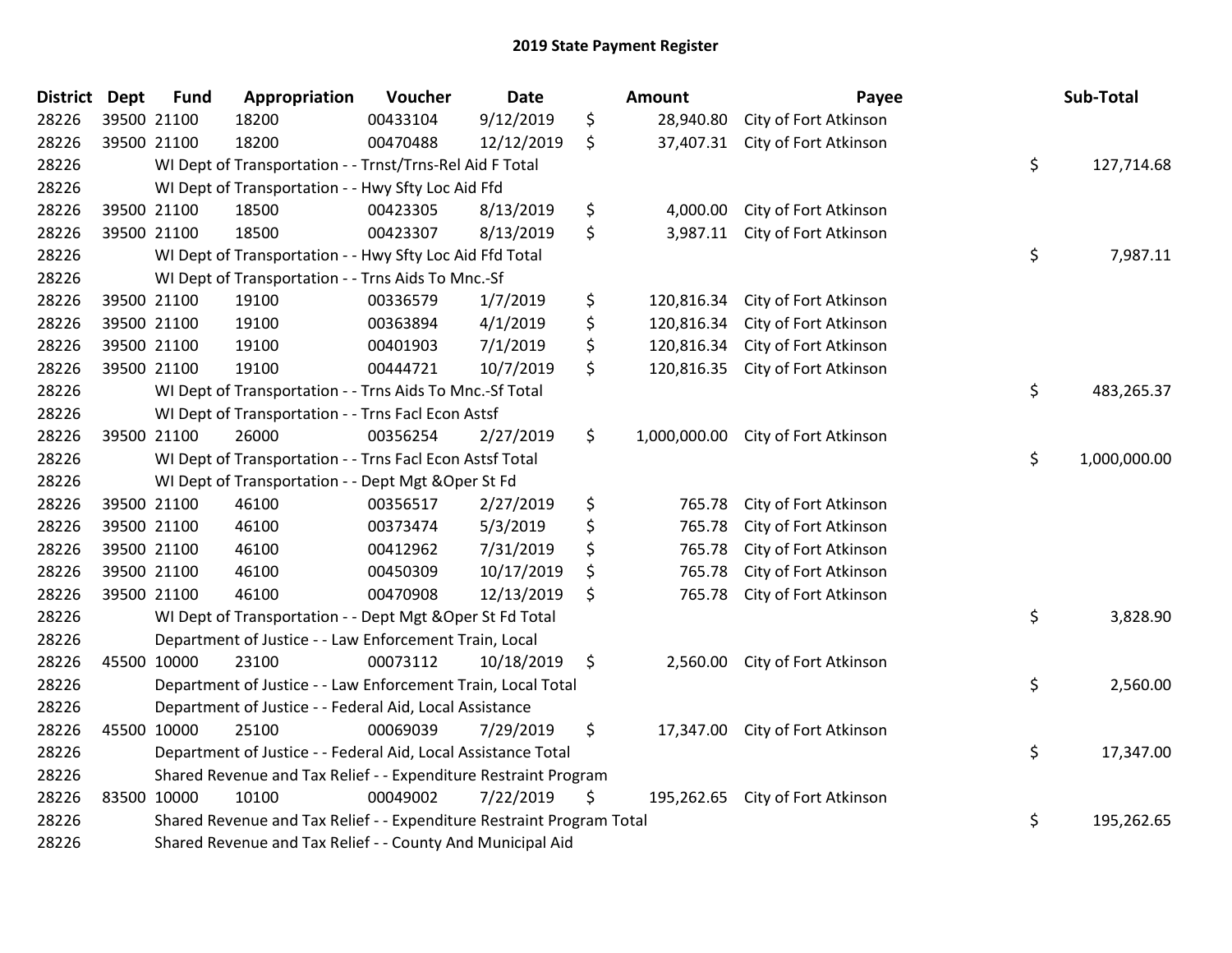| <b>District</b> | Dept | <b>Fund</b> | Appropriation                                                       | <b>Voucher</b> | Date       | Amount           | Payee                 |    | Sub-Total    |
|-----------------|------|-------------|---------------------------------------------------------------------|----------------|------------|------------------|-----------------------|----|--------------|
| 28226           |      | 83500 10000 | 10500                                                               | 00049002       | 7/22/2019  | \$<br>143,159.86 | City of Fort Atkinson |    |              |
| 28226           |      | 83500 10000 | 10500                                                               | 00053298       | 11/18/2019 | \$<br>811,239.20 | City of Fort Atkinson |    |              |
| 28226           |      |             | Shared Revenue and Tax Relief - - County And Municipal Aid Total    |                |            |                  |                       | \$ | 954,399.06   |
| 28226           |      |             | Shared Revenue and Tax Relief - - Exempt Computer Aid               |                |            |                  |                       |    |              |
| 28226           |      | 83500 10000 | 10900                                                               | 00046136       | 7/22/2019  | \$<br>47,958.53  | City of Fort Atkinson |    |              |
| 28226           |      | 83500 10000 | 10900                                                               | 00047853       | 7/22/2019  | \$<br>4,866.22   | City of Fort Atkinson |    |              |
| 28226           |      |             | Shared Revenue and Tax Relief - - Exempt Computer Aid Total         |                |            |                  |                       | \$ | 52,824.75    |
| 28226           |      |             | Shared Revenue and Tax Relief - - Utility Aid                       |                |            |                  |                       |    |              |
| 28226           |      | 83500 10000 | 11000                                                               | 00049002       | 7/22/2019  | \$<br>388.82     | City of Fort Atkinson |    |              |
| 28226           |      | 83500 10000 | 11000                                                               | 00053298       | 11/18/2019 | \$<br>29,992.64  | City of Fort Atkinson |    |              |
| 28226           |      |             | Shared Revenue and Tax Relief - - Utility Aid Total                 |                |            |                  |                       | \$ | 30,381.46    |
| 28226           |      |             | Shared Revenue and Tax Relief - - Personal Property Aid             |                |            |                  |                       |    |              |
| 28226           |      | 83500 10000 | 11100                                                               | 00040681       | 5/6/2019   | \$<br>30,528.48  | City of Fort Atkinson |    |              |
| 28226           |      | 83500 10000 | 11100                                                               | 00042590       | 5/6/2019   | \$<br>3,279.04   | City of Fort Atkinson |    |              |
| 28226           |      |             | Shared Revenue and Tax Relief - - Personal Property Aid Total       |                |            |                  |                       | \$ | 33,807.52    |
| 28226           |      |             | Shared Revenue and Tax Relief - - Payments For Municipal Svcs       |                |            |                  |                       |    |              |
| 28226           |      | 83500 10000 | 50100                                                               | 00037813       | 1/31/2019  | \$<br>2,467.99   | City of Fort Atkinson |    |              |
| 28226           |      |             | Shared Revenue and Tax Relief - - Payments For Municipal Svcs Total |                |            |                  |                       |    | 2,467.99     |
| 28226 Total     |      |             |                                                                     |                |            |                  |                       | S  | 3,350,153.57 |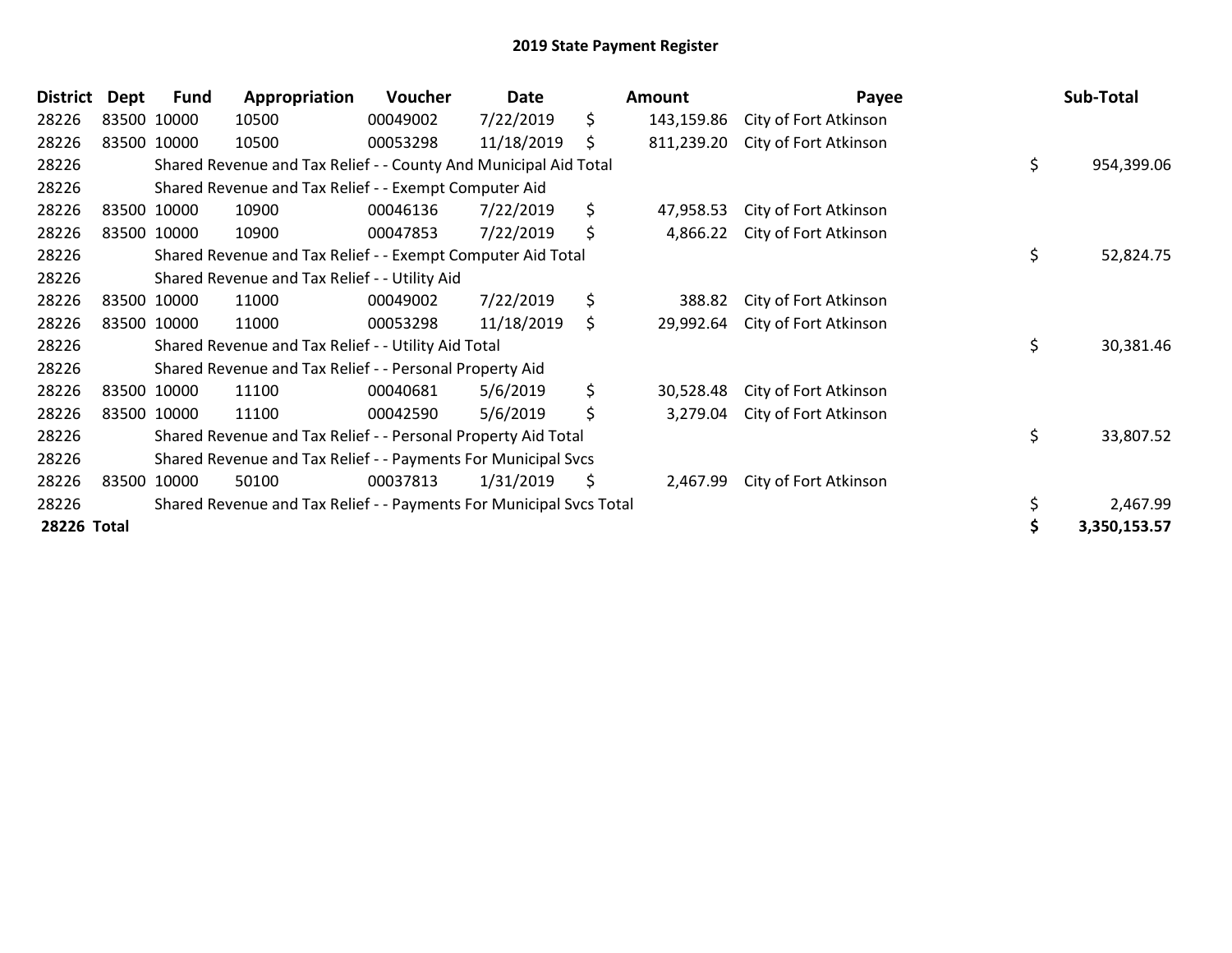| <b>District Dept</b> | <b>Fund</b> | Appropriation                                                           | Voucher  | Date       | Amount          | Payee                        | Sub-Total        |
|----------------------|-------------|-------------------------------------------------------------------------|----------|------------|-----------------|------------------------------|------------------|
| 28241                |             | Dept of Safety & Prof Services - - Fire Dues Distribution               |          |            |                 |                              |                  |
| 28241                | 16500 10000 | 22500                                                                   | 00029970 | 7/12/2019  | \$              | 25,662.17 City Of Jefferson  |                  |
| 28241                |             | Dept of Safety & Prof Services - - Fire Dues Distribution Total         |          |            |                 |                              | \$<br>25,662.17  |
| 28241                |             | Environmental Improvement Prog - - Clean Water Fund Program Finan       |          |            |                 |                              |                  |
| 28241                | 32000 57300 | 16300                                                                   | 00000216 | 2/25/2019  | \$<br>4,767.65  | City Of Jefferson            |                  |
| 28241                |             | Environmental Improvement Prog - - Clean Water Fund Program Finan Total |          |            |                 |                              | \$<br>4,767.65   |
| 28241                |             | Dept of Natural Resources - - Fin Asst For Responsible Units            |          |            |                 |                              |                  |
| 28241                | 37000 27400 | 67000                                                                   | 00323000 | 5/22/2019  | \$              | 23,841.52 City Of Jefferson  |                  |
| 28241                |             | Dept of Natural Resources - - Fin Asst For Responsible Units Total      |          |            |                 |                              | \$<br>23,841.52  |
| 28241                |             | Dept of Natural Resources - - Land Acquisition                          |          |            |                 |                              |                  |
| 28241                | 37000 36300 | <b>TA100</b>                                                            | 00311361 | 4/15/2019  | \$              | 217,400.00 City Of Jefferson |                  |
| 28241                |             | Dept of Natural Resources - - Land Acquisition Total                    |          |            |                 |                              | \$<br>217,400.00 |
| 28241                |             | WI Dept of Transportation - - Conn Hwy Aids St Fds                      |          |            |                 |                              |                  |
| 28241                | 39500 21100 | 16200                                                                   | 00337732 | 1/7/2019   | \$<br>6,567.95  | City Of Jefferson            |                  |
| 28241                | 39500 21100 | 16200                                                                   | 00365046 | 4/1/2019   | \$<br>6,567.95  | City Of Jefferson            |                  |
| 28241                | 39500 21100 | 16200                                                                   | 00403055 | 7/1/2019   | \$<br>6,567.95  | City Of Jefferson            |                  |
| 28241                | 39500 21100 | 16200                                                                   | 00445873 | 10/7/2019  | \$<br>6,567.97  | City Of Jefferson            |                  |
| 28241                |             | WI Dept of Transportation - - Conn Hwy Aids St Fds Total                |          |            |                 |                              | \$<br>26,271.82  |
| 28241                |             | WI Dept of Transportation - - Tc, Trns Oper Aid Sf                      |          |            |                 |                              |                  |
| 28241                | 39500 21100 | 17700                                                                   | 00392734 | 6/12/2019  | \$<br>11,730.00 | City Of Jefferson            |                  |
| 28241                | 39500 21100 | 17700                                                                   | 00417047 | 7/30/2019  | \$              | 35,189.00 City Of Jefferson  |                  |
| 28241                |             | WI Dept of Transportation - - Tc, Trns Oper Aid Sf Total                |          |            |                 |                              | \$<br>46,919.00  |
| 28241                |             | WI Dept of Transportation - - Trnst/Trns-Rel Aid F                      |          |            |                 |                              |                  |
| 28241                | 39500 21100 | 18200                                                                   | 00353837 | 2/21/2019  | \$<br>3,633.23  | City Of Jefferson            |                  |
| 28241                | 39500 21100 | 18200                                                                   | 00424466 | 8/15/2019  | \$<br>14,261.07 | City Of Jefferson            |                  |
| 28241                | 39500 21100 | 18200                                                                   | 00433998 | 9/13/2019  | \$<br>18,440.00 | City Of Jefferson            |                  |
| 28241                | 39500 21100 | 18200                                                                   | 00462994 | 11/20/2019 | \$<br>12,375.50 | City Of Jefferson            |                  |
| 28241                |             | WI Dept of Transportation - - Trnst/Trns-Rel Aid F Total                |          |            |                 |                              | \$<br>48,709.80  |
| 28241                |             | WI Dept of Transportation - - Hwy Sfty Loc Aid Ffd                      |          |            |                 |                              |                  |
| 28241                | 39500 21100 | 18500                                                                   | 00362677 | 3/27/2019  | \$<br>3,987.56  | City Of Jefferson            |                  |
| 28241                | 39500 21100 | 18500                                                                   | 00428767 | 9/3/2019   | \$              | 4,000.00 City Of Jefferson   |                  |
| 28241                |             | WI Dept of Transportation - - Hwy Sfty Loc Aid Ffd Total                |          |            |                 |                              | \$<br>7,987.56   |
| 28241                |             | WI Dept of Transportation - - Trns Aids To Mnc.-Sf                      |          |            |                 |                              |                  |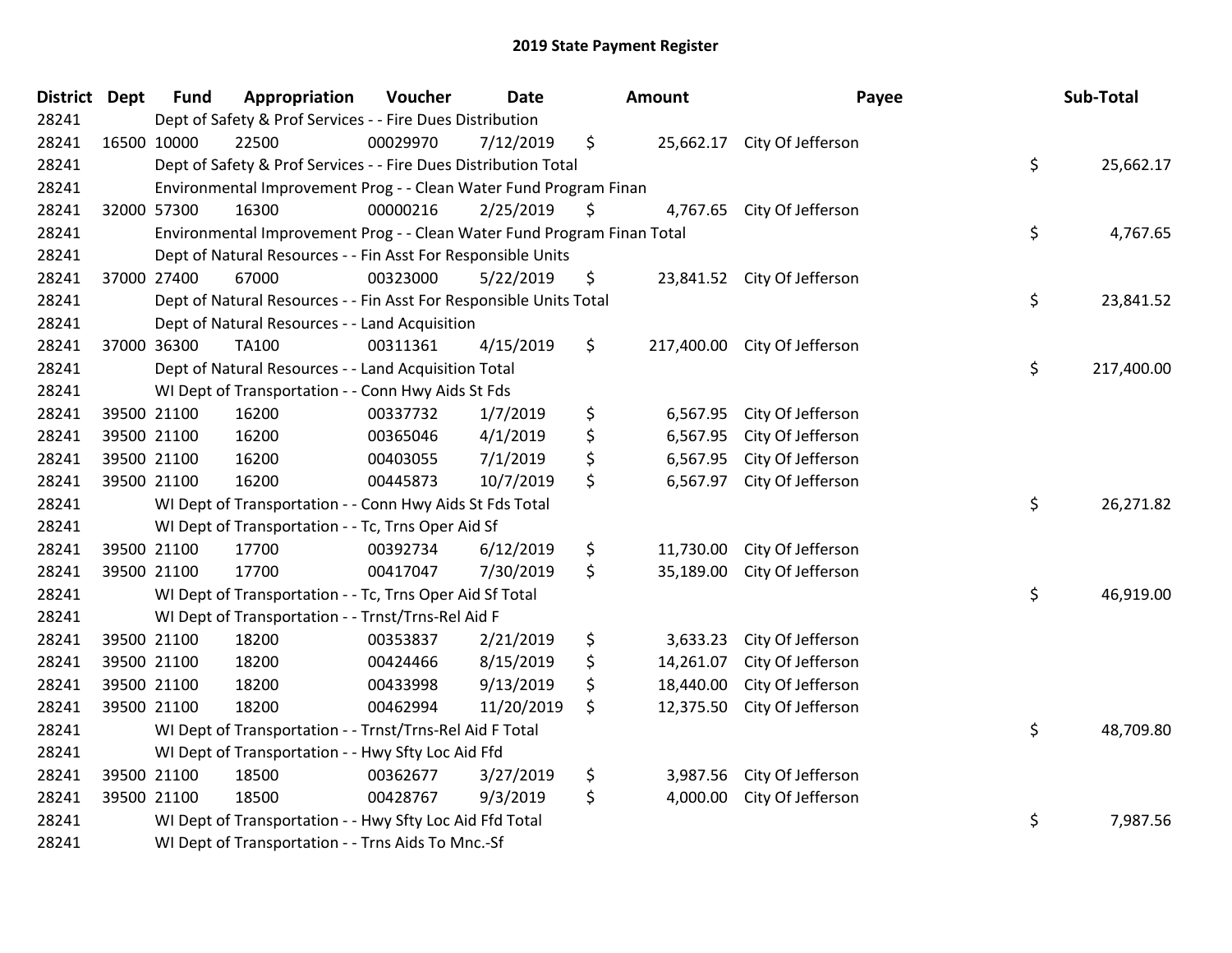| <b>District Dept</b> |             | <b>Fund</b> | Appropriation                                                                   | Voucher  | <b>Date</b>             |           | Amount    |                              | Payee | Sub-Total  |
|----------------------|-------------|-------------|---------------------------------------------------------------------------------|----------|-------------------------|-----------|-----------|------------------------------|-------|------------|
| 28241                |             | 39500 21100 | 19100                                                                           | 00336580 | 1/7/2019                | \$        |           | 94,466.92 City Of Jefferson  |       |            |
| 28241                |             | 39500 21100 | 19100                                                                           | 00363895 | 4/1/2019                | \$        | 94,466.92 | City Of Jefferson            |       |            |
| 28241                |             | 39500 21100 | 19100                                                                           | 00401904 | 7/1/2019                | \$        | 94,466.92 | City Of Jefferson            |       |            |
| 28241                |             | 39500 21100 | 19100                                                                           | 00444722 | 10/7/2019               | \$        | 94,466.94 | City Of Jefferson            |       |            |
| 28241                |             |             | WI Dept of Transportation - - Trns Aids To Mnc.-Sf Total                        |          |                         |           |           |                              | \$    | 377,867.70 |
| 28241                |             |             | Department of Health Services - - Emergency Medical Services, Ai                |          |                         |           |           |                              |       |            |
| 28241                |             | 43500 10000 | 11900                                                                           | 00307922 | 9/4/2019                | \$        |           | 6,414.95 City Of Jefferson   |       |            |
| 28241                |             |             | Department of Health Services - - Emergency Medical Services, Ai Total          |          |                         |           |           |                              | \$    | 6,414.95   |
| 28241                |             |             | Department of Health Services - - Prepaid Medical Transport Reimbursement       |          |                         |           |           |                              |       |            |
| 28241                | 43500 10000 |             | 16300                                                                           |          | AMBULANCE 11/18/2019 \$ |           | 29,159.19 | City Of Jefferson            |       |            |
| 28241                |             |             | Department of Health Services - - Prepaid Medical Transport Reimbursement Total |          | \$                      | 29,159.19 |           |                              |       |            |
| 28241                |             |             | Department of Justice - - Law Enforcement Train, Local                          |          |                         |           |           |                              |       |            |
| 28241                |             | 45500 10000 | 23100                                                                           | 00073161 | $10/17/2019$ \$         |           |           | 2,240.00 City Of Jefferson   |       |            |
| 28241                |             |             | Department of Justice - - Law Enforcement Train, Local Total                    |          |                         |           |           |                              | \$    | 2,240.00   |
| 28241                |             |             | Public Defender Board - - Trial Representation                                  |          |                         |           |           |                              |       |            |
| 28241                |             | 55000 10000 | 10300                                                                           | 00190577 | 4/11/2019               | \$        | 20.00     | City Of Jefferson            |       |            |
| 28241                |             |             | Public Defender Board - - Trial Representation Total                            |          |                         |           |           |                              | \$    | 20.00      |
| 28241                |             |             | Shared Revenue and Tax Relief - - Expenditure Restraint Program                 |          |                         |           |           |                              |       |            |
| 28241                |             | 83500 10000 | 10100                                                                           | 00049003 | 7/22/2019               | \$        |           | 128,212.32 City Of Jefferson |       |            |
| 28241                |             |             | Shared Revenue and Tax Relief - - Expenditure Restraint Program Total           |          |                         |           |           |                              | \$    | 128,212.32 |
| 28241                |             |             | Shared Revenue and Tax Relief - - County And Municipal Aid                      |          |                         |           |           |                              |       |            |
| 28241                |             | 83500 10000 | 10500                                                                           | 00049003 | 7/22/2019               | \$        |           | 96,911.57 City Of Jefferson  |       |            |
| 28241                |             | 83500 10000 | 10500                                                                           | 00053299 | 11/18/2019              | S         |           | 520,006.39 City Of Jefferson |       |            |
| 28241                |             |             | Shared Revenue and Tax Relief - - County And Municipal Aid Total                |          |                         |           |           |                              | \$    | 616,917.96 |
| 28241                |             |             | Shared Revenue and Tax Relief - - Exempt Computer Aid                           |          |                         |           |           |                              |       |            |
| 28241                |             | 83500 10000 | 10900                                                                           | 00046137 | 7/22/2019               | \$        | 9,559.07  | City Of Jefferson            |       |            |
| 28241                |             | 83500 10000 | 10900                                                                           | 00047854 | 7/22/2019               | \$        |           | 4,934.93 City Of Jefferson   |       |            |
| 28241                |             |             | Shared Revenue and Tax Relief - - Exempt Computer Aid Total                     |          |                         |           |           |                              | \$    | 14,494.00  |
| 28241                |             |             | Shared Revenue and Tax Relief - - Utility Aid                                   |          |                         |           |           |                              |       |            |
| 28241                |             | 83500 10000 | 11000                                                                           | 00049003 | 7/22/2019               | \$        |           | 702.77 City Of Jefferson     |       |            |
| 28241                |             | 83500 10000 | 11000                                                                           | 00053299 | 11/18/2019              | \$        | 4,422.19  | City Of Jefferson            |       |            |
| 28241                |             |             | Shared Revenue and Tax Relief - - Utility Aid Total                             |          |                         |           |           |                              | \$    | 5,124.96   |
| 28241                |             |             | Shared Revenue and Tax Relief - - Personal Property Aid                         |          |                         |           |           |                              |       |            |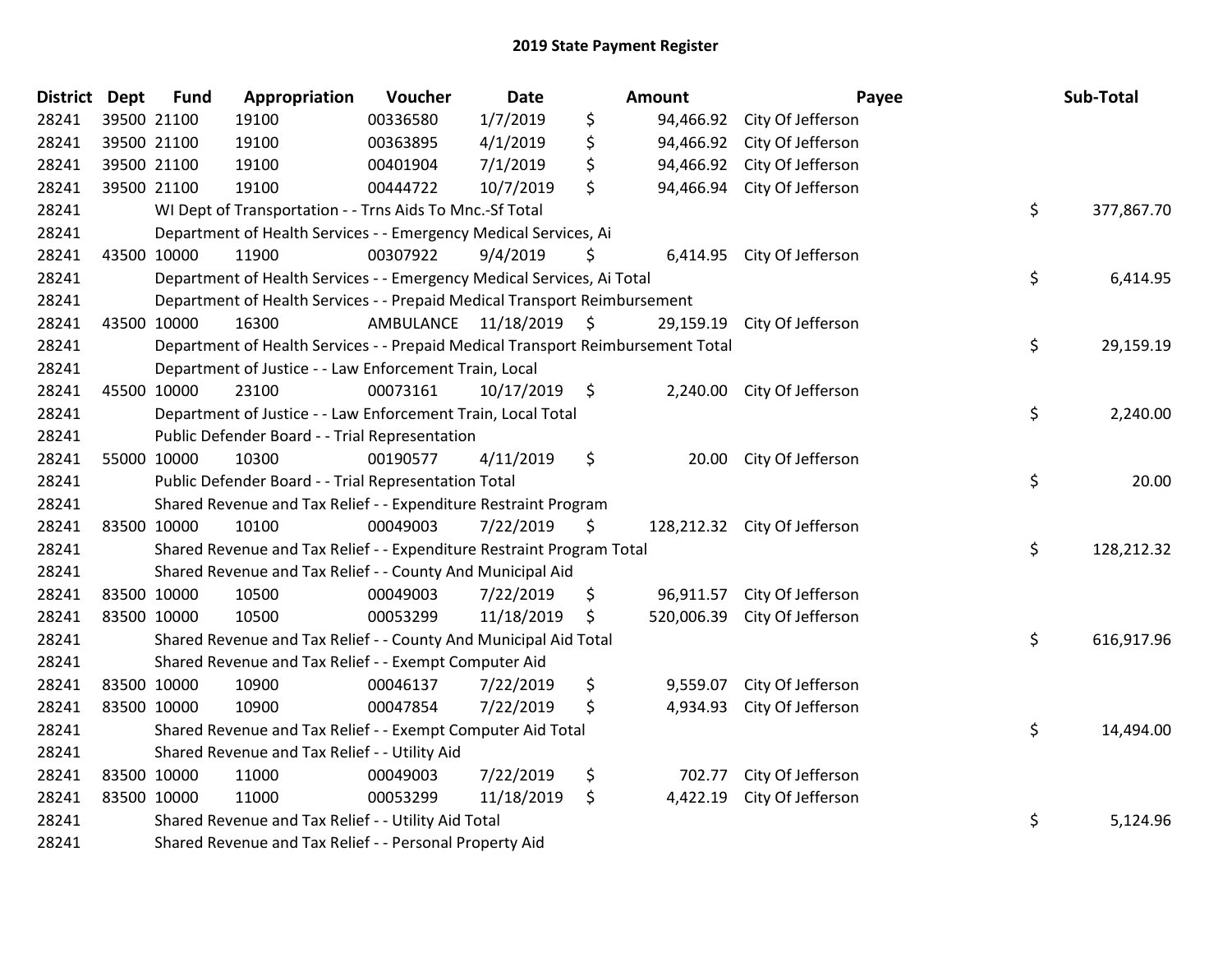| District Dept | Fund                                                            | Appropriation                                                 | Voucher  | Date      |           | Amount    | Payee                       |  | Sub-Total    |  |
|---------------|-----------------------------------------------------------------|---------------------------------------------------------------|----------|-----------|-----------|-----------|-----------------------------|--|--------------|--|
| 28241         | 83500 10000                                                     | 11100                                                         | 00040682 | 5/6/2019  | \$        | 27,599.76 | City Of Jefferson           |  |              |  |
| 28241         | 83500 10000                                                     | 11100                                                         | 00042591 | 5/6/2019  | \$        | 4,234.53  | City Of Jefferson           |  |              |  |
| 28241         |                                                                 | Shared Revenue and Tax Relief - - Personal Property Aid Total |          |           | 31,834.29 |           |                             |  |              |  |
| 28241         |                                                                 | Shared Revenue and Tax Relief - - Lottery & Gaming Credit     |          |           |           |           |                             |  |              |  |
| 28241         | 83500 52100                                                     | 36300                                                         | 00038314 | 3/25/2019 |           |           | 18,482.04 City Of Jefferson |  |              |  |
| 28241         | Shared Revenue and Tax Relief - - Lottery & Gaming Credit Total |                                                               |          |           |           |           |                             |  | 18,482.04    |  |
| 28241 Total   |                                                                 |                                                               |          |           |           |           |                             |  | 1,632,326.93 |  |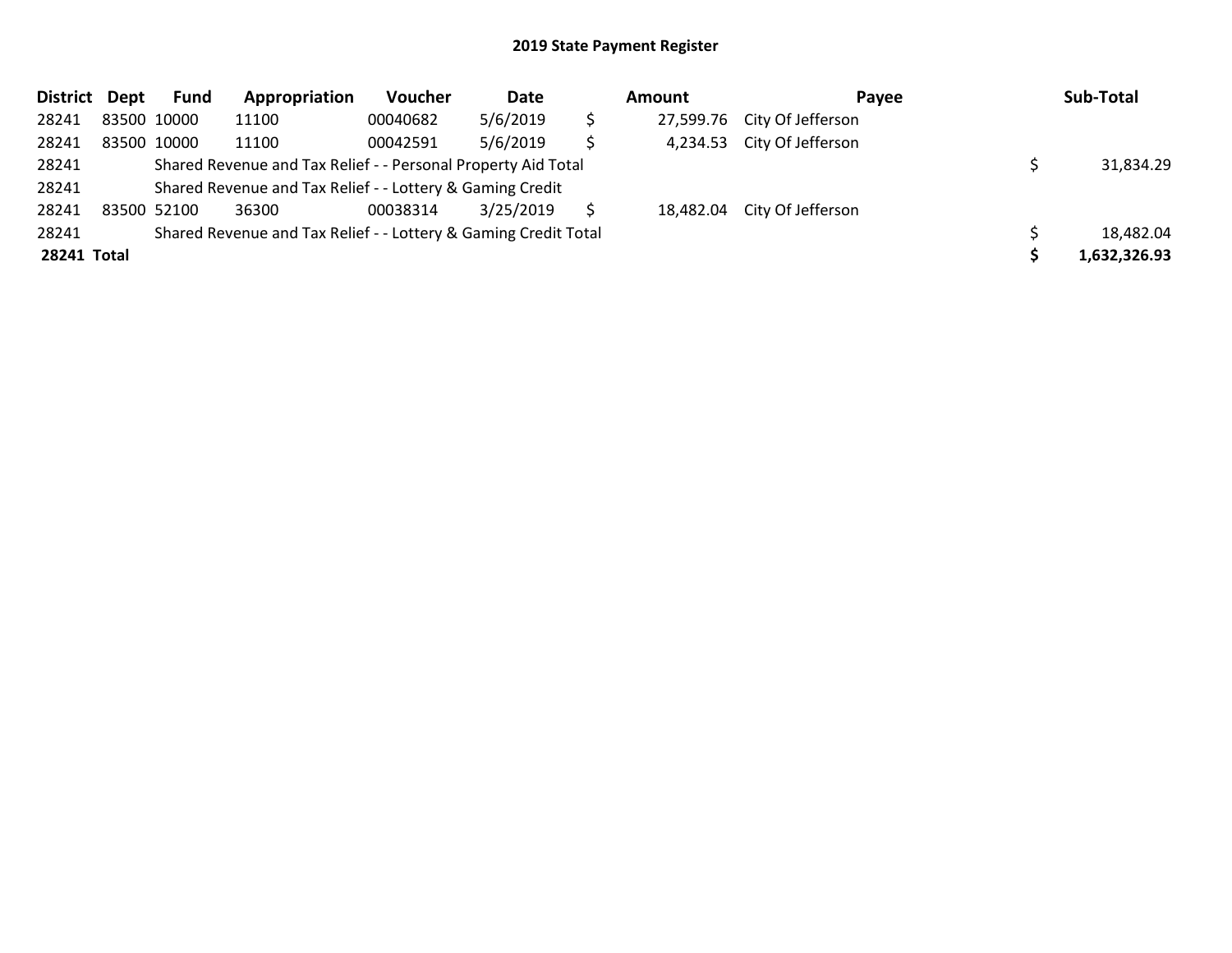| <b>District</b> | Dept        | <b>Fund</b> | Appropriation                                                     | Voucher  | <b>Date</b> | <b>Amount</b>   | Payee              | Sub-Total       |
|-----------------|-------------|-------------|-------------------------------------------------------------------|----------|-------------|-----------------|--------------------|-----------------|
| 28246           |             |             | Dept of Ag, Trade & Cons Protc - - Retail Petroleum               |          |             |                 |                    |                 |
| 28246           |             | 11500 27200 | 16100                                                             | 00047594 | 6/11/2019   | \$<br>368.00    | City of Lake Mills |                 |
| 28246           | 11500 27200 |             | 16100                                                             | 00048498 | 7/12/2019   | \$<br>27.60     | City of Lake Mills |                 |
| 28246           |             |             | Dept of Ag, Trade & Cons Protc - - Retail Petroleum Total         |          |             |                 |                    | \$<br>395.60    |
| 28246           |             |             | Dept of Safety & Prof Services - - Fire Dues Distribution         |          |             |                 |                    |                 |
| 28246           |             | 16500 10000 | 22500                                                             | 00029988 | 7/15/2019   | \$<br>22,568.23 | City of Lake Mills |                 |
| 28246           |             |             | Dept of Safety & Prof Services - - Fire Dues Distribution Total   |          |             |                 |                    | \$<br>22,568.23 |
| 28246           |             |             | Dept of Natural Resources - - Aids In Lieu Of Taxes - Gener       |          |             |                 |                    |                 |
| 28246           |             | 37000 10000 | 50300                                                             | 00296697 | 2/7/2019    | \$<br>10,372.28 | City of Lake Mills |                 |
| 28246           |             | 37000 10000 | 50300                                                             | 00314143 | 4/19/2019   | \$<br>237.75    | City of Lake Mills |                 |
| 28246           |             | 37000 10000 | 50300                                                             | 00314144 | 4/19/2019   | \$<br>59.76     | City of Lake Mills |                 |
| 28246           |             |             | Dept of Natural Resources - - Aids In Lieu Of Taxes - Gener Total |          |             |                 |                    | \$<br>10,669.79 |
| 28246           |             |             | Dept of Natural Resources - - GPO - Federal Funds                 |          |             |                 |                    |                 |
| 28246           |             | 37000 10000 | 94100                                                             | 00327322 | 6/6/2019    | \$<br>31,999.00 | City of Lake Mills |                 |
| 28246           |             |             | Dept of Natural Resources - - GPO - Federal Funds Total           |          |             |                 |                    | \$<br>31,999.00 |
| 28246           |             |             | Dept of Natural Resources - - Gen Program Ops-State Funds         |          |             |                 |                    |                 |
| 28246           |             | 37000 21200 | 16100                                                             | 00288916 | 1/7/2019    | \$<br>32.67     | City of Lake Mills |                 |
| 28246           |             | 37000 21200 | 16100                                                             | 00290415 | 1/15/2019   | \$<br>732.86    | City of Lake Mills |                 |
| 28246           |             | 37000 21200 | 16100                                                             | 00290418 | 1/15/2019   | \$<br>161.69    | City of Lake Mills |                 |
| 28246           |             | 37000 21200 | 16100                                                             | 00291812 | 1/17/2019   | \$<br>37.93     | City of Lake Mills |                 |
| 28246           |             | 37000 21200 | 16100                                                             | 00291841 | 1/16/2019   | \$<br>865.69    | City of Lake Mills |                 |
| 28246           |             | 37000 21200 | 16100                                                             | 00291845 | 1/16/2019   | \$<br>67.97     | City of Lake Mills |                 |
| 28246           | 37000 21200 |             | 16100                                                             | 00291852 | 1/16/2019   | \$<br>15.57     | City of Lake Mills |                 |
| 28246           |             | 37000 21200 | 16100                                                             | 00296348 | 2/5/2019    | \$<br>173.59    | City of Lake Mills |                 |
| 28246           | 37000 21200 |             | 16100                                                             | 00296350 | 2/5/2019    | \$<br>605.93    | City of Lake Mills |                 |
| 28246           |             | 37000 21200 | 16100                                                             | 00296352 | 2/5/2019    | \$<br>38.40     | City of Lake Mills |                 |
| 28246           |             | 37000 21200 | 16100                                                             | 00299903 | 2/19/2019   | \$<br>880.42    | City of Lake Mills |                 |
| 28246           |             | 37000 21200 | 16100                                                             | 00299923 | 2/19/2019   | \$<br>47.55     | City of Lake Mills |                 |
| 28246           |             | 37000 21200 | 16100                                                             | 00299926 | 2/19/2019   | \$<br>50.51     | City of Lake Mills |                 |
| 28246           |             | 37000 21200 | 16100                                                             | 00299928 | 2/19/2019   | \$<br>15.58     | City of Lake Mills |                 |
| 28246           |             | 37000 21200 | 16100                                                             | 00303336 | 3/7/2019    | \$<br>213.31    | City of Lake Mills |                 |
| 28246           |             | 37000 21200 | 16100                                                             | 00303338 | 3/7/2019    | \$<br>32.47     | City of Lake Mills |                 |
| 28246           |             | 37000 21200 | 16100                                                             | 00303339 | 3/7/2019    | \$<br>427.36    | City of Lake Mills |                 |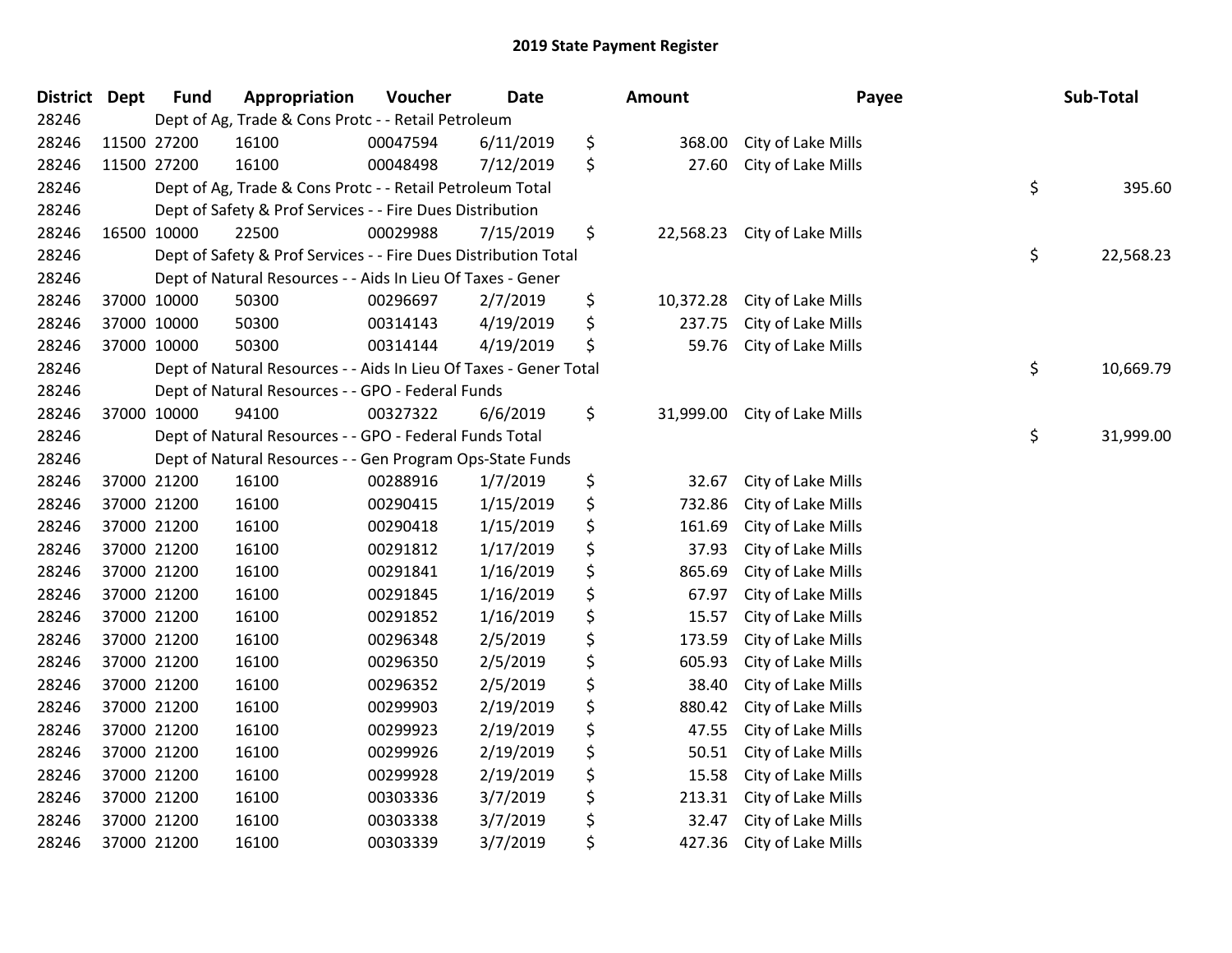| <b>District</b> | <b>Dept</b> | <b>Fund</b> | Appropriation | Voucher  | Date      | <b>Amount</b>  | Payee              | Sub-Total |
|-----------------|-------------|-------------|---------------|----------|-----------|----------------|--------------------|-----------|
| 28246           |             | 37000 21200 | 16100         | 00306078 | 3/21/2019 | \$<br>59.41    | City of Lake Mills |           |
| 28246           |             | 37000 21200 | 16100         | 00306082 | 3/21/2019 | \$<br>15.57    | City of Lake Mills |           |
| 28246           |             | 37000 21200 | 16100         | 00306086 | 3/21/2019 | \$<br>47.49    | City of Lake Mills |           |
| 28246           |             | 37000 21200 | 16100         | 00306089 | 3/21/2019 | \$<br>774.86   | City of Lake Mills |           |
| 28246           |             | 37000 21200 | 16100         | 00309454 | 4/5/2019  | \$<br>149.37   | City of Lake Mills |           |
| 28246           |             | 37000 21200 | 16100         | 00309458 | 4/5/2019  | \$<br>36.45    | City of Lake Mills |           |
| 28246           |             | 37000 21200 | 16100         | 00310670 | 4/11/2019 | \$<br>189.09   | City of Lake Mills |           |
| 28246           |             | 37000 21200 | 16100         | 00312856 | 4/18/2019 | \$<br>886.93   | City of Lake Mills |           |
| 28246           |             | 37000 21200 | 16100         | 00312891 | 4/18/2019 | \$<br>46.26    | City of Lake Mills |           |
| 28246           |             | 37000 21200 | 16100         | 00312978 | 4/18/2019 | \$<br>69.18    | City of Lake Mills |           |
| 28246           |             | 37000 21200 | 16100         | 00312979 | 4/18/2019 | \$<br>15.58    | City of Lake Mills |           |
| 28246           |             | 37000 21200 | 16100         | 00319057 | 5/14/2019 | \$<br>200.77   | City of Lake Mills |           |
| 28246           |             | 37000 21200 | 16100         | 00319061 | 5/14/2019 | \$<br>375.42   | City of Lake Mills |           |
| 28246           |             | 37000 21200 | 16100         | 00319064 | 5/14/2019 | \$<br>41.96    | City of Lake Mills |           |
| 28246           |             | 37000 21200 | 16100         | 00322249 | 5/22/2019 | \$<br>15.57    | City of Lake Mills |           |
| 28246           |             | 37000 21200 | 16100         | 00322250 | 5/22/2019 | \$<br>69.18    | City of Lake Mills |           |
| 28246           |             | 37000 21200 | 16100         | 00322252 | 5/22/2019 | \$<br>97.24    | City of Lake Mills |           |
| 28246           |             | 37000 21200 | 16100         | 00322253 | 5/22/2019 | \$<br>999.93   | City of Lake Mills |           |
| 28246           |             | 37000 21200 | 16100         | 00328241 | 6/12/2019 | \$<br>167.74   | City of Lake Mills |           |
| 28246           |             | 37000 21200 | 16100         | 00328242 | 6/12/2019 | \$<br>228.48   | City of Lake Mills |           |
| 28246           |             | 37000 21200 | 16100         | 00328243 | 6/12/2019 | \$<br>89.07    | City of Lake Mills |           |
| 28246           |             | 37000 21200 | 16100         | 00330927 | 6/19/2019 | \$<br>1,012.94 | City of Lake Mills |           |
| 28246           |             | 37000 21200 | 16100         | 00330928 | 6/20/2019 | \$<br>133.59   | City of Lake Mills |           |
| 28246           |             | 37000 21200 | 16100         | 00330929 | 6/20/2019 | \$<br>83.45    | City of Lake Mills |           |
| 28246           |             | 37000 21200 | 16100         | 00330930 | 6/20/2019 | \$<br>15.57    | City of Lake Mills |           |
| 28246           |             | 37000 21200 | 16100         | 00344583 | 7/25/2019 | \$<br>237.31   | City of Lake Mills |           |
| 28246           |             | 37000 21200 | 16100         | 00344584 | 7/25/2019 | \$<br>276.09   | City of Lake Mills |           |
| 28246           |             | 37000 21200 | 16100         | 00344585 | 7/25/2019 | \$<br>256.96   | City of Lake Mills |           |
| 28246           |             | 37000 21200 | 16100         | 00344586 | 7/25/2019 | \$<br>351.28   | City of Lake Mills |           |
| 28246           |             | 37000 21200 | 16100         | 00344587 | 7/25/2019 | \$<br>100.96   | City of Lake Mills |           |
| 28246           |             | 37000 21200 | 16100         | 00344588 | 7/25/2019 | \$<br>1,953.88 | City of Lake Mills |           |
| 28246           |             | 37000 21200 | 16100         | 00344589 | 7/25/2019 | \$<br>99.50    | City of Lake Mills |           |
| 28246           |             | 37000 21200 | 16100         | 00349402 | 8/9/2019  | \$<br>264.19   | City of Lake Mills |           |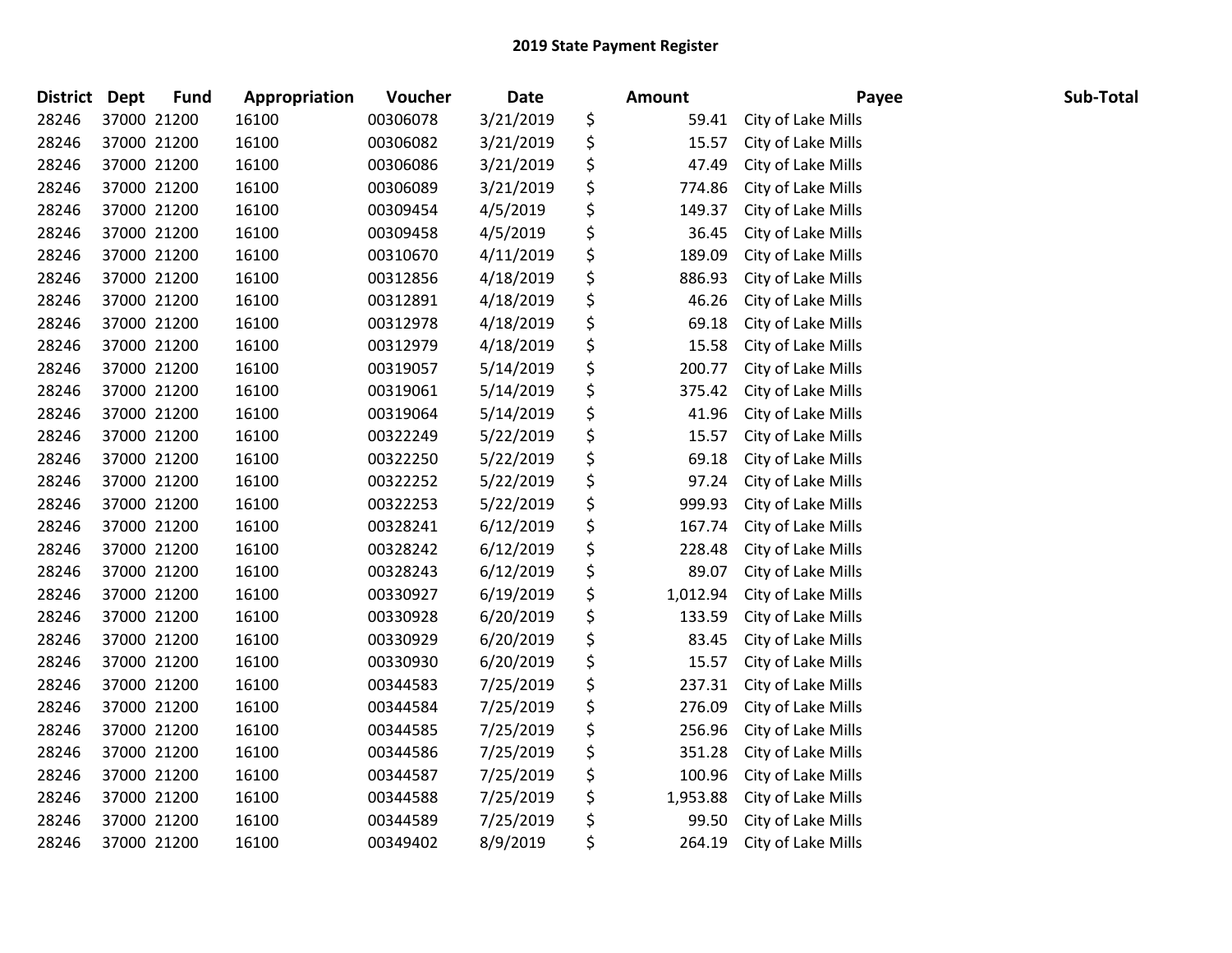| <b>District</b> | <b>Dept</b> | <b>Fund</b> | Appropriation | Voucher  | Date       | <b>Amount</b>  | Payee              | Sub-Total |
|-----------------|-------------|-------------|---------------|----------|------------|----------------|--------------------|-----------|
| 28246           | 37000 21200 |             | 16100         | 00349403 | 8/9/2019   | \$<br>283.69   | City of Lake Mills |           |
| 28246           | 37000 21200 |             | 16100         | 00349404 | 8/9/2019   | \$<br>131.08   | City of Lake Mills |           |
| 28246           | 37000 21200 |             | 16100         | 00352583 | 8/22/2019  | \$<br>27.09    | City of Lake Mills |           |
| 28246           | 37000 21200 |             | 16100         | 00352585 | 8/22/2019  | \$<br>2,315.37 | City of Lake Mills |           |
| 28246           | 37000 21200 |             | 16100         | 00352587 | 8/22/2019  | \$<br>70.52    | City of Lake Mills |           |
| 28246           | 37000 21200 |             | 16100         | 00352590 | 8/23/2019  | \$<br>263.28   | City of Lake Mills |           |
| 28246           | 37000 21200 |             | 16100         | 00356111 | 9/10/2019  | \$<br>266.81   | City of Lake Mills |           |
| 28246           | 37000 21200 |             | 16100         | 00356112 | 9/10/2019  | \$<br>308.88   | City of Lake Mills |           |
| 28246           | 37000 21200 |             | 16100         | 00356113 | 9/10/2019  | \$<br>92.48    | City of Lake Mills |           |
| 28246           | 37000 21200 |             | 16100         | 00359176 | 9/18/2019  | \$<br>2,652.90 | City of Lake Mills |           |
| 28246           | 37000 21200 |             | 16100         | 00359177 | 9/18/2019  | \$<br>69.21    | City of Lake Mills |           |
| 28246           | 37000 21200 |             | 16100         | 00359178 | 9/18/2019  | \$<br>296.28   | City of Lake Mills |           |
| 28246           | 37000 21200 |             | 16100         | 00359179 | 9/18/2019  | \$<br>19.24    | City of Lake Mills |           |
| 28246           | 37000 21200 |             | 16100         | 00364504 | 10/16/2019 | \$<br>199.35   | City of Lake Mills |           |
| 28246           | 37000 21200 |             | 16100         | 00364505 | 10/16/2019 | \$<br>238.35   | City of Lake Mills |           |
| 28246           | 37000 21200 |             | 16100         | 00364506 | 10/16/2019 | \$<br>78.75    | City of Lake Mills |           |
| 28246           | 37000 21200 |             | 16100         | 00366782 | 10/23/2019 | \$<br>17.52    | City of Lake Mills |           |
| 28246           | 37000 21200 |             | 16100         | 00366784 | 10/23/2019 | \$<br>2,010.59 | City of Lake Mills |           |
| 28246           | 37000 21200 |             | 16100         | 00366795 | 10/23/2019 | \$<br>62.33    | City of Lake Mills |           |
| 28246           | 37000 21200 |             | 16100         | 00366796 | 10/23/2019 | \$<br>406.28   | City of Lake Mills |           |
| 28246           | 37000 21200 |             | 16100         | 00370231 | 11/7/2019  | \$<br>206.81   | City of Lake Mills |           |
| 28246           | 37000 21200 |             | 16100         | 00370232 | 11/7/2019  | \$<br>210.30   | City of Lake Mills |           |
| 28246           | 37000 21200 |             | 16100         | 00370233 | 11/7/2019  | \$<br>58.53    | City of Lake Mills |           |
| 28246           | 37000 21200 |             | 16100         | 00371948 | 11/15/2019 | \$<br>1,526.44 | City of Lake Mills |           |
| 28246           | 37000 21200 |             | 16100         | 00371949 | 11/15/2019 | \$<br>54.31    | City of Lake Mills |           |
| 28246           | 37000 21200 |             | 16100         | 00371950 | 11/15/2019 | \$<br>604.28   | City of Lake Mills |           |
| 28246           | 37000 21200 |             | 16100         | 00371951 | 11/15/2019 | \$<br>17.52    | City of Lake Mills |           |
| 28246           | 37000 21200 |             | 16100         | 00377121 | 12/13/2019 | \$<br>226.20   | City of Lake Mills |           |
| 28246           | 37000 21200 |             | 16100         | 00377122 | 12/13/2019 | \$<br>375.45   | City of Lake Mills |           |
| 28246           | 37000 21200 |             | 16100         | 00377123 | 12/13/2019 | \$<br>51.03    | City of Lake Mills |           |
| 28246           | 37000 21200 |             | 16100         | 00378421 | 12/20/2019 | \$<br>82.96    | City of Lake Mills |           |
| 28246           | 37000 21200 |             | 16100         | 00378470 | 12/20/2019 | \$<br>38.14    | City of Lake Mills |           |
| 28246           | 37000 21200 |             | 16100         | 00378472 | 12/20/2019 | \$<br>637.28   | City of Lake Mills |           |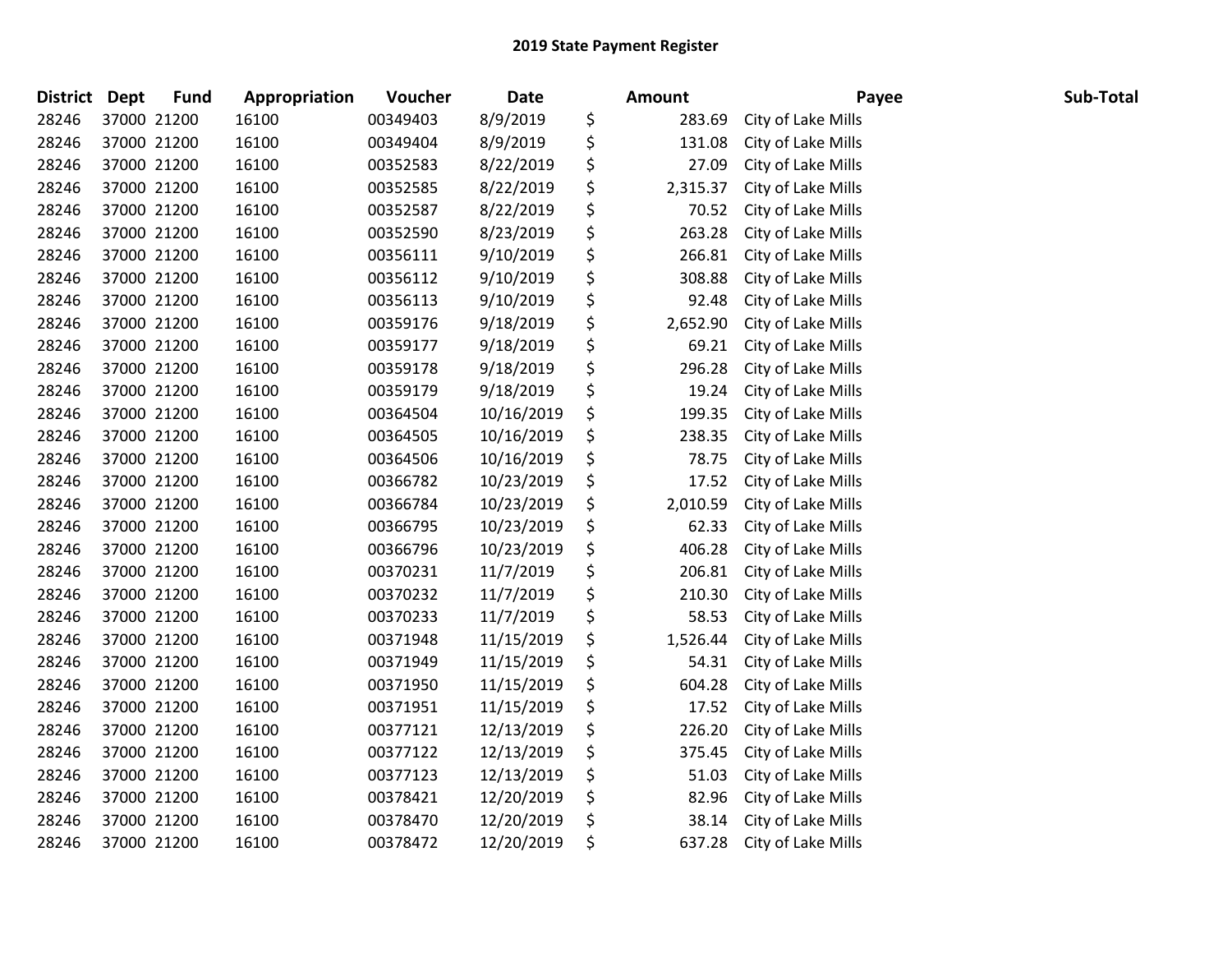| <b>District</b> | <b>Dept</b> | <b>Fund</b> | Appropriation                                                   | Voucher  | <b>Date</b> | <b>Amount</b> | Payee              | Sub-Total       |
|-----------------|-------------|-------------|-----------------------------------------------------------------|----------|-------------|---------------|--------------------|-----------------|
| 28246           |             | 37000 21200 | 16100                                                           | 00378474 | 12/20/2019  | \$<br>17.52   | City of Lake Mills |                 |
| 28246           |             |             | Dept of Natural Resources - - Gen Program Ops-State Funds Total |          |             |               |                    | \$<br>27,677.54 |
| 28246           |             |             | Dept of Natural Resources - - GPO--State Funds                  |          |             |               |                    |                 |
| 28246           |             | 37000 21200 | 36100                                                           | 00288916 | 1/7/2019    | \$<br>4.09    | City of Lake Mills |                 |
| 28246           |             | 37000 21200 | 36100                                                           | 00290418 | 1/15/2019   | \$<br>107.79  | City of Lake Mills |                 |
| 28246           |             | 37000 21200 | 36100                                                           | 00291812 | 1/17/2019   | \$<br>4.74    | City of Lake Mills |                 |
| 28246           |             | 37000 21200 | 36100                                                           | 00291841 | 1/16/2019   | \$<br>108.21  | City of Lake Mills |                 |
| 28246           |             | 37000 21200 | 36100                                                           | 00291845 | 1/16/2019   | \$<br>8.50    | City of Lake Mills |                 |
| 28246           |             | 37000 21200 | 36100                                                           | 00291852 | 1/16/2019   | \$<br>1.95    | City of Lake Mills |                 |
| 28246           |             | 37000 21200 | 36100                                                           | 00296348 | 2/5/2019    | \$<br>115.73  | City of Lake Mills |                 |
| 28246           |             | 37000 21200 | 36100                                                           | 00296352 | 2/5/2019    | \$<br>4.80    | City of Lake Mills |                 |
| 28246           |             | 37000 21200 | 36100                                                           | 00299903 | 2/19/2019   | \$<br>110.05  | City of Lake Mills |                 |
| 28246           |             | 37000 21200 | 36100                                                           | 00299923 | 2/19/2019   | \$<br>5.95    | City of Lake Mills |                 |
| 28246           |             | 37000 21200 | 36100                                                           | 00299926 | 2/19/2019   | \$<br>6.32    | City of Lake Mills |                 |
| 28246           |             | 37000 21200 | 36100                                                           | 00299928 | 2/19/2019   | \$<br>1.94    | City of Lake Mills |                 |
| 28246           |             | 37000 21200 | 36100                                                           | 00303336 | 3/7/2019    | \$<br>142.21  | City of Lake Mills |                 |
| 28246           |             | 37000 21200 | 36100                                                           | 00303338 | 3/7/2019    | \$<br>21.64   | City of Lake Mills |                 |
| 28246           |             | 37000 21200 | 36100                                                           | 00303339 | 3/7/2019    | \$<br>284.90  | City of Lake Mills |                 |
| 28246           |             | 37000 21200 | 36100                                                           | 00306078 | 3/21/2019   | \$<br>7.42    | City of Lake Mills |                 |
| 28246           |             | 37000 21200 | 36100                                                           | 00306082 | 3/21/2019   | \$<br>1.95    | City of Lake Mills |                 |
| 28246           |             | 37000 21200 | 36100                                                           | 00306086 | 3/21/2019   | \$<br>5.94    | City of Lake Mills |                 |
| 28246           |             | 37000 21200 | 36100                                                           | 00306089 | 3/21/2019   | \$<br>96.86   | City of Lake Mills |                 |
| 28246           |             | 37000 21200 | 36100                                                           | 00309454 | 4/5/2019    | \$<br>99.57   | City of Lake Mills |                 |
| 28246           |             | 37000 21200 | 36100                                                           | 00309458 | 4/5/2019    | \$<br>4.56    | City of Lake Mills |                 |
| 28246           |             | 37000 21200 | 36100                                                           | 00312856 | 4/18/2019   | \$<br>110.87  | City of Lake Mills |                 |
| 28246           |             | 37000 21200 | 36100                                                           | 00312891 | 4/18/2019   | \$<br>5.78    | City of Lake Mills |                 |
| 28246           |             | 37000 21200 | 36100                                                           | 00312978 | 4/18/2019   | \$<br>8.65    | City of Lake Mills |                 |
| 28246           |             | 37000 21200 | 36100                                                           | 00312979 | 4/18/2019   | \$<br>1.94    | City of Lake Mills |                 |
| 28246           |             | 37000 21200 | 36100                                                           | 00319057 | 5/14/2019   | \$<br>133.84  | City of Lake Mills |                 |
| 28246           |             | 37000 21200 | 36100                                                           | 00319064 | 5/14/2019   | \$<br>5.25    | City of Lake Mills |                 |
| 28246           |             | 37000 21200 | 36100                                                           | 00322249 | 5/22/2019   | \$<br>1.95    | City of Lake Mills |                 |
| 28246           |             | 37000 21200 | 36100                                                           | 00322250 | 5/22/2019   | \$<br>8.65    | City of Lake Mills |                 |
| 28246           |             | 37000 21200 | 36100                                                           | 00322252 | 5/22/2019   | \$<br>12.15   | City of Lake Mills |                 |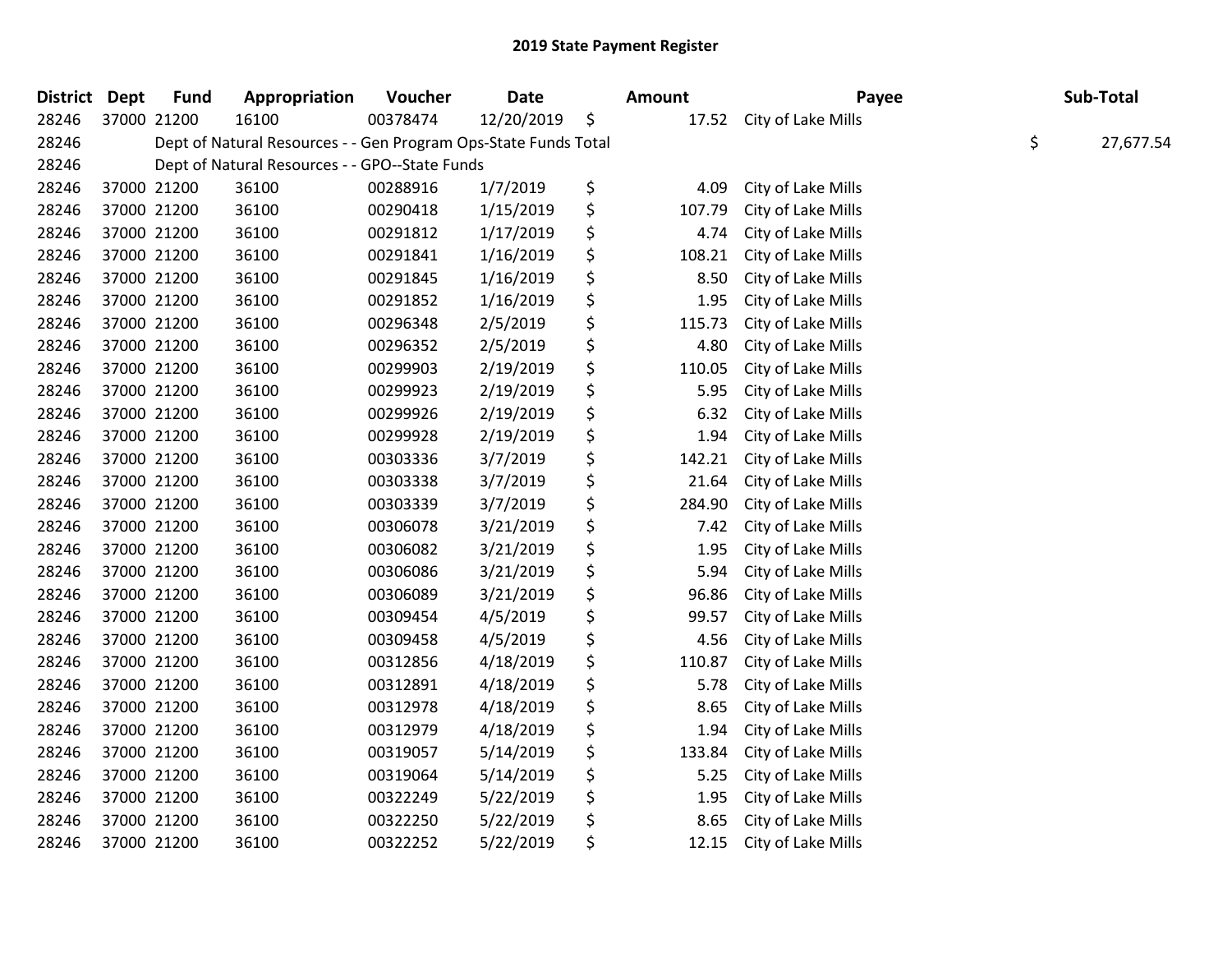| District Dept | <b>Fund</b> | Appropriation                                                      | Voucher  | Date       | <b>Amount</b>   | Payee              | Sub-Total       |
|---------------|-------------|--------------------------------------------------------------------|----------|------------|-----------------|--------------------|-----------------|
| 28246         | 37000 21200 | 36100                                                              | 00322253 | 5/22/2019  | \$<br>124.99    | City of Lake Mills |                 |
| 28246         | 37000 21200 | 36100                                                              | 00328241 | 6/12/2019  | \$<br>111.83    | City of Lake Mills |                 |
| 28246         | 37000 21200 | 36100                                                              | 00328243 | 6/12/2019  | \$<br>11.13     | City of Lake Mills |                 |
| 28246         | 37000 21200 | 36100                                                              | 00330927 | 6/19/2019  | \$<br>126.62    | City of Lake Mills |                 |
| 28246         | 37000 21200 | 36100                                                              | 00330928 | 6/20/2019  | \$<br>16.70     | City of Lake Mills |                 |
| 28246         | 37000 21200 | 36100                                                              | 00330929 | 6/20/2019  | \$<br>10.43     | City of Lake Mills |                 |
| 28246         | 37000 21200 | 36100                                                              | 00330930 | 6/20/2019  | \$<br>1.95      | City of Lake Mills |                 |
| 28246         | 37000 21200 | 36100                                                              | 00344583 | 7/25/2019  | \$<br>94.91     | City of Lake Mills |                 |
| 28246         | 37000 21200 | 36100                                                              | 00349402 | 8/9/2019   | \$<br>105.68    | City of Lake Mills |                 |
| 28246         | 37000 21200 | 36100                                                              | 00356111 | 9/10/2019  | \$<br>106.73    | City of Lake Mills |                 |
| 28246         | 37000 21200 | 36100                                                              | 00364504 | 10/16/2019 | \$<br>79.73     | City of Lake Mills |                 |
| 28246         | 37000 21200 | 36100                                                              | 00370231 | 11/7/2019  | \$<br>82.72     | City of Lake Mills |                 |
| 28246         | 37000 21200 | 36100                                                              | 00377121 | 12/13/2019 | \$<br>90.47     | City of Lake Mills |                 |
| 28246         |             | Dept of Natural Resources - - GPO--State Funds Total               |          |            |                 |                    | \$<br>2,398.09  |
| 28246         |             | Dept of Natural Resources - - Fin Asst For Responsible Units       |          |            |                 |                    |                 |
| 28246         | 37000 27400 | 67000                                                              | 00322915 | 5/22/2019  | \$<br>19,706.40 | City of Lake Mills |                 |
| 28246         |             | Dept of Natural Resources - - Fin Asst For Responsible Units Total |          |            |                 |                    | \$<br>19,706.40 |
| 28246         |             | WI Dept of Transportation - - Conn Hwy Aids St Fds                 |          |            |                 |                    |                 |
| 28246         | 39500 21100 | 16200                                                              | 00337733 | 1/7/2019   | \$<br>5,467.90  | City of Lake Mills |                 |
| 28246         | 39500 21100 | 16200                                                              | 00365047 | 4/1/2019   | \$<br>5,467.90  | City of Lake Mills |                 |
| 28246         | 39500 21100 | 16200                                                              | 00403056 | 7/1/2019   | \$<br>5,467.90  | City of Lake Mills |                 |
| 28246         | 39500 21100 | 16200                                                              | 00445874 | 10/7/2019  | \$<br>5,467.92  | City of Lake Mills |                 |
| 28246         |             | WI Dept of Transportation - - Conn Hwy Aids St Fds Total           |          |            |                 |                    | \$<br>21,871.62 |
| 28246         |             | WI Dept of Transportation - - Tc, Trns Oper Aid Sf                 |          |            |                 |                    |                 |
| 28246         | 39500 21100 | 17700                                                              | 00354562 | 2/22/2019  | \$<br>2,045.00  | City of Lake Mills |                 |
| 28246         | 39500 21100 | 17700                                                              | 00392735 | 6/13/2019  | \$<br>5,850.00  | City of Lake Mills |                 |
| 28246         | 39500 21100 | 17700                                                              | 00417048 | 7/31/2019  | \$<br>17,550.00 | City of Lake Mills |                 |
| 28246         |             | WI Dept of Transportation - - Tc, Trns Oper Aid Sf Total           |          |            |                 |                    | \$<br>25,445.00 |
| 28246         |             | WI Dept of Transportation - - Trnst/Trns-Rel Aid F                 |          |            |                 |                    |                 |
| 28246         | 39500 21100 | 18200                                                              | 00353838 | 2/21/2019  | \$<br>6,671.14  | City of Lake Mills |                 |
| 28246         | 39500 21100 | 18200                                                              | 00423882 | 8/15/2019  | \$<br>9,482.46  | City of Lake Mills |                 |
| 28246         | 39500 21100 | 18200                                                              | 00423928 | 8/15/2019  | \$<br>9,483.91  | City of Lake Mills |                 |
| 28246         | 39500 21100 | 18200                                                              | 00470490 | 12/12/2019 | \$<br>10,483.67 | City of Lake Mills |                 |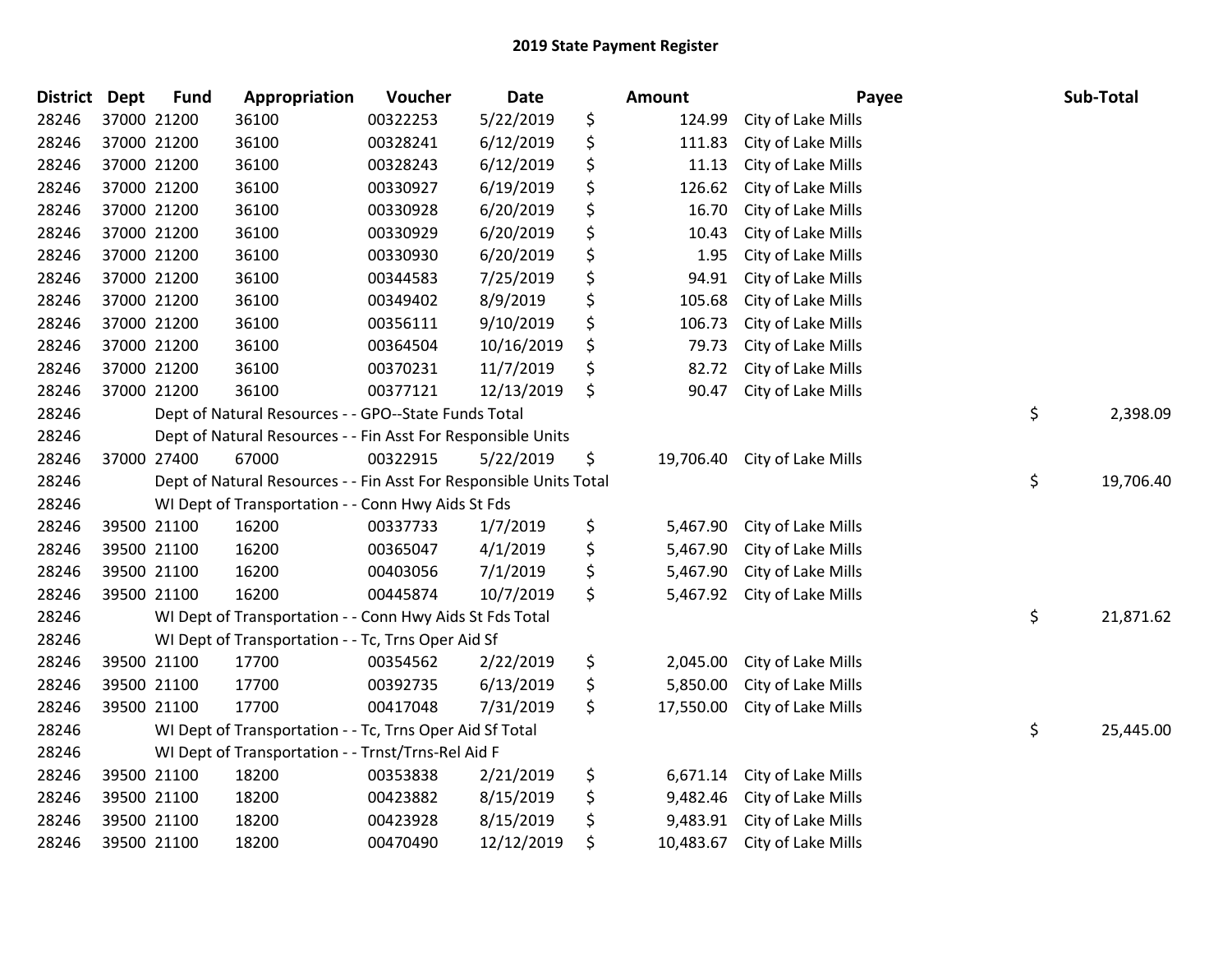| <b>District Dept</b> |             | <b>Fund</b> | Appropriation                                            | Voucher  | <b>Date</b> | Amount          | Payee              | Sub-Total        |
|----------------------|-------------|-------------|----------------------------------------------------------|----------|-------------|-----------------|--------------------|------------------|
| 28246                |             |             | WI Dept of Transportation - - Trnst/Trns-Rel Aid F Total |          |             |                 |                    | \$<br>36,121.18  |
| 28246                |             |             | WI Dept of Transportation - - Hwy Sfty Loc Aid Ffd       |          |             |                 |                    |                  |
| 28246                | 39500 21100 |             | 18500                                                    | 00355789 | 2/28/2019   | \$<br>1,000.00  | City of Lake Mills |                  |
| 28246                | 39500 21100 |             | 18500                                                    | 00469361 | 12/10/2019  | \$<br>4,000.00  | City of Lake Mills |                  |
| 28246                |             |             | WI Dept of Transportation - - Hwy Sfty Loc Aid Ffd Total |          |             |                 |                    | \$<br>5,000.00   |
| 28246                |             |             | WI Dept of Transportation - - Trns Aids To Mnc.-Sf       |          |             |                 |                    |                  |
| 28246                | 39500 21100 |             | 19100                                                    | 00336581 | 1/7/2019    | \$<br>94,689.63 | City of Lake Mills |                  |
| 28246                | 39500 21100 |             | 19100                                                    | 00363896 | 4/1/2019    | \$<br>94,689.63 | City of Lake Mills |                  |
| 28246                | 39500 21100 |             | 19100                                                    | 00401905 | 7/1/2019    | \$<br>94,689.63 | City of Lake Mills |                  |
| 28246                | 39500 21100 |             | 19100                                                    | 00444723 | 10/7/2019   | \$<br>94,689.66 | City of Lake Mills |                  |
| 28246                |             |             | WI Dept of Transportation - - Trns Aids To Mnc.-Sf Total |          |             |                 |                    | \$<br>378,758.55 |
| 28246                |             |             | WI Dept of Transportation - - Hwy Mgmt & Opers Sf        |          |             |                 |                    |                  |
| 28246                | 39500 21100 |             | 36500                                                    | 00340829 | 1/10/2019   | \$<br>69.05     | City of Lake Mills |                  |
| 28246                | 39500 21100 |             | 36500                                                    | 00349827 | 2/6/2019    | \$<br>74.52     | City of Lake Mills |                  |
| 28246                | 39500 21100 |             | 36500                                                    | 00359446 | 3/11/2019   | \$<br>81.97     | City of Lake Mills |                  |
| 28246                | 39500 21100 |             | 36500                                                    | 00369506 | 4/8/2019    | \$<br>54.66     | City of Lake Mills |                  |
| 28246                | 39500 21100 |             | 36500                                                    | 00381027 | 5/9/2019    | \$<br>68.67     | City of Lake Mills |                  |
| 28246                | 39500 21100 |             | 36500                                                    | 00390705 | 6/6/2019    | \$<br>44.01     | City of Lake Mills |                  |
| 28246                | 39500 21100 |             | 36500                                                    | 00411184 | 7/12/2019   | \$<br>52.22     | City of Lake Mills |                  |
| 28246                | 39500 21100 |             | 36500                                                    | 00420803 | 8/7/2019    | \$<br>55.56     | City of Lake Mills |                  |
| 28246                | 39500 21100 |             | 36500                                                    | 00431765 | 9/6/2019    | \$<br>59.07     | City of Lake Mills |                  |
| 28246                | 39500 21100 |             | 36500                                                    | 00446527 | 10/8/2019   | \$<br>53.37     | City of Lake Mills |                  |
| 28246                | 39500 21100 |             | 36500                                                    | 00462160 | 11/15/2019  | \$<br>53.83     | City of Lake Mills |                  |
| 28246                | 39500 21100 |             | 36500                                                    | 00470614 | 12/12/2019  | \$<br>56.68     | City of Lake Mills |                  |
| 28246                |             |             | WI Dept of Transportation - - Hwy Mgmt & Opers Sf Total  |          |             |                 |                    | \$<br>723.61     |
| 28246                |             |             | WI Dept of Transportation - - Routine Maint Sf           |          |             |                 |                    |                  |
| 28246                | 39500 21100 |             | 36800                                                    | 00340829 | 1/10/2019   | \$<br>634.49    | City of Lake Mills |                  |
| 28246                | 39500 21100 |             | 36800                                                    | 00352202 | 2/14/2019   | \$<br>675.76    | City of Lake Mills |                  |
| 28246                | 39500 21100 |             | 36800                                                    | 00359446 | 3/11/2019   | \$<br>496.42    | City of Lake Mills |                  |
| 28246                | 39500 21100 |             | 36800                                                    | 00369506 | 4/8/2019    | \$<br>471.26    | City of Lake Mills |                  |
| 28246                | 39500 21100 |             | 36800                                                    | 00381027 | 5/9/2019    | \$<br>693.55    | City of Lake Mills |                  |
| 28246                | 39500 21100 |             | 36800                                                    | 00390705 | 6/6/2019    | \$<br>788.79    | City of Lake Mills |                  |
| 28246                | 39500 21100 |             | 36800                                                    | 00411184 | 7/12/2019   | \$<br>917.67    | City of Lake Mills |                  |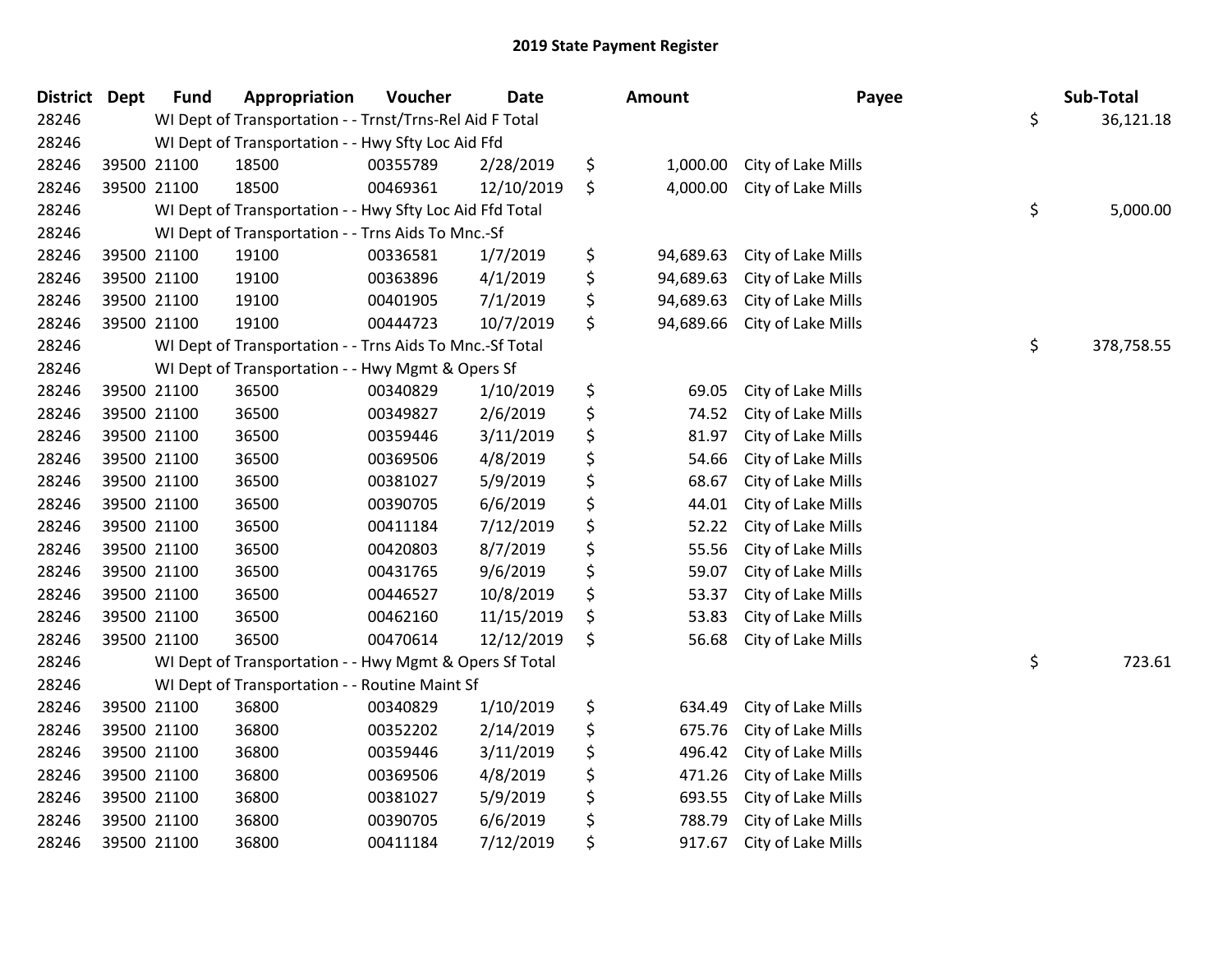| <b>District</b> | <b>Dept</b> | <b>Fund</b> | Appropriation                                                         | Voucher  | <b>Date</b> | Amount           | Payee                        | Sub-Total        |
|-----------------|-------------|-------------|-----------------------------------------------------------------------|----------|-------------|------------------|------------------------------|------------------|
| 28246           | 39500 21100 |             | 36800                                                                 | 00420803 | 8/7/2019    | \$<br>821.06     | City of Lake Mills           |                  |
| 28246           | 39500 21100 |             | 36800                                                                 | 00431765 | 9/6/2019    | \$<br>912.48     | City of Lake Mills           |                  |
| 28246           | 39500 21100 |             | 36800                                                                 | 00446527 | 10/8/2019   | \$<br>789.51     | City of Lake Mills           |                  |
| 28246           | 39500 21100 |             | 36800                                                                 | 00462160 | 11/15/2019  | \$<br>851.56     | City of Lake Mills           |                  |
| 28246           | 39500 21100 |             | 36800                                                                 | 00470614 | 12/12/2019  | \$<br>871.57     | City of Lake Mills           |                  |
| 28246           |             |             | WI Dept of Transportation - - Routine Maint Sf Total                  |          |             |                  |                              | \$<br>8,924.12   |
| 28246           |             |             | Department of Justice - - Law Enforcement Train, Local                |          |             |                  |                              |                  |
| 28246           | 45500 10000 |             | 23100                                                                 | 00073261 | 10/18/2019  | \$               | 1,600.00 City of Lake Mills  |                  |
| 28246           |             |             | Department of Justice - - Law Enforcement Train, Local Total          |          |             |                  |                              | \$<br>1,600.00   |
| 28246           |             |             | Shared Revenue and Tax Relief - - Expenditure Restraint Program       |          |             |                  |                              |                  |
| 28246           | 83500 10000 |             | 10100                                                                 | 00049004 | 7/22/2019   | \$<br>109,659.53 | City of Lake Mills           |                  |
| 28246           |             |             | Shared Revenue and Tax Relief - - Expenditure Restraint Program Total |          |             |                  |                              | \$<br>109,659.53 |
| 28246           |             |             | Shared Revenue and Tax Relief - - County And Municipal Aid            |          |             |                  |                              |                  |
| 28246           | 83500 10000 |             | 10500                                                                 | 00049004 | 7/22/2019   | \$<br>51,758.38  | City of Lake Mills           |                  |
| 28246           | 83500 10000 |             | 10500                                                                 | 00053300 | 11/18/2019  | \$<br>293,297.50 | City of Lake Mills           |                  |
| 28246           |             |             | Shared Revenue and Tax Relief - - County And Municipal Aid Total      |          |             |                  |                              | \$<br>345,055.88 |
| 28246           |             |             | Shared Revenue and Tax Relief - - Exempt Computer Aid                 |          |             |                  |                              |                  |
| 28246           | 83500 10000 |             | 10900                                                                 | 00046138 | 7/22/2019   | \$<br>5,785.53   | City of Lake Mills           |                  |
| 28246           | 83500 10000 |             | 10900                                                                 | 00047855 | 7/22/2019   | \$<br>11,370.14  | City of Lake Mills           |                  |
| 28246           |             |             | Shared Revenue and Tax Relief - - Exempt Computer Aid Total           |          |             |                  |                              | \$<br>17,155.67  |
| 28246           |             |             | Shared Revenue and Tax Relief - - Utility Aid                         |          |             |                  |                              |                  |
| 28246           | 83500 10000 |             | 11000                                                                 | 00049004 | 7/22/2019   | \$<br>445.88     | City of Lake Mills           |                  |
| 28246           | 83500 10000 |             | 11000                                                                 | 00053300 | 11/18/2019  | \$               | 2,536.32 City of Lake Mills  |                  |
| 28246           |             |             | Shared Revenue and Tax Relief - - Utility Aid Total                   |          |             |                  |                              | \$<br>2,982.20   |
| 28246           |             |             | Shared Revenue and Tax Relief - - Personal Property Aid               |          |             |                  |                              |                  |
| 28246           | 83500 10000 |             | 11100                                                                 | 00040683 | 5/6/2019    | \$<br>30,560.10  | City of Lake Mills           |                  |
| 28246           | 83500 10000 |             | 11100                                                                 | 00042592 | 5/6/2019    | \$<br>12,924.70  | City of Lake Mills           |                  |
| 28246           |             |             | Shared Revenue and Tax Relief - - Personal Property Aid Total         |          |             |                  |                              | \$<br>43,484.80  |
| 28246           |             |             | Shared Revenue and Tax Relief - - Payments For Municipal Svcs         |          |             |                  |                              |                  |
| 28246           | 83500 10000 |             | 50100                                                                 | 00037822 | 1/31/2019   | \$               | 2,180.32 City of Lake Mills  |                  |
| 28246           |             |             | Shared Revenue and Tax Relief - - Payments For Municipal Svcs Total   |          |             |                  |                              | \$<br>2,180.32   |
| 28246           |             |             | Shared Revenue and Tax Relief - - Lottery & Gaming Credit             |          |             |                  |                              |                  |
| 28246           | 83500 52100 |             | 36300                                                                 | 00038315 | 3/25/2019   | \$               | 12,930.12 City of Lake Mills |                  |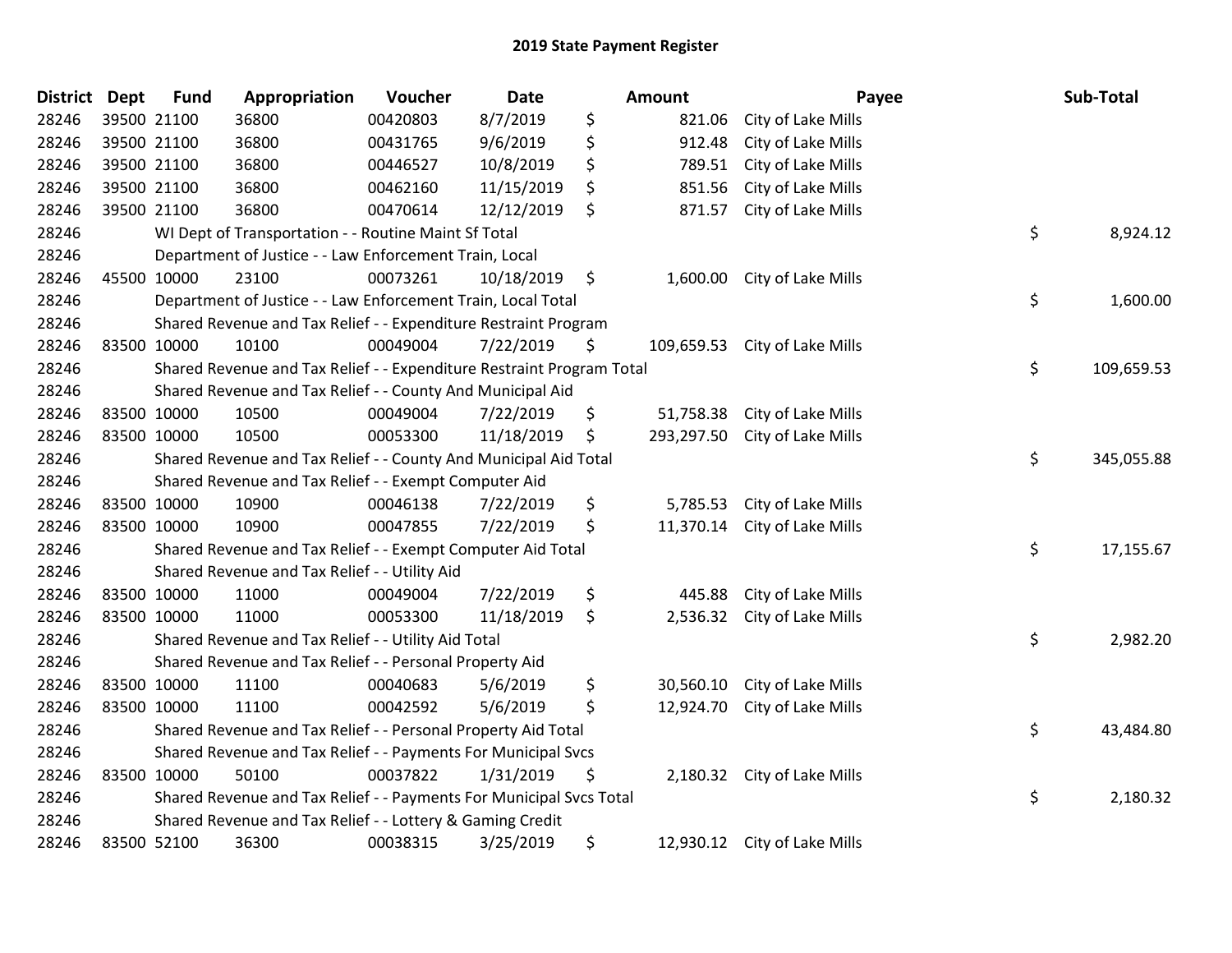| District Dept | Fund | <b>Appropriation</b>                                            | Voucher | Date      | Amount | Payee | Sub-Total    |
|---------------|------|-----------------------------------------------------------------|---------|-----------|--------|-------|--------------|
| 28246         |      | Shared Revenue and Tax Relief - - Lottery & Gaming Credit Total |         | 12,930.12 |        |       |              |
| 28246 Total   |      |                                                                 |         |           |        |       | 1,127,307.25 |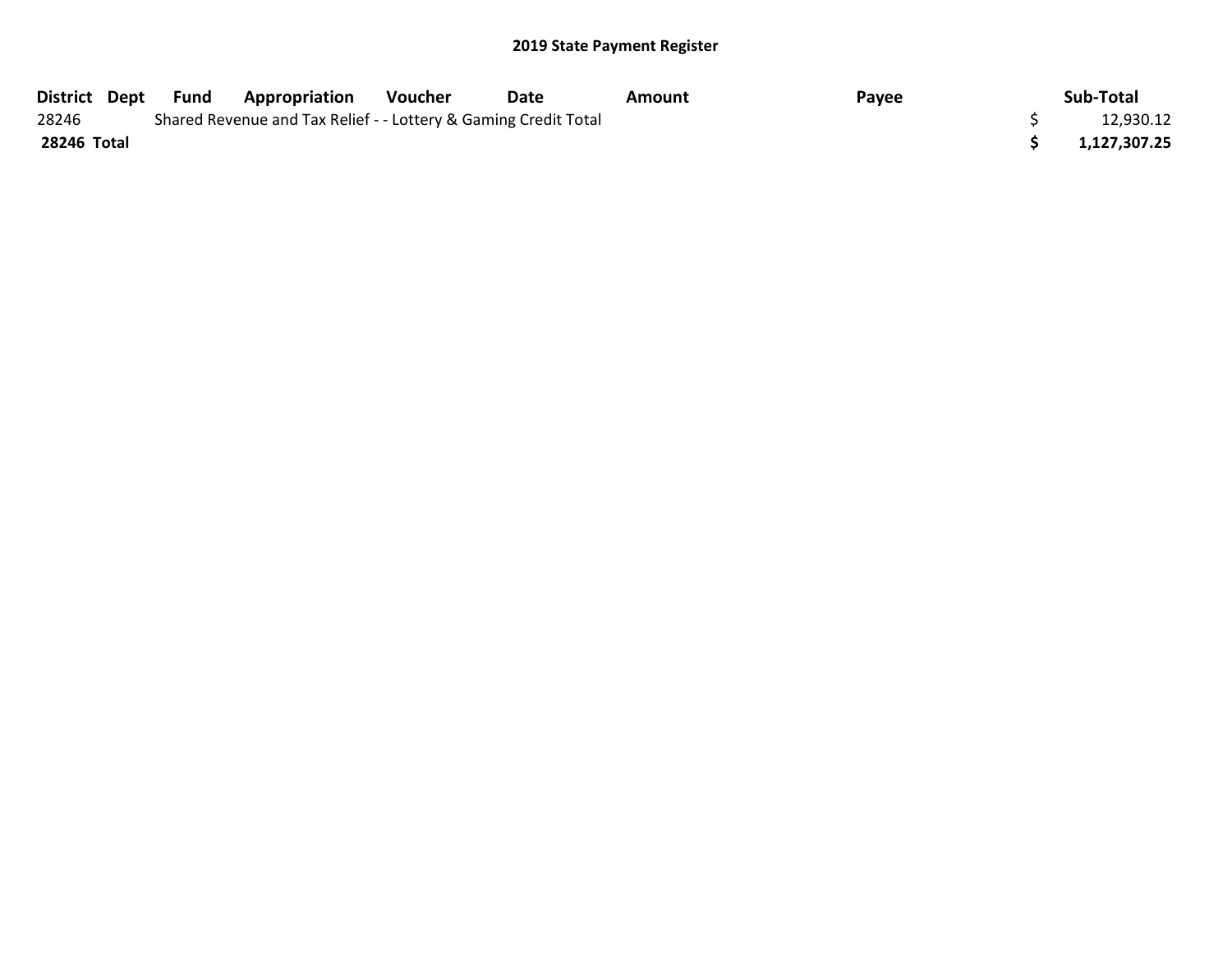| District Dept |             | <b>Fund</b> | Appropriation                                                                   | Voucher  | <b>Date</b>             | Amount           | Payee                      | Sub-Total        |
|---------------|-------------|-------------|---------------------------------------------------------------------------------|----------|-------------------------|------------------|----------------------------|------------------|
| 28290         |             |             | Dept of Safety & Prof Services - - Fire Dues Distribution                       |          |                         |                  |                            |                  |
| 28290         |             | 16500 10000 | 22500                                                                           | 00030194 | 7/16/2019               | \$               | 9,807.11 City Of Waterloo  |                  |
| 28290         |             |             | Dept of Safety & Prof Services - - Fire Dues Distribution Total                 |          |                         |                  |                            | \$<br>9,807.11   |
| 28290         |             |             | Dept of Natural Resources - - Fin Asst For Responsible Units                    |          |                         |                  |                            |                  |
| 28290         |             | 37000 27400 | 67000                                                                           | 00323075 | 5/22/2019               | \$               | 12,379.21 City Of Waterloo |                  |
| 28290         |             |             | Dept of Natural Resources - - Fin Asst For Responsible Units Total              |          |                         |                  |                            | \$<br>12,379.21  |
| 28290         |             |             | WI Dept of Transportation - - Hwy Sfty Loc Aid Ffd                              |          |                         |                  |                            |                  |
| 28290         |             | 39500 21100 | 18500                                                                           | 00356573 | 4/12/2019               | \$<br>555.00     | City Of Waterloo           |                  |
| 28290         |             | 39500 21100 | 18500                                                                           | 00371566 | 4/15/2019               | \$<br>1,650.00   | City Of Waterloo           |                  |
| 28290         |             | 39500 21100 | 18500                                                                           | 00380062 | 5/8/2019                | \$<br>1,953.87   | City Of Waterloo           |                  |
| 28290         |             | 39500 21100 | 18500                                                                           | 00380064 | 5/8/2019                | \$<br>435.00     | City Of Waterloo           |                  |
| 28290         |             |             | WI Dept of Transportation - - Hwy Sfty Loc Aid Ffd Total                        |          |                         |                  |                            | \$<br>4,593.87   |
| 28290         |             |             | WI Dept of Transportation - - Trns Aids To Mnc.-Sf                              |          |                         |                  |                            |                  |
| 28290         |             | 39500 21100 | 19100                                                                           | 00336582 | 1/7/2019                | \$<br>56,909.62  | City Of Waterloo           |                  |
| 28290         |             | 39500 21100 | 19100                                                                           | 00363897 | 4/1/2019                | \$<br>56,909.62  | City Of Waterloo           |                  |
| 28290         |             | 39500 21100 | 19100                                                                           | 00401906 | 7/1/2019                | \$<br>56,909.62  | City Of Waterloo           |                  |
| 28290         |             | 39500 21100 | 19100                                                                           | 00444724 | 10/7/2019               | \$<br>56,909.63  | City Of Waterloo           |                  |
| 28290         |             |             | WI Dept of Transportation - - Trns Aids To Mnc.-Sf Total                        |          |                         |                  |                            | \$<br>227,638.49 |
| 28290         |             |             | Department of Health Services - - Prepaid Medical Transport Reimbursement       |          |                         |                  |                            |                  |
| 28290         | 43500 10000 |             | 16300                                                                           |          | AMBULANCE 11/18/2019 \$ | 3,239.91         | City Of Waterloo           |                  |
| 28290         |             |             | Department of Health Services - - Prepaid Medical Transport Reimbursement Total |          |                         |                  |                            | \$<br>3,239.91   |
| 28290         |             |             | Department of Justice - - Law Enforcement Train, Local                          |          |                         |                  |                            |                  |
| 28290         |             | 45500 10000 | 23100                                                                           | 00074693 | $11/14/2019$ \$         | 1,280.00         | City Of Waterloo           |                  |
| 28290         |             |             | Department of Justice - - Law Enforcement Train, Local Total                    |          |                         |                  |                            | \$<br>1,280.00   |
| 28290         |             |             | Elections Commission - - 2018 Hava Election Security                            |          |                         |                  |                            |                  |
| 28290         | 51000 22000 |             | 18200                                                                           | 00002741 | 11/20/2019              | \$<br>200.00     | City Of Waterloo           |                  |
| 28290         |             |             | Elections Commission - - 2018 Hava Election Security Total                      |          |                         |                  |                            | \$<br>200.00     |
| 28290         |             |             | Shared Revenue and Tax Relief - - Expenditure Restraint Program                 |          |                         |                  |                            |                  |
| 28290         | 83500 10000 |             | 10100                                                                           | 00049005 | 7/22/2019               | \$<br>66,599.62  | City Of Waterloo           |                  |
| 28290         |             |             | Shared Revenue and Tax Relief - - Expenditure Restraint Program Total           |          |                         |                  |                            | \$<br>66,599.62  |
| 28290         |             |             | Shared Revenue and Tax Relief - - County And Municipal Aid                      |          |                         |                  |                            |                  |
| 28290         |             | 83500 10000 | 10500                                                                           | 00049005 | 7/22/2019               | \$<br>59,568.63  | City Of Waterloo           |                  |
| 28290         | 83500 10000 |             | 10500                                                                           | 00053301 | 11/18/2019              | \$<br>334,315.64 | City Of Waterloo           |                  |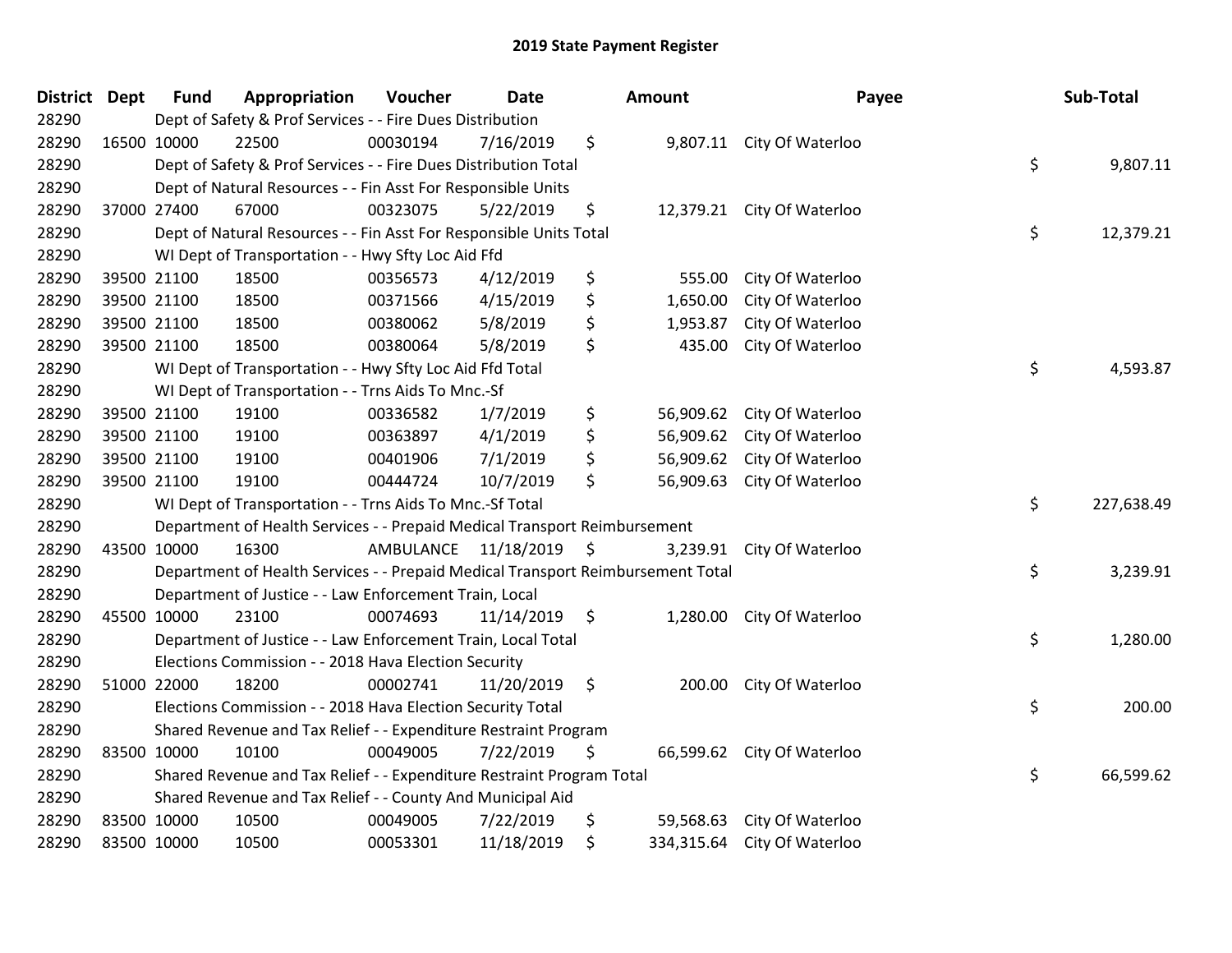| District    | Dept | Fund        | Appropriation                                                    | <b>Voucher</b> | Date       | <b>Amount</b>    | Payee            | Sub-Total        |
|-------------|------|-------------|------------------------------------------------------------------|----------------|------------|------------------|------------------|------------------|
| 28290       |      |             | Shared Revenue and Tax Relief - - County And Municipal Aid Total |                |            |                  |                  | \$<br>393,884.27 |
| 28290       |      |             | Shared Revenue and Tax Relief - - Exempt Computer Aid            |                |            |                  |                  |                  |
| 28290       |      | 83500 10000 | 10900                                                            | 00046139       | 7/22/2019  | \$<br>3,125.04   | City Of Waterloo |                  |
| 28290       |      | 83500 10000 | 10900                                                            | 00047856       | 7/22/2019  | \$<br>435,997.92 | City Of Waterloo |                  |
| 28290       |      |             | Shared Revenue and Tax Relief - - Exempt Computer Aid Total      |                |            |                  |                  | \$<br>439,122.96 |
| 28290       |      |             | Shared Revenue and Tax Relief - - Utility Aid                    |                |            |                  |                  |                  |
| 28290       |      | 83500 10000 | 11000                                                            | 00049005       | 7/22/2019  | \$<br>13.13      | City Of Waterloo |                  |
| 28290       |      | 83500 10000 | 11000                                                            | 00053301       | 11/18/2019 | \$<br>80.78      | City Of Waterloo |                  |
| 28290       |      |             | Shared Revenue and Tax Relief - - Utility Aid Total              |                |            |                  |                  | \$<br>93.91      |
| 28290       |      |             | Shared Revenue and Tax Relief - - Personal Property Aid          |                |            |                  |                  |                  |
| 28290       |      | 83500 10000 | 11100                                                            | 00040684       | 5/6/2019   | \$<br>7,473.23   | City Of Waterloo |                  |
| 28290       |      | 83500 10000 | 11100                                                            | 00042593       | 5/6/2019   | \$<br>1,175.16   | City Of Waterloo |                  |
| 28290       |      |             | Shared Revenue and Tax Relief - - Personal Property Aid Total    |                |            |                  |                  | \$<br>8,648.39   |
| 28290       |      |             | Shared Revenue and Tax Relief - - Lottery & Gaming Credit        |                |            |                  |                  |                  |
| 28290       |      | 83500 52100 | 36300                                                            | 00038316       | 3/25/2019  | \$<br>9,853.08   | City Of Waterloo |                  |
| 28290       |      |             | Shared Revenue and Tax Relief - - Lottery & Gaming Credit Total  |                |            |                  |                  | 9,853.08         |
| 28290 Total |      |             |                                                                  |                |            |                  |                  | 1,177,340.82     |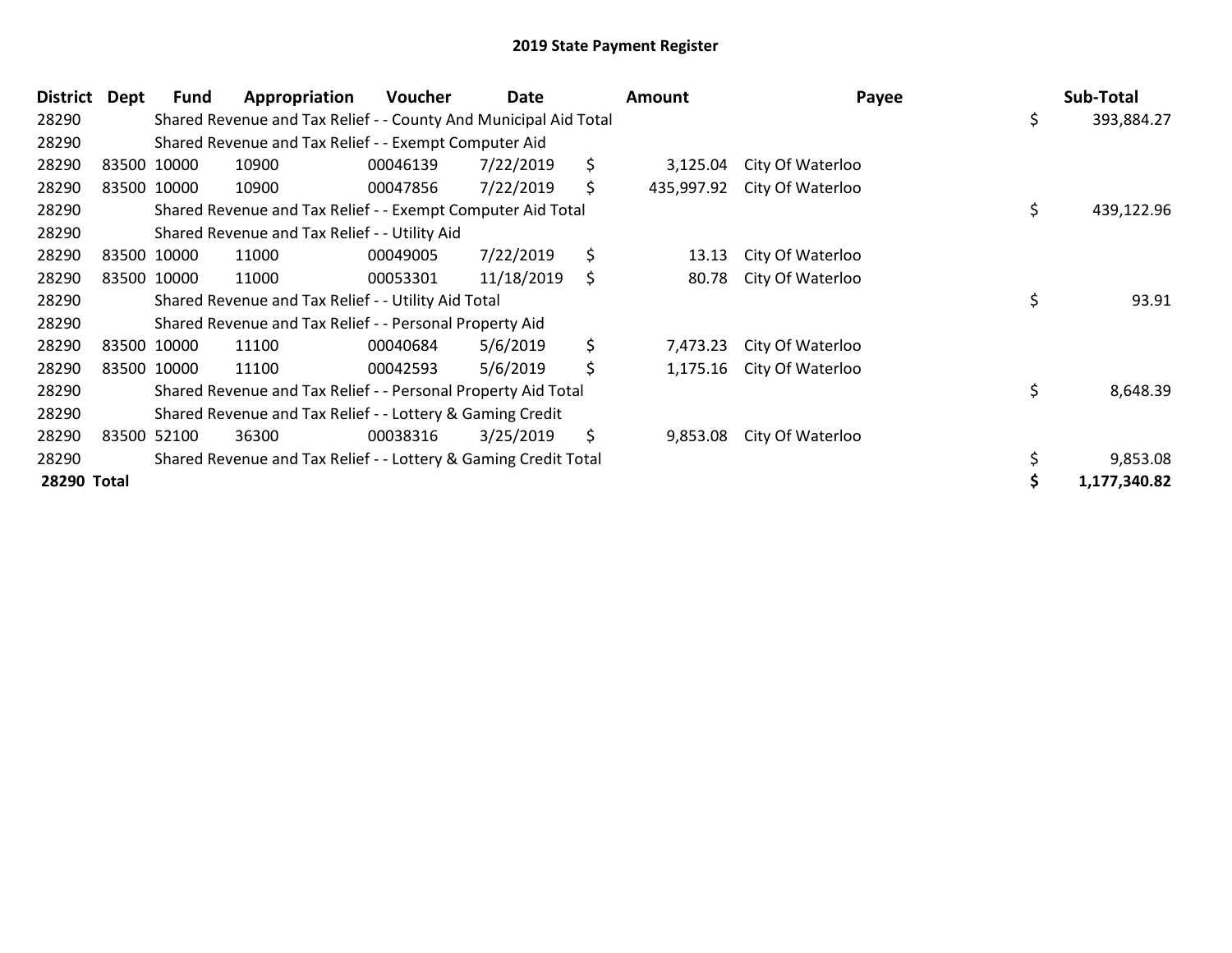| District Dept                              |             | <b>Fund</b> | Appropriation                                                                                                                                                                                                                     | Voucher  | <b>Date</b> |                                              | <b>Amount</b> | Payee                       | Sub-Total        |
|--------------------------------------------|-------------|-------------|-----------------------------------------------------------------------------------------------------------------------------------------------------------------------------------------------------------------------------------|----------|-------------|----------------------------------------------|---------------|-----------------------------|------------------|
| 28291                                      |             |             | Dept of Natural Resources - - Fin Asst For Responsible Units                                                                                                                                                                      |          |             |                                              |               |                             |                  |
| 28291                                      |             | 37000 27400 | 67000                                                                                                                                                                                                                             | 00324723 | 5/28/2019   | \$                                           |               | 99,342.72 City of Watertown |                  |
| 28291                                      |             |             | Dept of Natural Resources - - Fin Asst For Responsible Units Total                                                                                                                                                                |          |             |                                              |               |                             | \$<br>99,342.72  |
| 28291                                      |             |             | Dept of Natural Resources - - Recycling Consolidation Grants                                                                                                                                                                      |          |             |                                              |               |                             |                  |
| 28291                                      |             | 37000 27400 | 67300                                                                                                                                                                                                                             | 00324723 | 5/28/2019   | \$                                           | 6,092.12      | City of Watertown           |                  |
| 28291                                      |             |             | Dept of Natural Resources - - Recycling Consolidation Grants Total                                                                                                                                                                |          |             |                                              |               |                             | \$<br>6,092.12   |
| 28291                                      |             |             | WI Dept of Transportation - - Conn Hwy Aids St Fds                                                                                                                                                                                |          |             |                                              |               |                             |                  |
| 28291                                      |             | 39500 21100 | 16200                                                                                                                                                                                                                             | 00337734 | 1/7/2019    | \$                                           | 12,467.37     | City of Watertown           |                  |
| 28291                                      |             | 39500 21100 | 16200                                                                                                                                                                                                                             | 00365048 | 4/1/2019    | \$                                           | 12,467.37     | City of Watertown           |                  |
| 28291                                      |             | 39500 21100 | 16200                                                                                                                                                                                                                             | 00403057 | 7/1/2019    | \$                                           | 12,467.37     | City of Watertown           |                  |
| 28291                                      | 39500 21100 |             | 16200                                                                                                                                                                                                                             | 00445875 | 10/7/2019   | \$                                           | 12,467.37     | City of Watertown           |                  |
| 28291                                      |             |             | WI Dept of Transportation - - Conn Hwy Aids St Fds Total                                                                                                                                                                          |          |             |                                              |               |                             | \$<br>49,869.48  |
| 28291                                      |             |             | WI Dept of Transportation - - Tc, Trns Oper Aid Sf                                                                                                                                                                                |          |             |                                              |               |                             |                  |
| 28291                                      |             | 39500 21100 | 17700                                                                                                                                                                                                                             | 00355253 | 2/22/2019   | \$                                           | 19,360.00     | City of Watertown           |                  |
| 28291                                      |             | 39500 21100 | 17700                                                                                                                                                                                                                             | 00355255 | 2/22/2019   | \$                                           | 7,470.00      | City of Watertown           |                  |
| 28291                                      |             | 39500 21100 | 17700                                                                                                                                                                                                                             | 00392805 | 6/12/2019   | \$                                           | 46,814.00     | City of Watertown           |                  |
| 28291                                      | 39500 21100 |             | 17700                                                                                                                                                                                                                             | 00417090 | 7/30/2019   | \$                                           | 140,443.00    | City of Watertown           |                  |
| 28291                                      |             |             | WI Dept of Transportation - - Tc, Trns Oper Aid Sf Total                                                                                                                                                                          |          |             |                                              |               |                             | \$<br>214,087.00 |
| 28291                                      |             |             | WI Dept of Transportation - - Trnst/Trns-Rel Aid F                                                                                                                                                                                |          |             |                                              |               |                             |                  |
| 28291                                      |             | 39500 21100 | 18200                                                                                                                                                                                                                             | 00356567 | 3/1/2019    | \$                                           | 58,601.08     | City of Watertown           |                  |
| 28291                                      |             | 39500 21100 | 18200                                                                                                                                                                                                                             | 00366796 | 4/2/2019    | \$                                           | 18,852.80     | City of Watertown           |                  |
| 28291                                      |             | 39500 21100 | 18200                                                                                                                                                                                                                             | 00423902 | 8/15/2019   | \$                                           | 70,177.01     | City of Watertown           |                  |
| 28291                                      |             | 39500 21100 | 18200                                                                                                                                                                                                                             | 00429224 | 9/3/2019    | \$                                           | 64,786.43     | City of Watertown           |                  |
| 28291                                      |             | 39500 21100 | 18200                                                                                                                                                                                                                             | 00465323 | 11/26/2019  | \$                                           | 13,800.80     | City of Watertown           |                  |
| 28291                                      | 39500 21100 |             | 18200                                                                                                                                                                                                                             | 00472343 | 12/19/2019  | \$                                           | 62,733.98     | City of Watertown           |                  |
| 28291                                      |             |             | WI Dept of Transportation - - Trnst/Trns-Rel Aid F Total                                                                                                                                                                          |          |             |                                              |               |                             | \$<br>288,952.10 |
| 28291                                      |             |             | WI Dept of Transportation - - Trns Aids To Mnc.-Sf                                                                                                                                                                                |          |             |                                              |               |                             |                  |
| 28291                                      |             | 39500 21100 | 19100                                                                                                                                                                                                                             | 00336583 | 1/7/2019    | \$                                           | 244,725.43    | City of Watertown           |                  |
| 28291                                      |             | 39500 21100 | 19100                                                                                                                                                                                                                             | 00363898 | 4/1/2019    | \$                                           | 244,725.43    | City of Watertown           |                  |
| 28291                                      |             | 39500 21100 | 19100                                                                                                                                                                                                                             | 00401907 | 7/1/2019    | \$                                           | 244,725.43    | City of Watertown           |                  |
| 28291                                      |             | 39500 21100 | 19100                                                                                                                                                                                                                             | 00444725 | 10/7/2019   | \$                                           | 244,725.43    | City of Watertown           |                  |
| 28291                                      |             |             | WI Dept of Transportation - - Trns Aids To Mnc.-Sf Total                                                                                                                                                                          |          |             |                                              |               |                             | \$<br>978,901.72 |
| $\mathbf{a}\mathbf{a}\mathbf{a}\mathbf{a}$ |             |             | $\mathbf{R}$ . The second contract of the set of the second second second second second second second second second second second second second second second second second second second second second second second second seco |          |             | $\mathbf{a}$ . As a function of $\mathbf{a}$ |               |                             |                  |

Department of Health Services - - Prepaid Medical Transport Reimbursement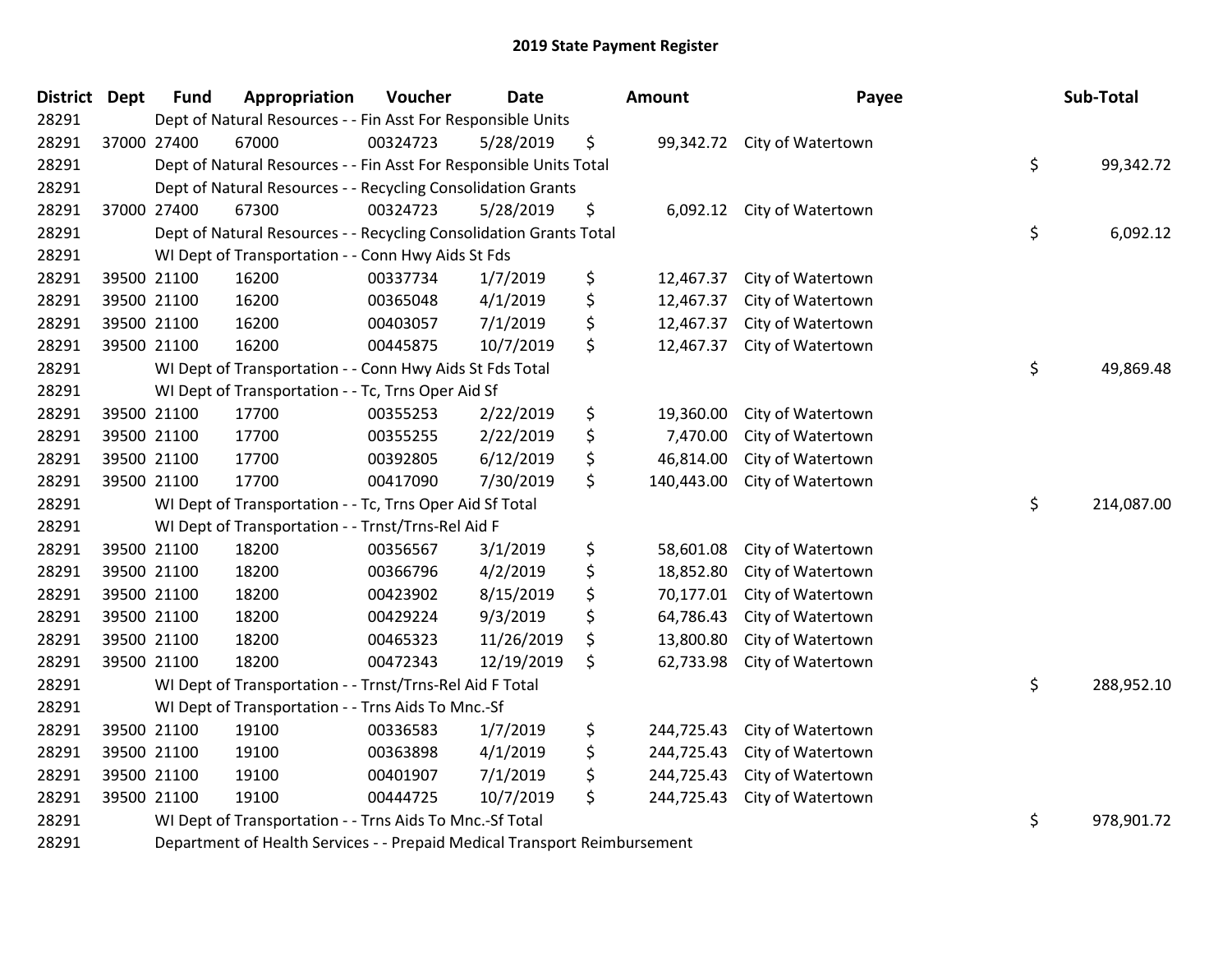| <b>District Dept</b> | <b>Fund</b>                                                                     | Appropriation                                                   | Voucher   | <b>Date</b> | Amount |              | Payee             |    | Sub-Total    |
|----------------------|---------------------------------------------------------------------------------|-----------------------------------------------------------------|-----------|-------------|--------|--------------|-------------------|----|--------------|
| 28291                | 43500 10000                                                                     | 16300                                                           | AMBULANCE | 11/18/2019  | \$     | 29,844.55    | City of Watertown |    |              |
| 28291                | Department of Health Services - - Prepaid Medical Transport Reimbursement Total |                                                                 |           |             |        |              |                   | \$ | 29,844.55    |
| 28291                | Shared Revenue and Tax Relief - - Expenditure Restraint Program                 |                                                                 |           |             |        |              |                   |    |              |
| 28291                | 83500 10000                                                                     | 10100                                                           | 00049006  | 7/22/2019   | \$     | 429,351.44   | City of Watertown |    |              |
| 28291                | Shared Revenue and Tax Relief - - Expenditure Restraint Program Total           |                                                                 |           |             |        |              |                   |    | 429,351.44   |
| 28291                | Shared Revenue and Tax Relief - - County And Municipal Aid                      |                                                                 |           |             |        |              |                   |    |              |
| 28291                | 83500 10000                                                                     | 10500                                                           | 00049006  | 7/22/2019   | \$     | 390,756.80   | City of Watertown |    |              |
| 28291                | 83500 10000                                                                     | 10500                                                           | 00053302  | 11/18/2019  | \$     | 2,184,444.00 | City of Watertown |    |              |
| 28291                | Shared Revenue and Tax Relief - - County And Municipal Aid Total                |                                                                 |           |             |        |              |                   |    | 2,575,200.80 |
| 28291                | Shared Revenue and Tax Relief - - Exempt Computer Aid                           |                                                                 |           |             |        |              |                   |    |              |
| 28291                | 83500 10000                                                                     | 10900                                                           | 00046140  | 7/22/2019   | \$     | 35,209.60    | City of Watertown |    |              |
| 28291                | 83500 10000                                                                     | 10900                                                           | 00047857  | 7/22/2019   | \$     | 7,114.26     | City of Watertown |    |              |
| 28291                | \$<br>Shared Revenue and Tax Relief - - Exempt Computer Aid Total               |                                                                 |           |             |        |              |                   |    | 42,323.86    |
| 28291                | Shared Revenue and Tax Relief - - Utility Aid                                   |                                                                 |           |             |        |              |                   |    |              |
| 28291                | 83500 10000                                                                     | 11000                                                           | 00049006  | 7/22/2019   | \$     | 2,114.89     | City of Watertown |    |              |
| 28291                | 83500 10000                                                                     | 11000                                                           | 00053302  | 11/18/2019  | \$     | 10,466.86    | City of Watertown |    |              |
| 28291                |                                                                                 | Shared Revenue and Tax Relief - - Utility Aid Total             |           |             |        |              |                   | \$ | 12,581.75    |
| 28291                | Shared Revenue and Tax Relief - - Personal Property Aid                         |                                                                 |           |             |        |              |                   |    |              |
| 28291                | 83500 10000                                                                     | 11100                                                           | 00040685  | 5/6/2019    | \$     | 34,554.15    | City of Watertown |    |              |
| 28291                | 83500 10000                                                                     | 11100                                                           | 00042594  | 5/6/2019    | \$     | 22,281.07    | City of Watertown |    |              |
| 28291                | Shared Revenue and Tax Relief - - Personal Property Aid Total                   |                                                                 |           |             |        |              |                   | \$ | 56,835.22    |
| 28291                | Shared Revenue and Tax Relief - - School Lvy Tx/First Dollar Cr                 |                                                                 |           |             |        |              |                   |    |              |
| 28291                | 83500 10000                                                                     | 30200                                                           | 00045256  | 7/22/2019   | \$     | 1,367,860.02 | City of Watertown |    |              |
| 28291                | 83500 10000                                                                     | 30200                                                           | 00048140  | 7/22/2019   | \$     | 292,832.01   | City of Watertown |    |              |
| 28291                | Shared Revenue and Tax Relief - - School Lvy Tx/First Dollar Cr Total           |                                                                 |           |             |        |              |                   | \$ | 1,660,692.03 |
| 28291                | Shared Revenue and Tax Relief - - Payments For Municipal Svcs                   |                                                                 |           |             |        |              |                   |    |              |
| 28291                | 83500 10000                                                                     | 50100                                                           | 00038021  | 1/31/2019   | \$     | 2,393.56     | City of Watertown |    |              |
| 28291                | Shared Revenue and Tax Relief - - Payments For Municipal Svcs Total             |                                                                 |           |             |        |              |                   | \$ | 2,393.56     |
| 28291                | Shared Revenue and Tax Relief - - Lottery & Gaming Credit                       |                                                                 |           |             |        |              |                   |    |              |
| 28291                | 83500 52100                                                                     | 36300                                                           | 00038626  | 3/25/2019   | \$     | 464,116.08   | City of Watertown |    |              |
| 28291                |                                                                                 | Shared Revenue and Tax Relief - - Lottery & Gaming Credit Total |           |             |        |              |                   | \$ | 464,116.08   |
| 28291 Total          |                                                                                 |                                                                 |           |             |        |              |                   | \$ | 6,910,584.43 |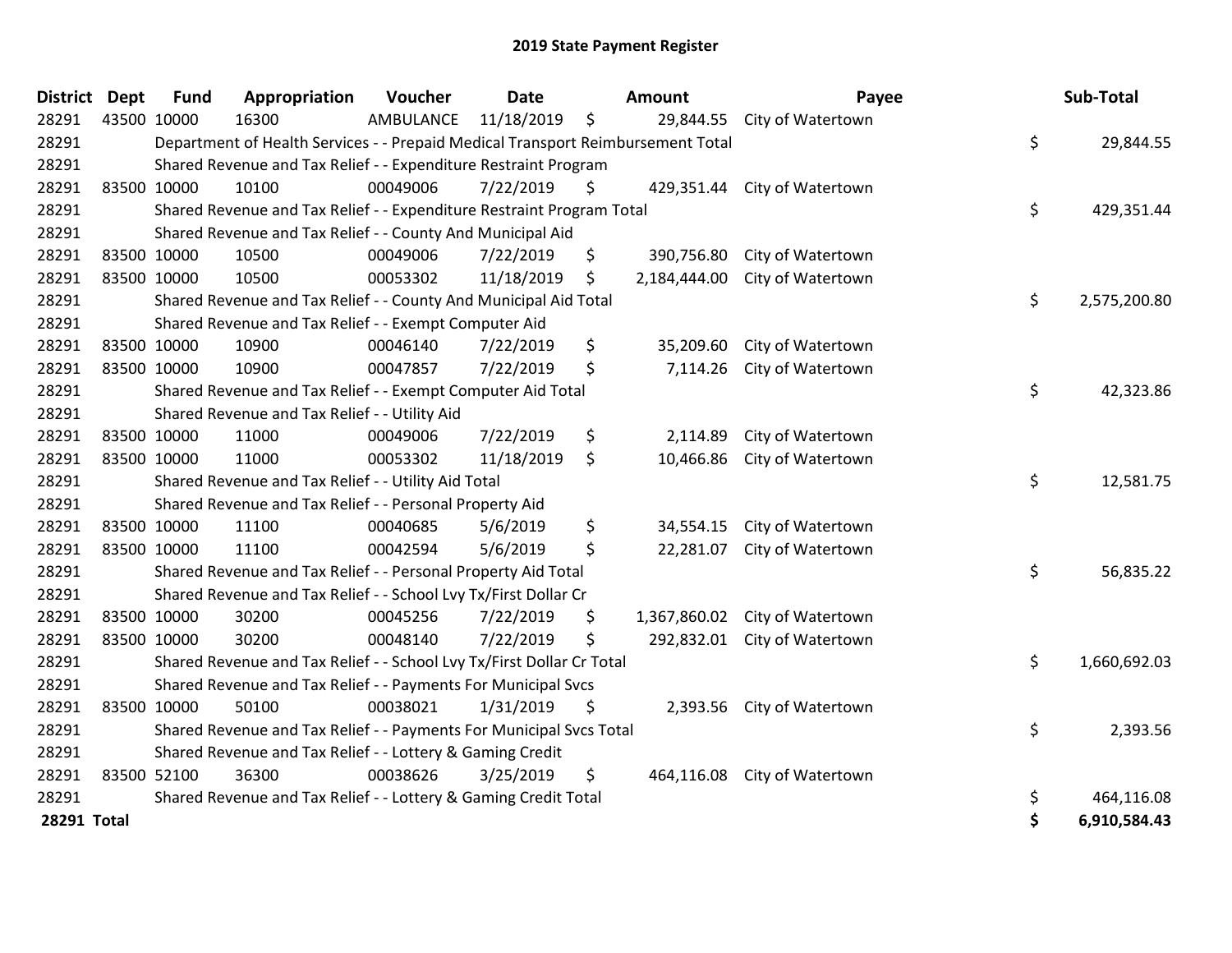| <b>District</b> | <b>Dept</b> | <b>Fund</b>                                                                             | Appropriation                                                                         | Voucher  | <b>Date</b>     | <b>Amount</b> |           | Payee           | Sub-Total |          |  |  |
|-----------------|-------------|-----------------------------------------------------------------------------------------|---------------------------------------------------------------------------------------|----------|-----------------|---------------|-----------|-----------------|-----------|----------|--|--|
| 28292           |             | Dept of Public Instruction - - Fed Grants, Program Operations                           |                                                                                       |          |                 |               |           |                 |           |          |  |  |
| 28292           |             | 25500 10000                                                                             | 14100                                                                                 | 00195314 | 10/11/2019      | $\ddot{\phi}$ | 192.78    | City Whitewater |           |          |  |  |
| 28292           |             | \$<br>Dept of Public Instruction - - Fed Grants, Program Operations Total               |                                                                                       |          |                 |               |           |                 |           | 192.78   |  |  |
| 28292           |             | Dept of Natural Resources - - Urban Nonpoint Source Cost-Sha                            |                                                                                       |          |                 |               |           |                 |           |          |  |  |
| 28292           |             | 37000 36300                                                                             | <b>TH100</b>                                                                          | 00290578 | 1/16/2019       | \$            | 98,500.00 | City Whitewater |           |          |  |  |
| 28292           |             |                                                                                         | \$<br>Dept of Natural Resources - - Urban Nonpoint Source Cost-Sha Total<br>98,500.00 |          |                 |               |           |                 |           |          |  |  |
| 28292           |             | WI Dept of Transportation - - Loc Rd Imp Prg St Fd                                      |                                                                                       |          |                 |               |           |                 |           |          |  |  |
| 28292           |             | 39500 21100                                                                             | 27800                                                                                 | 00439776 | 9/30/2019       | \$            | 23,673.00 | City Whitewater |           |          |  |  |
| 28292           |             |                                                                                         | \$<br>23,673.00<br>WI Dept of Transportation - - Loc Rd Imp Prg St Fd Total           |          |                 |               |           |                 |           |          |  |  |
| 28292           |             |                                                                                         | Department of Justice - - Law Enforcement Train, Local                                |          |                 |               |           |                 |           |          |  |  |
| 28292           |             | 45500 10000                                                                             | 23100                                                                                 | 00075007 | 11/13/2019      | \$            | 3,200.00  | City Whitewater |           |          |  |  |
| 28292           |             |                                                                                         | Department of Justice - - Law Enforcement Train, Local Total                          |          |                 |               |           |                 | \$        | 3,200.00 |  |  |
| 28292           |             |                                                                                         | Department of Military Affairs - - Federal Aid-Service Contracts                      |          |                 |               |           |                 |           |          |  |  |
| 28292           |             | 46500 10000                                                                             | 14100                                                                                 | 00054368 | 1/10/2019       | \$            | 315.46    | City Whitewater |           |          |  |  |
| 28292           |             | 46500 10000                                                                             | 14100                                                                                 | 00056464 | 2/14/2019       | \$            | 308.92    | City Whitewater |           |          |  |  |
| 28292           |             | 46500 10000                                                                             | 14100                                                                                 | 00057436 | 3/13/2019       | \$            | 306.26    | City Whitewater |           |          |  |  |
| 28292           |             | 46500 10000                                                                             | 14100                                                                                 | 00058640 | 4/11/2019       | \$            | 295.42    | City Whitewater |           |          |  |  |
| 28292           |             | 46500 10000                                                                             | 14100                                                                                 | 00060059 | 5/8/2019        | \$            | 302.36    | City Whitewater |           |          |  |  |
| 28292           |             | 46500 10000                                                                             | 14100                                                                                 | 00061661 | 6/7/2019        | \$            | 295.55    | City Whitewater |           |          |  |  |
| 28292           |             | 46500 10000                                                                             | 14100                                                                                 | 00063349 | 7/5/2019        | \$            | 288.74    | City Whitewater |           |          |  |  |
| 28292           |             | 46500 10000                                                                             | 14100                                                                                 | 00064706 | 8/8/2019        | \$            | 353.43    | City Whitewater |           |          |  |  |
| 28292           |             | 46500 10000                                                                             | 14100                                                                                 | 00066488 | 9/12/2019       | \$            | 352.31    | City Whitewater |           |          |  |  |
| 28292           |             | 46500 10000                                                                             | 14100                                                                                 | 00067582 | 10/9/2019       | \$            | 454.98    | City Whitewater |           |          |  |  |
| 28292           |             | 46500 10000                                                                             | 14100                                                                                 | 00069039 | 11/8/2019       | \$            | 329.02    | City Whitewater |           |          |  |  |
| 28292           |             | 46500 10000                                                                             | 14100                                                                                 | 00069047 | 11/8/2019       | \$            | 354.55    | City Whitewater |           |          |  |  |
| 28292           |             | 46500 10000                                                                             | 14100                                                                                 | 00070173 | 12/5/2019       | \$            | 369.75    | City Whitewater |           |          |  |  |
| 28292           |             | 46500 10000                                                                             | 14100                                                                                 | 00070174 | 12/5/2019       | \$            | 323.44    | City Whitewater |           |          |  |  |
| 28292           |             | \$<br>Department of Military Affairs - - Federal Aid-Service Contracts Total            |                                                                                       |          |                 |               |           |                 |           |          |  |  |
| 28292           |             | Department of Administration - - Federal Aid, Local Assistance                          |                                                                                       |          |                 |               |           |                 |           |          |  |  |
| 28292           |             | 50500 10000                                                                             | 74300                                                                                 | 00110139 | $10/18/2019$ \$ |               | 25,000.00 | City Whitewater |           |          |  |  |
| 28292           |             | \$<br>Department of Administration - - Federal Aid, Local Assistance Total<br>25,000.00 |                                                                                       |          |                 |               |           |                 |           |          |  |  |
| 28292           |             | Shared Revenue and Tax Relief - - Exempt Computer Aid                                   |                                                                                       |          |                 |               |           |                 |           |          |  |  |
| 28292           |             | 83500 10000                                                                             | 10900                                                                                 | 00046141 | 7/22/2019       | \$            | 12.47     | City Whitewater |           |          |  |  |